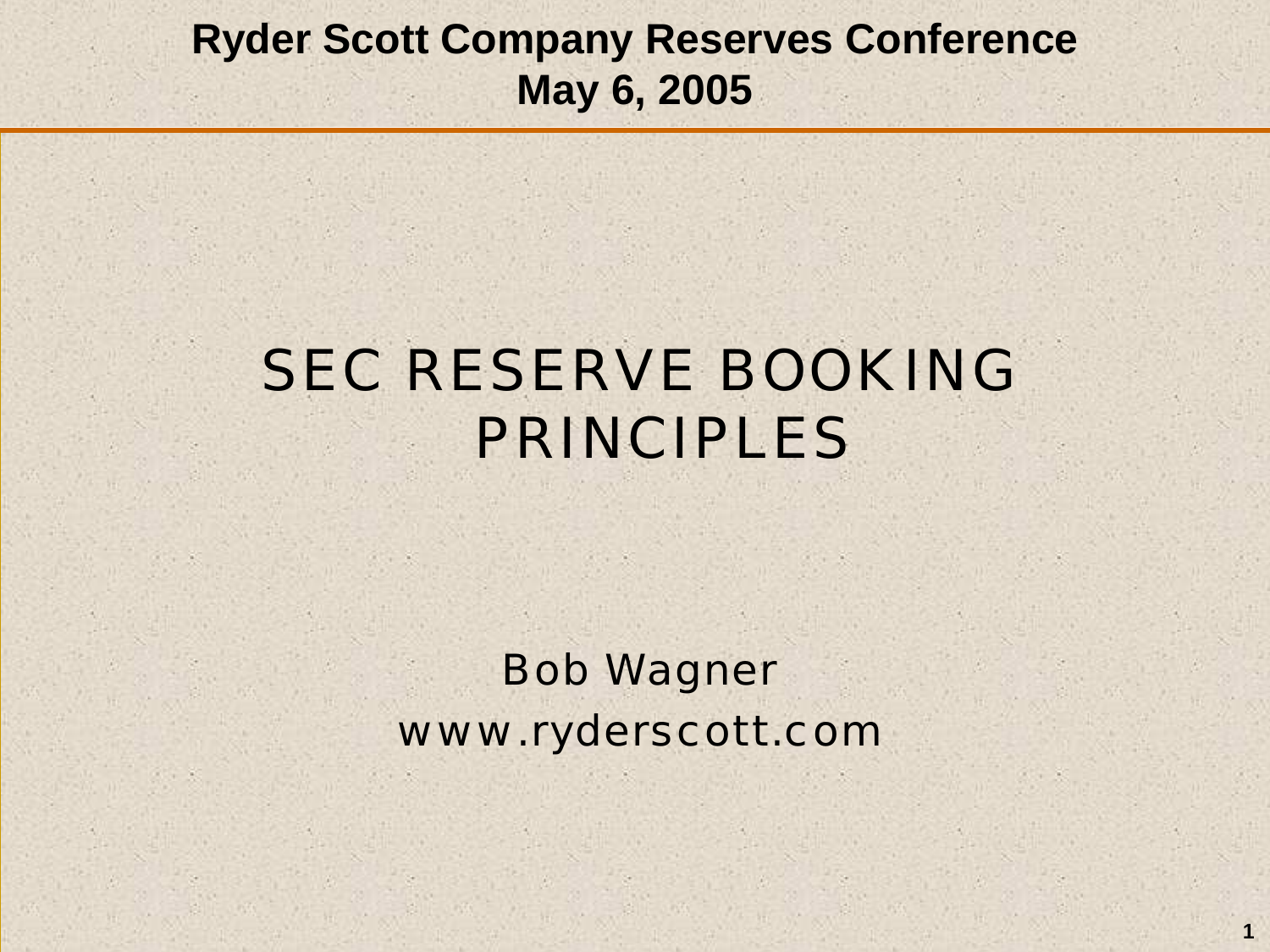# The Origin of This School

- **Stuart L. Filler, P.E.**
	- **Senior Advisor, Corporate Reserves**
	- **Devon Energy**
- **Waldo Borel, P.E.**
	- **Petroleum Engineering Consultant**
	- Petsec Energy (Lafayette)
- **Bob Wagner, P.E.**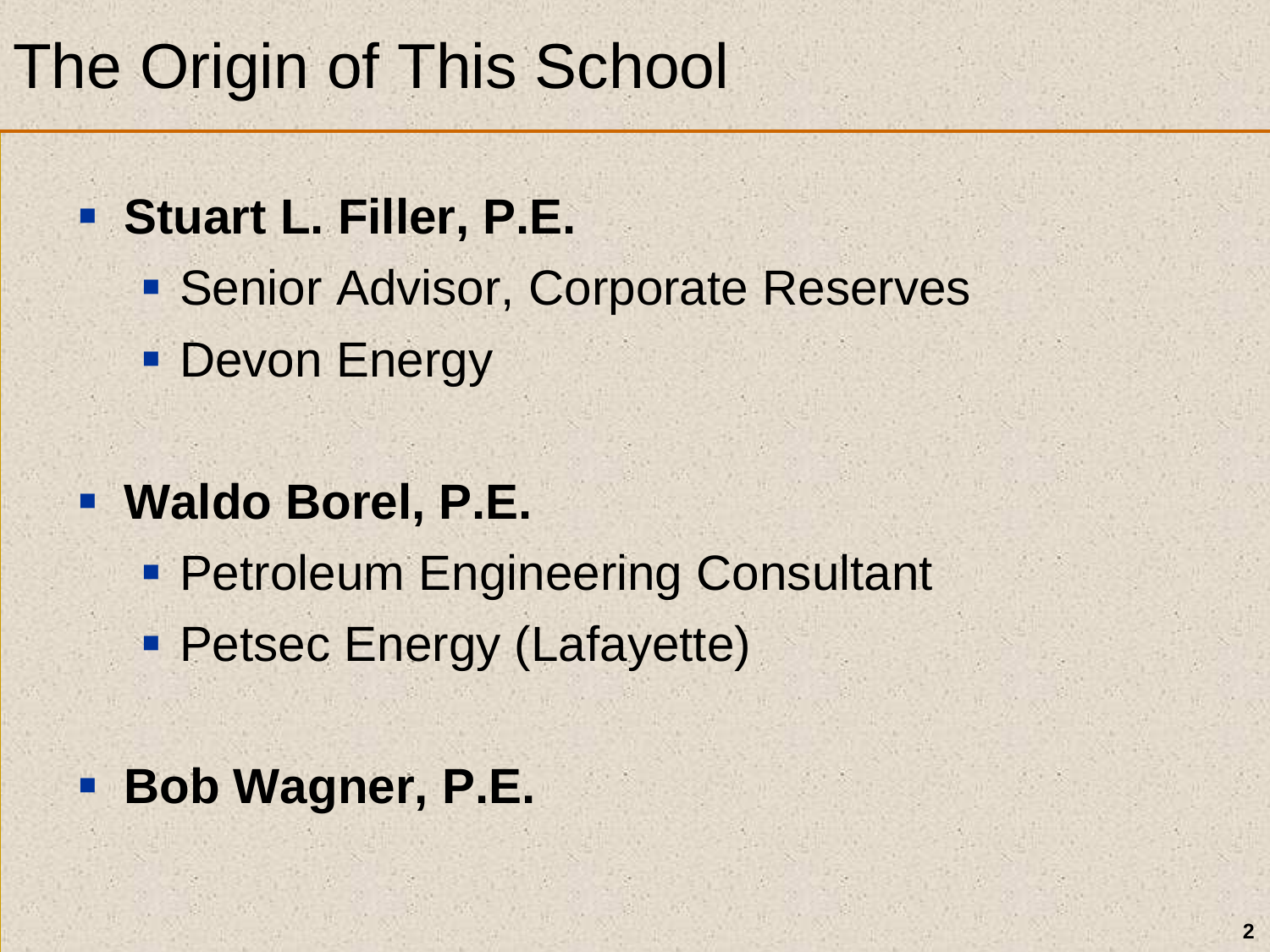- **The information presented herein represents** informed opinions about U.S. SEC reserves reporting regulations but does not purport to be identical to advice or rulings that may be obtained from the SEC.
- **The SEC interprets each case individually &** may alter interpretations based on facts particular to each case.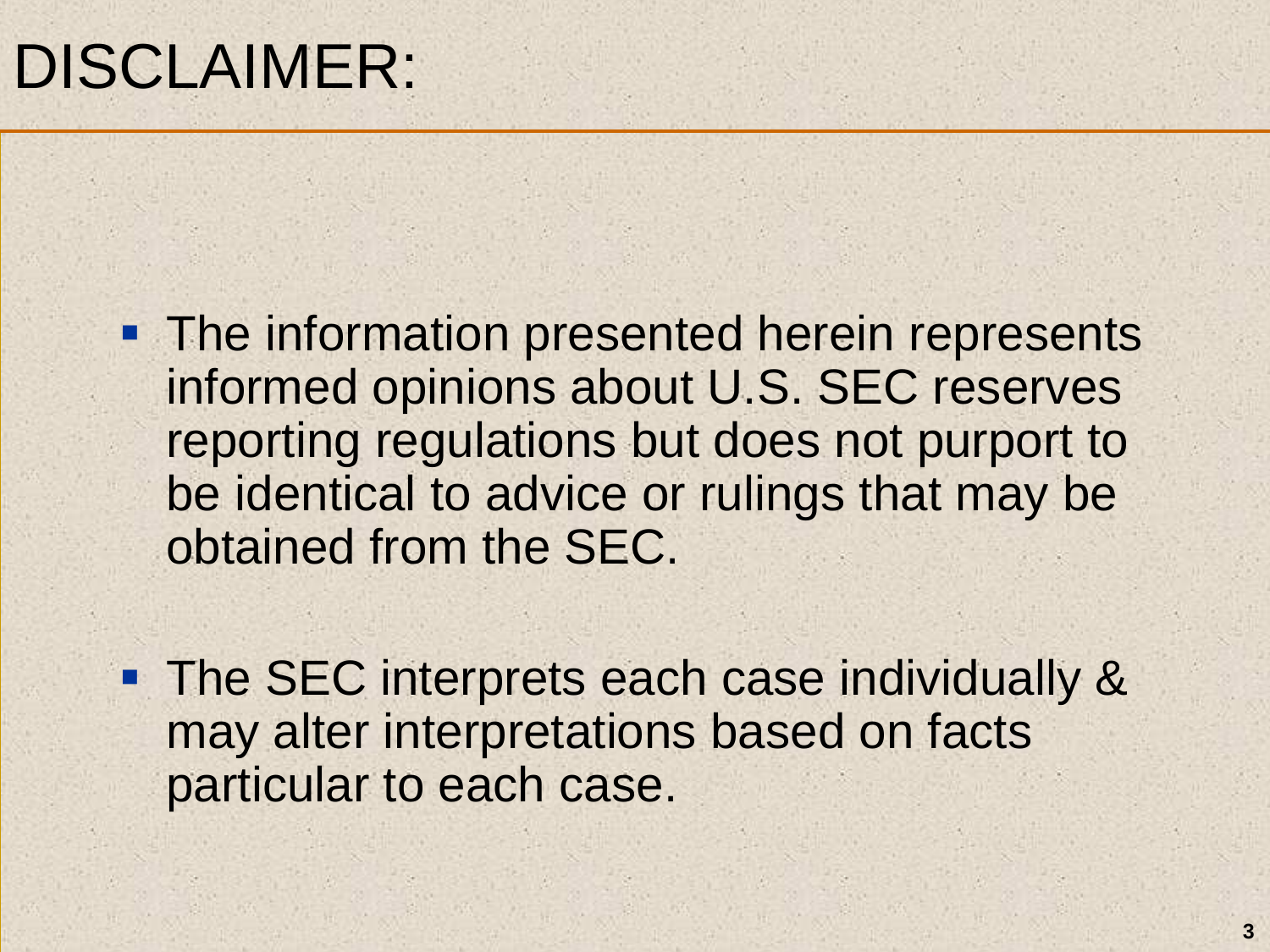# Agenda

#### **1. Introduction**

- 2. Types of Reserve Estimates
- 3. SEC Proved Reserve Definitions
- 4. SPE/WPC Probable Definitions
- 5. SEC vs. SPE/WPC Reserve Definitions
- 6. SEC Hot-Button Topics
- 7. SEC Red Flag Items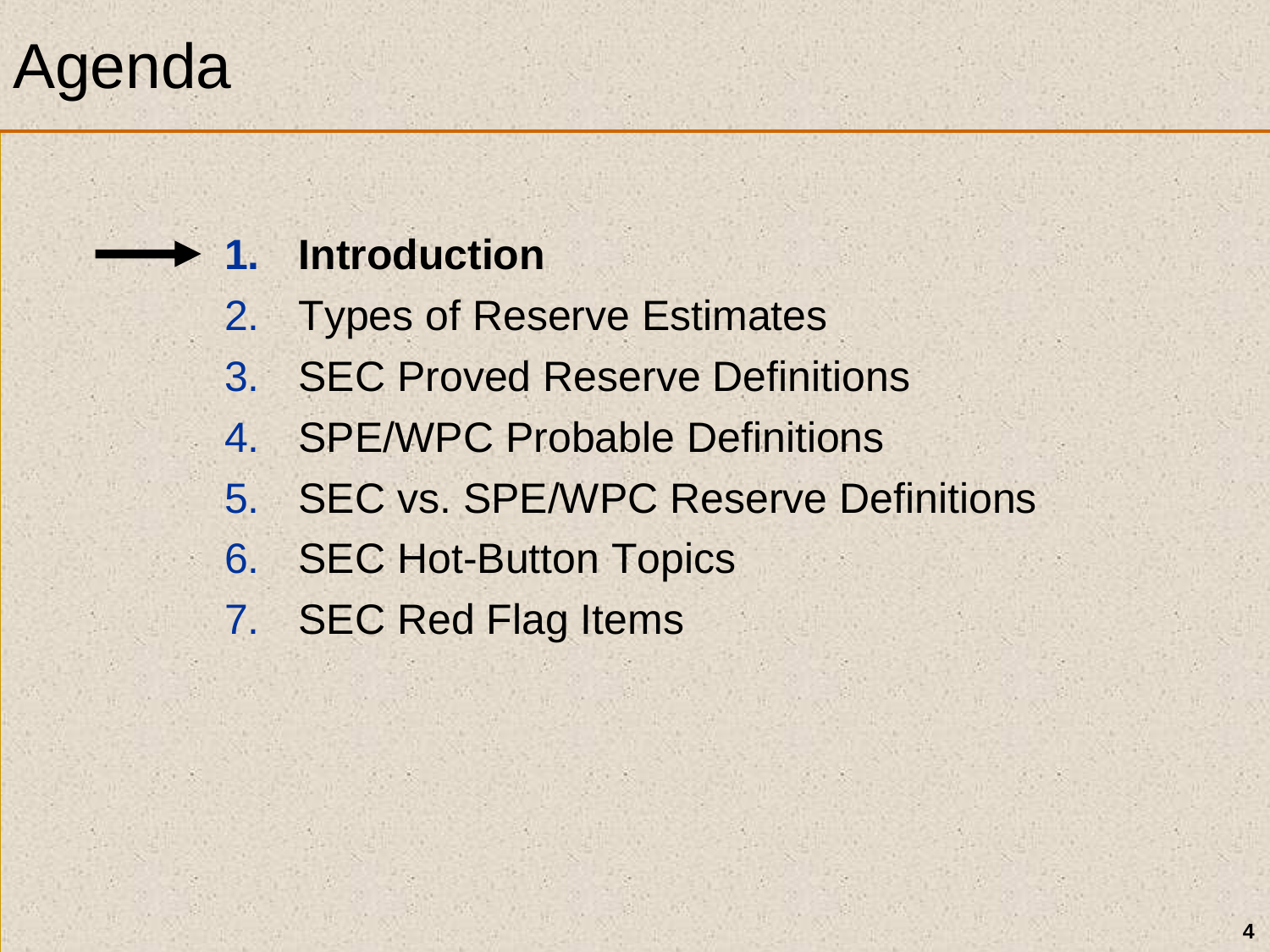#### **Why Are We Here?**

- $\blacksquare$ **Increased Surveillance by SEC since Enron**
- п **Sarbanes-Oxley Act of 2002 (SOX) – Corporate Accountability**
- $\blacksquare$ **SEC Comment Letters – October 2002 – sent to 55 producers**
- п **SEC Audit Letters – November 2004 – sent to several producers**
- п **Renewed emphasis on adherence to SEC definitions**
- п **Many of the definitions are not clear – open to interpretation**

 **To ensure that reported reserves are fully compliant with**   $\blacksquare$ **SEC definitions & technically defendable** Ç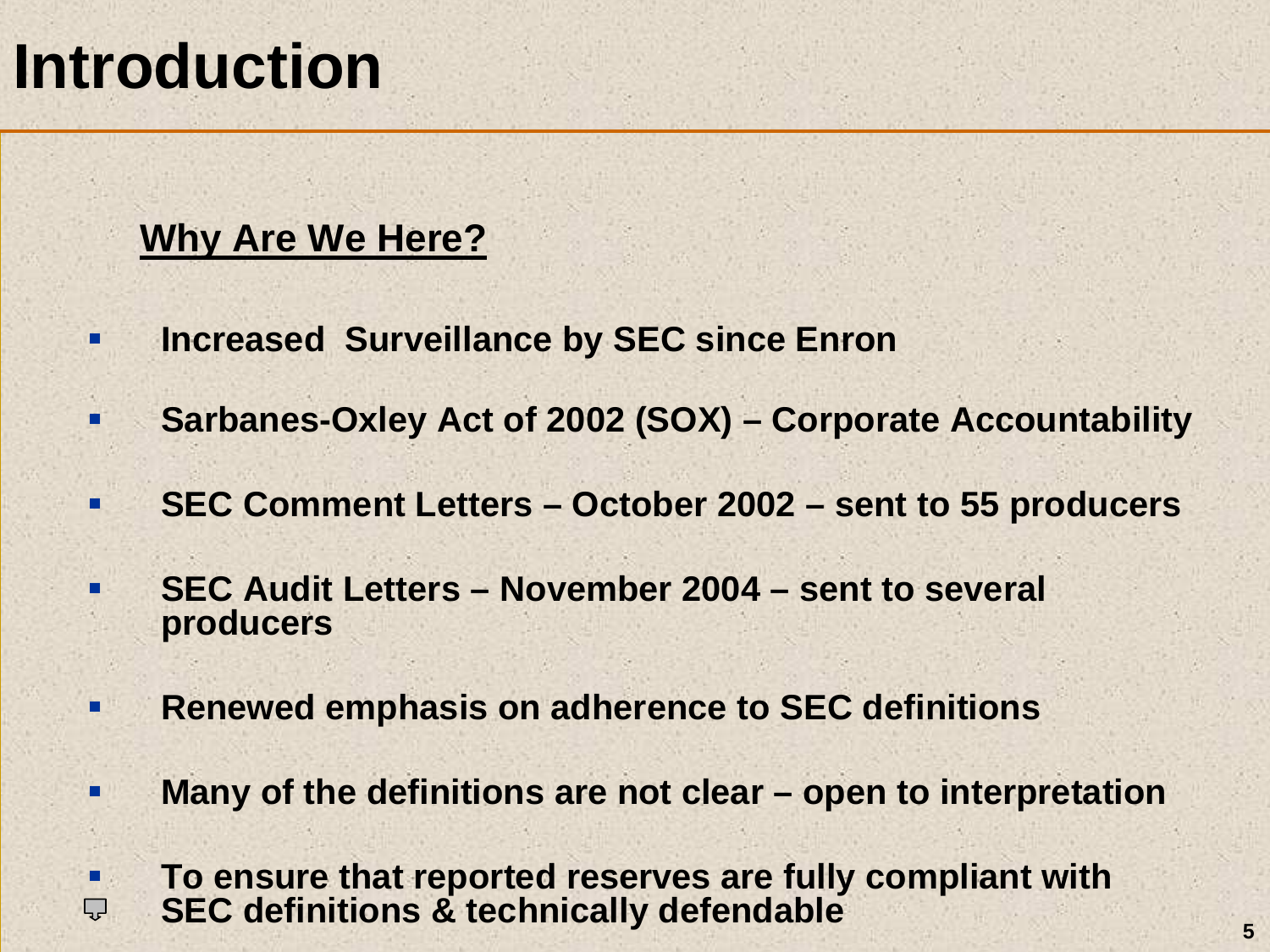$\blacksquare$ 

 $\blacksquare$ 

Ŧ

**TA** 

Ç

#### **What Are the Outcomes?**

- **Additional SEC comment letters & directives**
	- **SOX adds significant penalties for non-compliance**
- **Increased audit volume and frequency**
- **14% of Attendees at SPEE Fall 2003 Conference asked to "de-book" or restate proved reserves by SEC**
- п **During 2003 & 2004 several companies reduced previously reported proved reserves**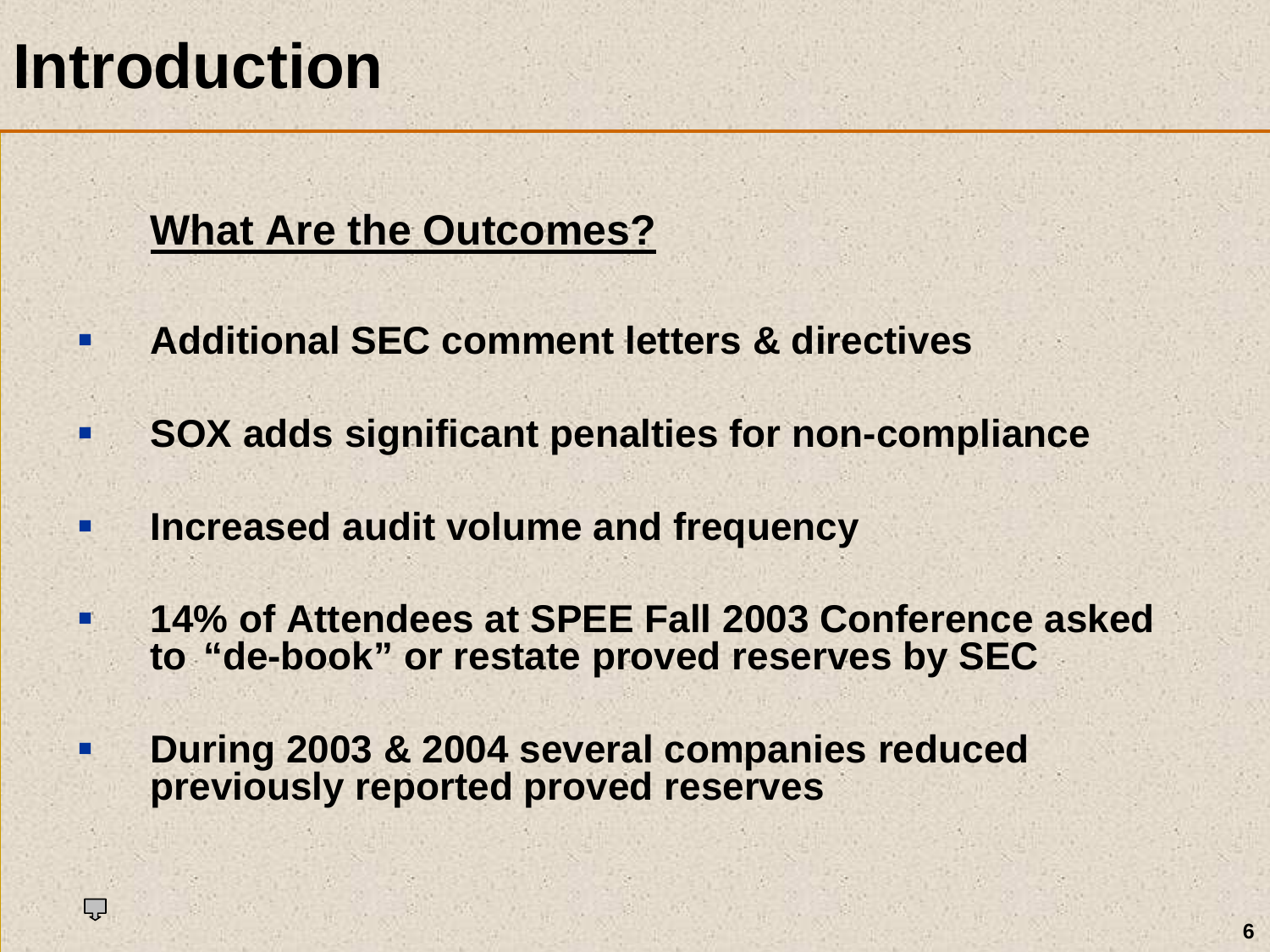#### SECRET SECTREMENT GRUPP CONTROLLER **Introduction – SEC Comment & Audit Letters**

A series of questions posed by accountants, lawyers, and engineers designed to test the compliance of the company with SEC regulations.

- **The first answers are typically followed by a** shorter list of questions, which may be more specific & ask for more detail.
- **Iteration of letters may lead to request to restate** previous filings, "de-booking" of reserves in subsequent reports or, simply, no more letters.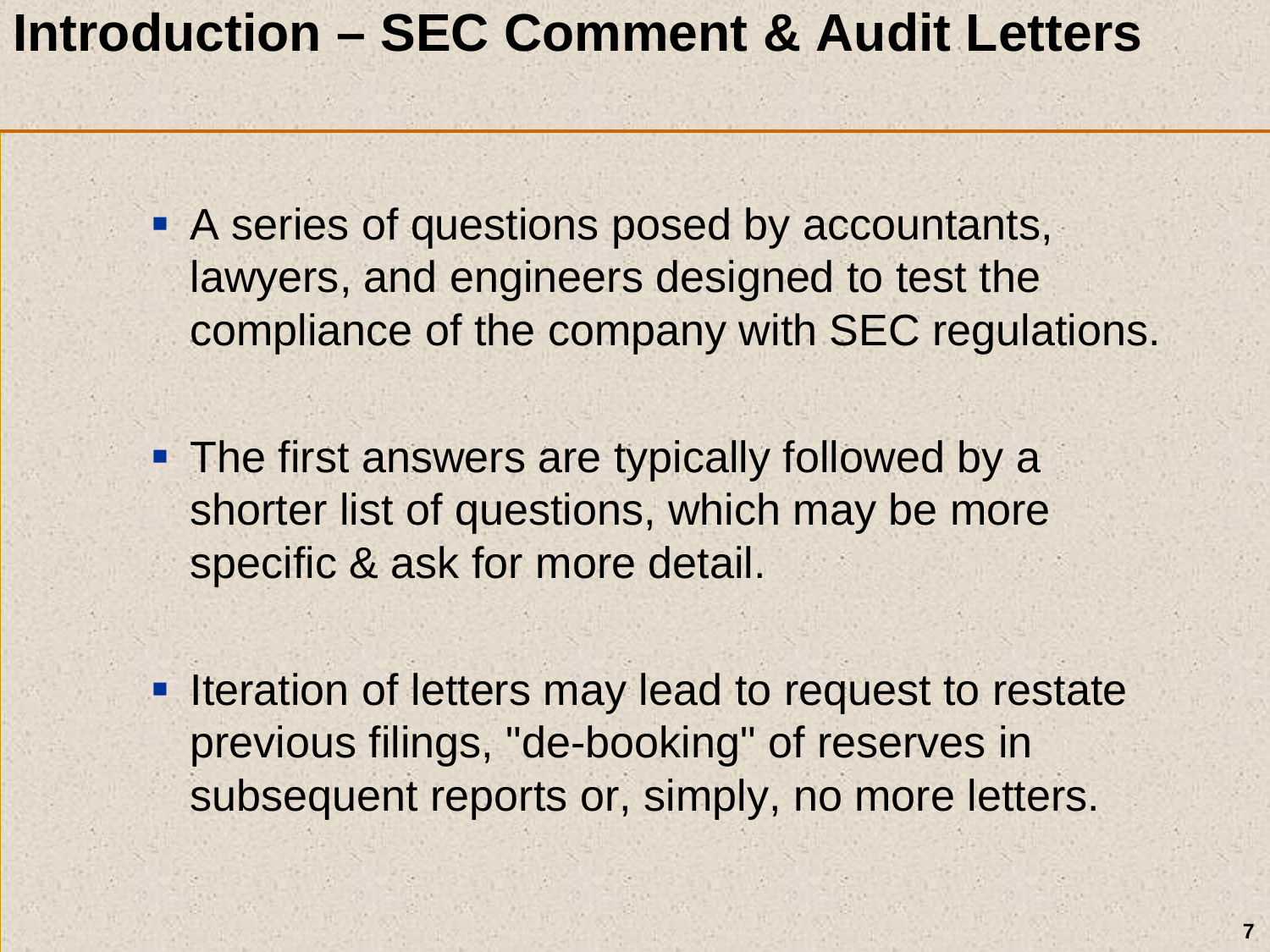#### SECRET SECTREMENT GRUPP CONTROLLER **Introduction – SEC Comment & Audit Letters**

#### **Typical SEC question** :

 Please inform us of **any** circumstance where you have reported proved reserves located structurally **below the lowestknown hydrocarbons as established through well logs** and if these additional reserves have not been confirmed through performance history.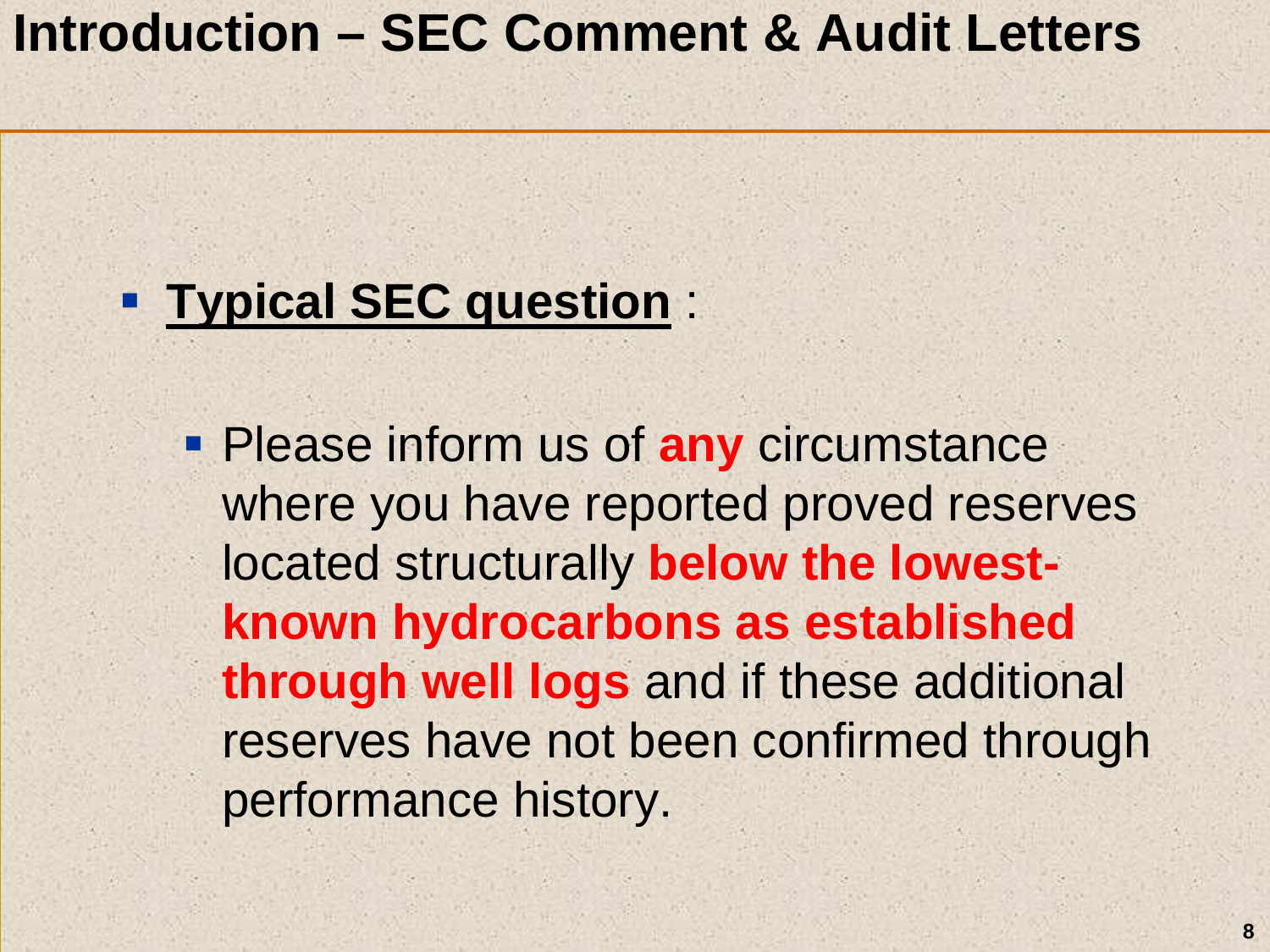#### **Another common question asks**:

**Have you reported any undeveloped** reserves attributable to well locations **more than one offset location** ("legal location") away from a commercial well?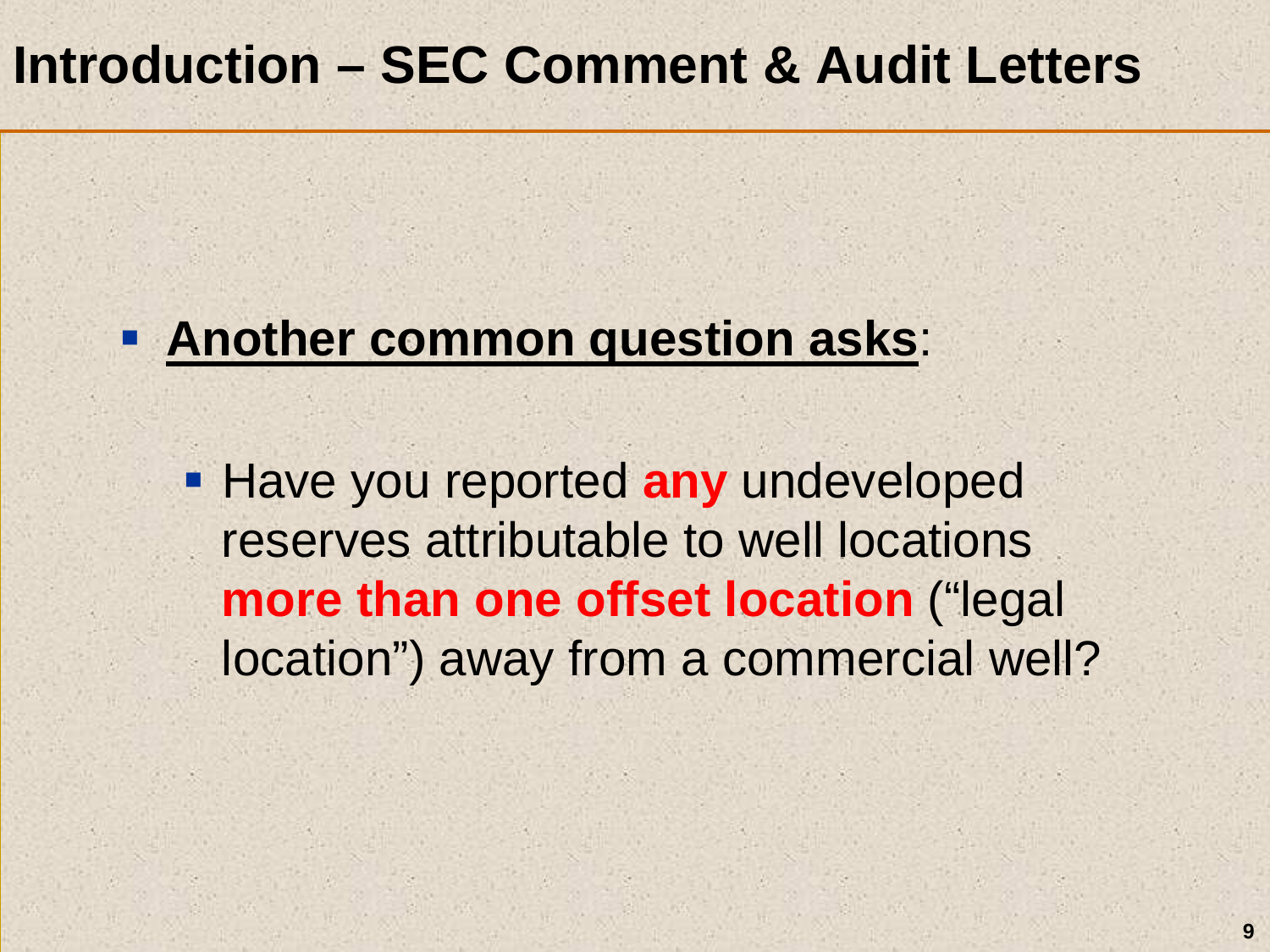#### **Another common question asks**:

**Have you reported proved reserves in untested** fault blocks, structures, or seismic amplitudes?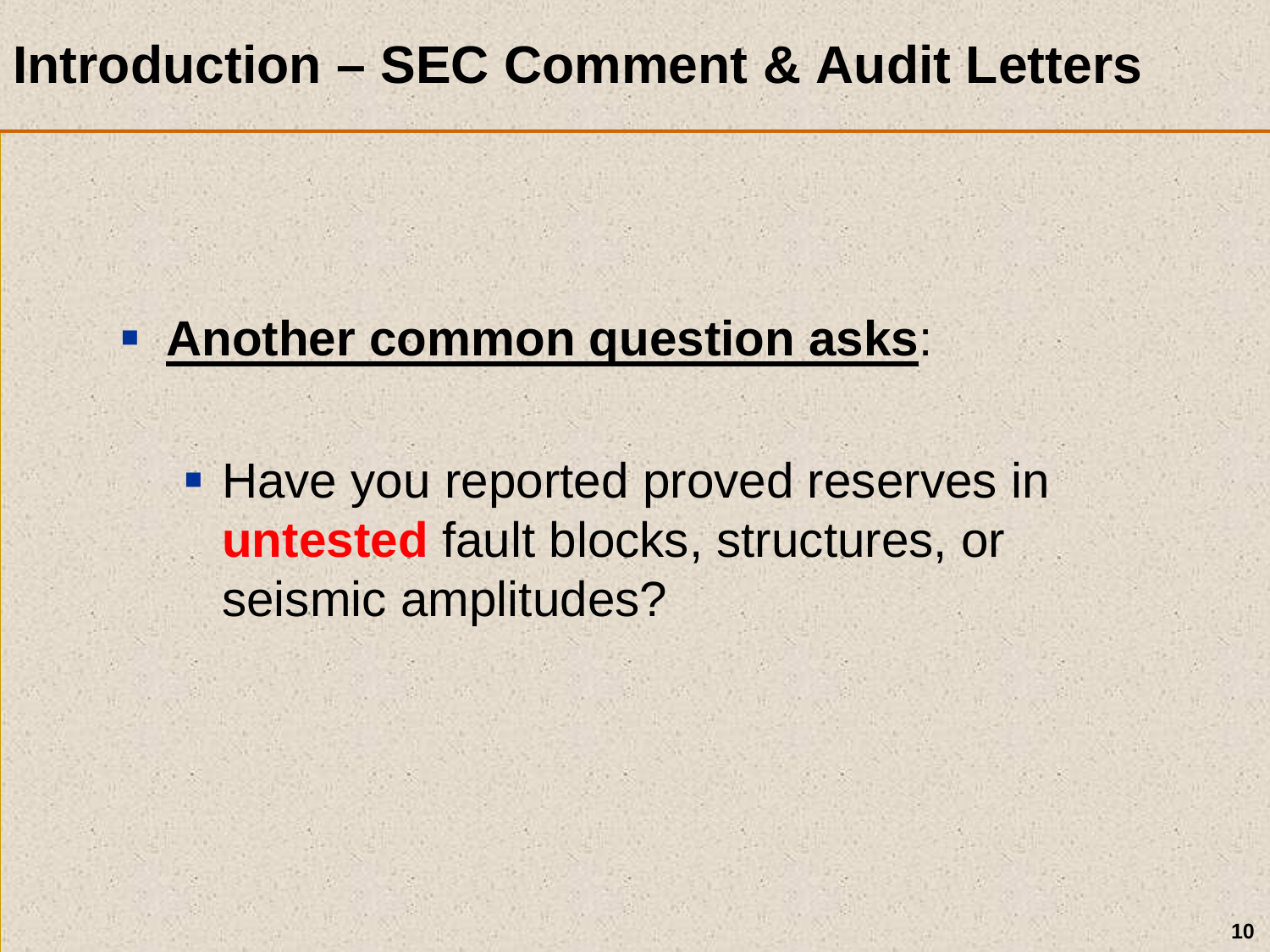#### **A recent letter also posed the following**:

**• Are performance bonuses linked to** reserves increases?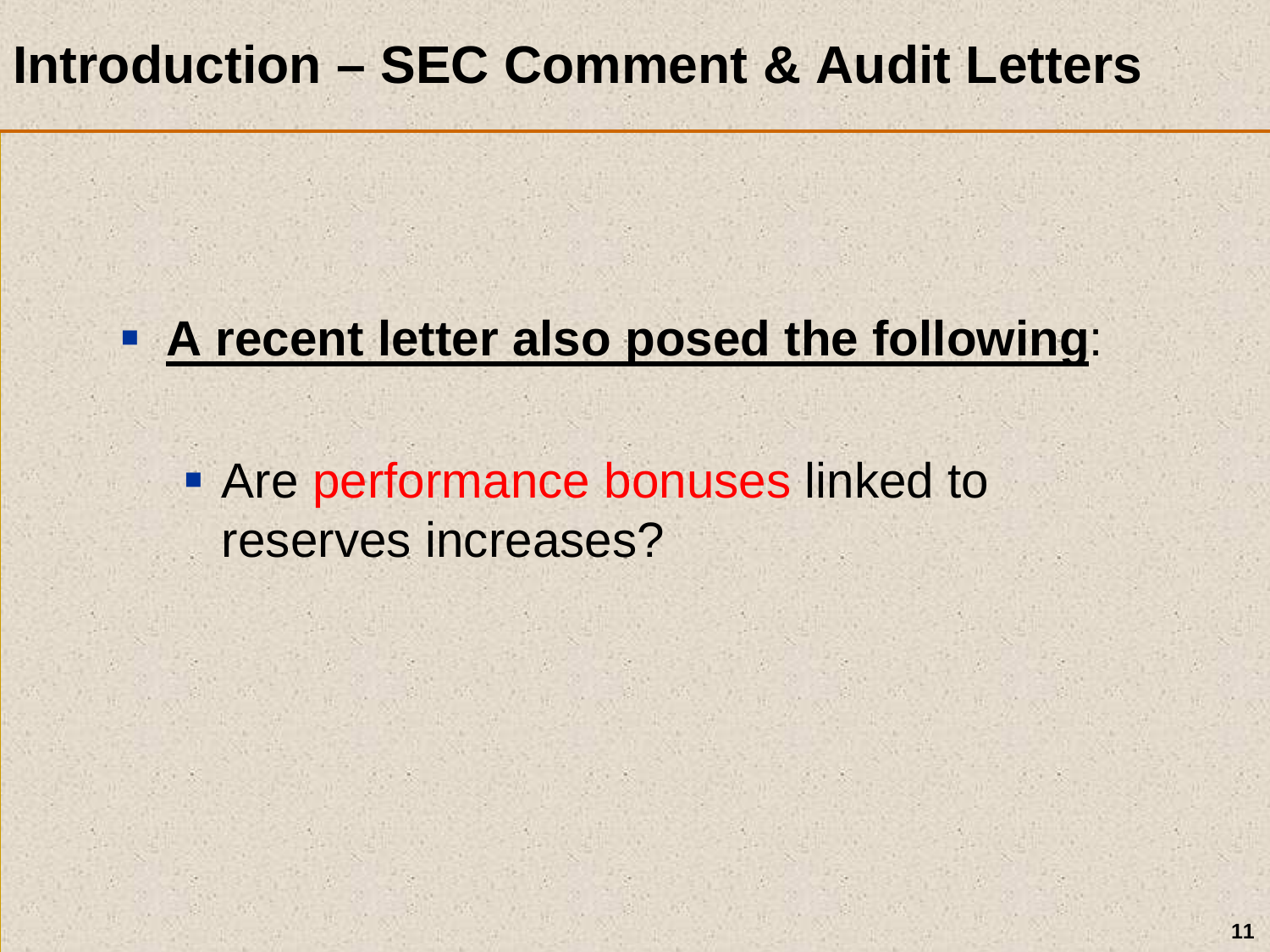- November 9<sup>th</sup>, 2004, the SEC sent a 9 page, 23 question inquiry to an independent US oil company
- **Among other items, the SEC asked for:** 
	- **A one line summary for each proved reserve entry on** the books as of 12/31/2002 and 12/31/2003
	- Narratives, engineering and geological exhibits for the three largest reserve extensions or discoveries during 2003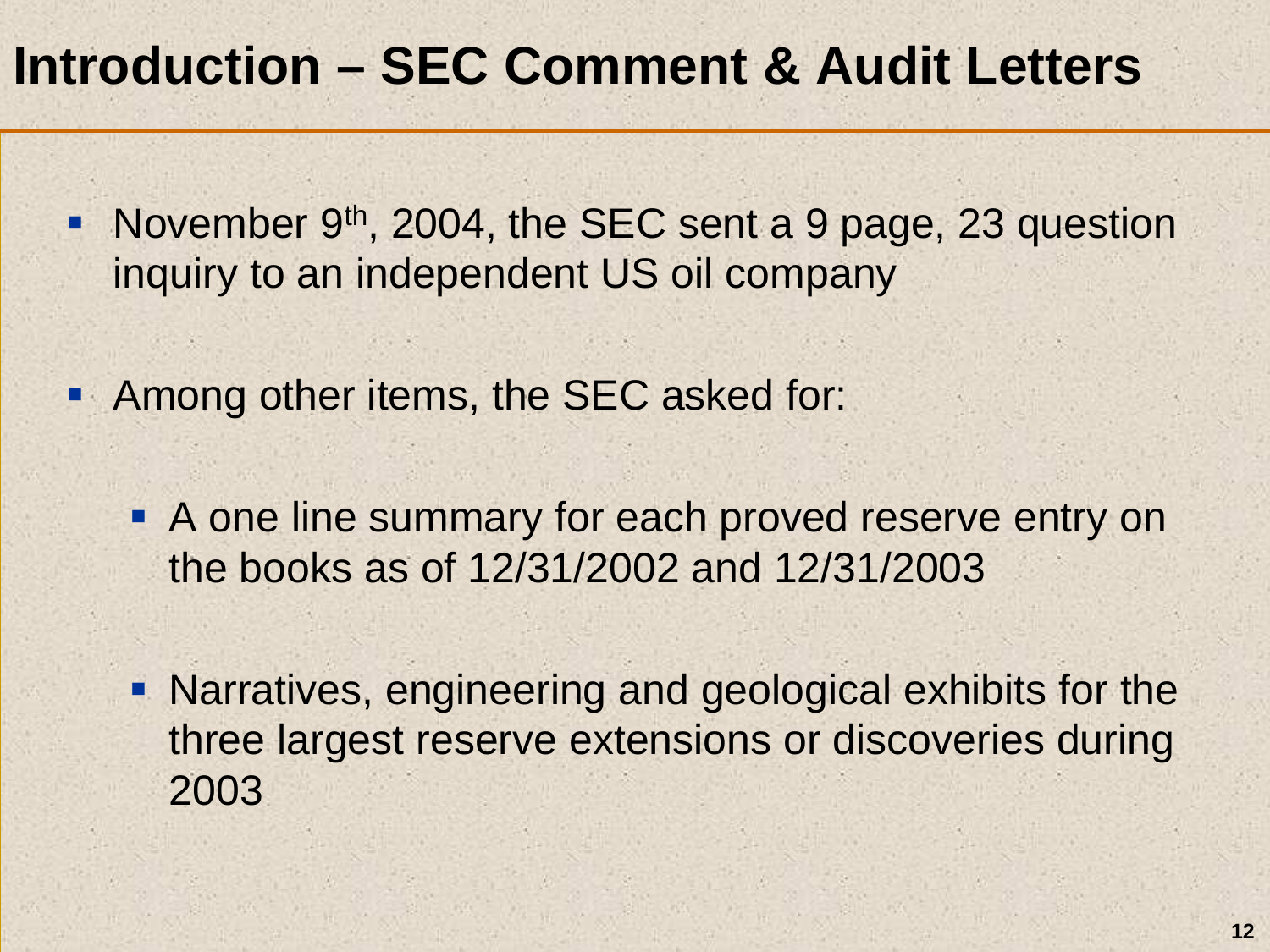**Hindsight analysis of 5 largest PUD locations booked** as of 12/31/2002 drilled during 2003

**Include the engineering and geological exhibits** used to justify the reserve booking at each year end and a brief narrative reconciling the differences between the two estimates.

**Address corporate methodology for eliminating** future discrepancies between the estimates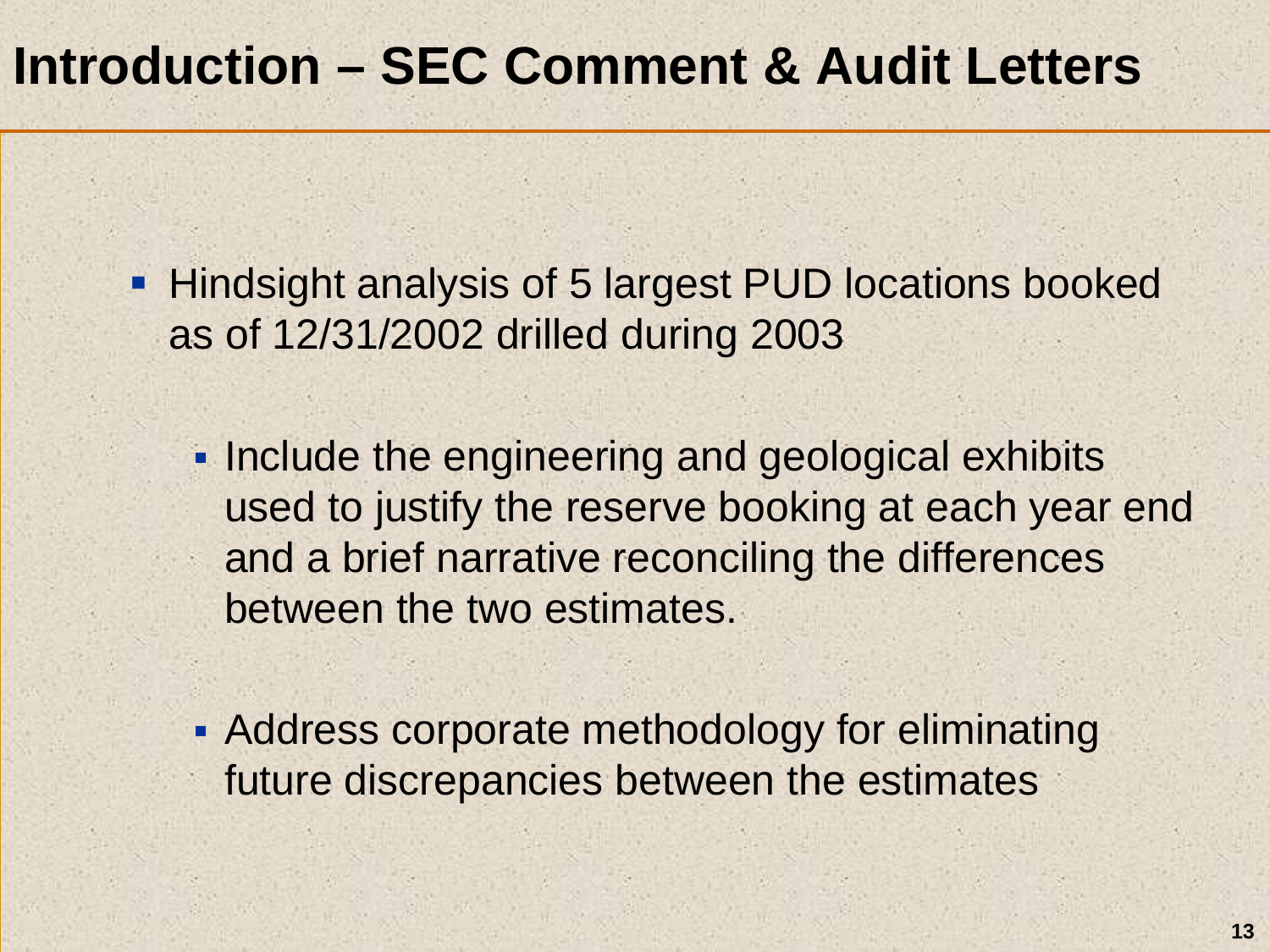- Narratives, engineering and geological exhibits for the 3 largest reserve revisions – both positive and negative –not caused by economics
- **"Supplementally, tell us all the estimated hydrocarbon** volumes, if any, you have claimed as proved reserves;
	- A) In undrilled fault blocks
	- B) Below the LKH penetrated or assessed structural occurrence of hydrocarbons"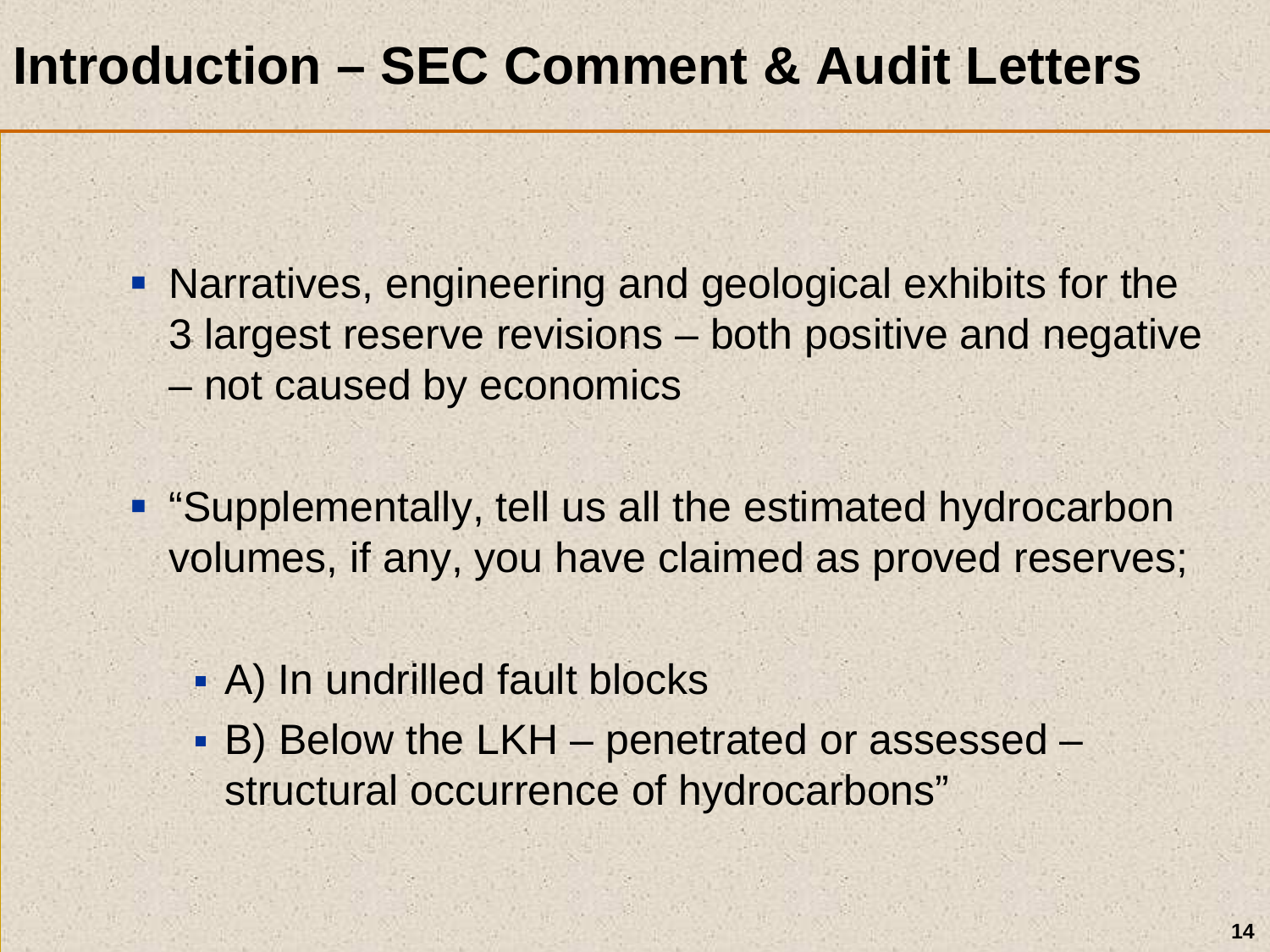- **For the PUD locations as of 12/31/2002 drilled** during 2003, provide a comparison table of projected capital expenditures and actual expenditures for each well. Explain any variances over 1%. (This is not a typo)
- Also prepare a list of the PUD wells as of 12/31/2002 projected to be drilled during 2003 and were not drilled. Provide an explanation as to why the wells were not drilled, if they are still carried as PUD locations as of 12/31/2003 and why they still qualify as PUD locations.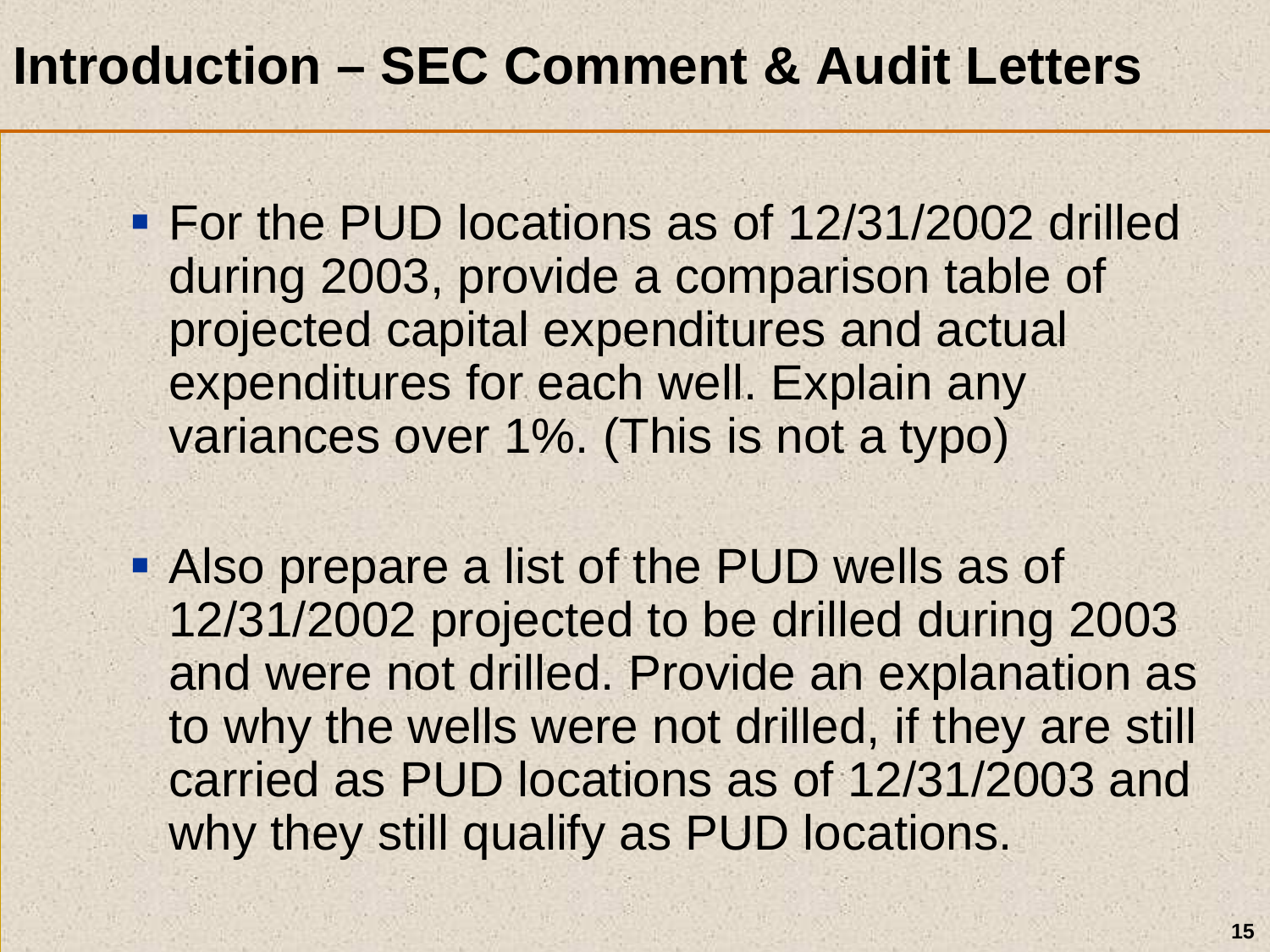**Discuss the internal controls you have in place** to assure consistency and conservatism in your proved reserve estimations.

**Discuss how the effectiveness of these** controls is reflected in your history of proved reserve revisions over the past 3 years

**IDENTIFY THE PERSONNEL IN YOUR COMPANY Who** have final authority over your proved reserves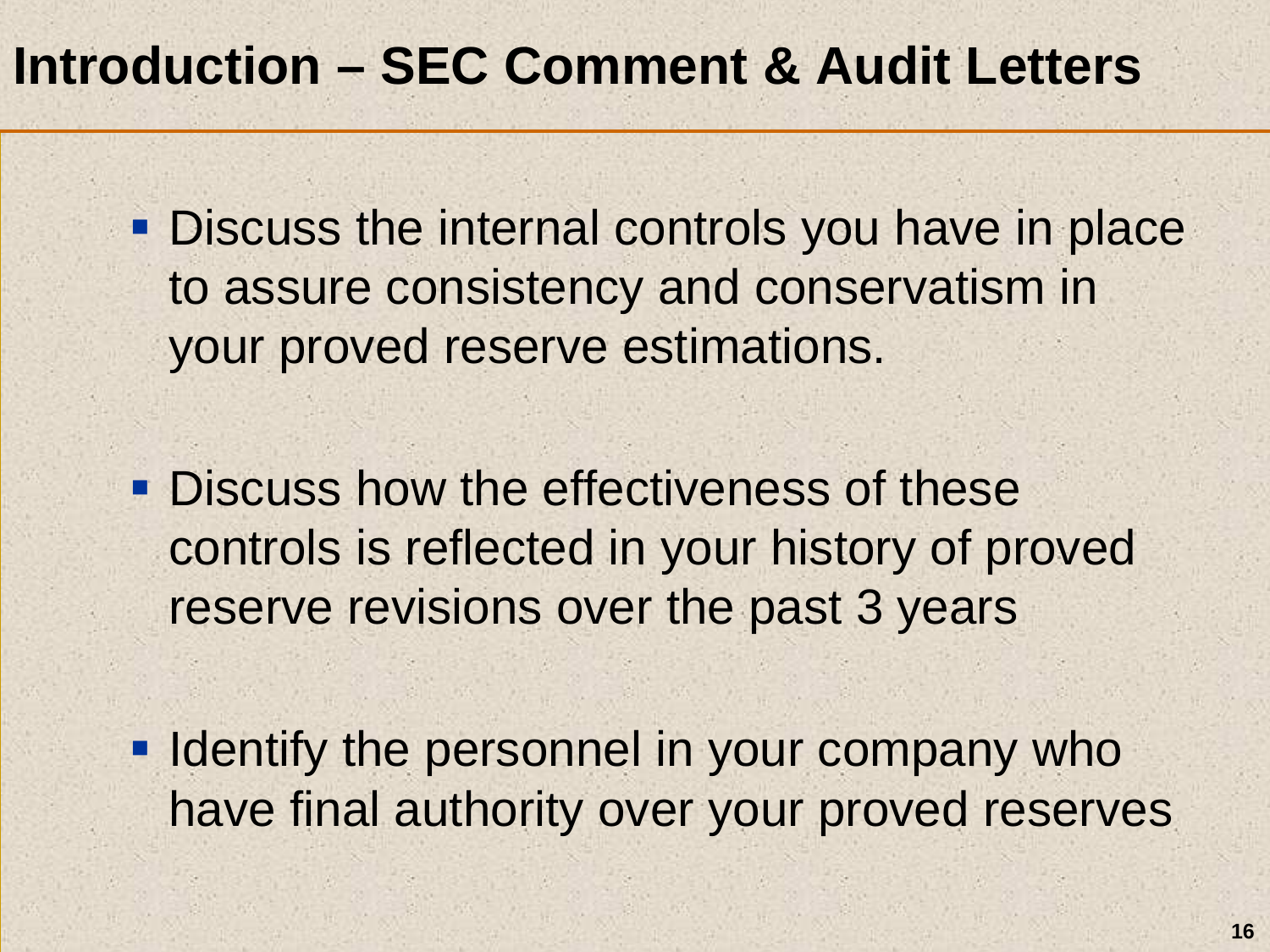- The Sarbanes-Oxley act of 2002 (SOX) is the most significant securities legislation since the Securities Acts of 1933 and 1934
- $\blacksquare$  Does not contain the words, oil, gas, hydrocarbons or reserves
- **Terms clearly there by inference**
- Will lead to SEC reserves review of each public oil company **at least once every three years**
- Establishes penalties for corporate officers for certain misrepresentations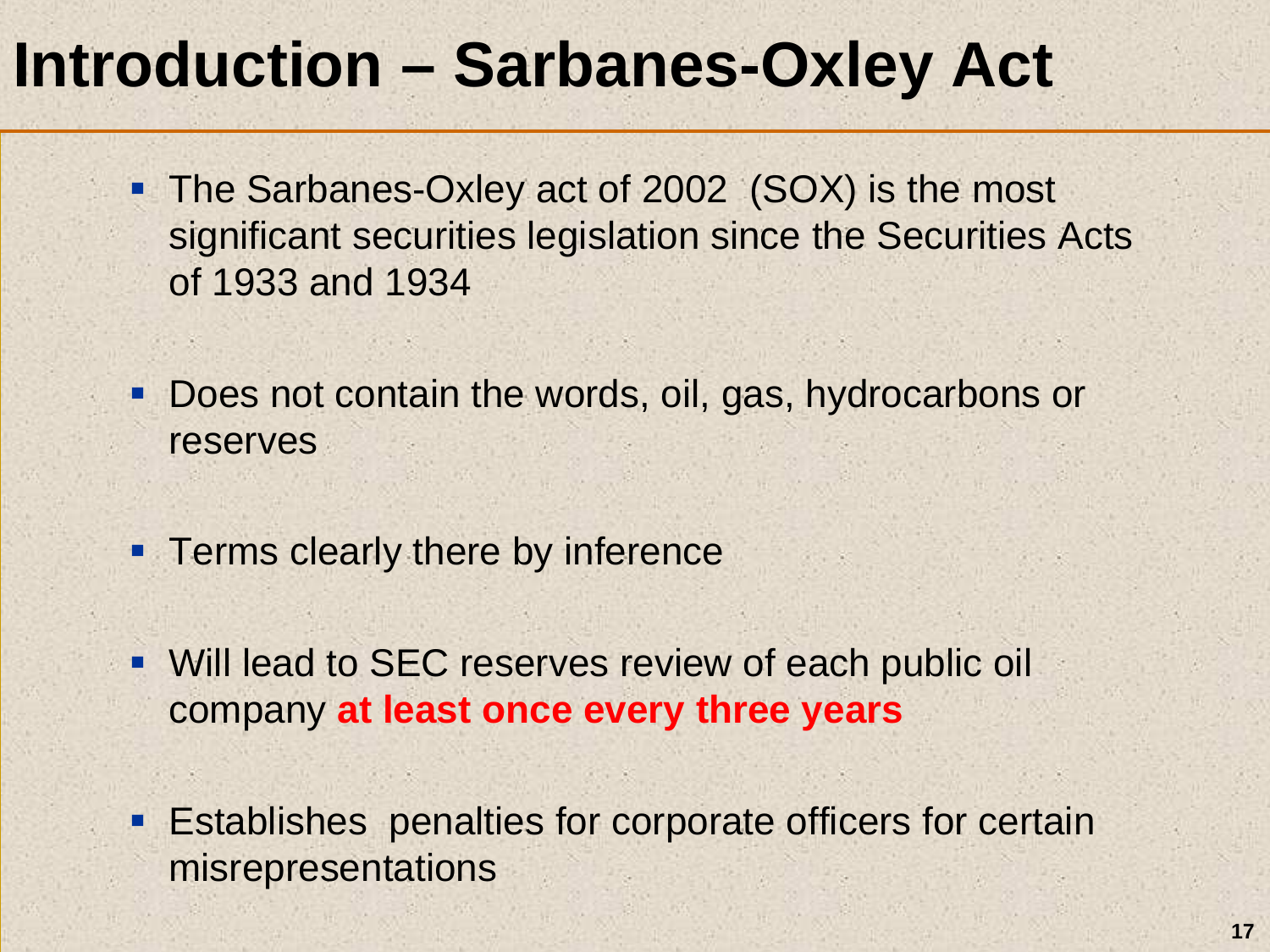- Up to 10 years in federal prison for destroying, altering, concealing, or falsifying records.
- Up to 10 years in prison for failing to maintain all audit or review work papers for 5 years pertaining to an issuer of securities
- Up to 25 years in federal prison for knowingly defrauding shareholders.
- **Possible fines of 25 MM\$ per offensive for corporations**
- **Fines for individuals possible**
- $\blacksquare$  Increased penalties up to 20 years in prison for violations under the SEC Act of 1934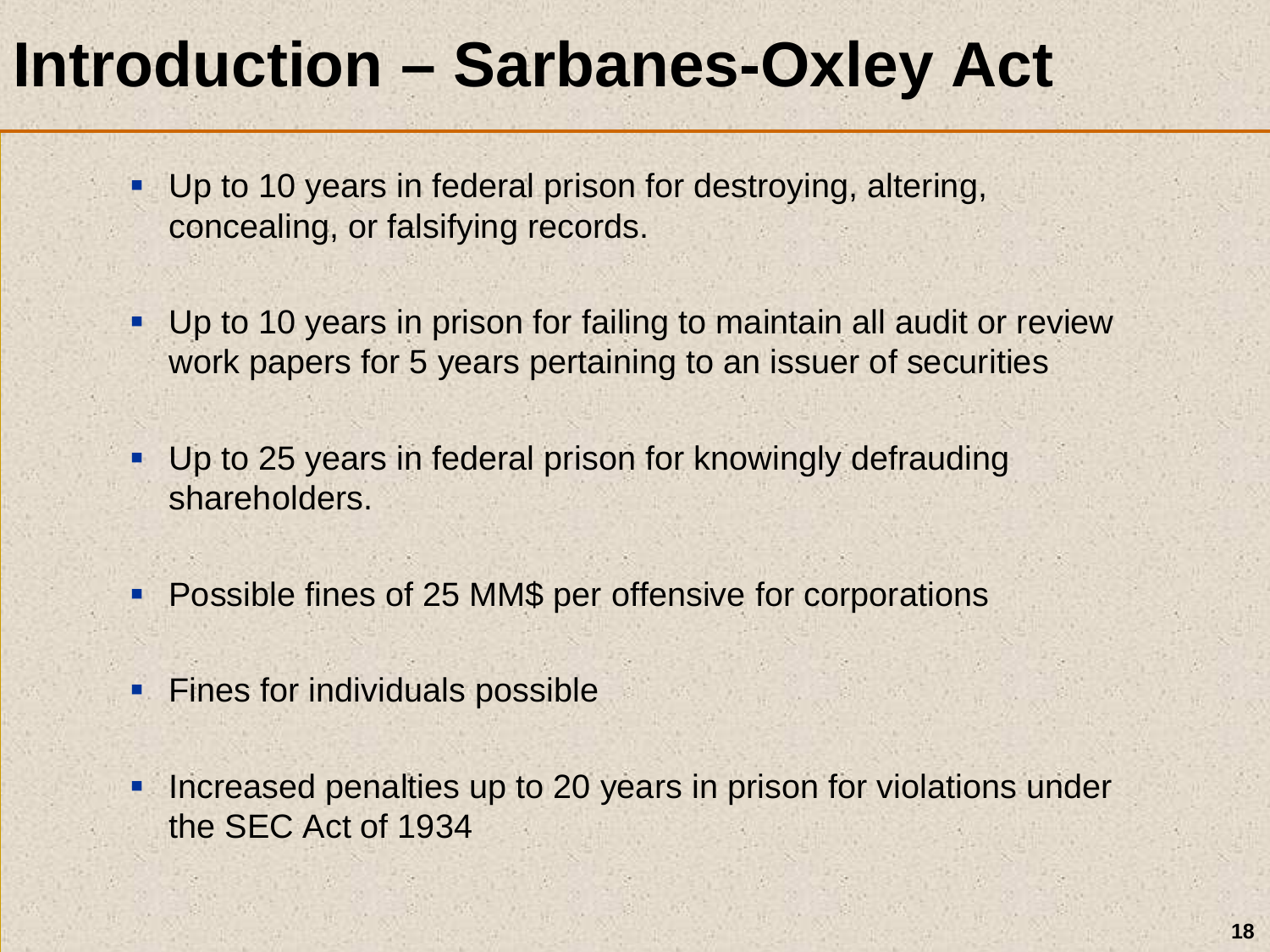#### **CEO/CFO Certification**

- I. **Management quarterly must state that they are responsible for establishing and maintaining internal controls**
- **Evaluate the effectiveness of their internal control system**
- **Acknowledge that they are responsible for designing and maintaining "disclosure controls and procedures"**
- **Confirm that the financial statements are correct**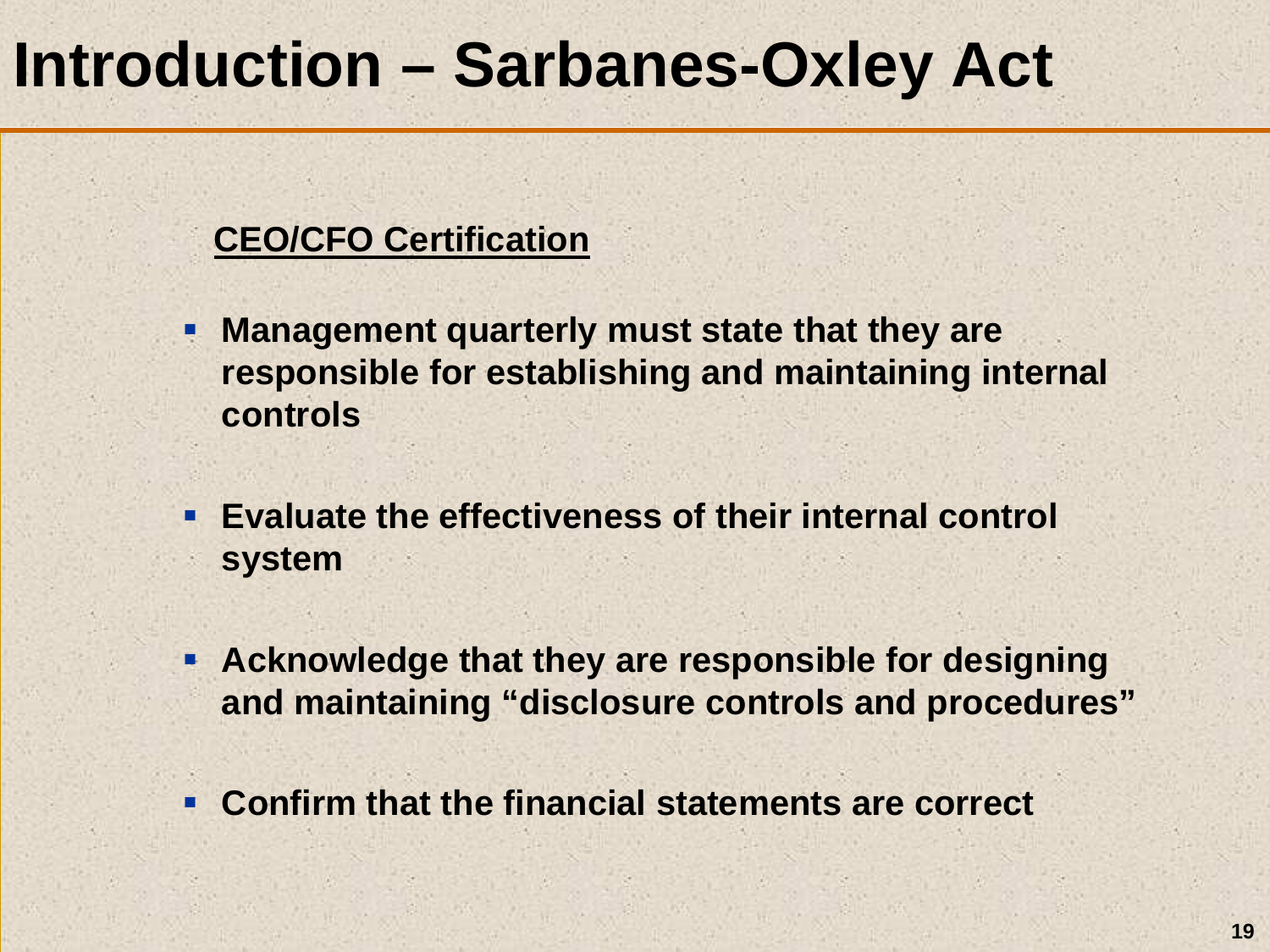- п **This law was intended to bolster public confidence in our nation's capital markets.**
- $\blacksquare$  **It imposes new duties and significant penalties for non compliance on public companies and their executives, directors, auditors, attorneys, employees, and securities analysts.**
- $\blacksquare$ **Applies to SEC 10-K Companies**
- $\blacksquare$  **Created Public Company Accounting Oversight Board.**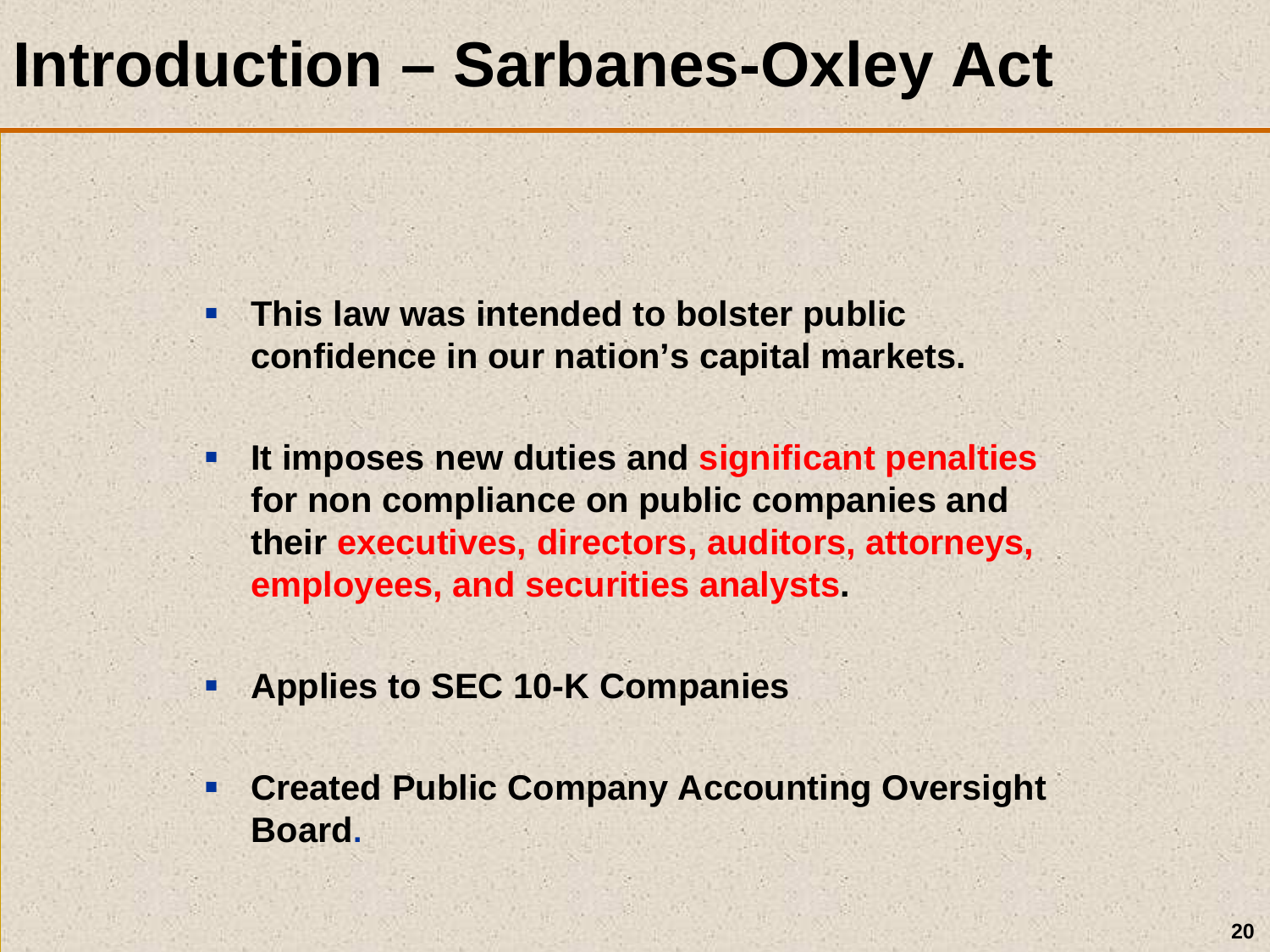#### **Warning from Jim Murphy** (SEC engineer)

"**If you are an independent engineer, you should realize that, although you are hired by management and report to them, the check you receive for your services comes from the Company, who are really the Shareholders. You have an obligation to the Shareholders to provide a fair, honest and unbiased reserves report.** 

**If the SEC feels that reserves that have been booked as proved do not meet the requirements of being classified as proved reserves .... and they have a material effect on the company's financial statement, we will request that the company not only take the write-down if necessary, but also restate their reserves and financials for the past periods the reserves were on the books.** 

**This may have serious consequences under the new Sarbanes-Oxley Act of 2002 because the officers of the company will have had previously certified the financial statements as being correct.**

**Engineers appear to have additional liability under the act, as well; but this is yet to have been tested in court."**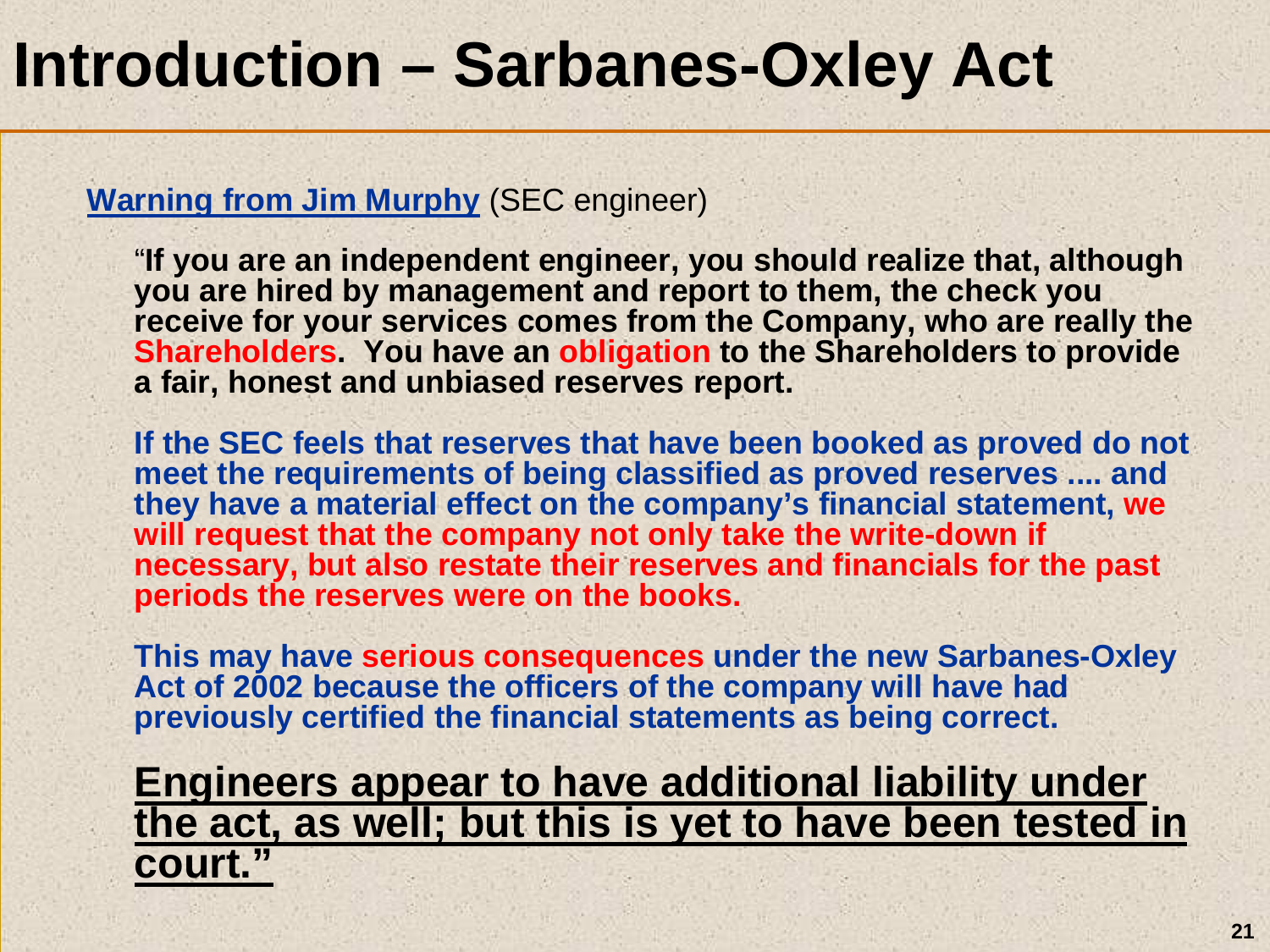п

 $\mathcal{L}_{\mathcal{A}}$ 

L,

**What are the outcomes ?** 

n **During 2003 & 2004 several companies took write offs totaling over 8 billion barrels and 50 TCF**

**Companies had to restate year end reserves**

П **Restate quarterly reserves**

**Restate earnings and company financials**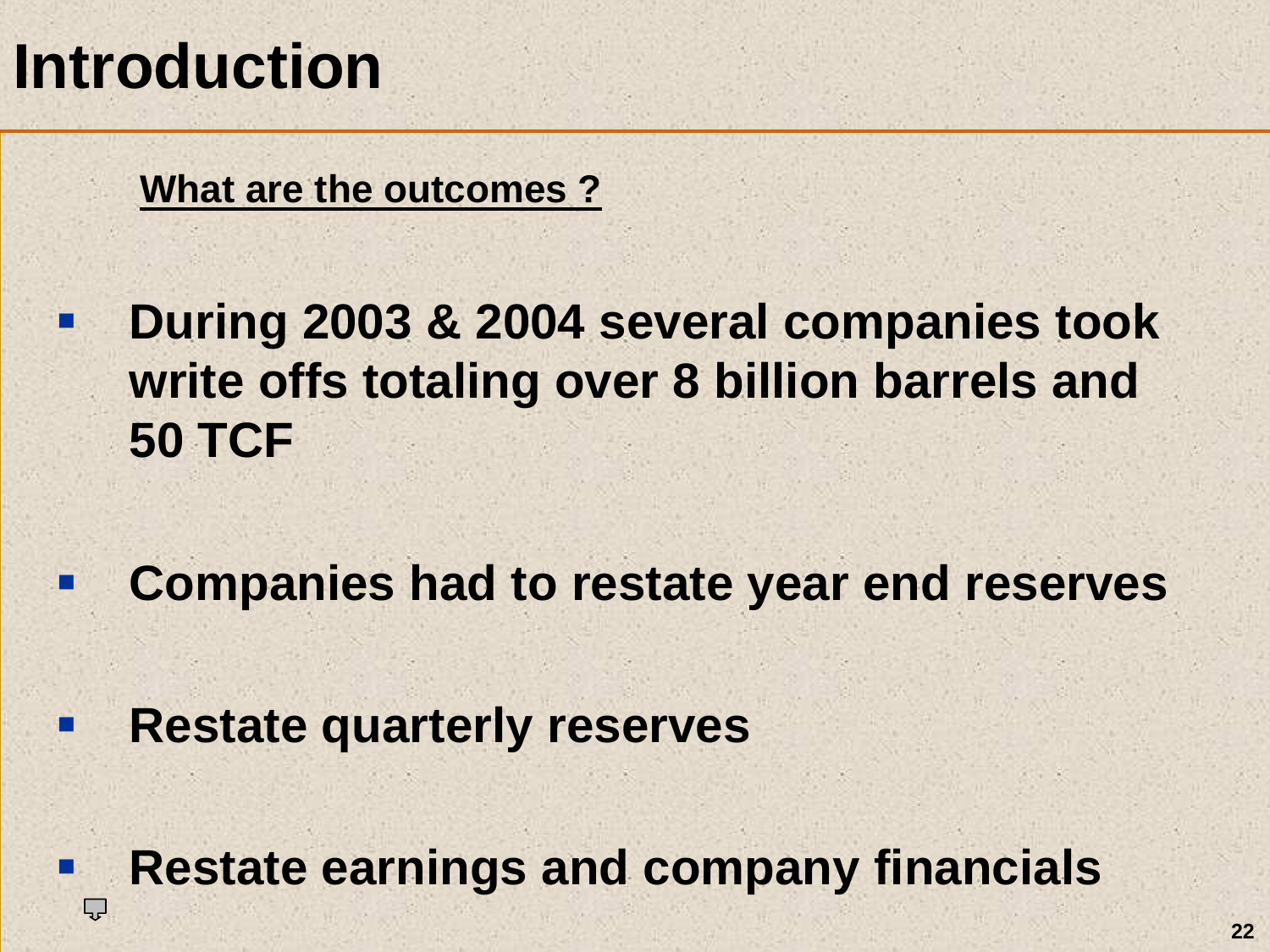$\blacksquare$ 

Ç

**What are the outcomes ?** 

- $\blacksquare$  **Several companies replaced upper management, CEOs, CFOs, Presidents**
- $\blacksquare$ **Other top management resigned**
- $\blacksquare$  **Several companies replaced middle management**
	- **Several Companies replaced a large part of their technical staff**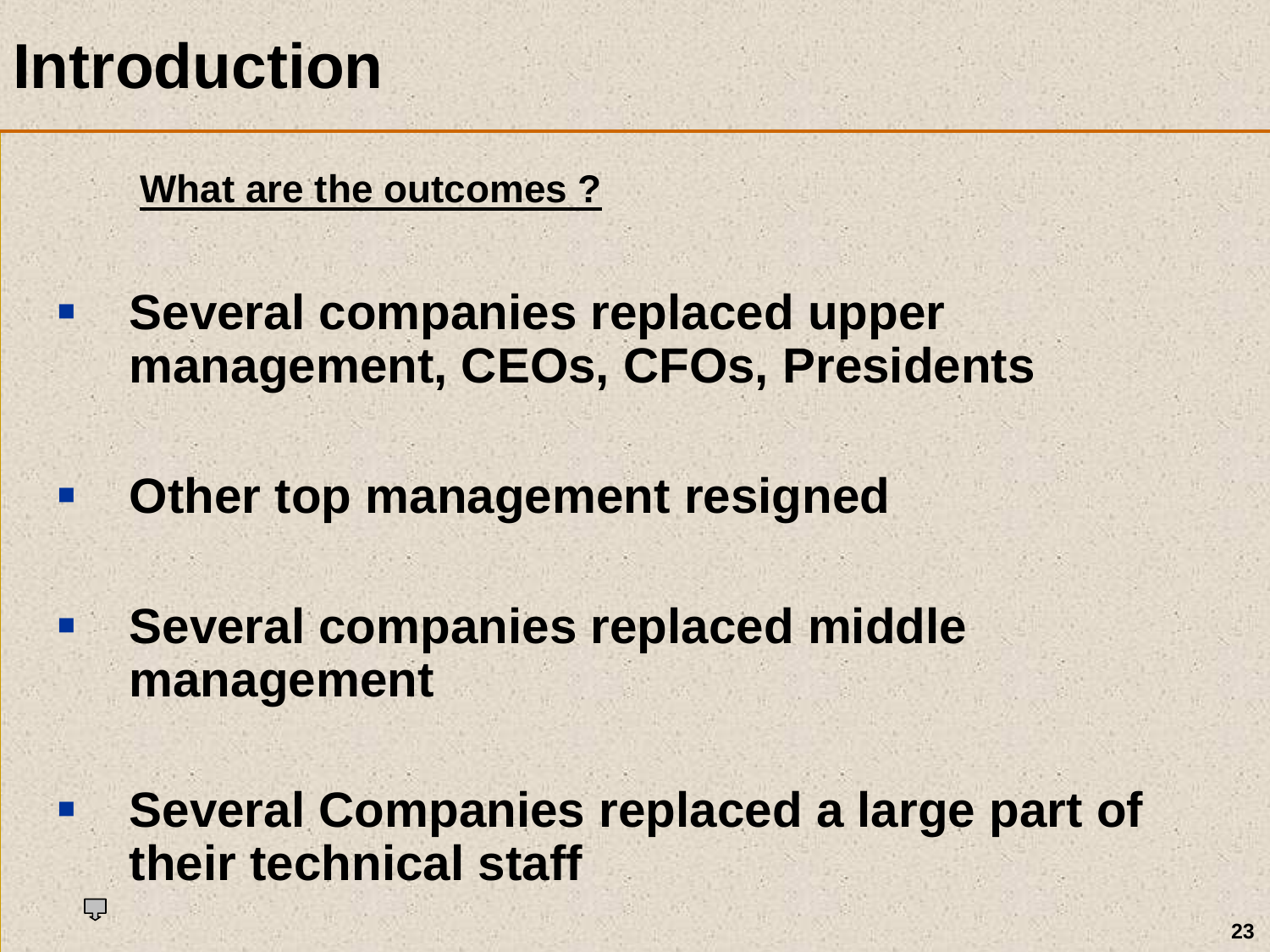п

Ç

**What are the outcomes ?** 

- . **Investigations by SEC, Department of Justice, US Postal Service, & other domestic & foreign government agencies have tied up company staffs for over a year.**
- $\blacksquare$  **All records pertaining to reserve estimates are subject to subpoena – both internal & external**
- $\blacksquare$  **Individuals may be charged with criminal wrongdoing**
	- **Civil or criminal penalties may be assessed**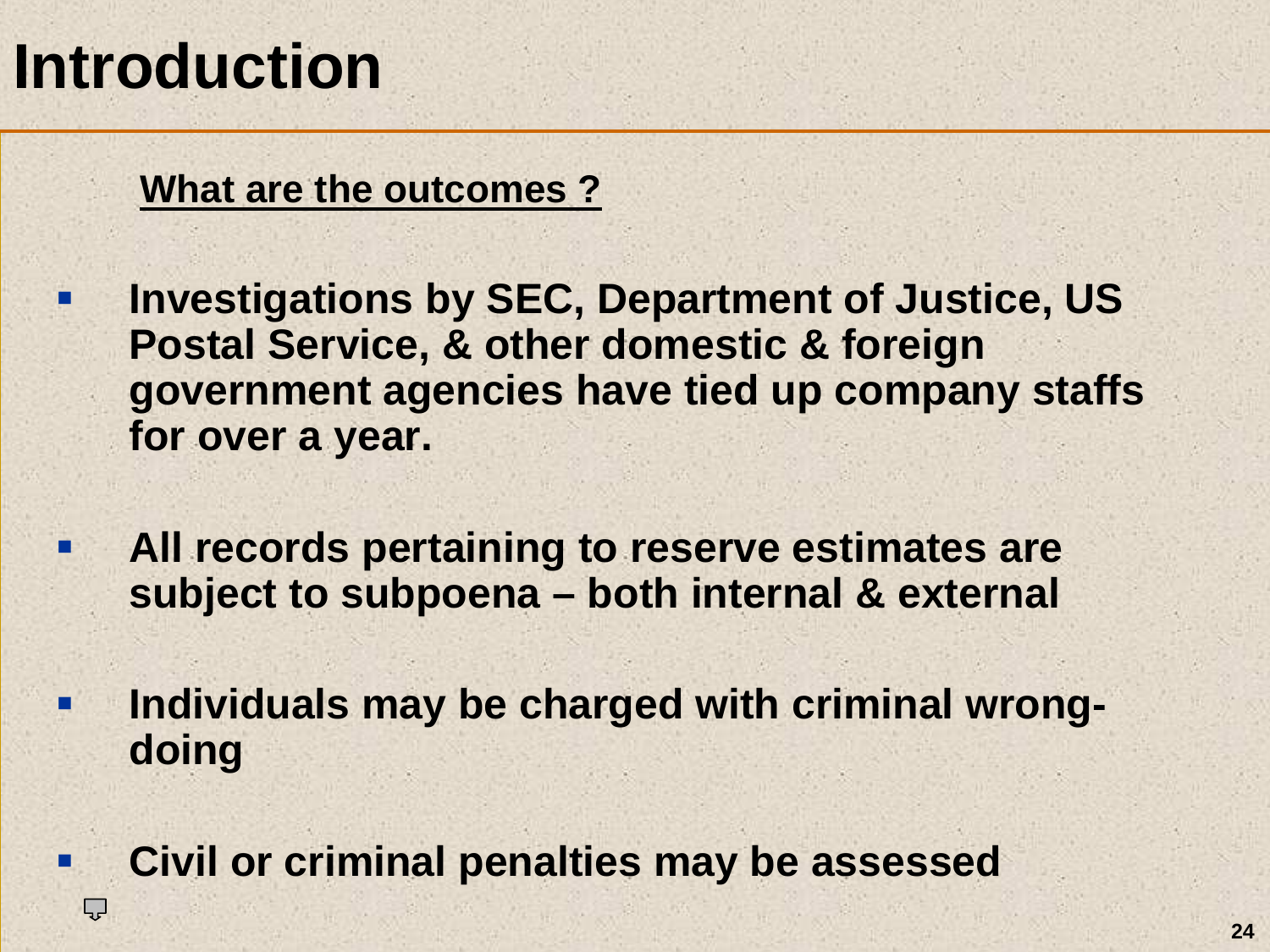$\blacksquare$ 

Ç

**What are the outcomes ?** 

- п **Class action suits have been filed**
- $\mathcal{L}_{\mathcal{A}}$  **SEC & foreign government fines have reached as high as 151 MM\$**
- $\blacksquare$  **Partners in common fields have also come under investigation**
	- **Companies have sold fields to avoid a reserve write down**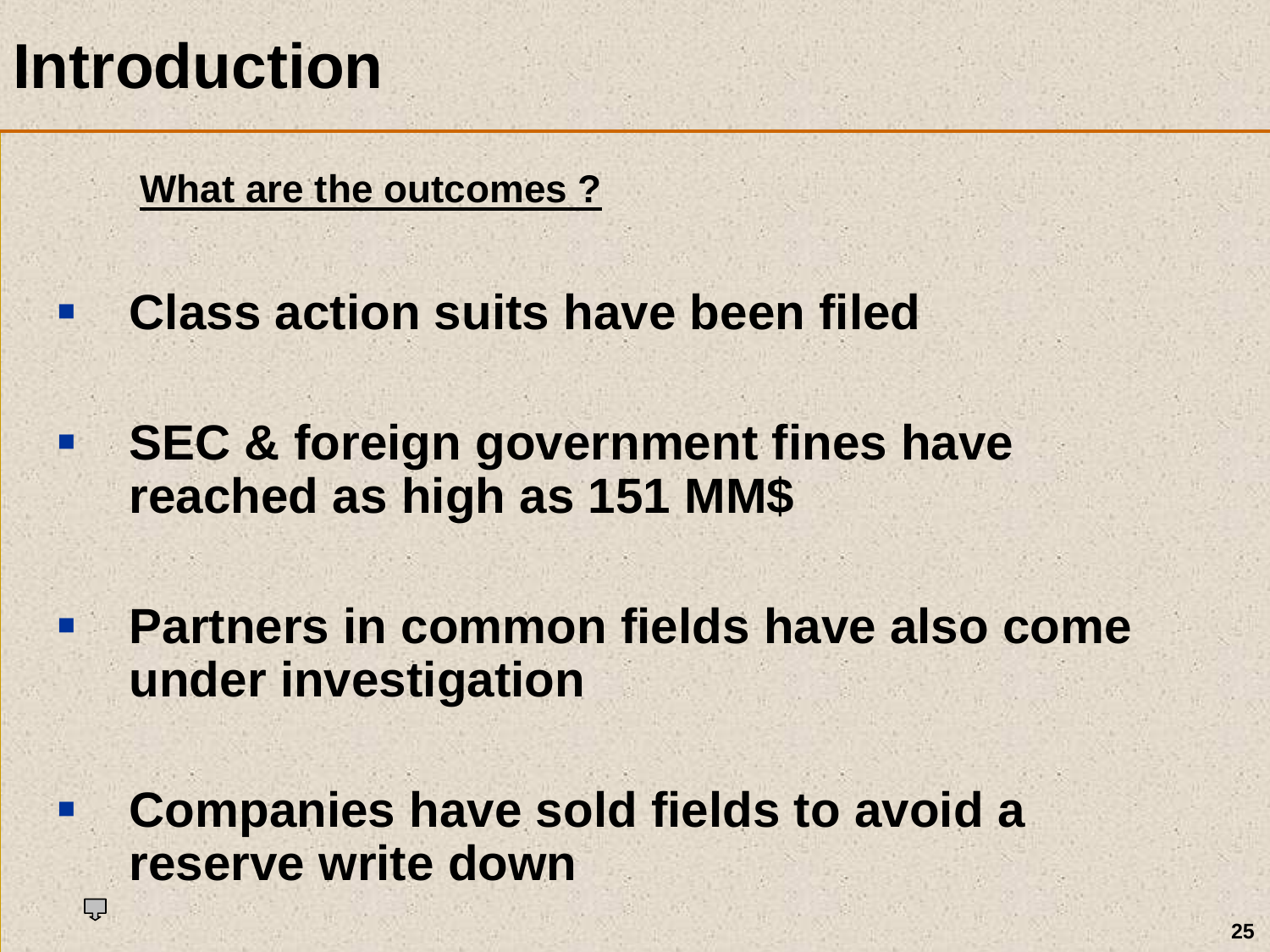Ç

**What are the outcomes ?** 

- n. **Stock prices dropped**
- U. **Additional public and industry scrutiny**
- $\blacksquare$ **Increased Doubt by investment analysts**

п **Potential downgrading by bond rating agencies**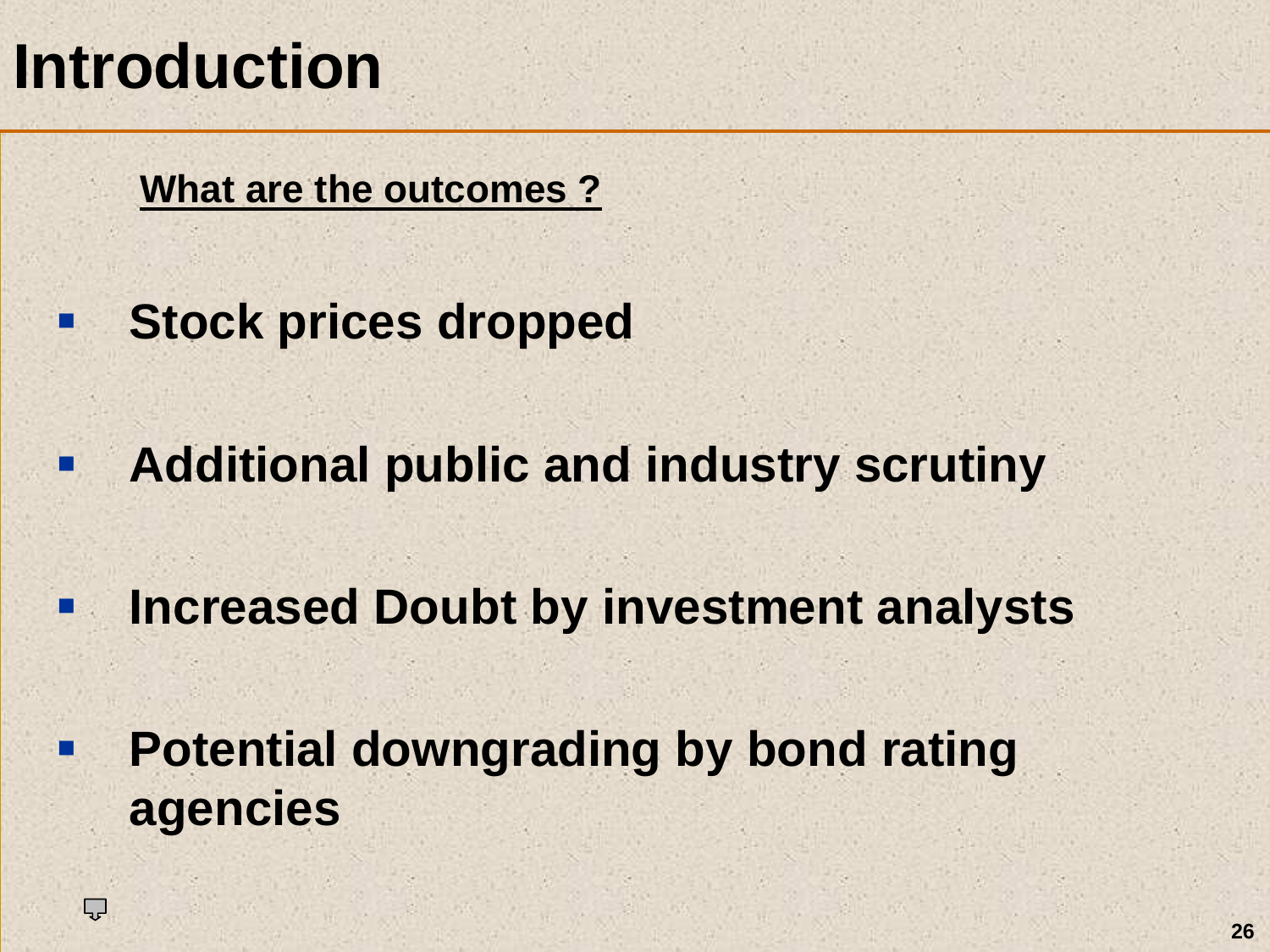п

**What are the outcomes ?** 

п **Millions spent by companies on SOX compliance, reserve reporting, & corrections to previous reports.**

**Congressmen Dingle's letter to SEC**

■ **SEC reaction to Congressional pressure**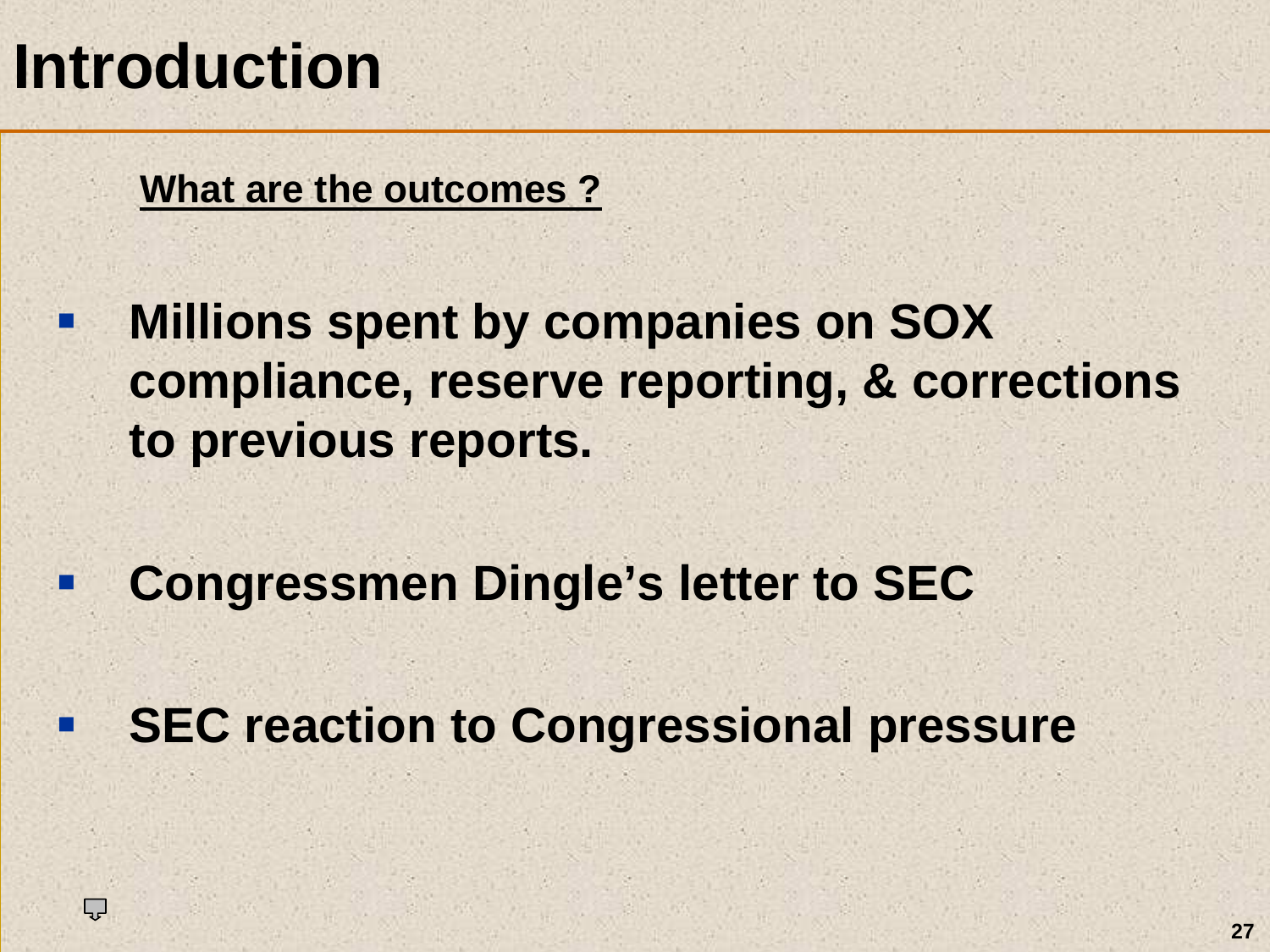# Agenda

#### 1.. Introduction

- **2. Types of Reserve Estimates**
- 3. SEC Proved Reserve Definitions
- 4. SPE/WPC Probable Definitions
- 5. SEC vs. SPE/WPC Reserve Definitions
- 6. SEC Hot-Button Topics
- 7. SEC Red Flag Items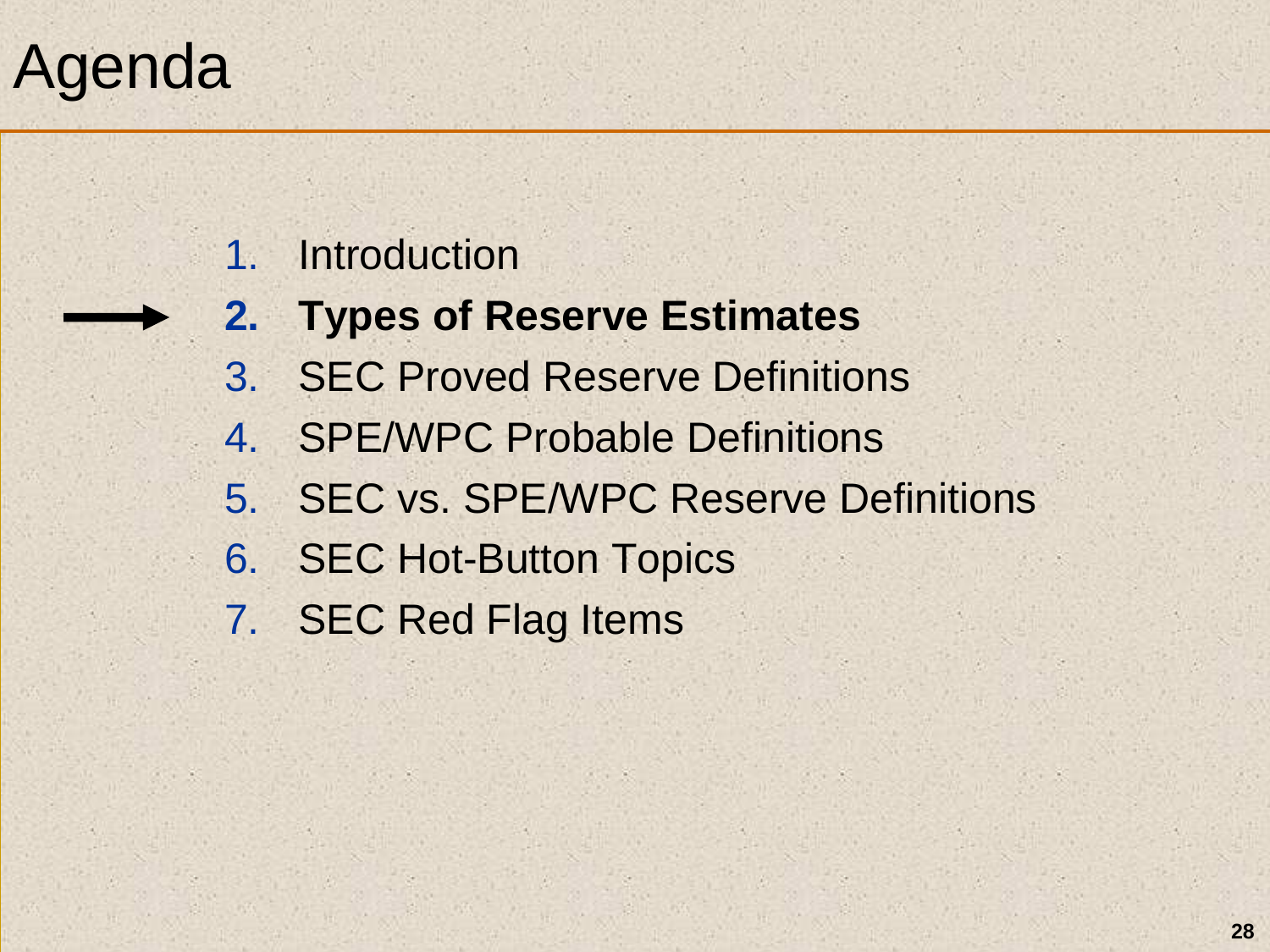# **Elements of Reserve Estimates**

#### **Uncertainty vs. Risk**

#### $\blacksquare$ **Uncertainty**

 **The percentage by which an estimated quantity may vary from the actual quantity**

#### **Risk**

**The probability of success or failure**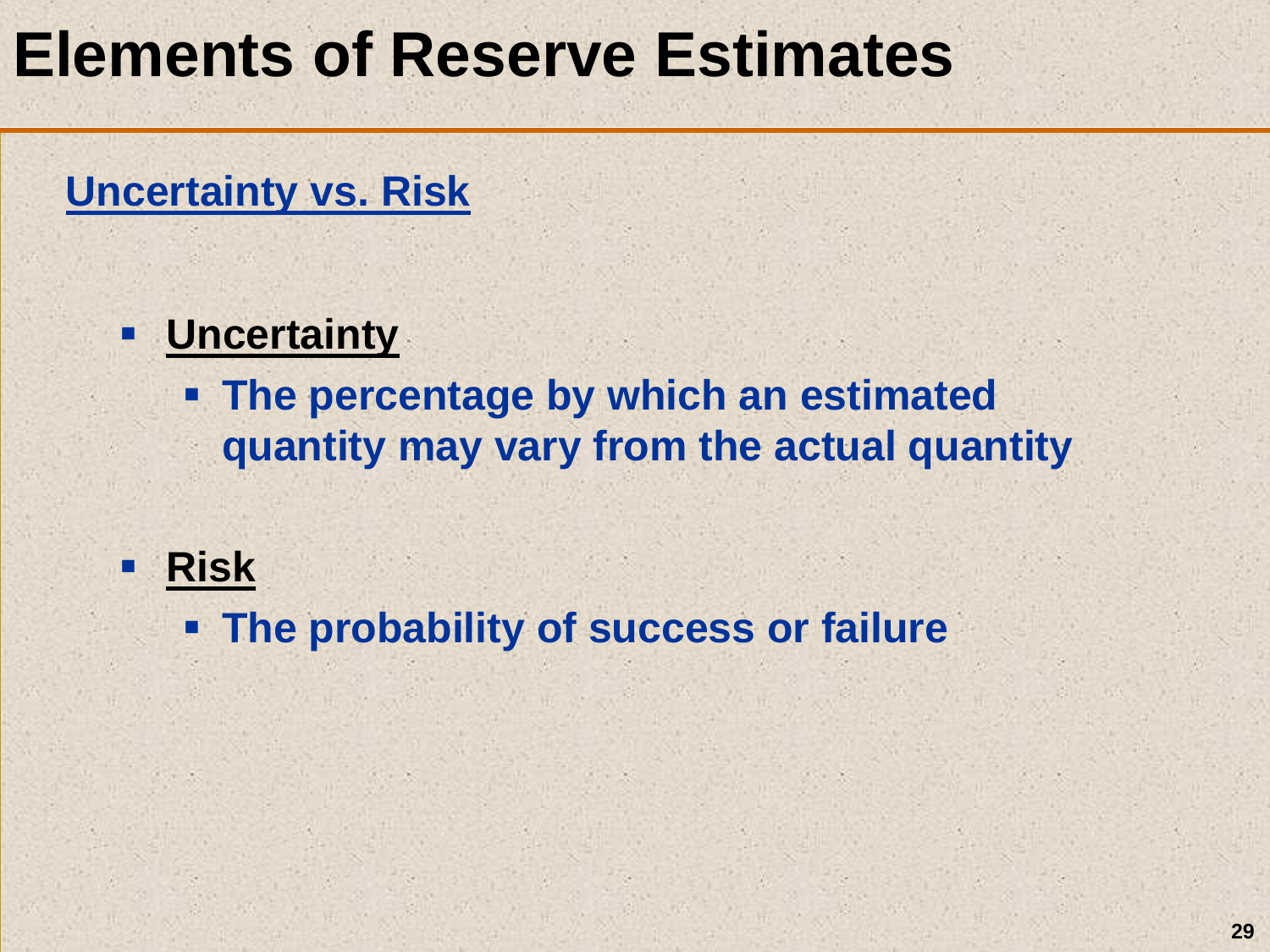#### **In 1997 the SPE & WPC Recognized two acceptable methods for estimating Reserves**

#### **Deterministic**

#### **Probabilistic**

Ç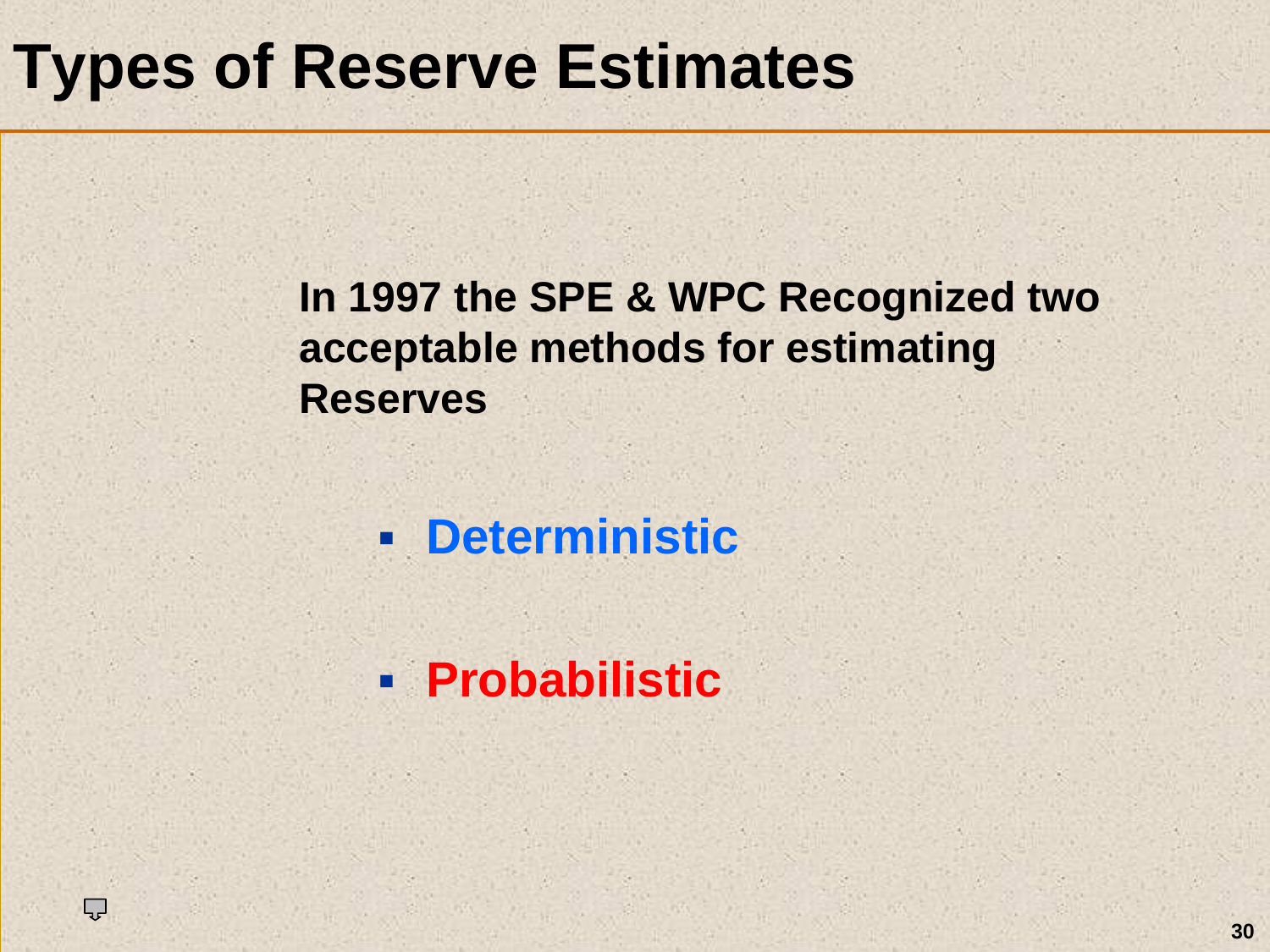#### **Deterministic Estimates**

Ç

**A single best estimate of reserves is made based on known geological, engineering and economic data.** 

**The deterministic approach may incorporate elements of probabilistic analysis within the SEC definitions. For example, a distribution of porosity, Sw, RF, or other factors may be appropriate.** 

**Distributions which include a variable outside of the SEC definitions may not be used.**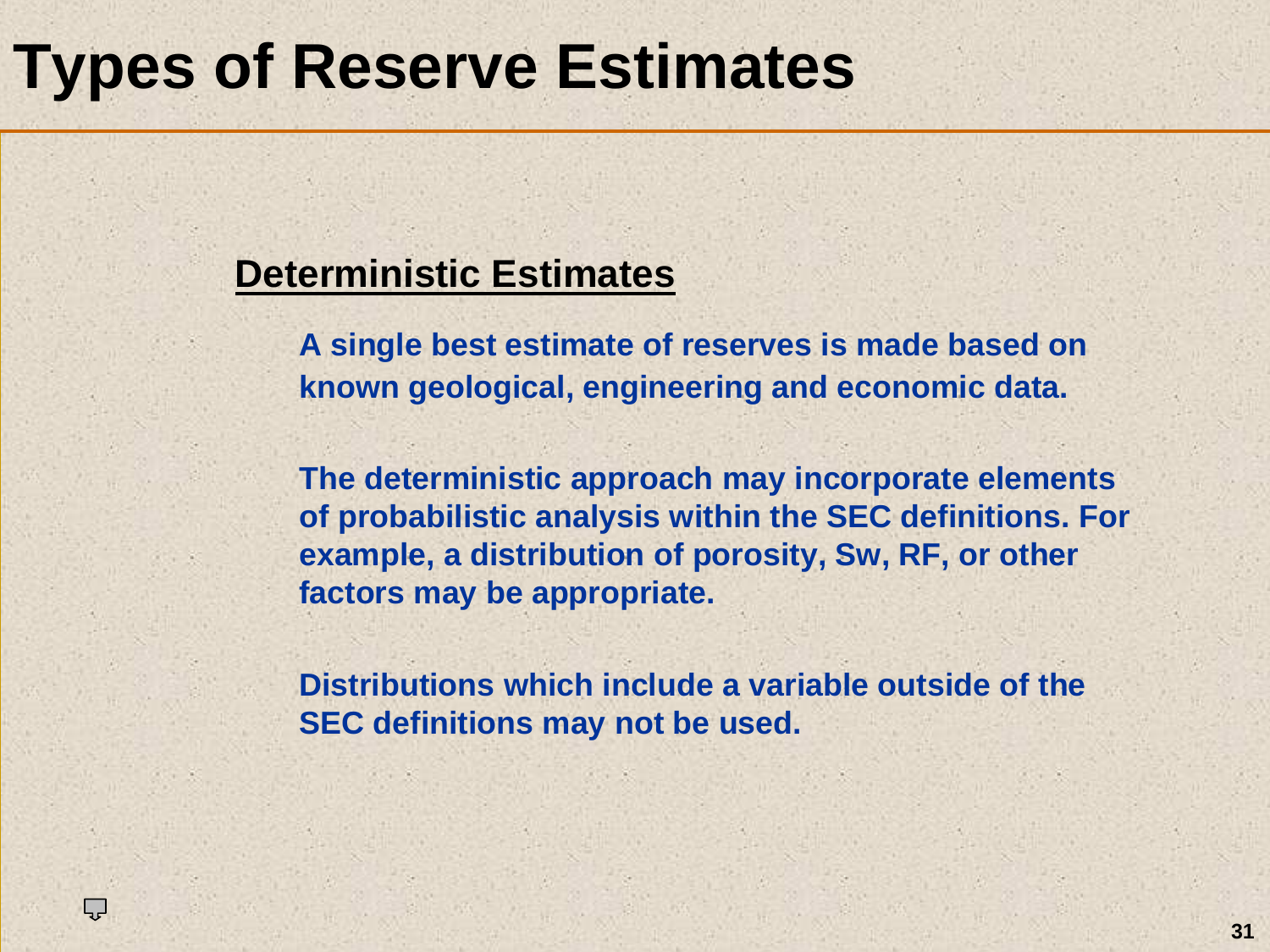#### **Probabilistic Estimates**

Ç

- П **Geological, engineering and economic data are used to generate a range of estimates and their associated probabilities.**
- ۰ **In situations involving a significant degree of uncertainty, probabilistic estimates are often more appropriate than a deterministic estimate.**
- п **Probabilistic estimates are preferred by many oil & gas companies and accepted for reserve work by several foreign governments. The SEC does not accept a probabilistic reserve determination if any parameter does not meet the SEC criteria.**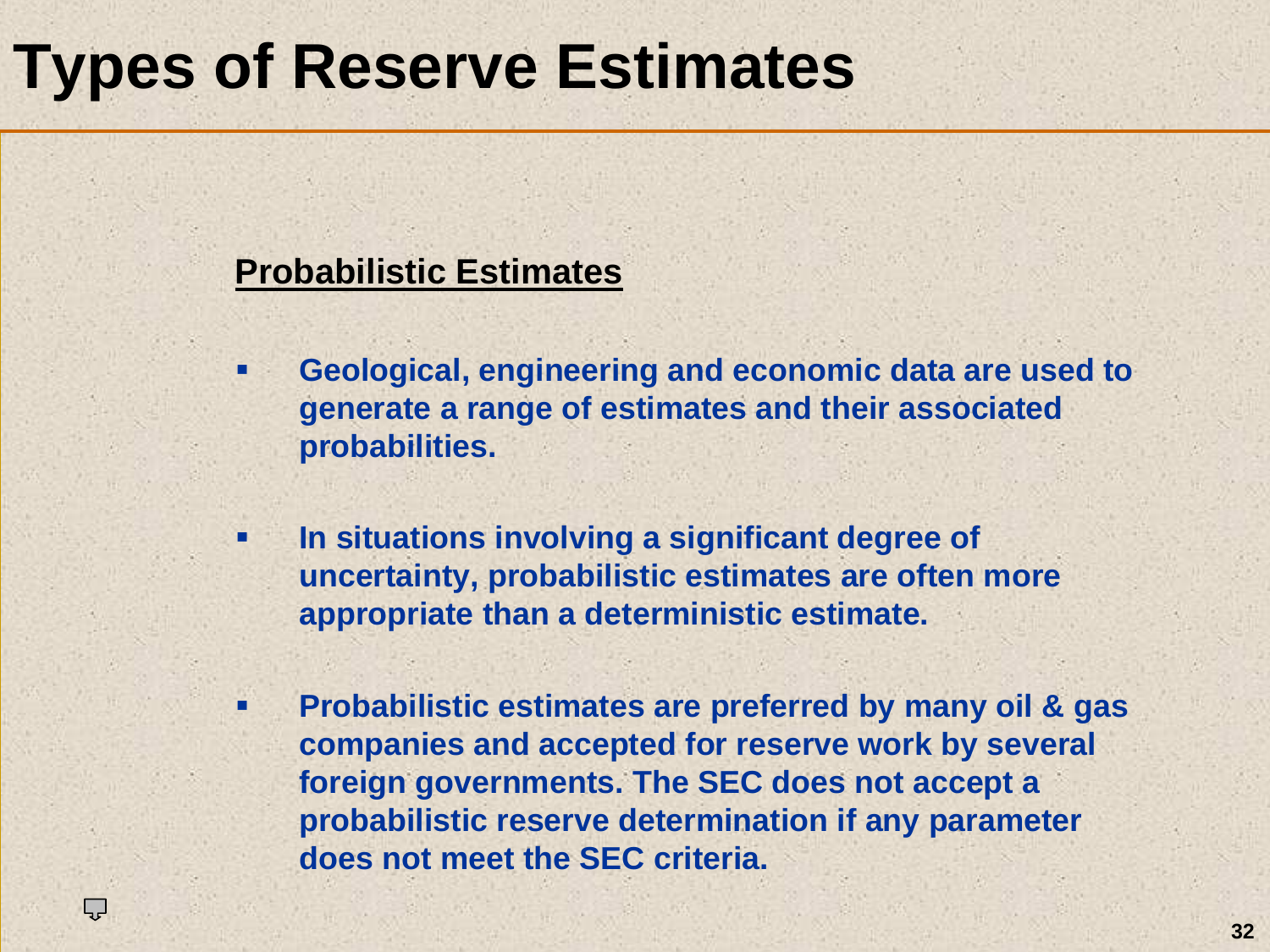#### **Concerns with Probabilistic Estimates**

**Several companies have historically booked the probabilistic P50 number as proved reserves and have been asked to write down those numbers and replace them with a deterministic estimate which conform to SEC standards.**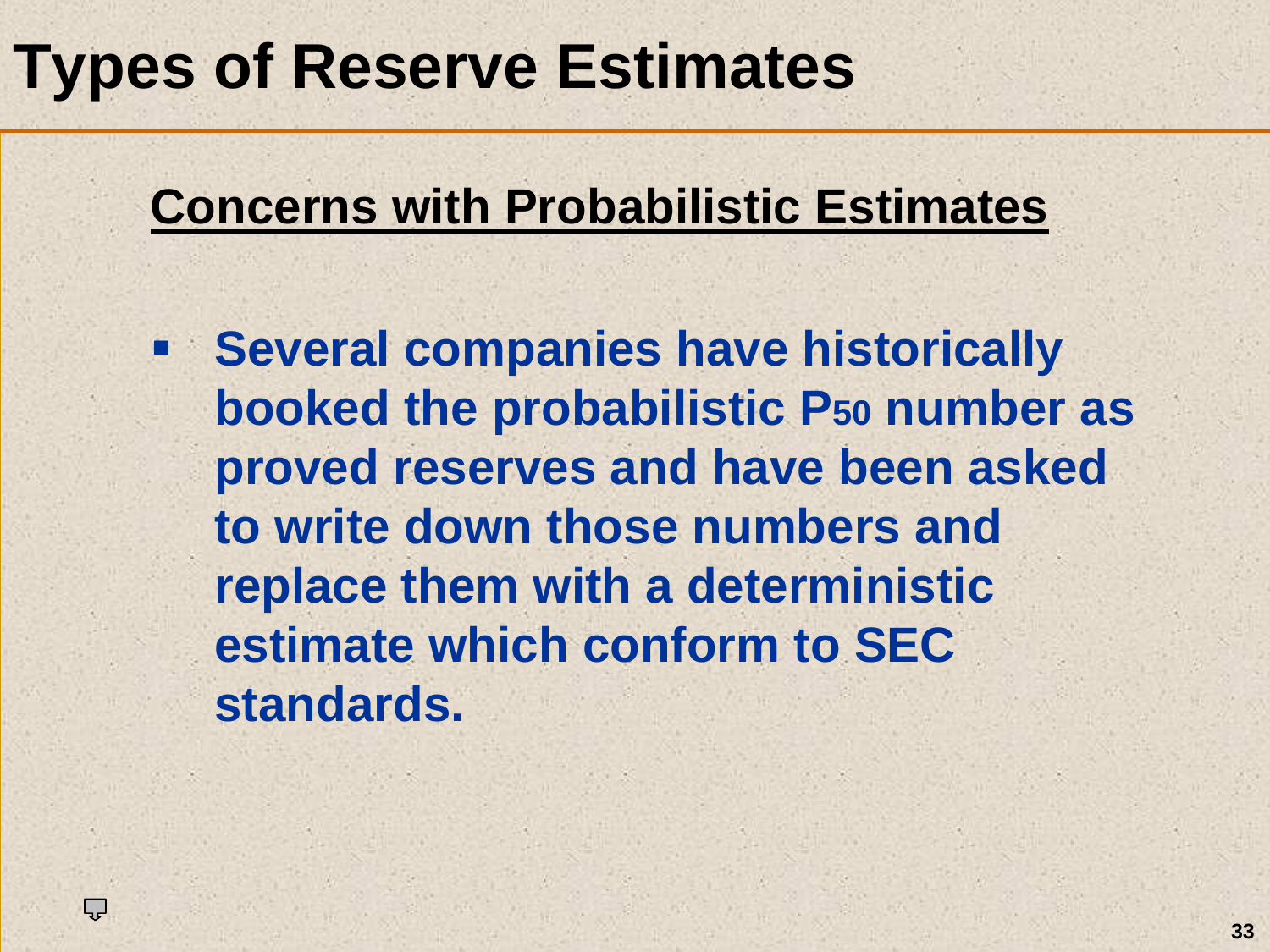# Types of Reserve Estimates **Types of Reserve Estimates**

ÇJ

•**How is uncertainty quantified for these methods?**

•**Deterministic – Based on "Reasonable Certainty"**

•**Probabilistic – Requires 90% Certainty (SPE/WPC)**

**Both may need to be adapted to meet regulatory standards**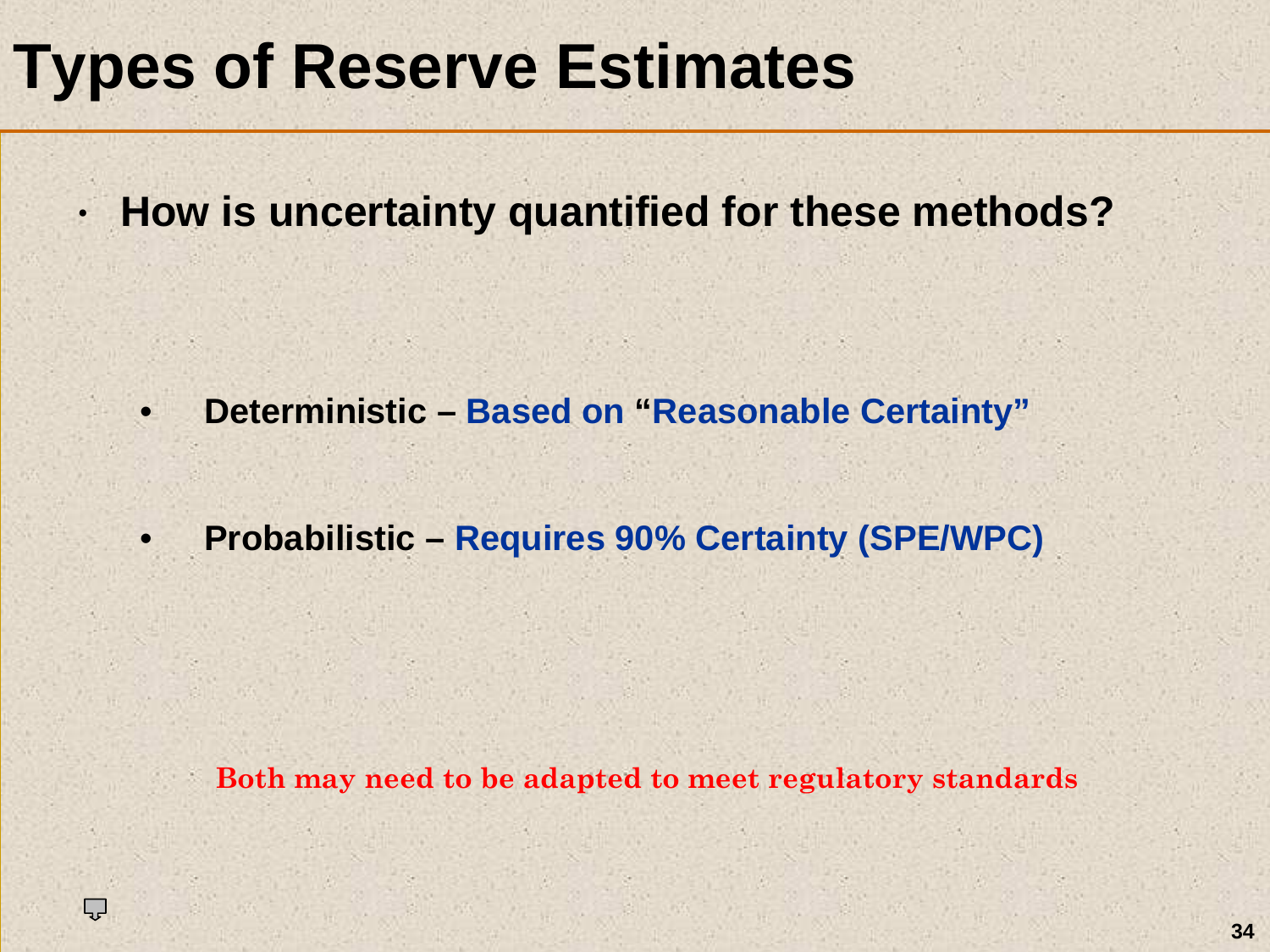#### $\mathcal{F}_\mathcal{A}$  , and  $\mathcal{F}_\mathcal{A}$  are  $\mathcal{F}_\mathcal{A}$  , and  $\mathcal{F}_\mathcal{A}$  , and  $\mathcal{F}_\mathcal{A}$  , and  $\mathcal{F}_\mathcal{A}$ **Reserve Categories Reserve Categories**

### **DETERMINISTIC APPROACH**

Ç

**Category Descriptive Term Definition Proved Reasonable certainty SEC - 1978 Probable More likely than not SPE/WPC - 1997 Possible Less likely than probable SPE/WPC - 1997 Prospective Undiscovered resources SPE/WPC/AAPG**

**2000**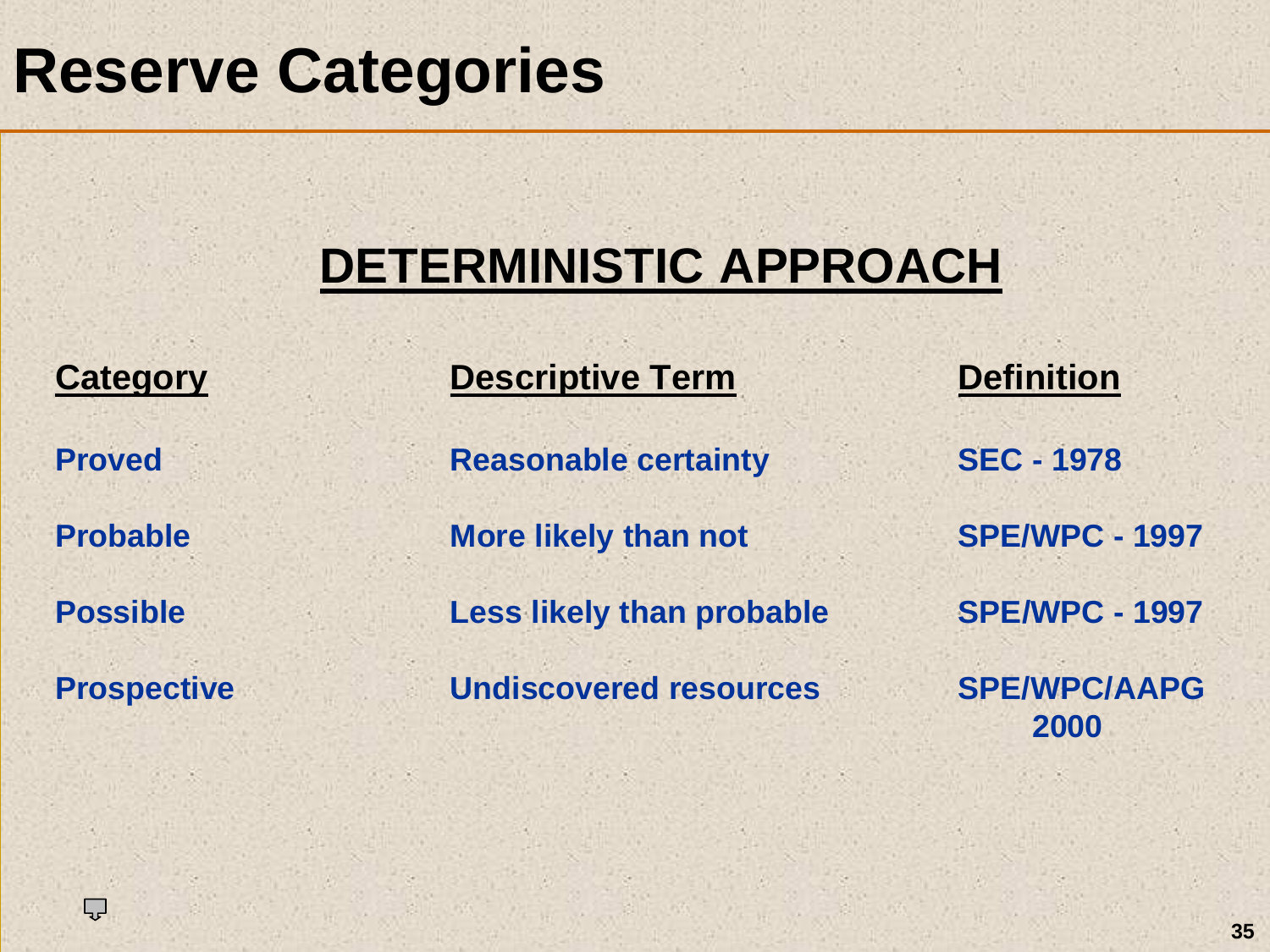# **Reserve Categories**

### **PROBABILISTIC APPROACH**

ĻĻ

**Category Descriptive Term** 

**Proved (1P) At least 90 % probability**

**Proved + Probable (2P) At least 50 % probability**

**Proved + Probable + Possible (3P) At least 10 % probability**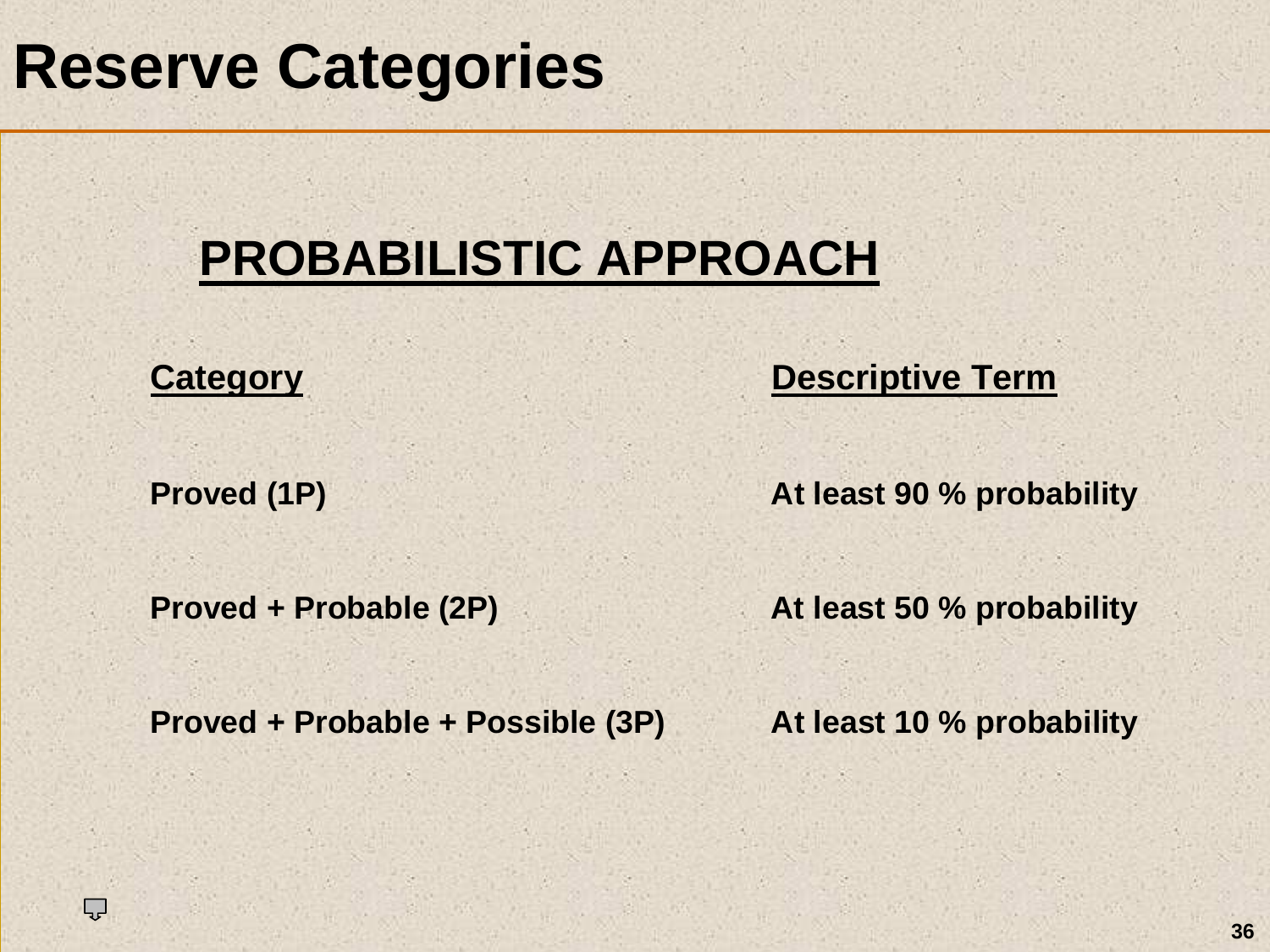### **Reserve Categories**

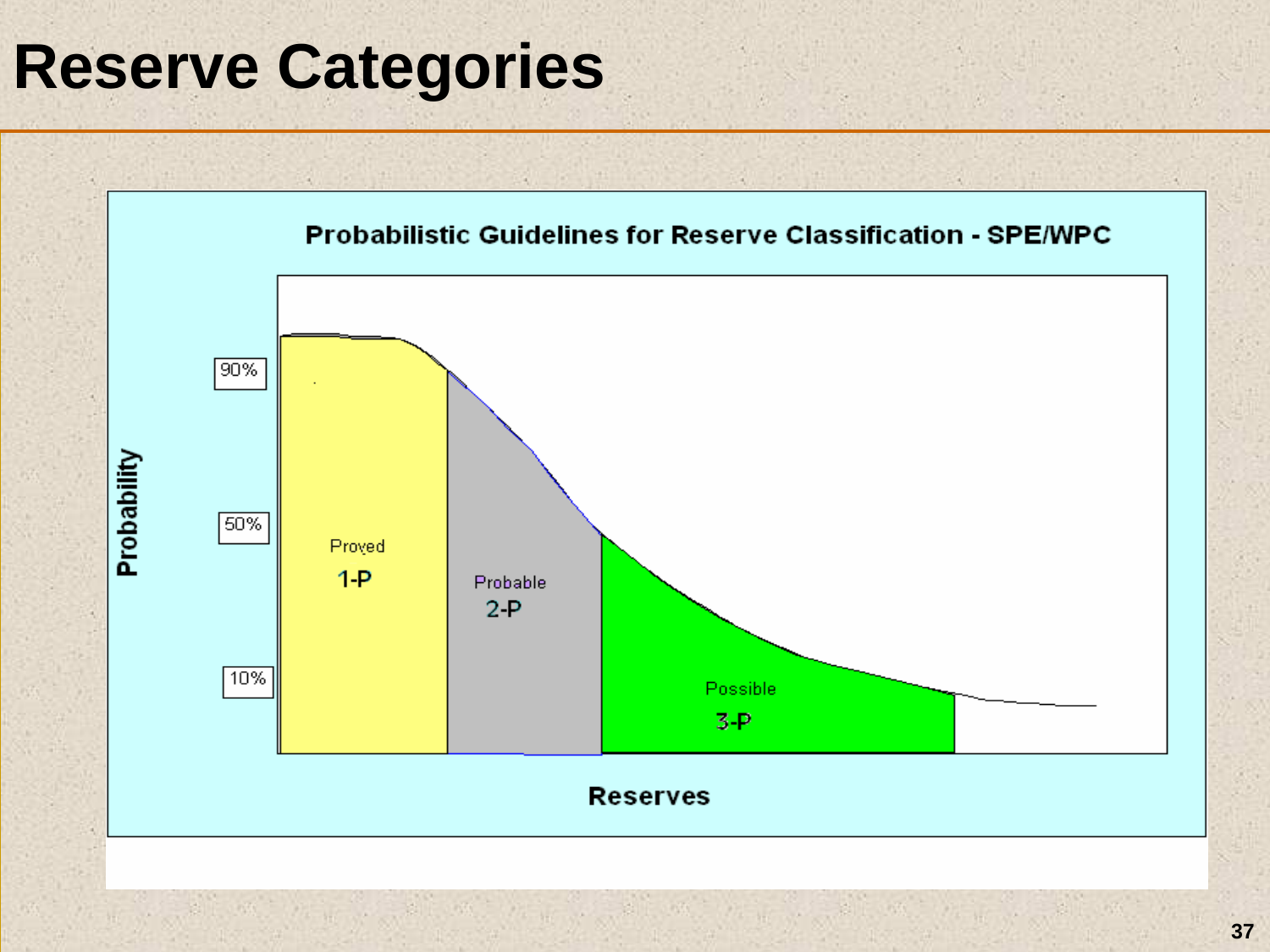Ç

**Is the SEC giving consideration to probabilistic reserves definitions? (SPEE-SEC 2002)**

> *ANSWER: Winfrey – No!*

**"We accept those estimates as long as they adhere to our definitions like LKH. There are obviously probabilistic estimates which would attribute reserves below LKH- they would say there is a finite probability of it, but we would not accept that."**

**The SEC will accept probabilistic estimates only if prepared by a "professional"**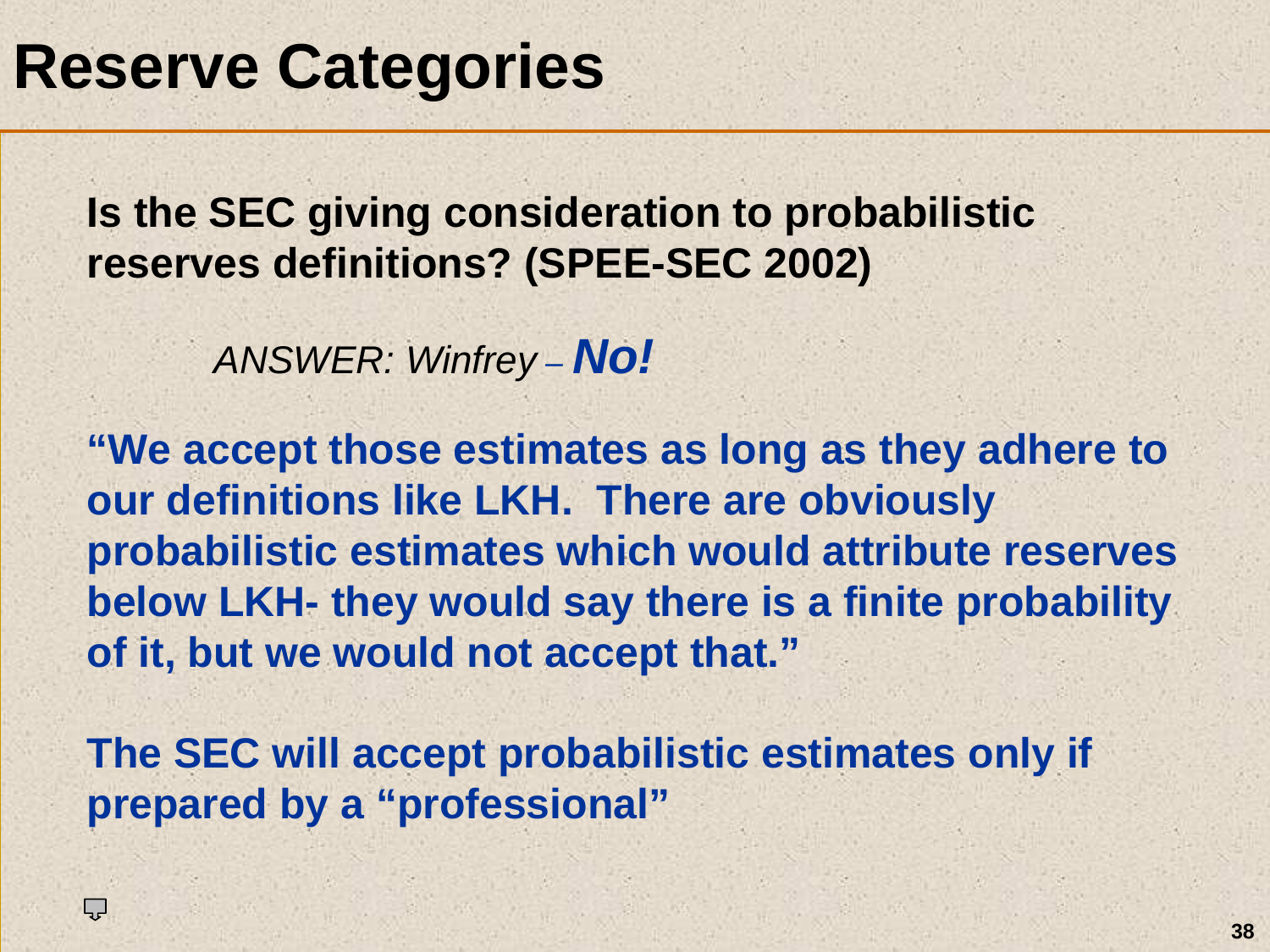### Agenda

#### 1.. Introduction

- 2. Types of Reserve Estimates
- **3. SEC Proved Reserve Definitions**
- 4. SPE/WPC Probable Definitions
- 5. SEC vs. SPE/WPC Reserve Definitions
- 6. SEC Hot-Button Topics
- 7. SEC Red Flag Items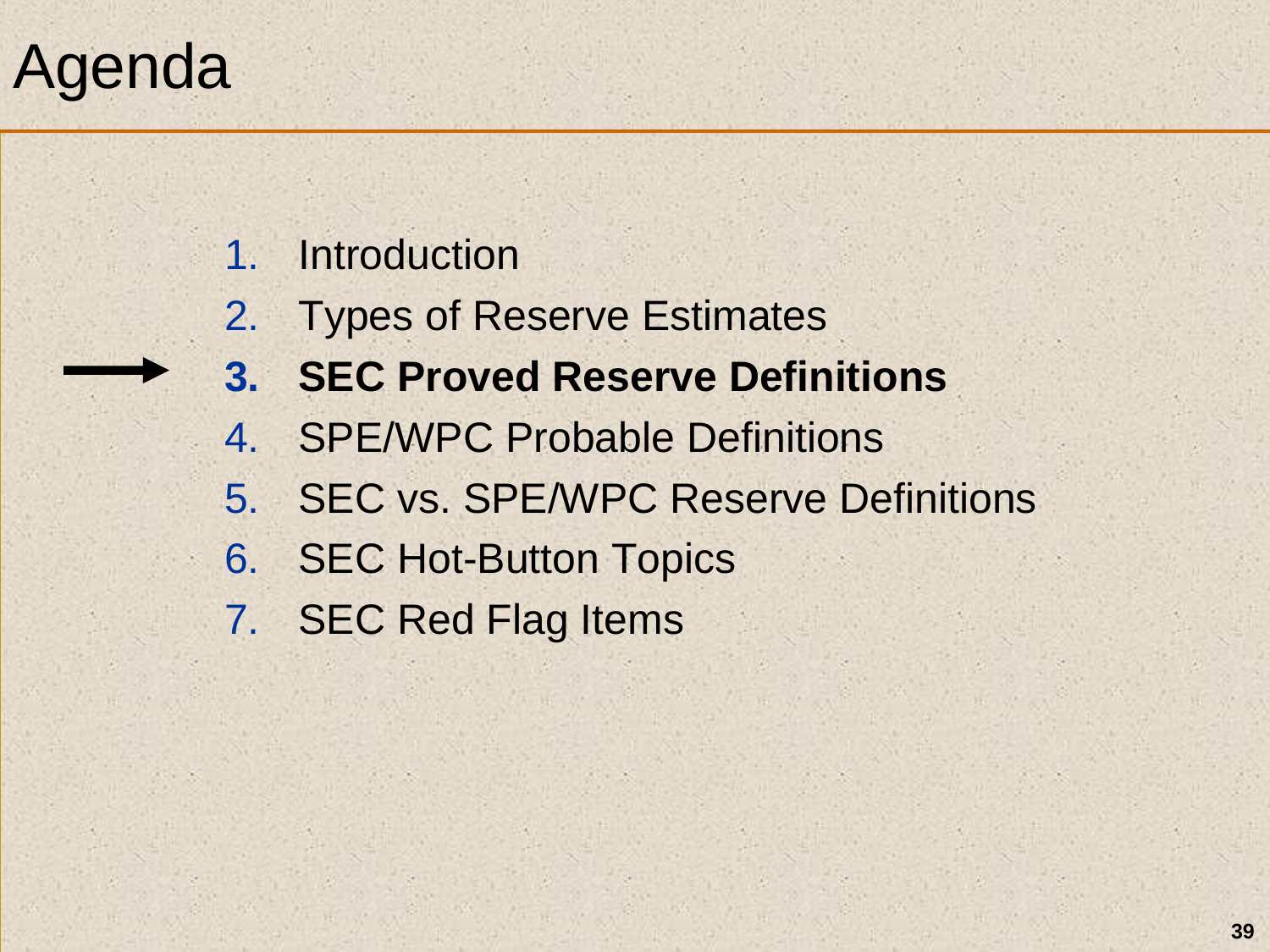### **SEC Mission and Objectives**

- ۰. SEC administers federal securities laws and issue rules and regulations to provide **protection for investors** and ensure the securities **markets are fair and honest**.
- п SEC promotes the **full and effective disclosure** to the investing public.
- п SEC does not conduct merit review – does not guarantee the value or merit of an investment.
- $\blacksquare$  SEC cannot prohibit the sale of securities of questionable value. The investor must make the ultimate judgment of the worth of any securities offered for sale.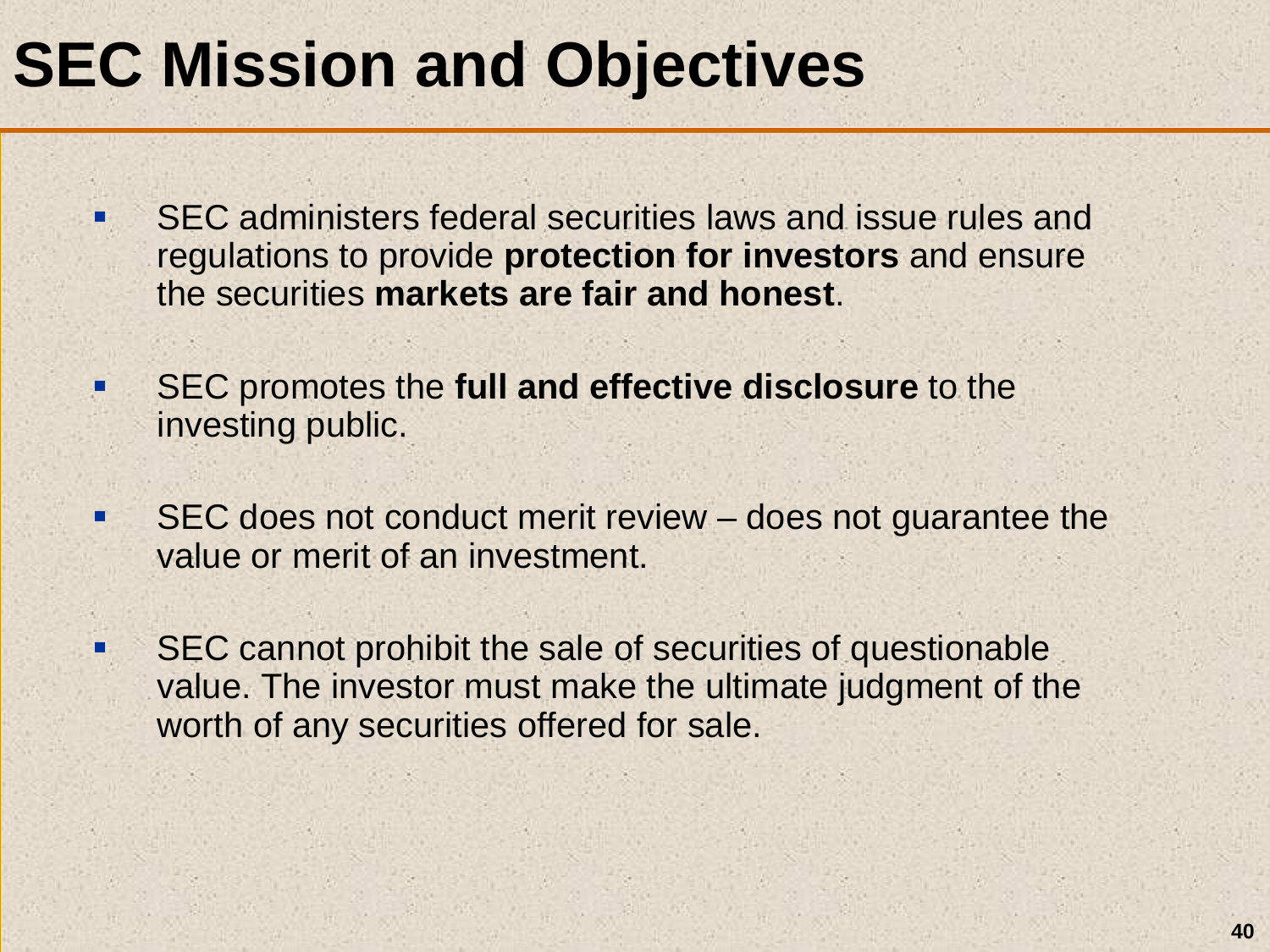#### CEC Desemie Definities and Exchange CLO RESERVE DE **SEC Reserve Definitions**

 $\blacksquare$ SEC regulations applicable to oil and gas:

- $\blacksquare$  Regulation S-X, 210.4-10
	- Defines oil and gas producing activities
	- Defines proved oil and gas reserves
- **Guidelines to Regulation S-X, 210.4-10** 
	- **Accounting Series Release No. 257 Topic 12**
	- March 2001 Interpretations and Guidance
- Other regulations

n.

- $\blacksquare$  Federal Accounting Standard Board (FASB)
	- $\blacksquare$ FASB #69 reserves reporting guidelines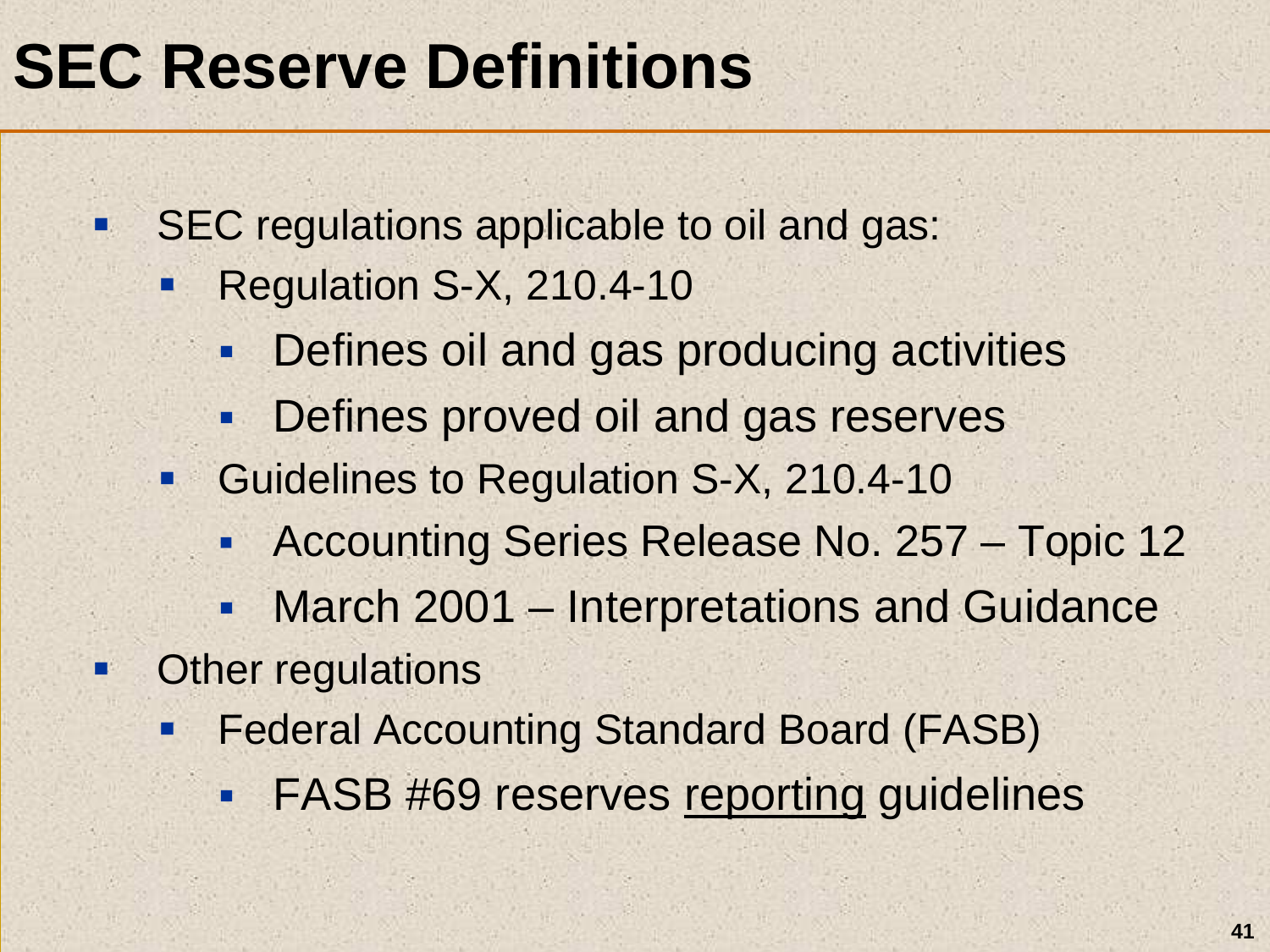

 **What Skills Do I Need to Learn this Stuff?**

- П Black frame glasses
- ٦ö Snappy dresser
- $\blacksquare$ Pocket Calculator
- $\blacksquare$ Pentel Pencil in Pocket
- Card Key on Belt
- F **Charismatic**
- F *Ready for Action*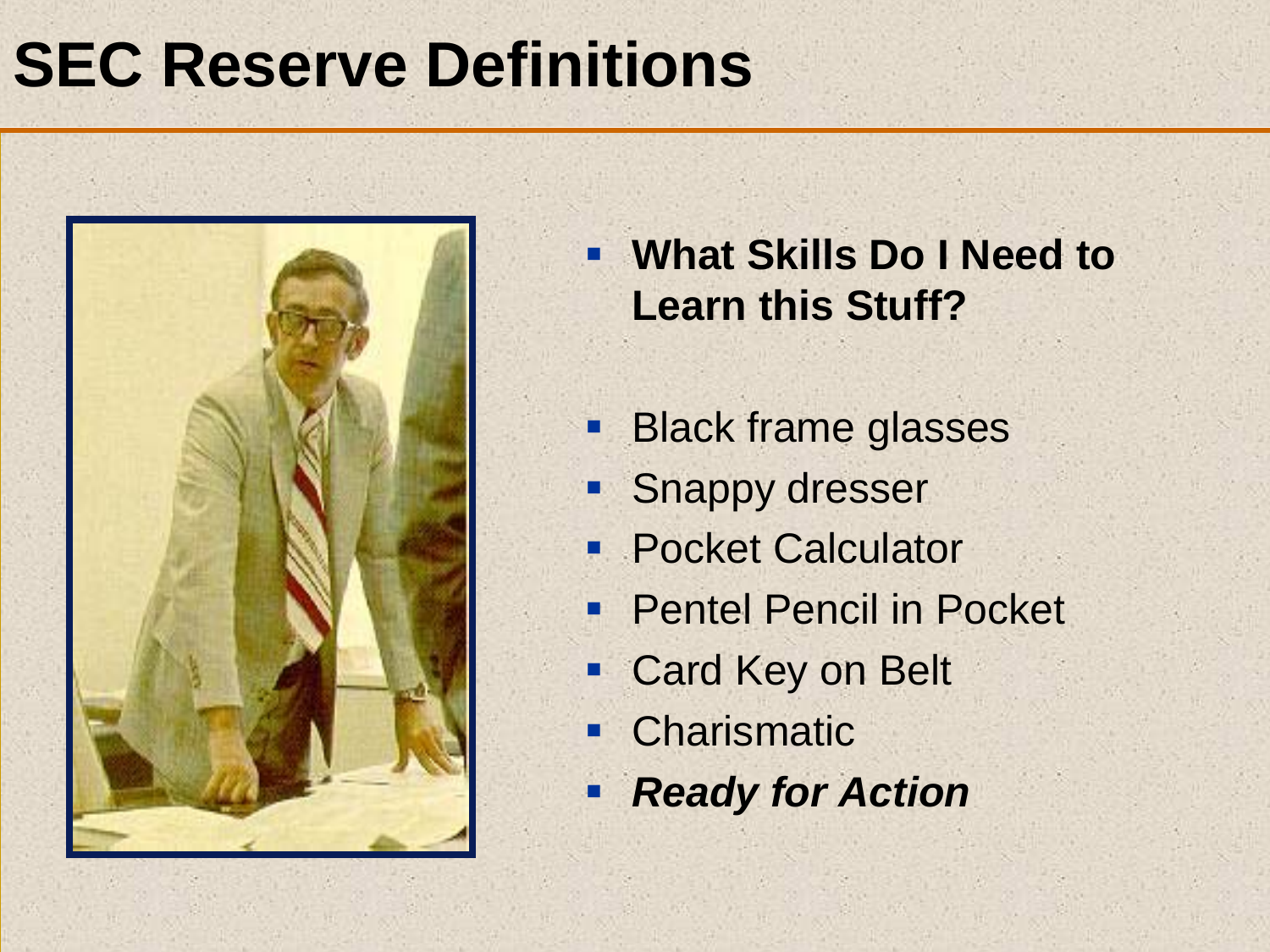#### $\mathbb{Z}$  States Securities  $\mathbb{Z}$ OLY VESEL AE DE **SEC Reserve Definitions**



- **Approved in 1978**
- $\blacksquare$  Applications Modified in part by
	- П Staff Accounting Bulletins
	- I. Web site releases
	- $\blacksquare$ Letters to operators
	- SEC-SPEE Forums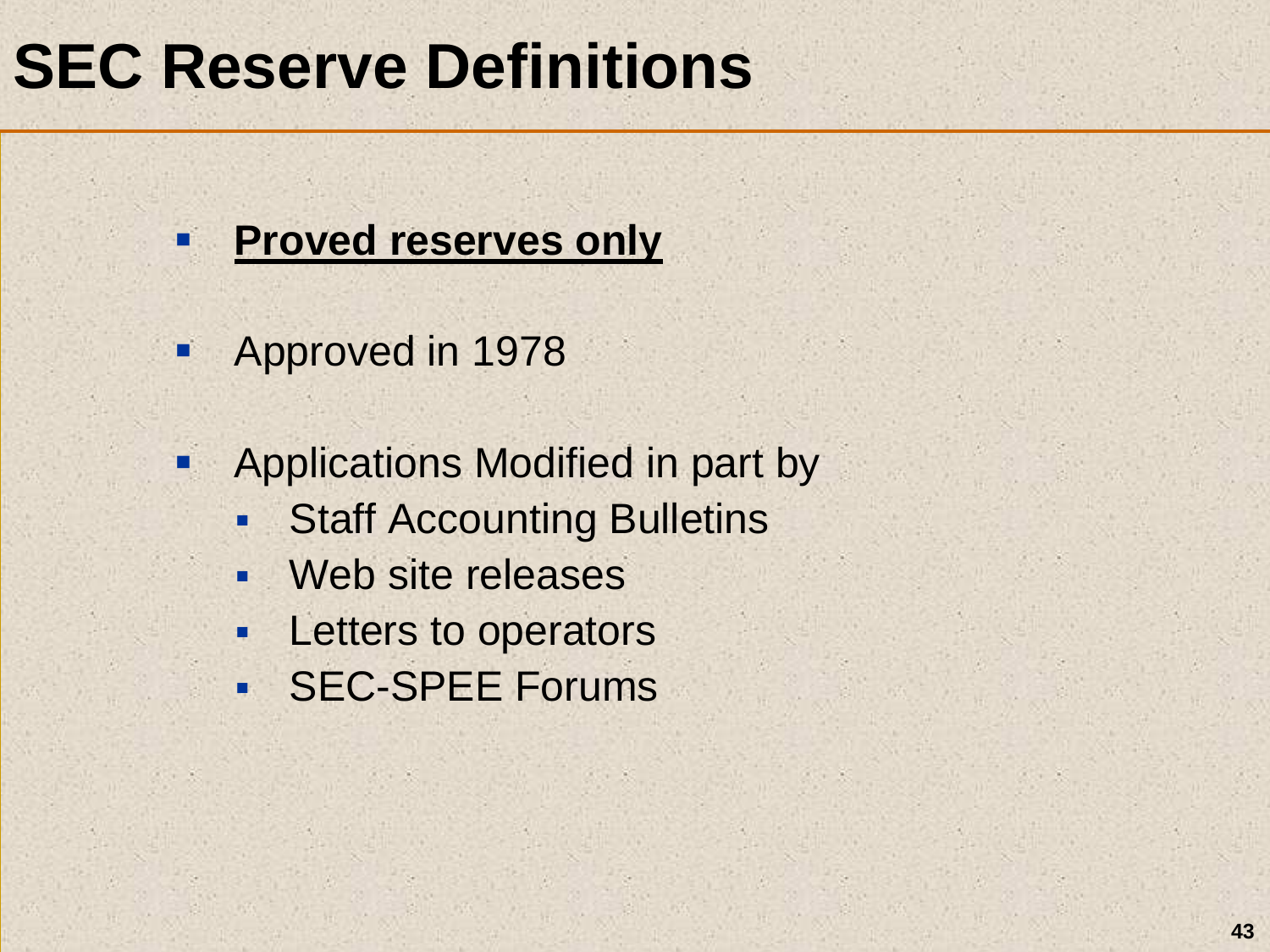**The SEC guidelines state "the intent of the definition of proved reserves is interpreted as estimates that are more likely to result in a positive revision than a negative revision" (a deliberate low estimate, which is a probabilistic bias).** 

**Best use of all available engineering, geological, and geophysical data, good engineering judgment, and use of analogous reservoirs should be used to estimate the recovery efficiencies and other engineering parameters involved in the estimation of reserves for investment purposes to establish a compelling case that influences the SEC acceptance for booking of proved reserves.** 

**The ultimate test of reasonable certainty is reservoir performance.**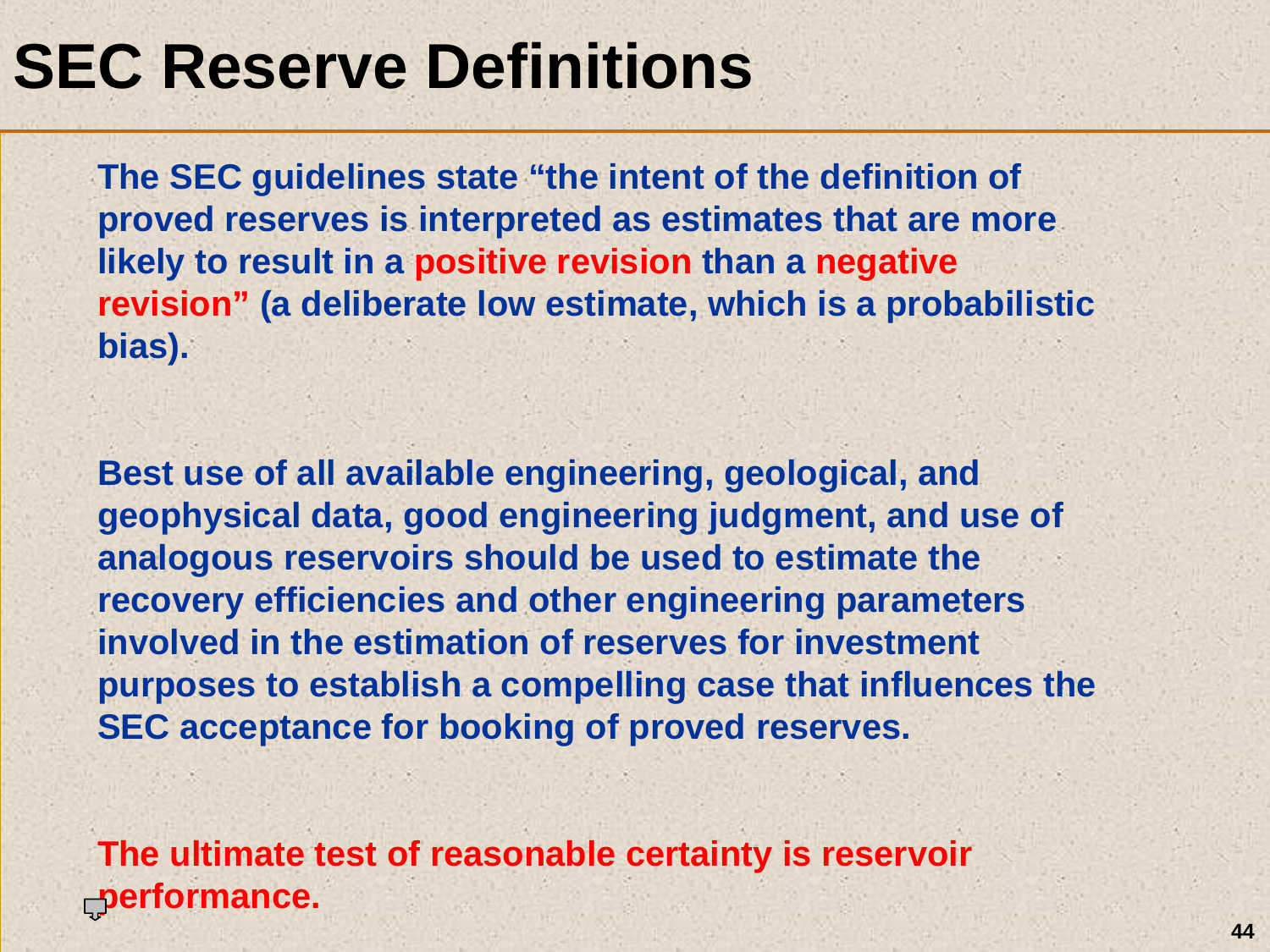**Phoes this mean we will always have to "low-ball" our proved SEC estimates?**

 No, It means we need to do the **best possible technical analysis**, **document our estimates**, and conform to the SEC regulations while presenting a compelling case to defend our estimates.

**The documentation must be kept for audit** purposes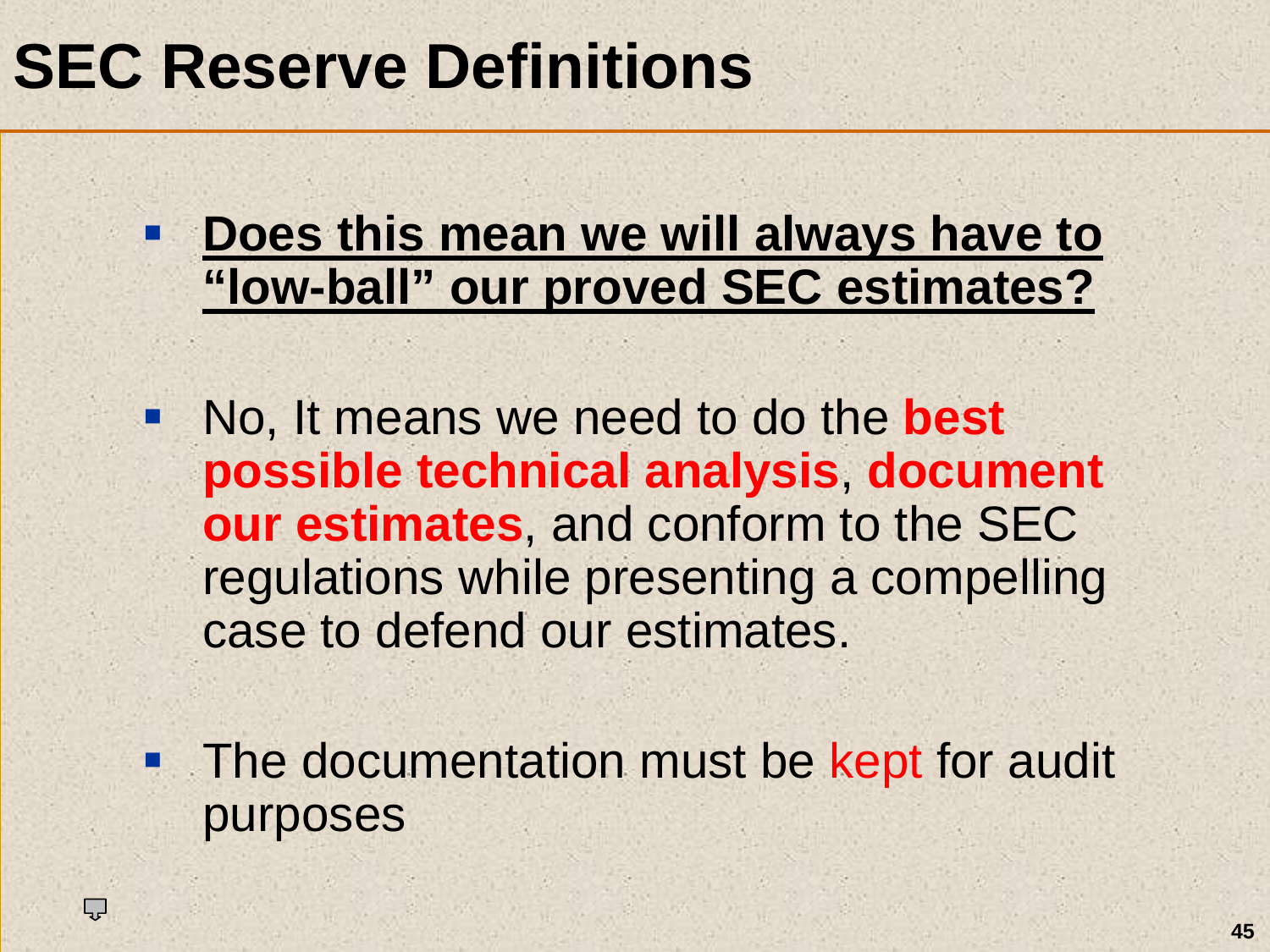### **SEC 1978 –Current Definition** *(Rule 4.10 Regulation S-X)*

**Proved oil and gas reserves are:**

- F **the estimated quantities of crude oil, natural gas, and natural gas liquids, which**
- П **geological and engineering data demonstrate with reasonable certainty**
- **to be recoverable in future years**
- п **Figure 1 Figure 10 Figure 10 Figure 10 Figure 10 Figure 10 Figure 10 Figure 10 Figure 10 Figure 10 Figure 10 Figure 10 Figure 10 Figure 10 Figure 10 Figure 10 Figure 10 Figure 10 Figure 10 Figure 10 Figure 10 Figure 10 Fi**
- п **under existing economic and operating conditions;**
- п **i.e., prices and costs as of the date the estimate is made.**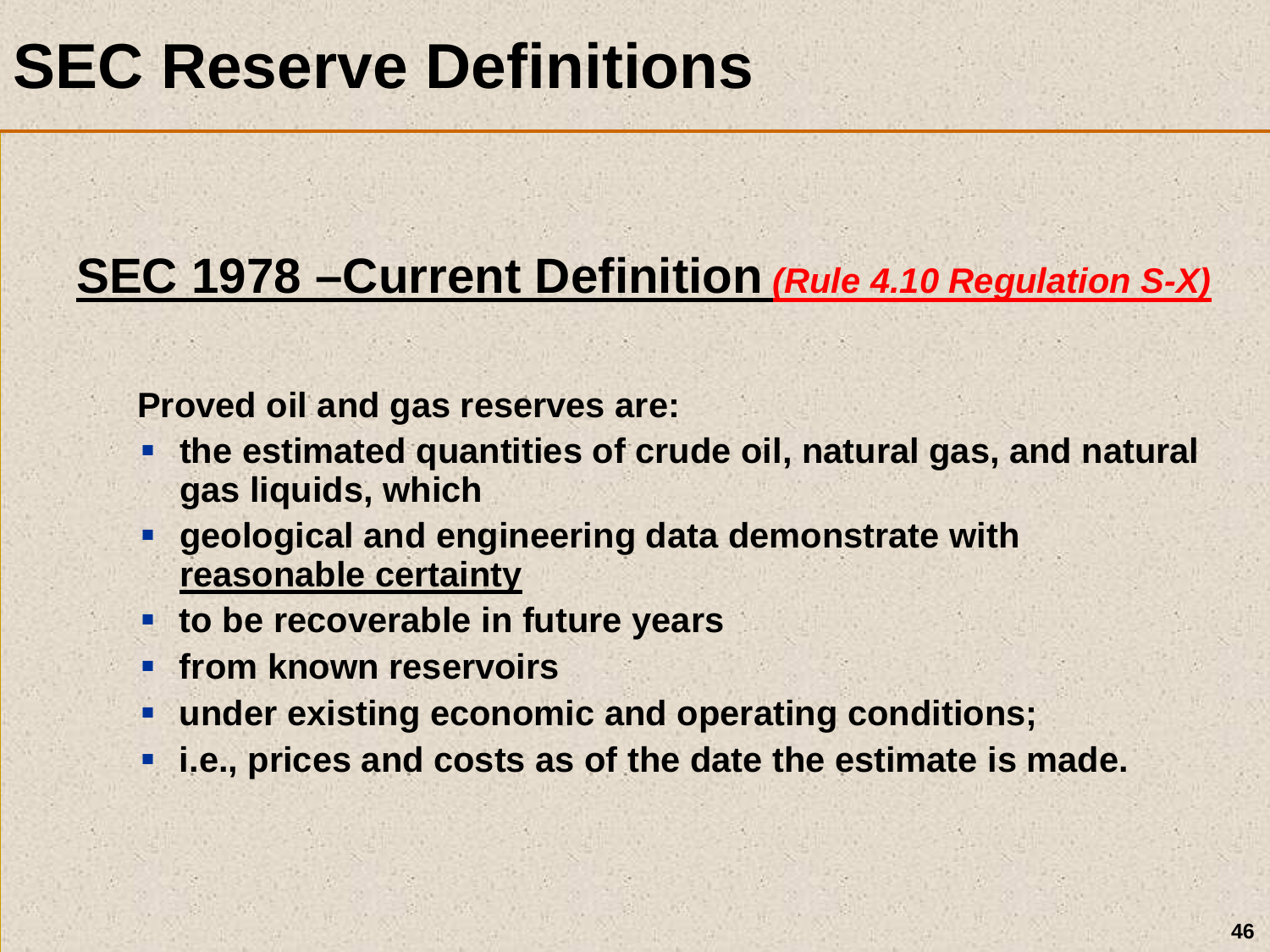### *Reserve Definitions* **SEC Reserve Definitions**

### **SEC 1978 –Current Definition -continued**

- **(i) Reservoirs are considered proved if economic producibility is supported by either:**
	- **Actual Production**
	- **Conclusive Formation Test.**
		- **What constitutes a "Conclusive Formation Test"?**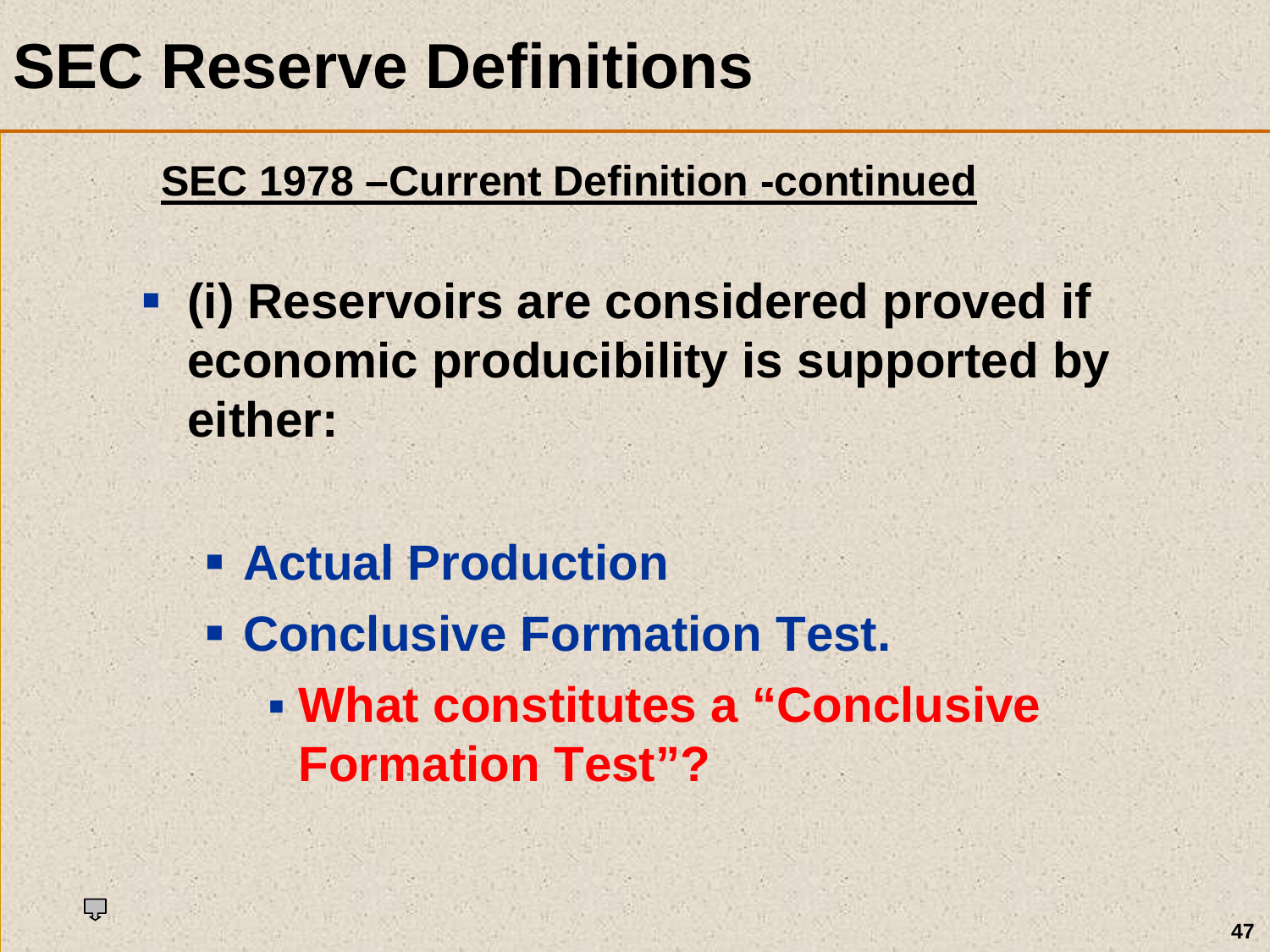### *Reserve Definitions* **SEC Reserve Definitions**

**April 15, 2004 –** In the deepwater GOM, the SEC **will not object** to booking proved reserves without a production flow test, if the following 4 criteria are met :

WELL LOGS,

Ç

- **SIDEWALL CORES or CONVENTIONAL CORE,**
- **MDT TESTING for pressure, fluid sample, and** permeability, &
- **SEISMIC INTERPRETATION**

For all 4, methods are technically definitive, mutually supportable, & show commercial producibility.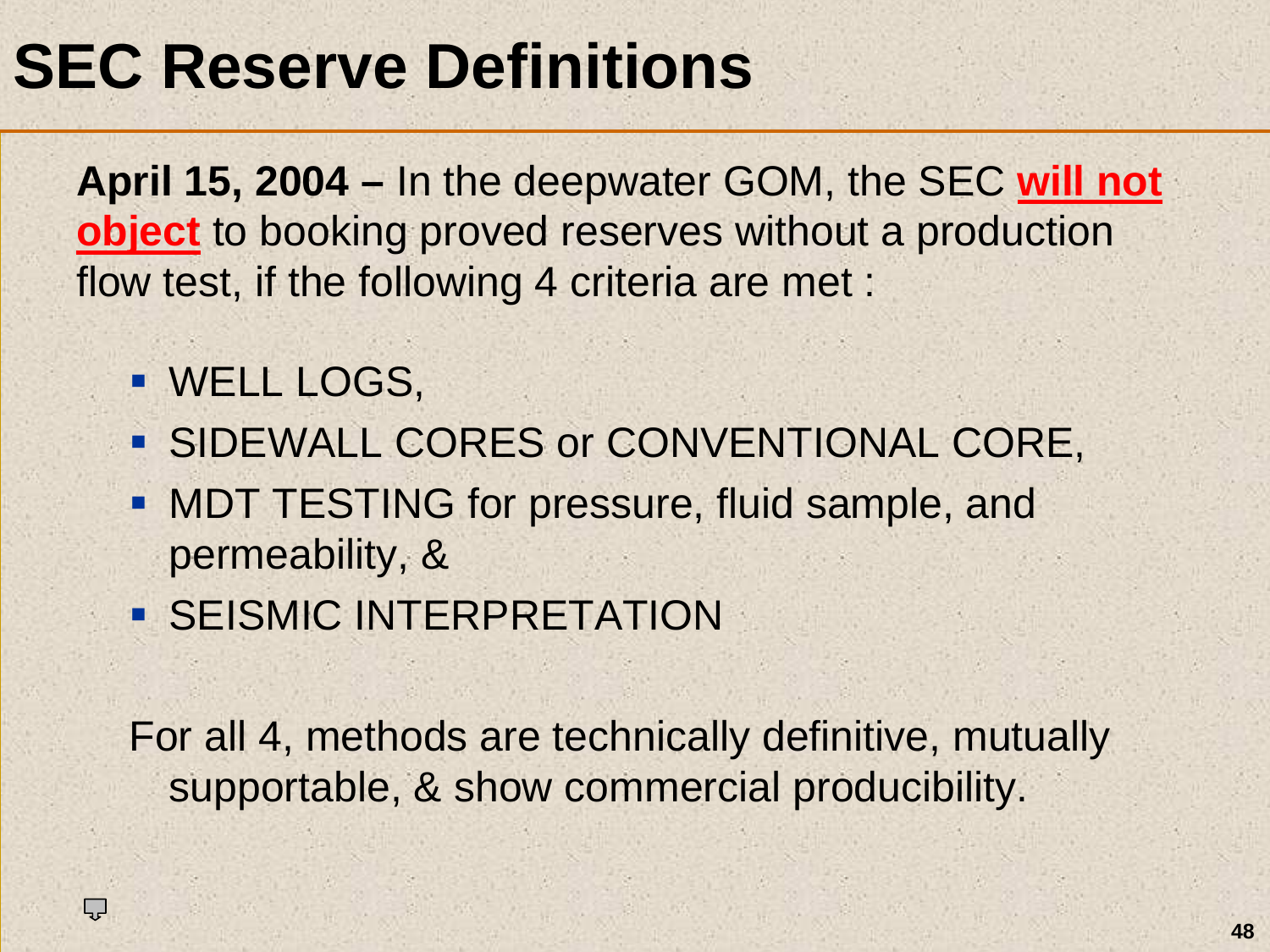# **1 - CONVENTIONAL LOG ANALYSIS**



WELL #1 INTERPRETED LOG108' OF PAY 30.1 % POROSITY 29.6 % Sw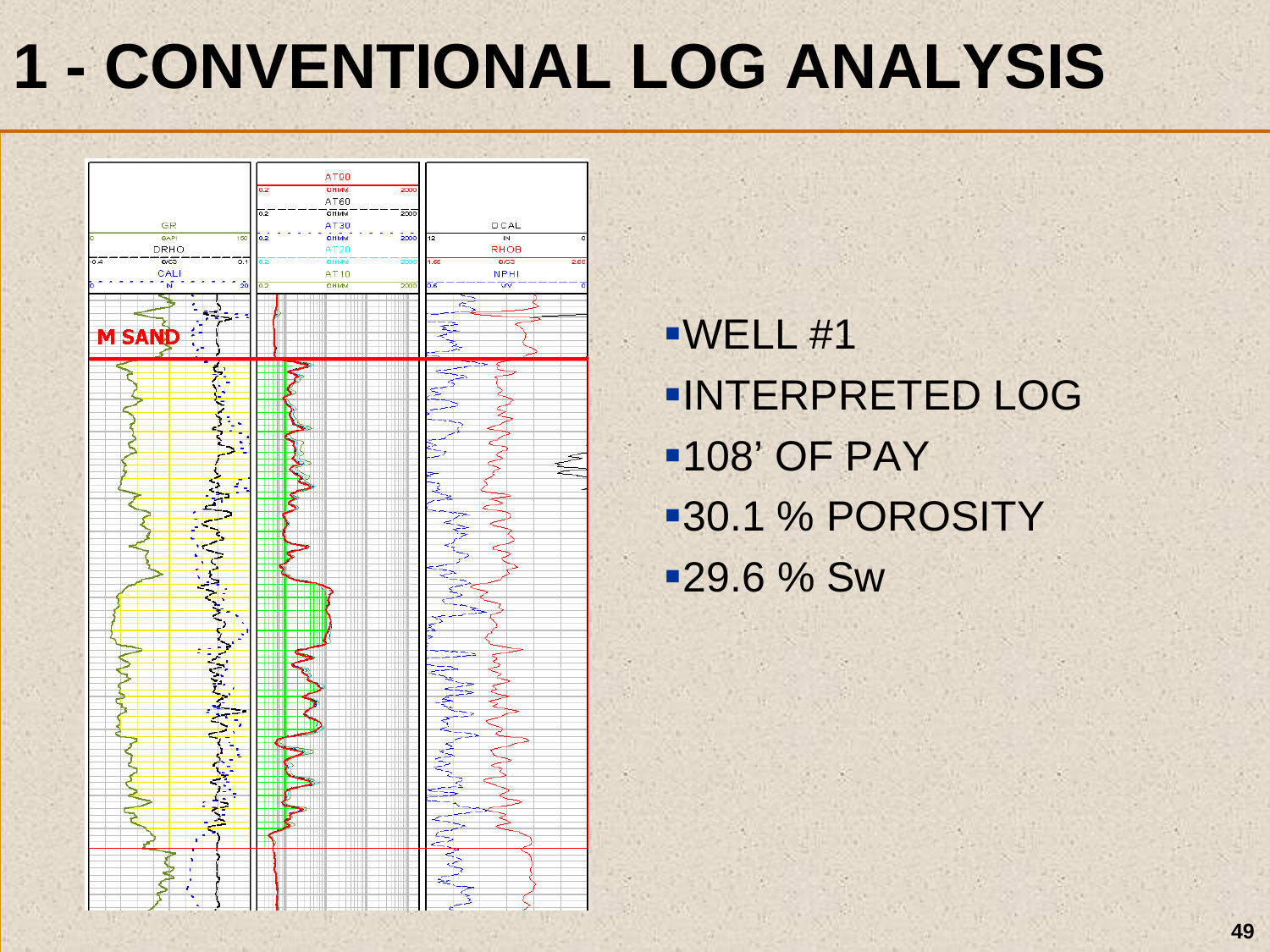# **1 - CONVENTIONAL LOG ANALYSIS**



WELL #2 INTERPRETED LOG116' OF PAY 29.8% POROSITY 35.9% Sw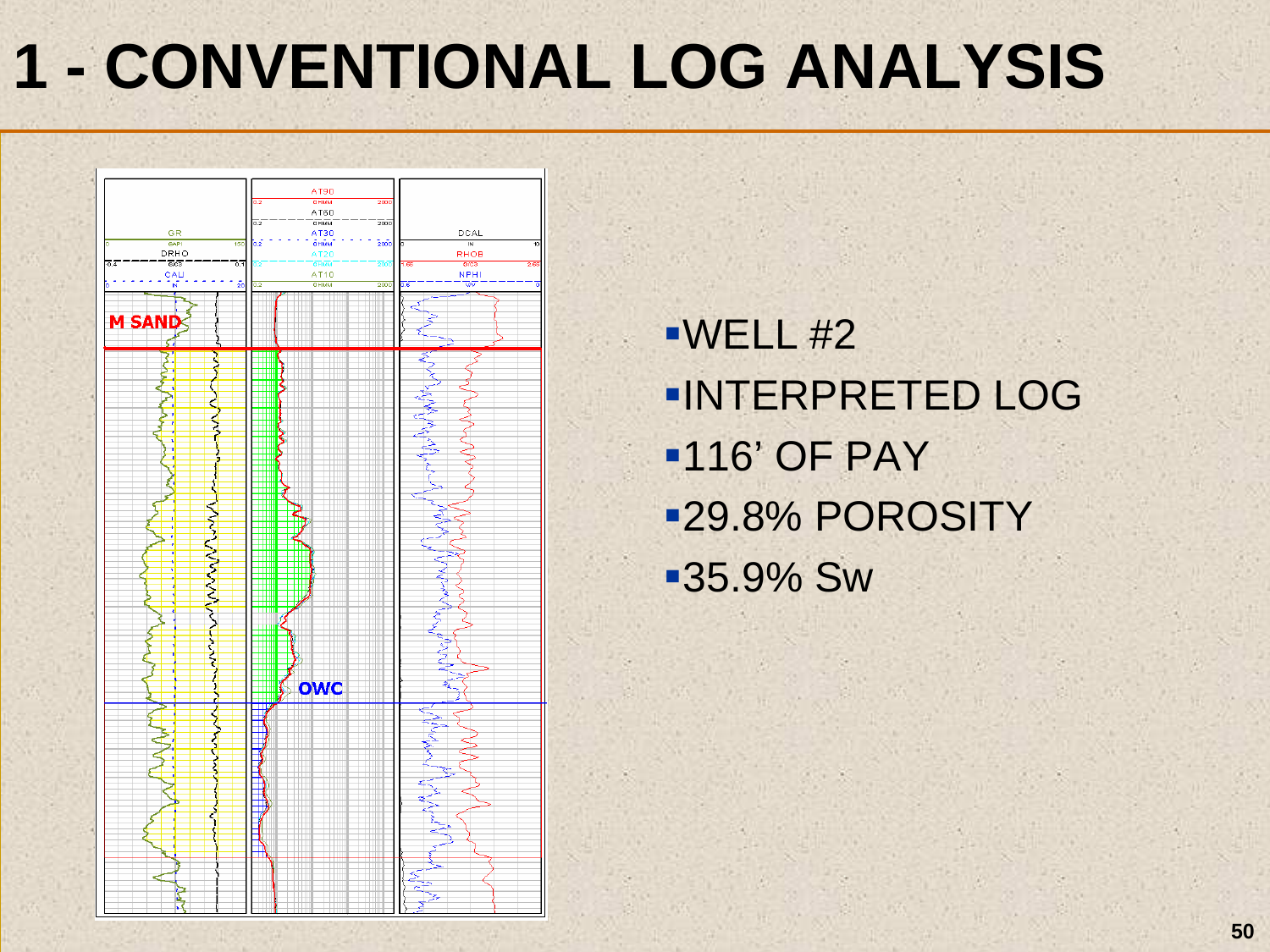# **2 - CORE ANALYSIS**



### WELL #1 25 SIDEWALL CORES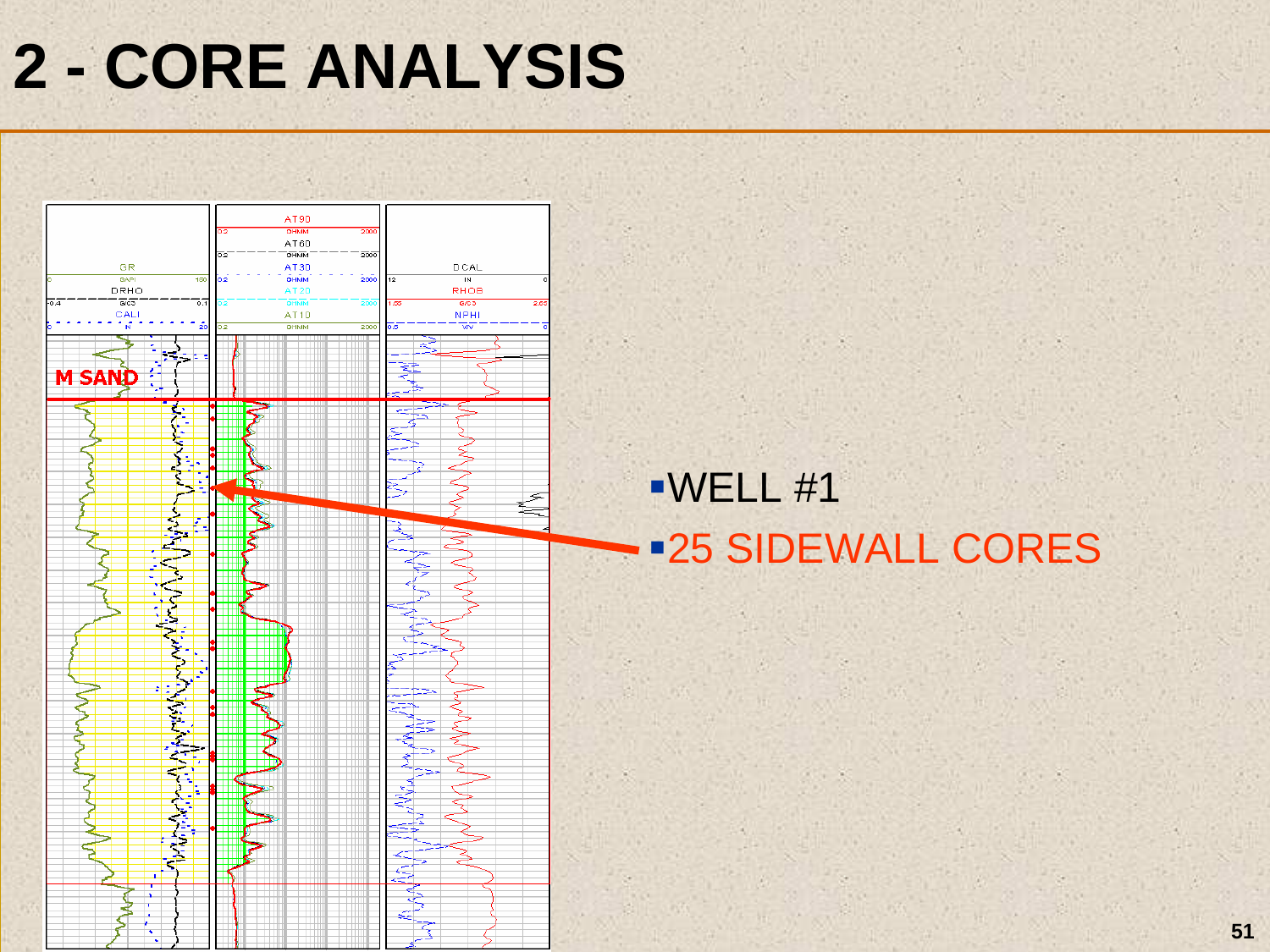# STEP 3 - MDT ANALYSIS **3 – MDT ANALYSIS**



### $\blacksquare$ WELL # 1 24 MDT's 2 FLUID SAMPLES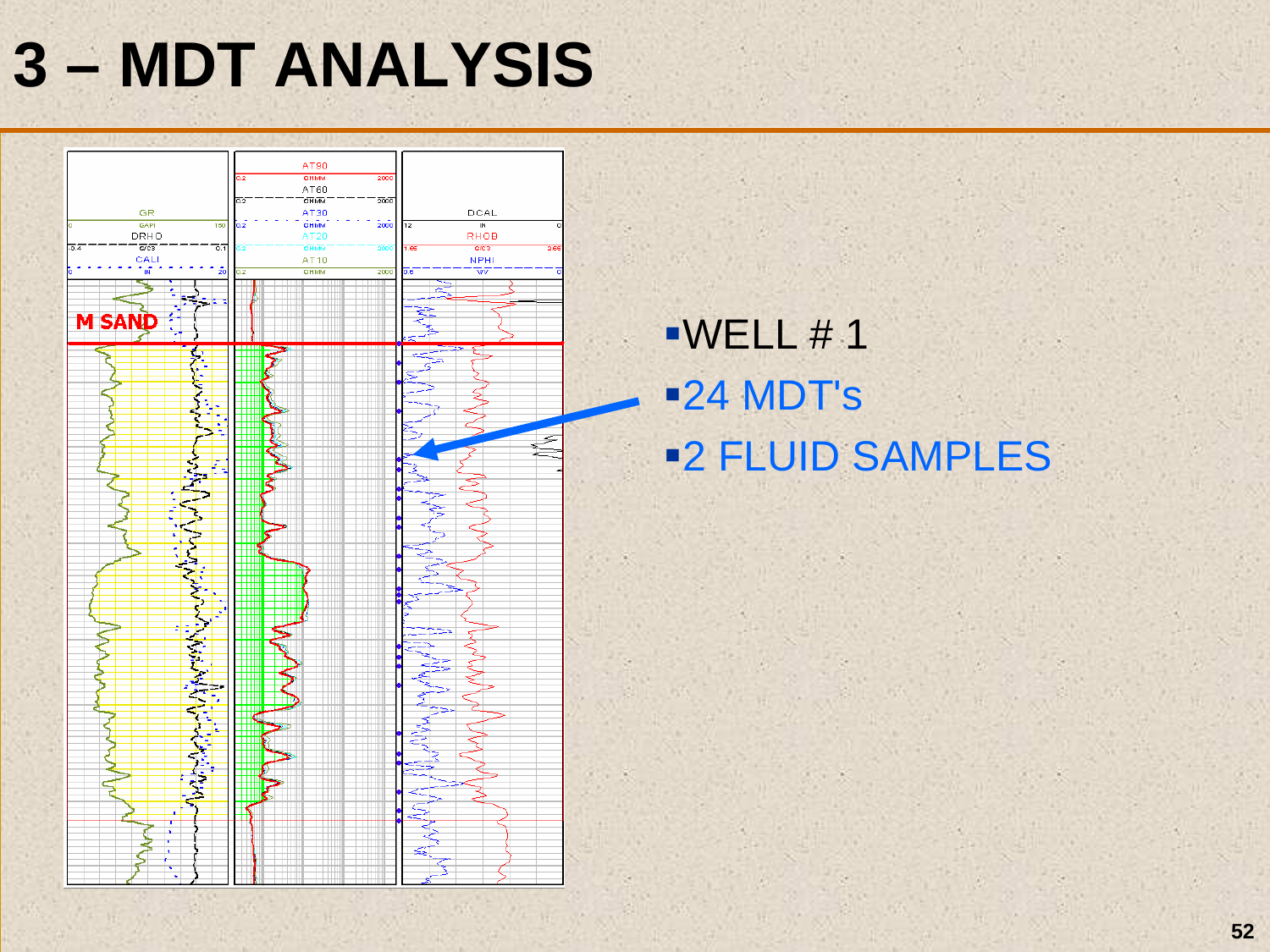### 4 – Seismic Confirmation

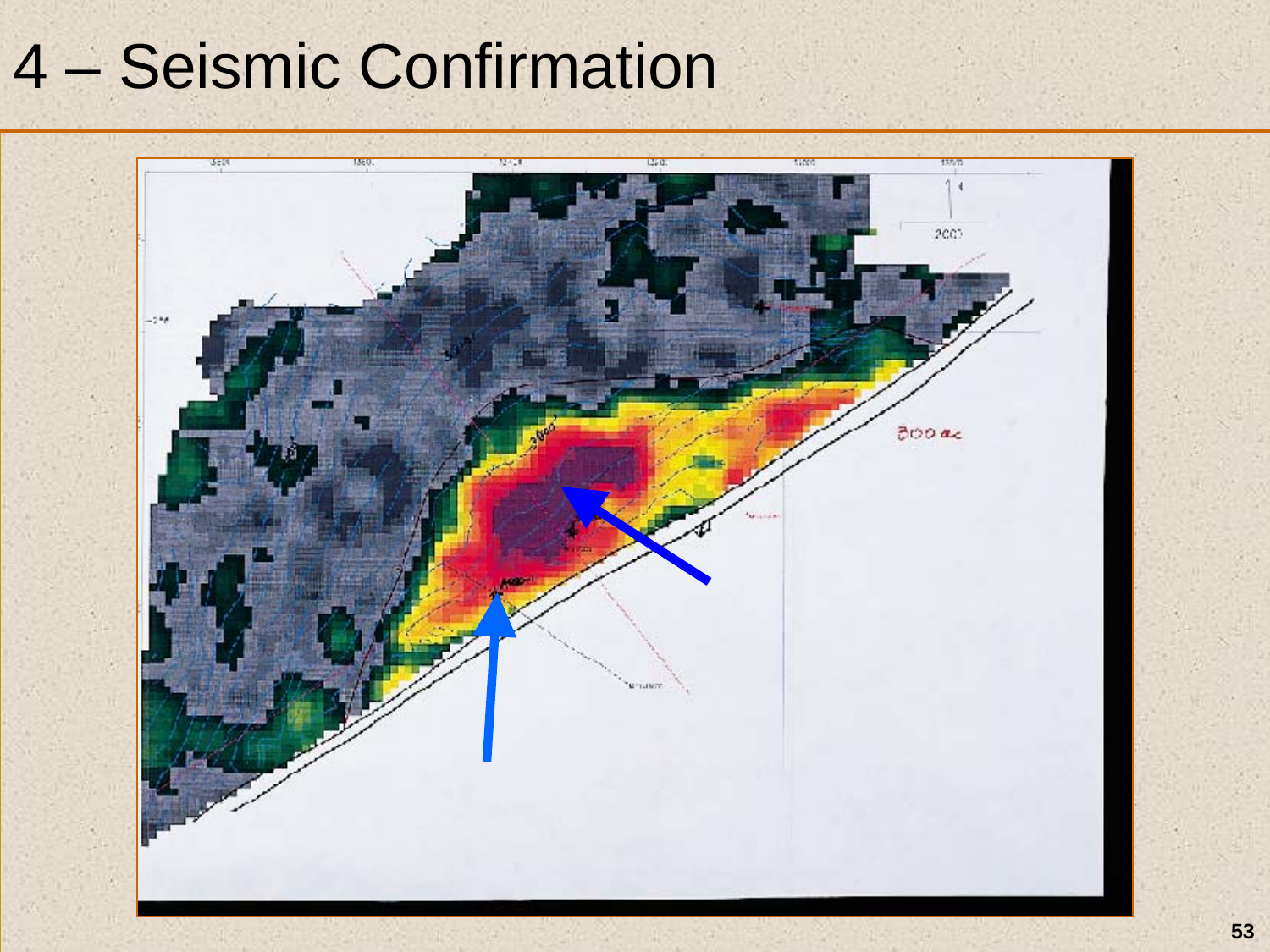### *Reserve Definitions* **SEC Reserve Definitions**

L<br>1

#### **SEC 1978 –Current Definition -continued**

- П **The area of a reservoir considered proved includes** 
	- **that portion delineated by drilling and defined by gasoil and/or oil-water contacts, if any and**
	- **the immediately adjoining portions not yet drilled, but which can be reasonably judged as economically productive on the basis of available geological and engineering data.**
- $\blacksquare$  **In the absence of information on fluid contacts,** 
	- **the lowest known structural occurrence of hydrocarbons controls the lower proved limit of the reservoir**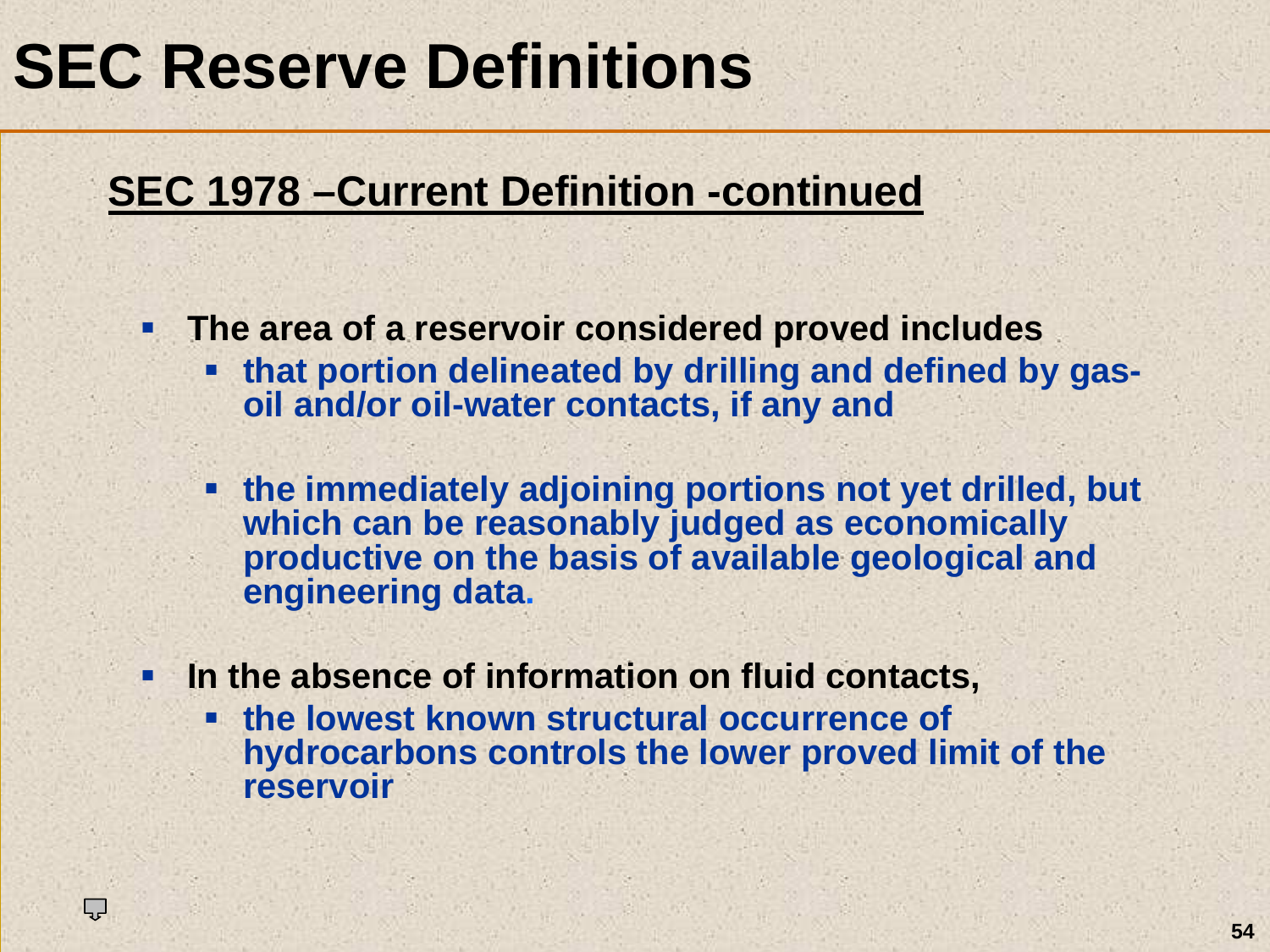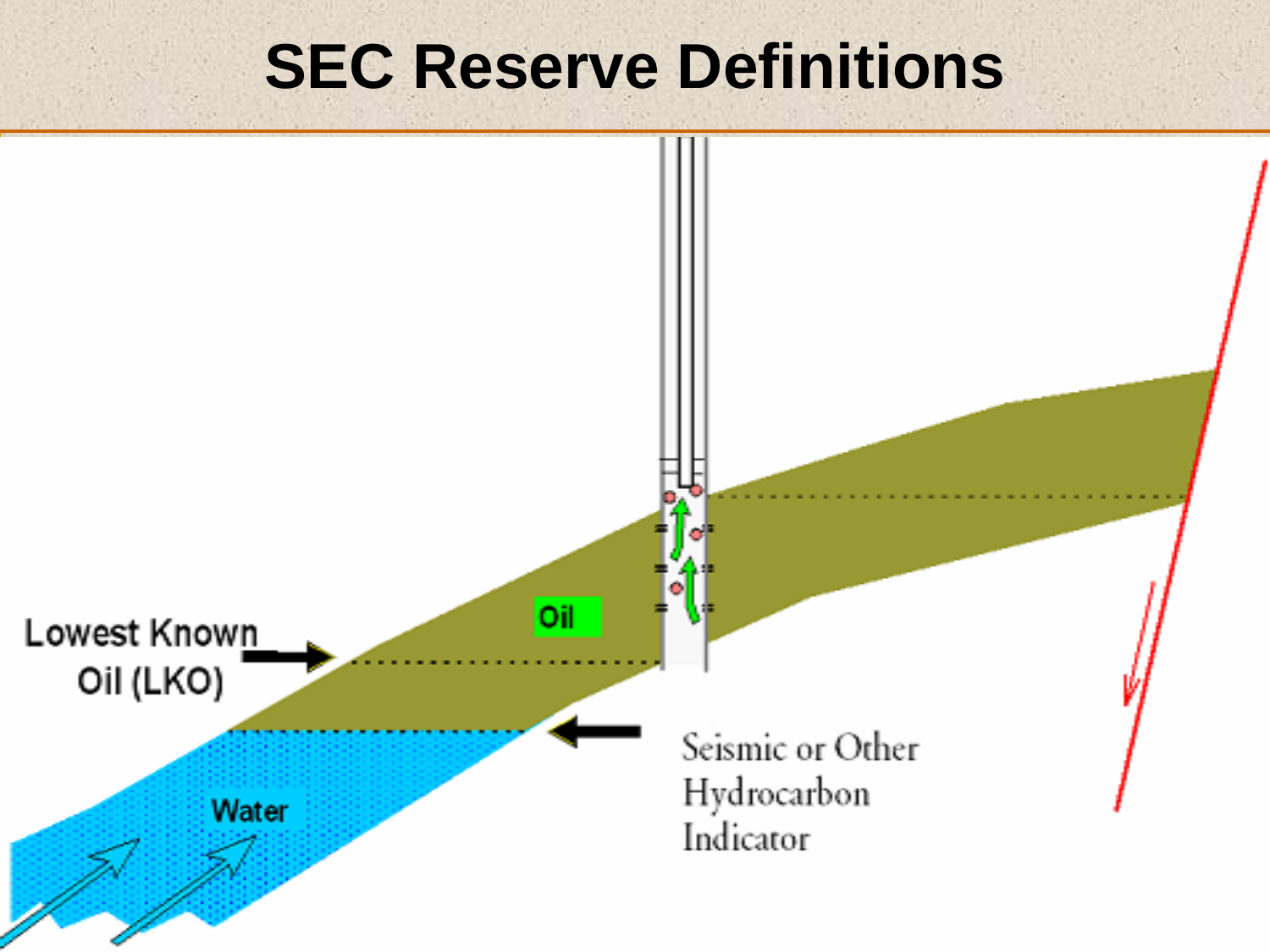(ii)

Ç

### **SEC 1978 –Current Definition -continued**

- п **Reservoirs which can be produced economically through application of improved recovery techniques (such as fluid injection) are included in the "proved" classification when:**
	- **successful testing by a pilot project, or**
	- I. **the operation of an installed program in the reservoir provides support for engineering analysis on which the project or program was based.**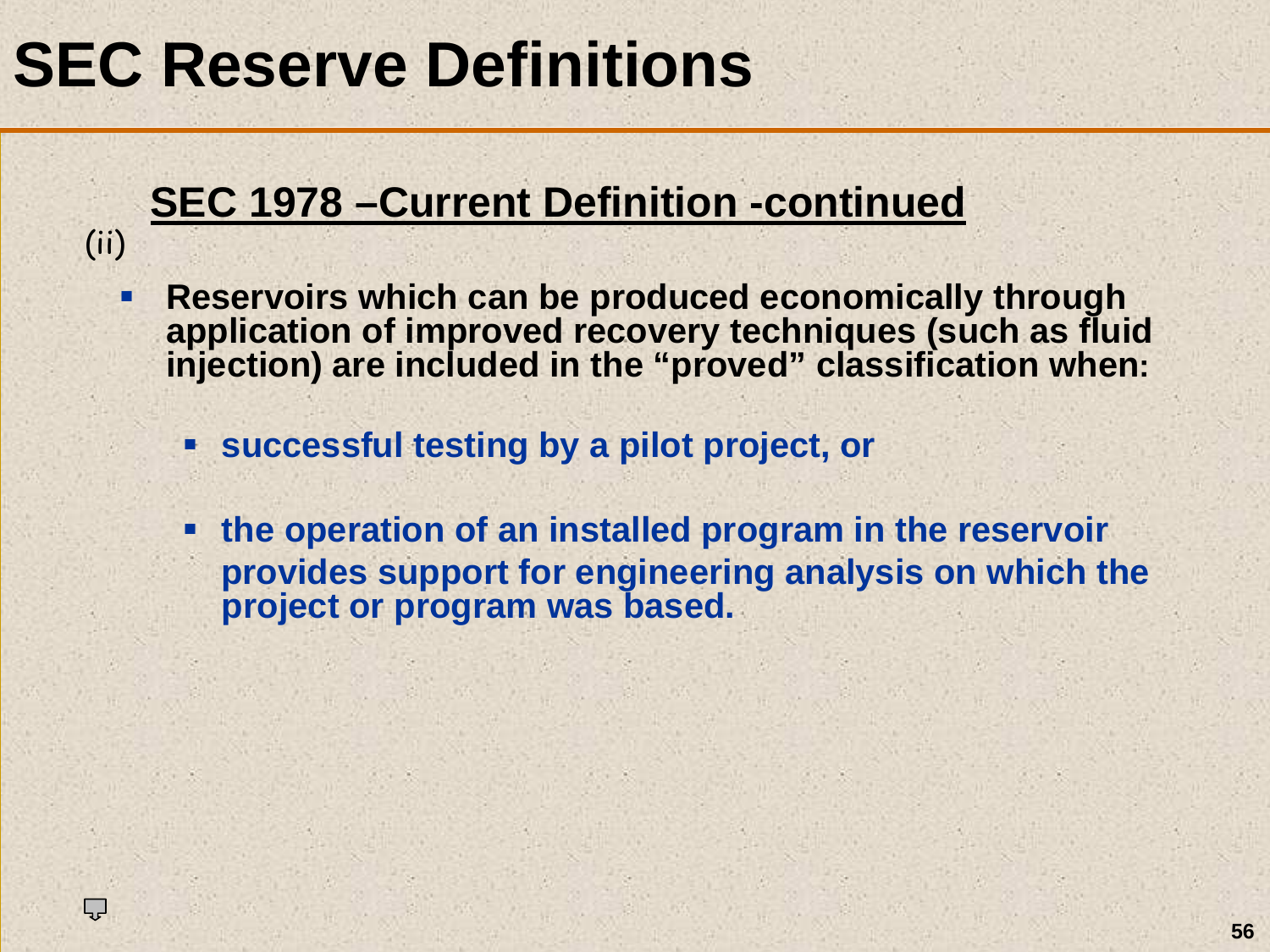(iii)

Ç

#### **SEC 1978 –Current Definition -continued**

#### п **Estimates of proved reserves do not include the following:**

- Crude oil, natural gas, and natural gas liquids, the recovery of which is subject to **reasonable doubt** because of **uncertainty as to geology**, **reservoir characteristics or economic factors**
- Crude oil, natural gas, and natural gas liquids, that may occur in **un-drilled prospects**
- Crude oil, natural gas, and natural gas liquids, that may be recovered from oil shale, coal, gilsonite and other such sources.- **Unconventional sources.**
- **By-products** such as Sulfur, Helium, or CO2
	- Technically must adjust volumes for non-hydrocarbons, but SEC considers 3-5% immaterial, if pipeline will accept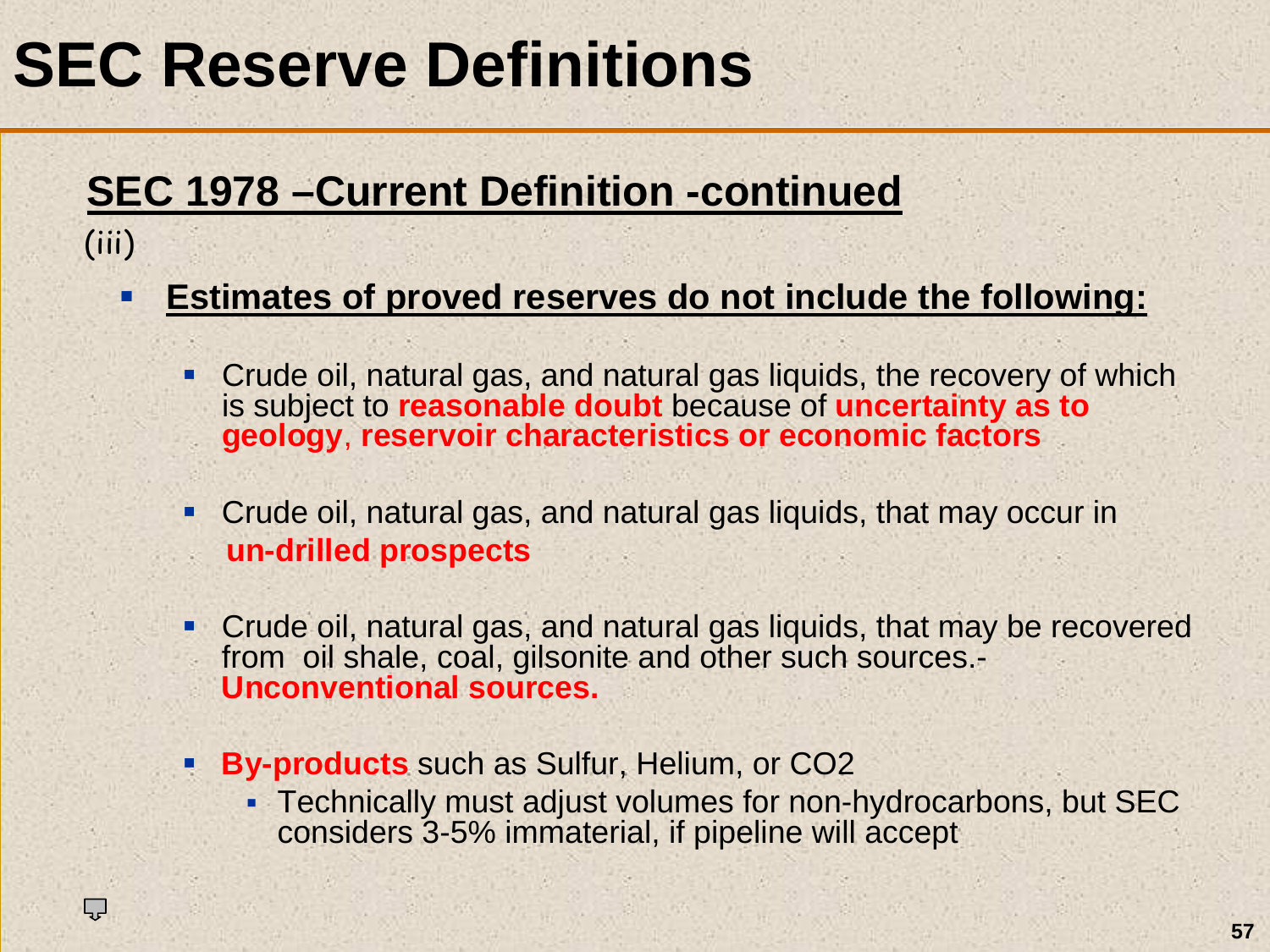#### **Proved Reserve Status**

#### **Developed**

- **Producing - PDP**
- $\blacksquare$ **Behind Pipe – BP or PDNP**
- **F** Shut In SI or PDNP

**Undeveloped - PUD**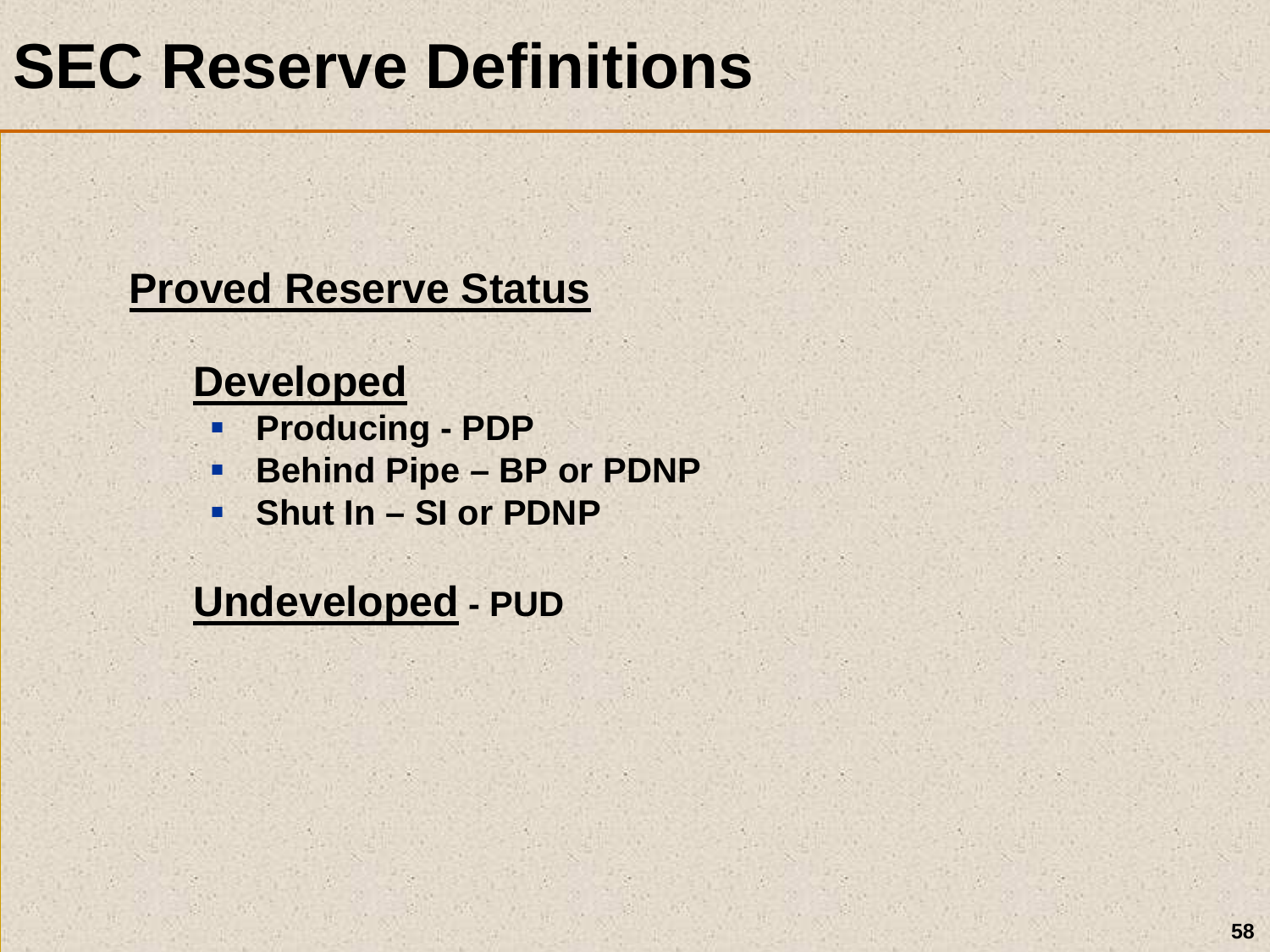### **SEC 1978 –Current Definition -continued**

п **Proved Developed Reserves:**

Ç

- ٠ Those reserves that can be **expected to be recovered** through **existing wells** with **existing equipment** and operating methods.
- Additional oil and gas expected to be obtained through the application of fluid injection or other improved recovery techniques for supplementing the natural forces and mechanisms of primary recovery should be included as "Proved Developed Reserves" only after **testing by a pilot project** or after the operation of an installed program has **confirmed** through **production response** that increased recovery will be achieved.
- Expansion of an improved recovery operation is still **undeveloped**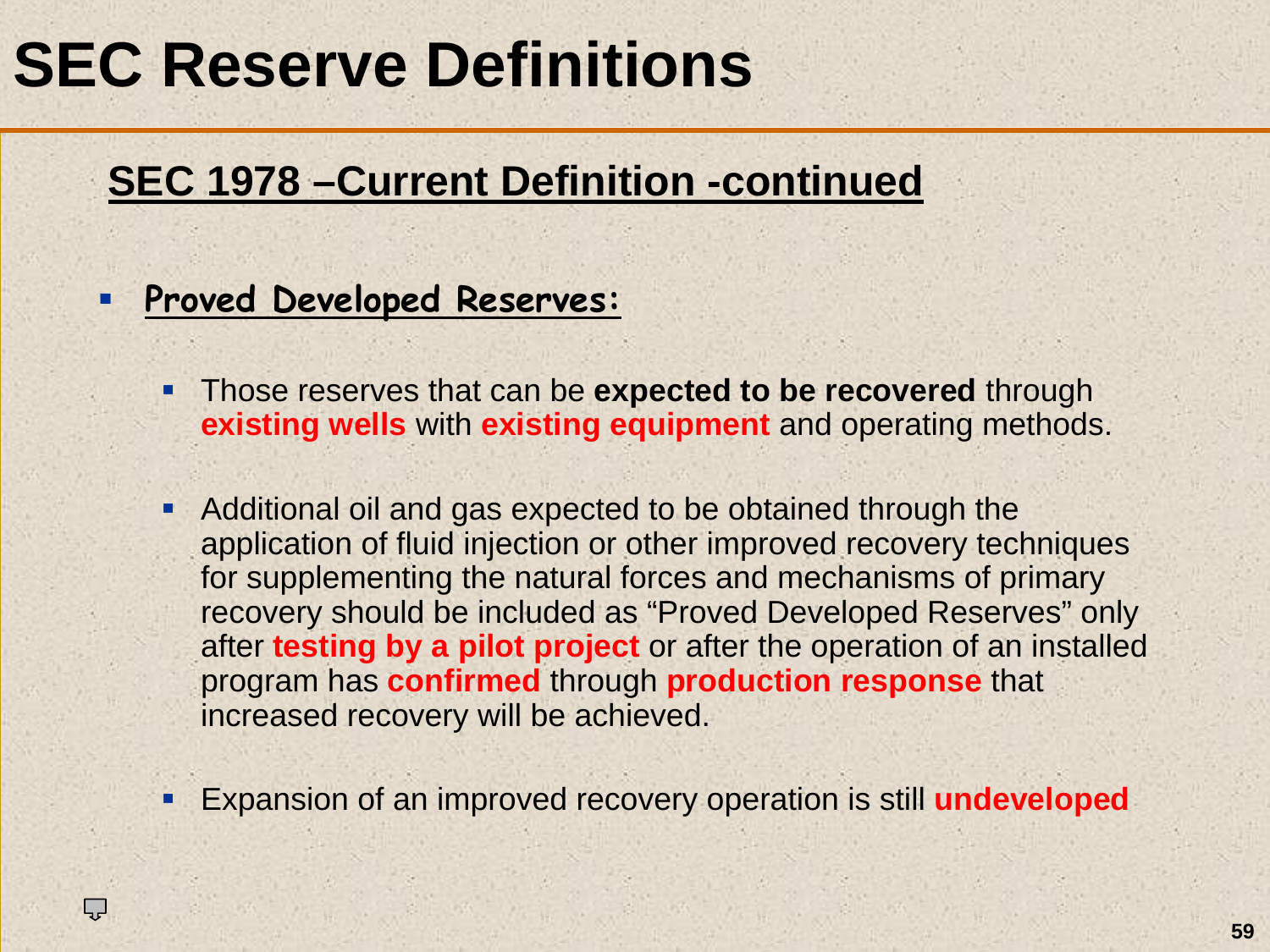### **SEC Reserve Definitions - Proved**

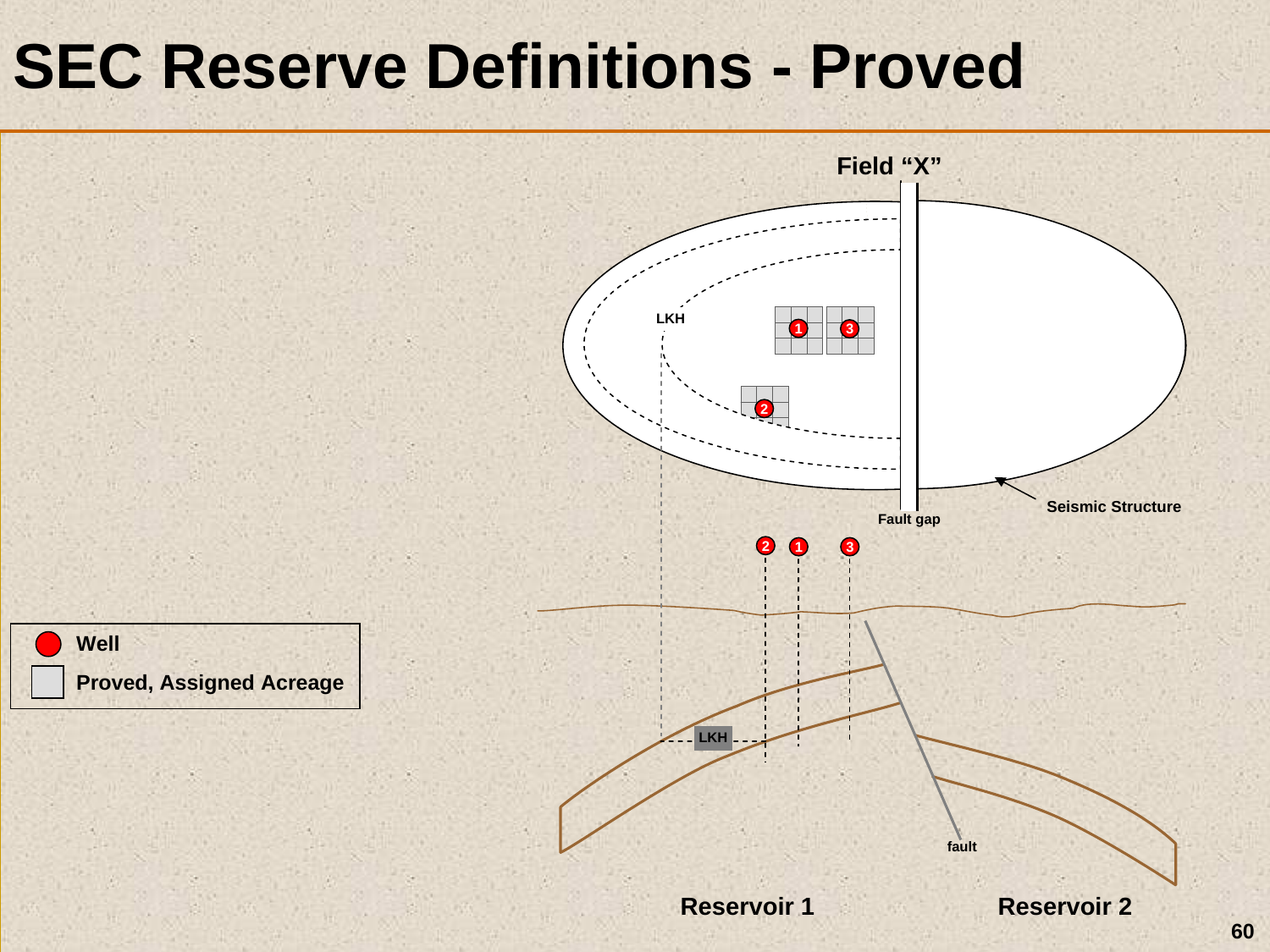#### **SEC 1978 –Current Definition -continued**

- I. **Proved Undeveloped Reserves (PUD's):**
	- Those reserves that are expected to be recovered from **new wells** on **undrilled acreage**, or from **existing wells** where a relatively **major expenditure** is required for recompletion. (This may include compression)
	- ٠ Reserves on undrilled acreage shall be **limited** to those drilling units **offsetting** productive units that are **reasonably certain** of production when drilled.
	- $\mathbf{R}$  Proved reserves for other undrilled units can be claimed **only** where it can be demonstrated with **certainty,** that there is **continuity** of production from the existing productive formation.
	- ٠ Under no circumstances should estimates for proved undeveloped reserves be attributable to any acreage for which an application of fluid injection or other improved recovery technique is contemplated, unless such techniques have been proved effective by actual tests in the area and in the same reservoir.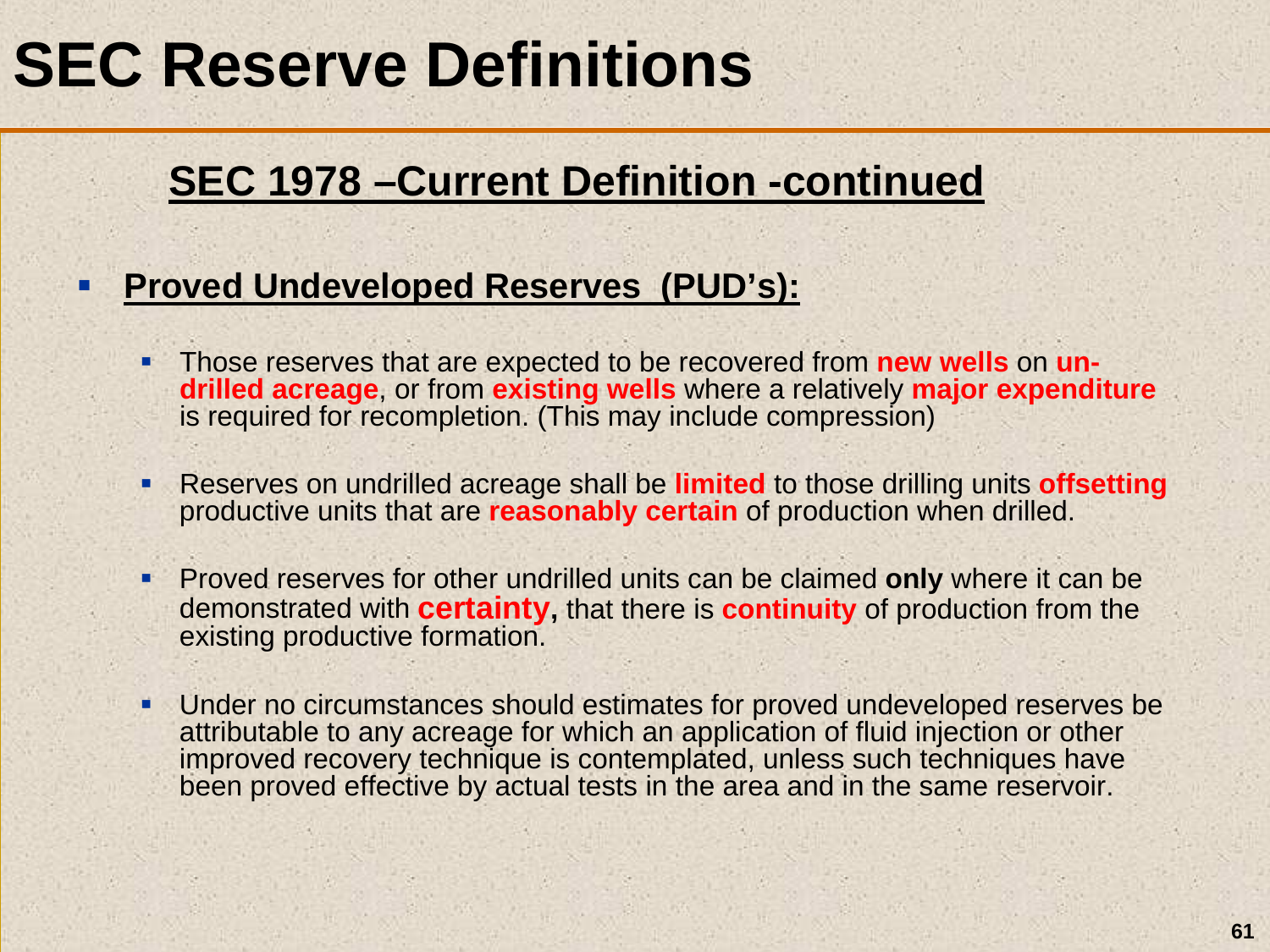#### **2 Exploration Wells (continuity & communication confirmed)**

**Unproved Area**

**Proved Undeveloped Locations**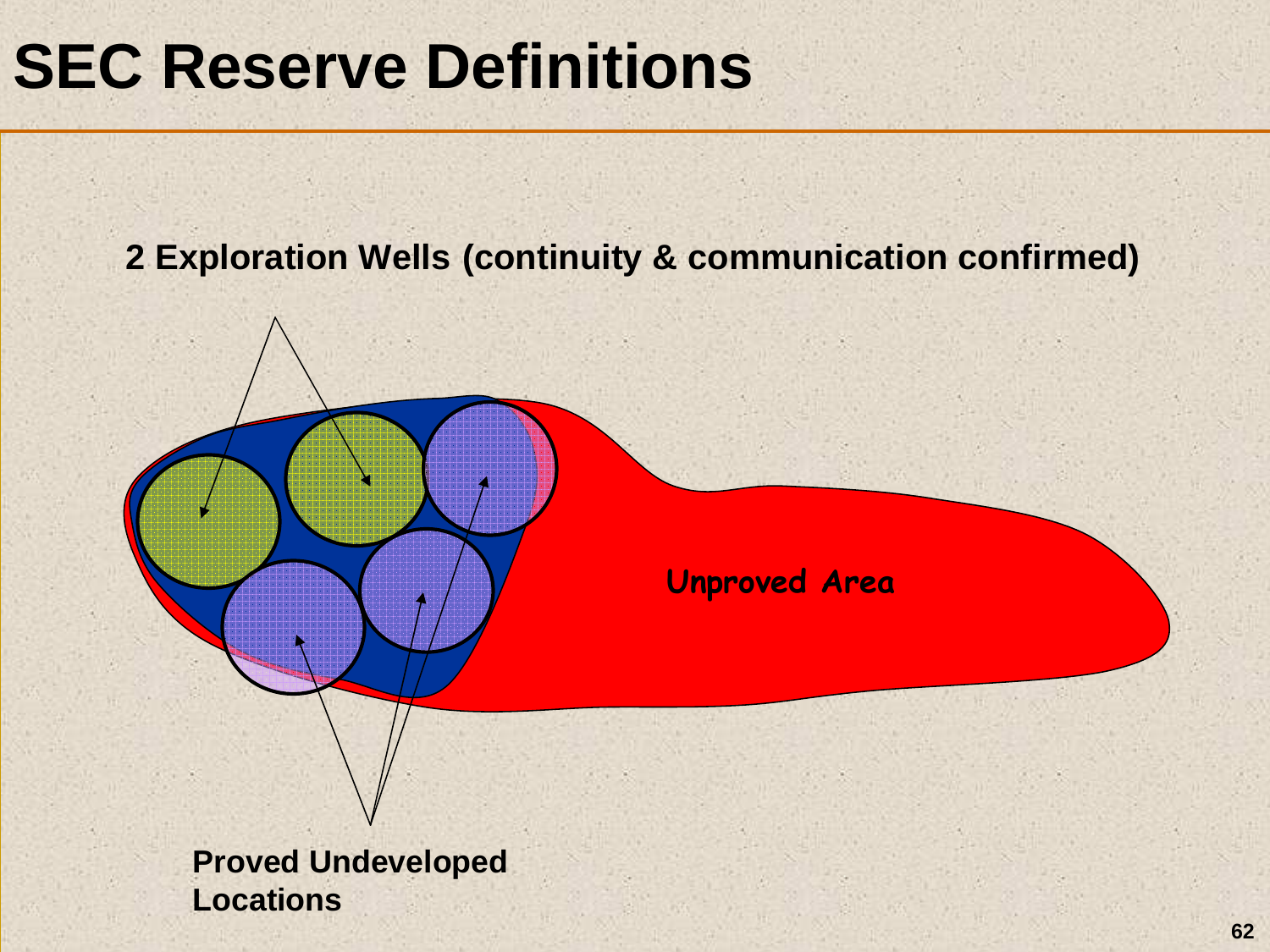#### Improved recovery

 $\blacksquare$ 

- h. **Reserves cannot be classified as proved undeveloped reserves based on improved recovery techniques until**
- **such time that they have been proved effective in that reservoir or an analogous reservoir in the same geologic formation in the immediate area.**
- $\mathbb{R}_{>0}$  **An analogous reservoir is one having at least the same values or better for porosity, permeability, permeability distribution, thickness, continuity, fluid properties, and hydrocarbon saturations.**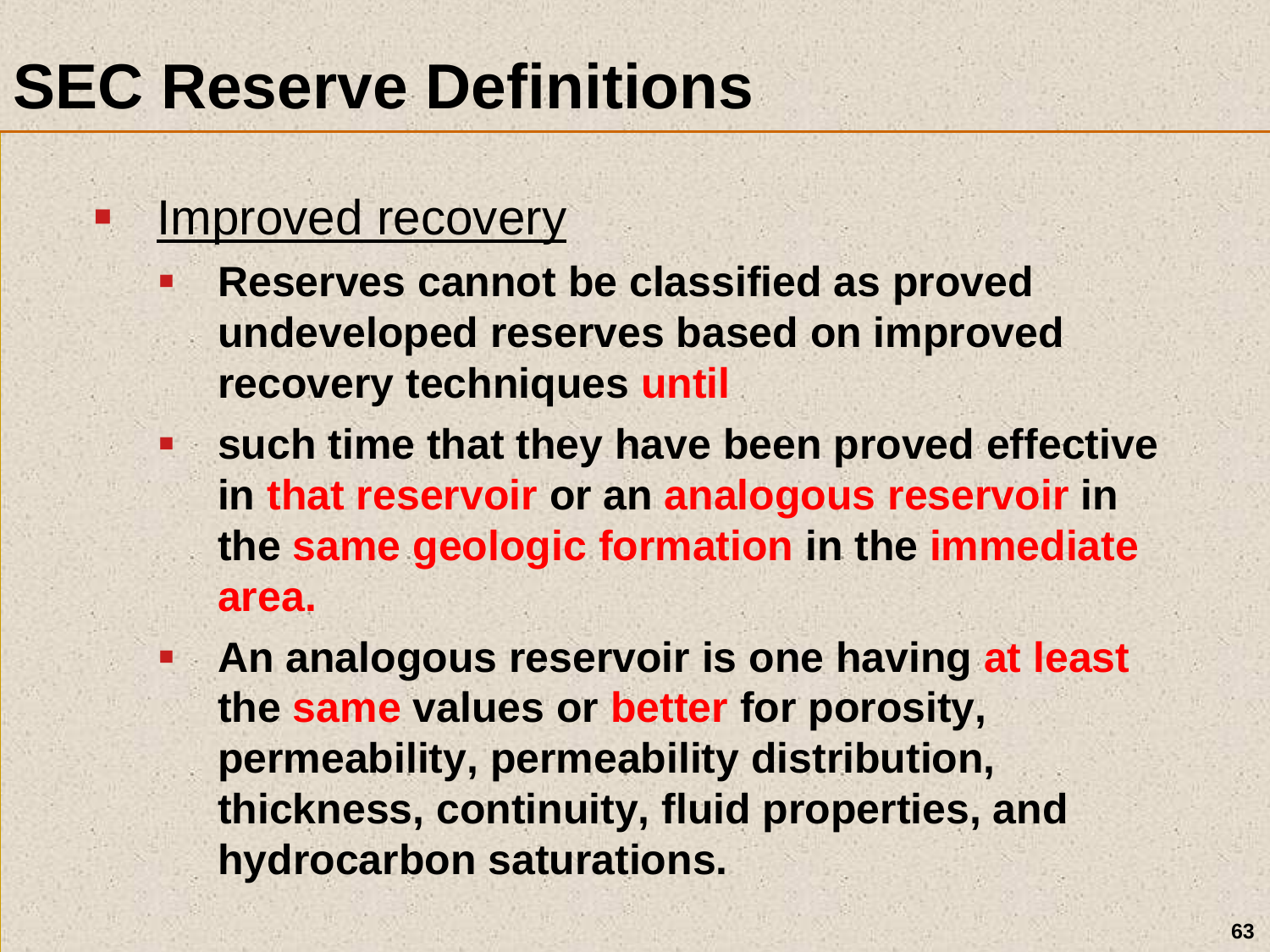- **Natural gas in storage is not considered reserves** 
	- **Gas once removed from its native reservoir and** injected into another for any purpose can not be considered reserves
	- **gas re-injected into its native reservoir can be** considered reserves until produced and sold.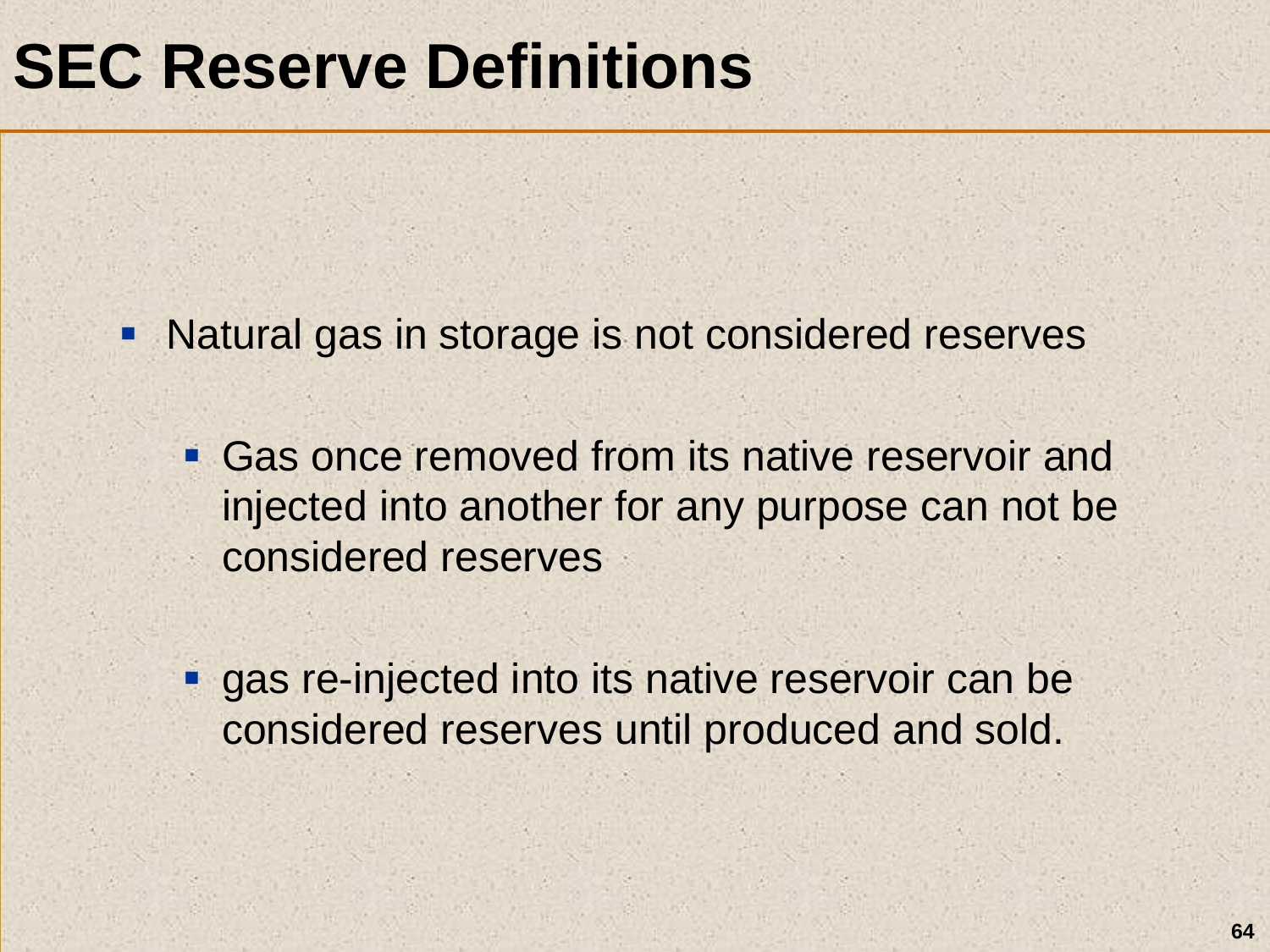# **PUD Summary**

 $\blacksquare$ 

- $\blacksquare$ Direct offset to production above LKH
- $\blacksquare$ May require significant capital well work
- ш Requires New or Modifications to Facilities
	- Changes to facility or facility design
	- Compression / Treatment / Gathering
	- п Transmission to market
	- Improved Recovery based on pilot or analogy
		- SEC engineers expect revisions to be positive most of the time
	- Operator should have "track record", plus
		- Ŧ **commitment to do the work**
		- **financial resources to do the work**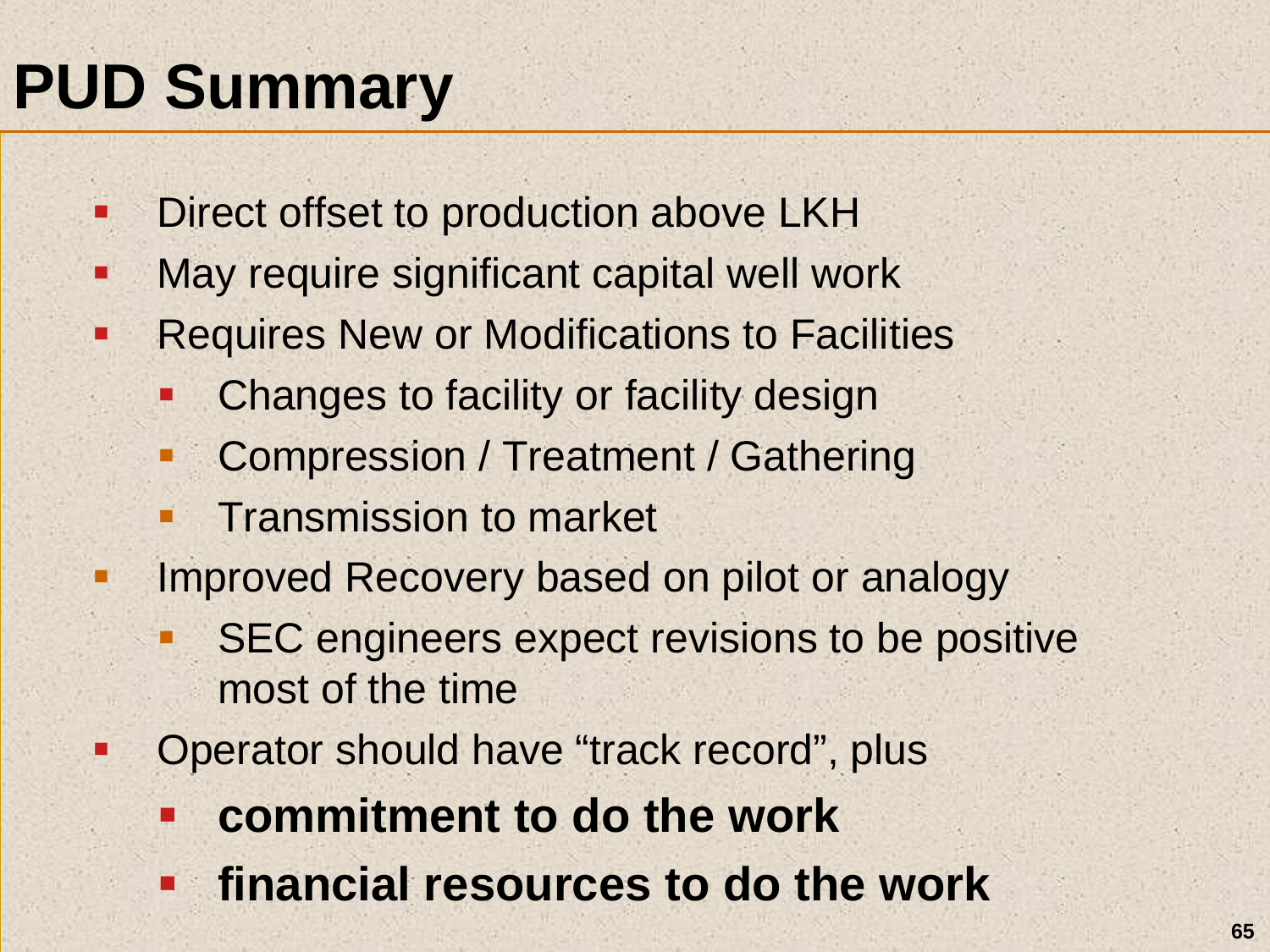### Agenda

1. Introduction

- 2. Types of Reserve Estimates
- 3. SEC Proved Reserve Definitions
- **4. SPE/WPC Probable Definitions**
	- 5. SEC vs. SPE/WPC Reserve Definitions
	- 6. SEC Hot-Button Topics
	- 7. SEC Red Flag Items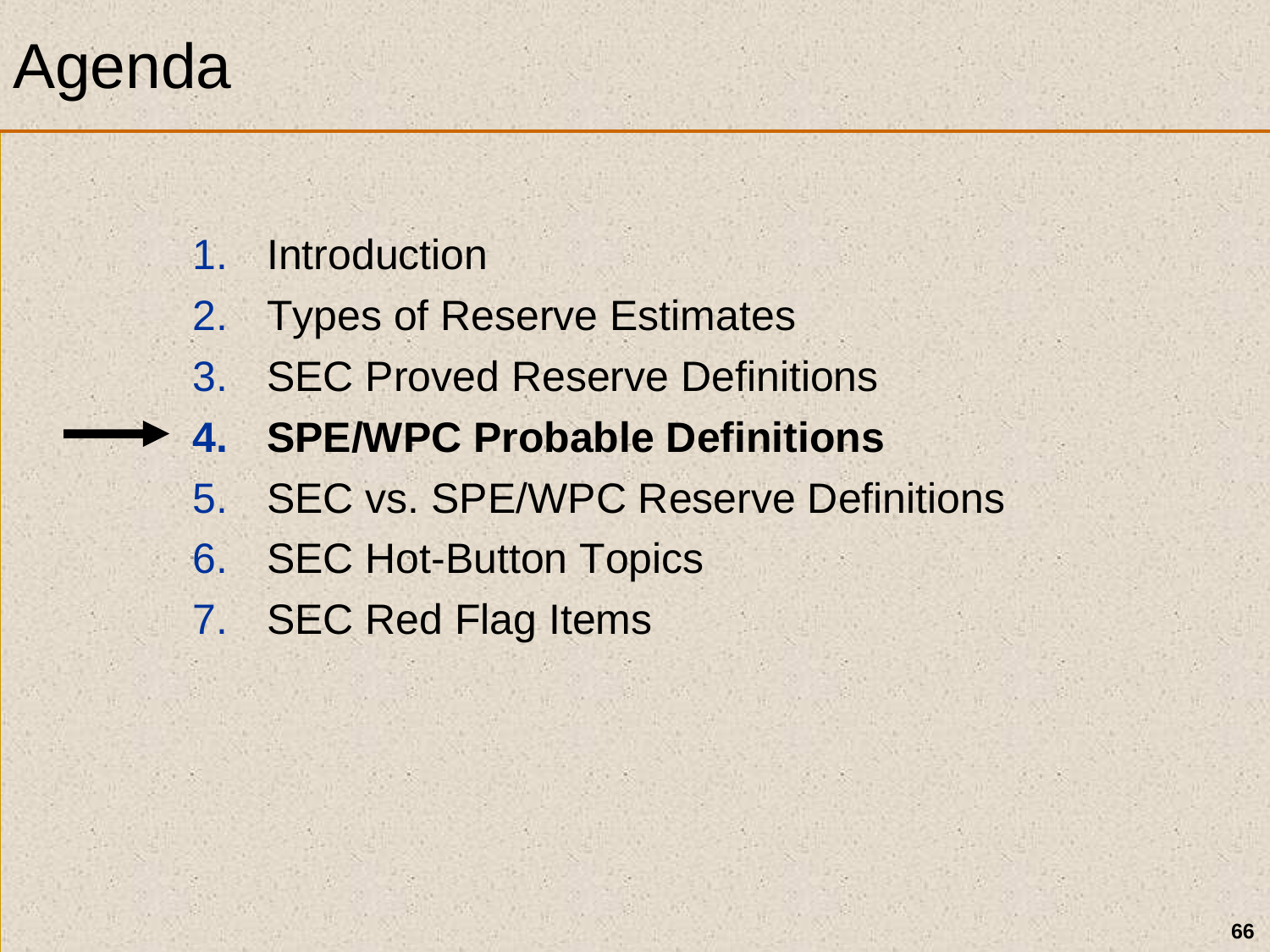### **SEC**

ñ

п

- þ. Securities & Exchange Commission (SEC)
- **SPE/WPC**
	- п Society of Petroleum Engineers (SPE)
	- $\blacksquare$ World Petroleum Congress (WPC)

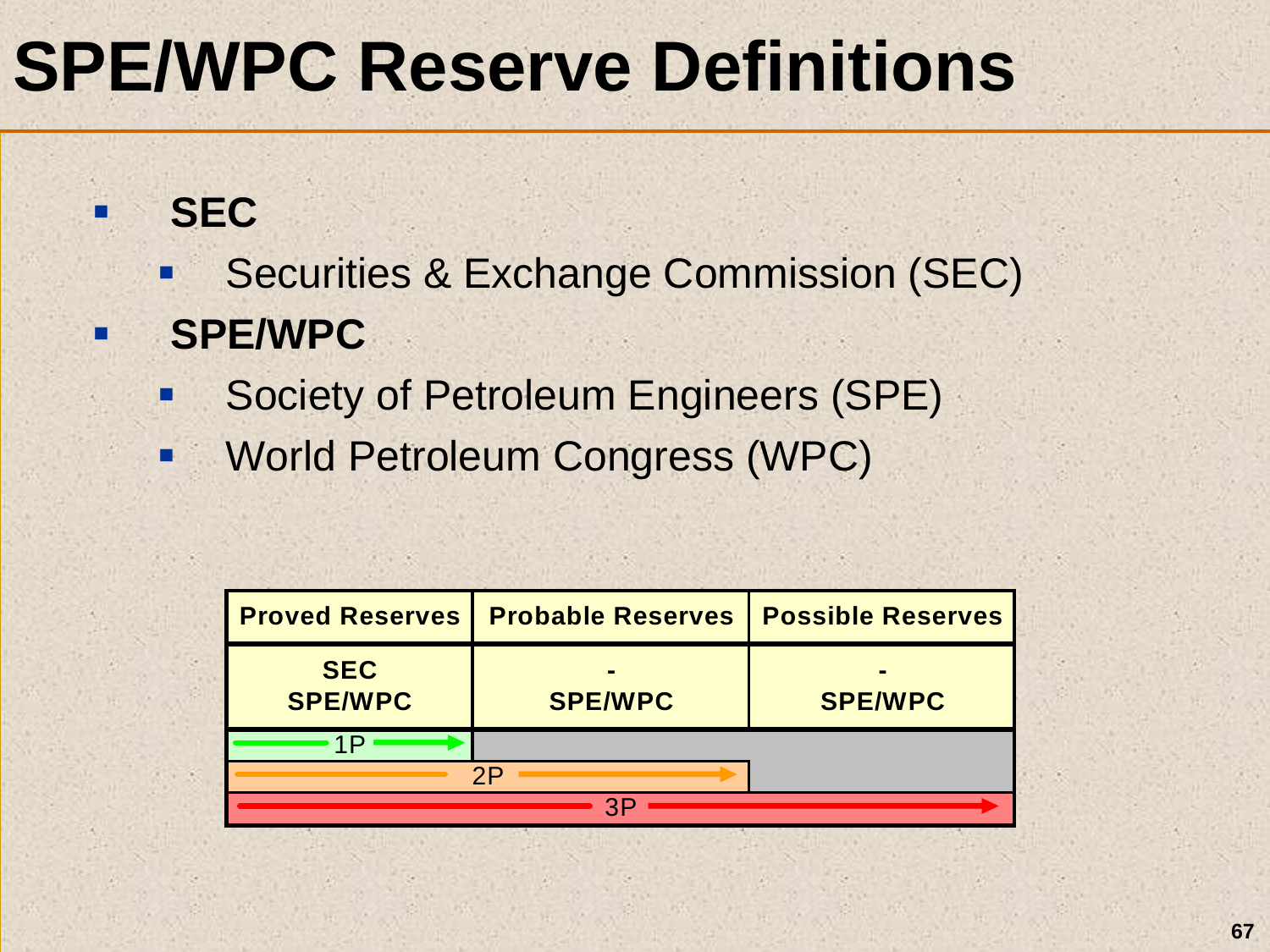#### **Probable Reserves**

٠ **Probable reserves are reserve estimates in known reservoirs which cannot yet be considered reasonably proved on the basis of current geologic and engineering information.** 

**This is an industry definition. Not recognized by SEC**

#### **Comment**

Ç

**These volumes are expected to become proved as additional information becomes available, and it is important to be able to define the event which will allow the reserves to become proved.**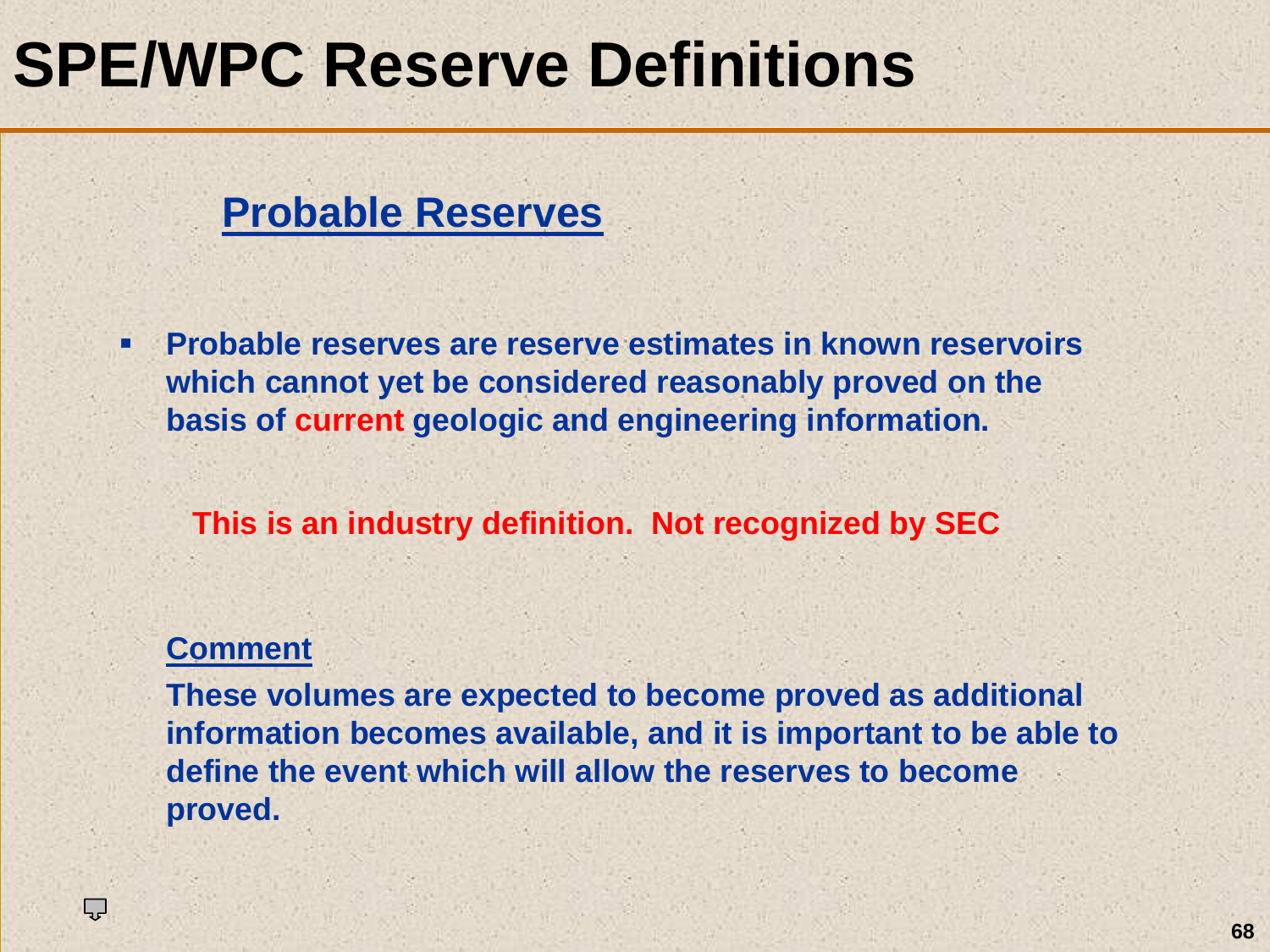# **SPE/WPC Reserve Definitions - Probable**

### **Typical Examples**

- **Volumes below "lowest known" hydrocarbons**
- п Recovery factor greater than proved volumes
- п Untested zones
- $\blacksquare$  Questionable log analysis – low Rt, high Sw, low porosity
- **Fault blocks without penetrations**
- **Service Service** Down-spacing without regulatory approval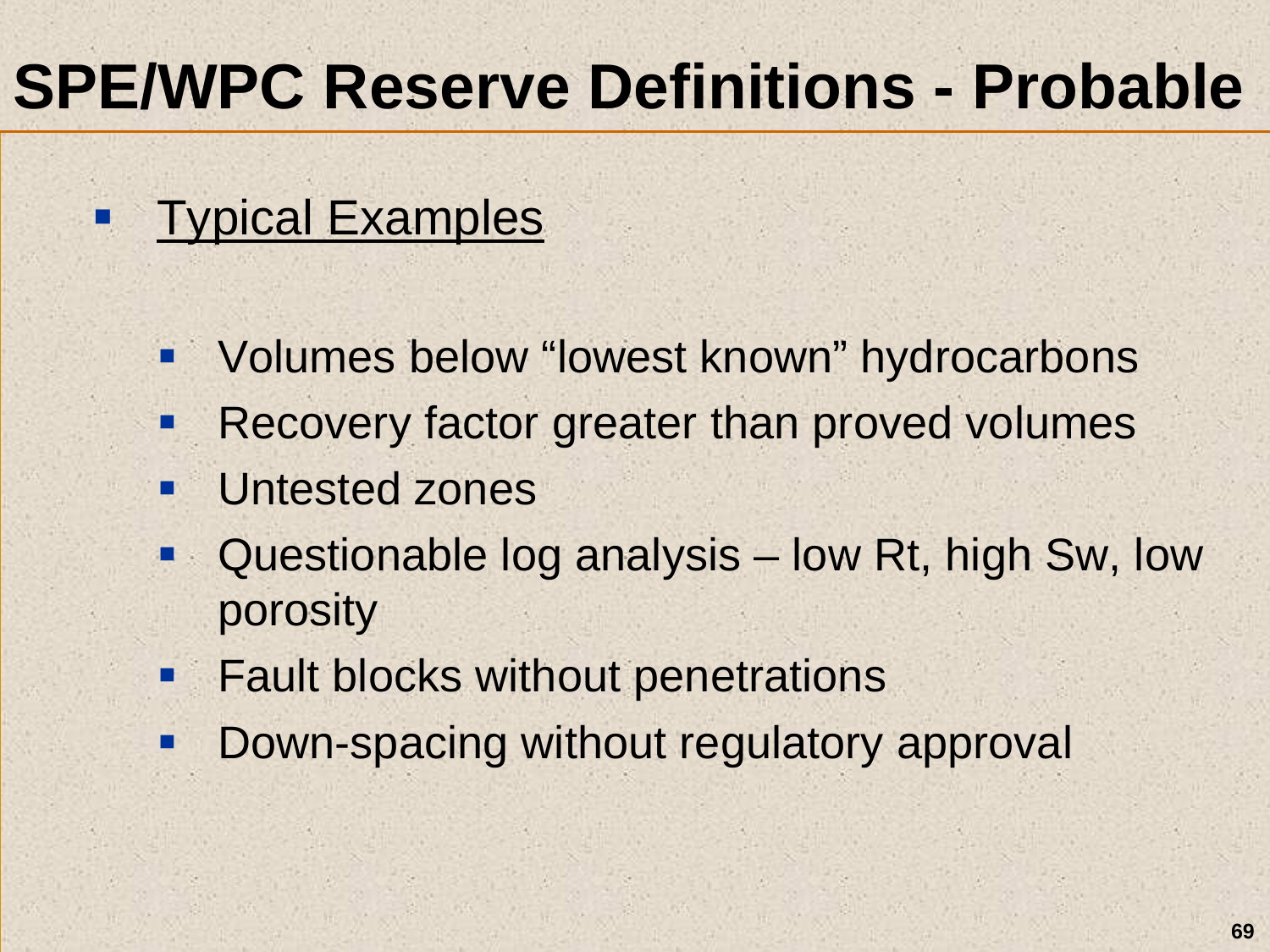# **SPE/WPC Reserve Definitions - Probable**

#### $\blacksquare$ Typical Examples

- $\blacksquare$  Down-spacing with questionable drainage patterns
- $\blacksquare$ Market, contract limitations
- Enhanced recovery without successful testing
- $\blacksquare$ Certain step-out development wells
- **Service Service** Work-over treatments without analogies
- **Service Service** Alternative performance interpretation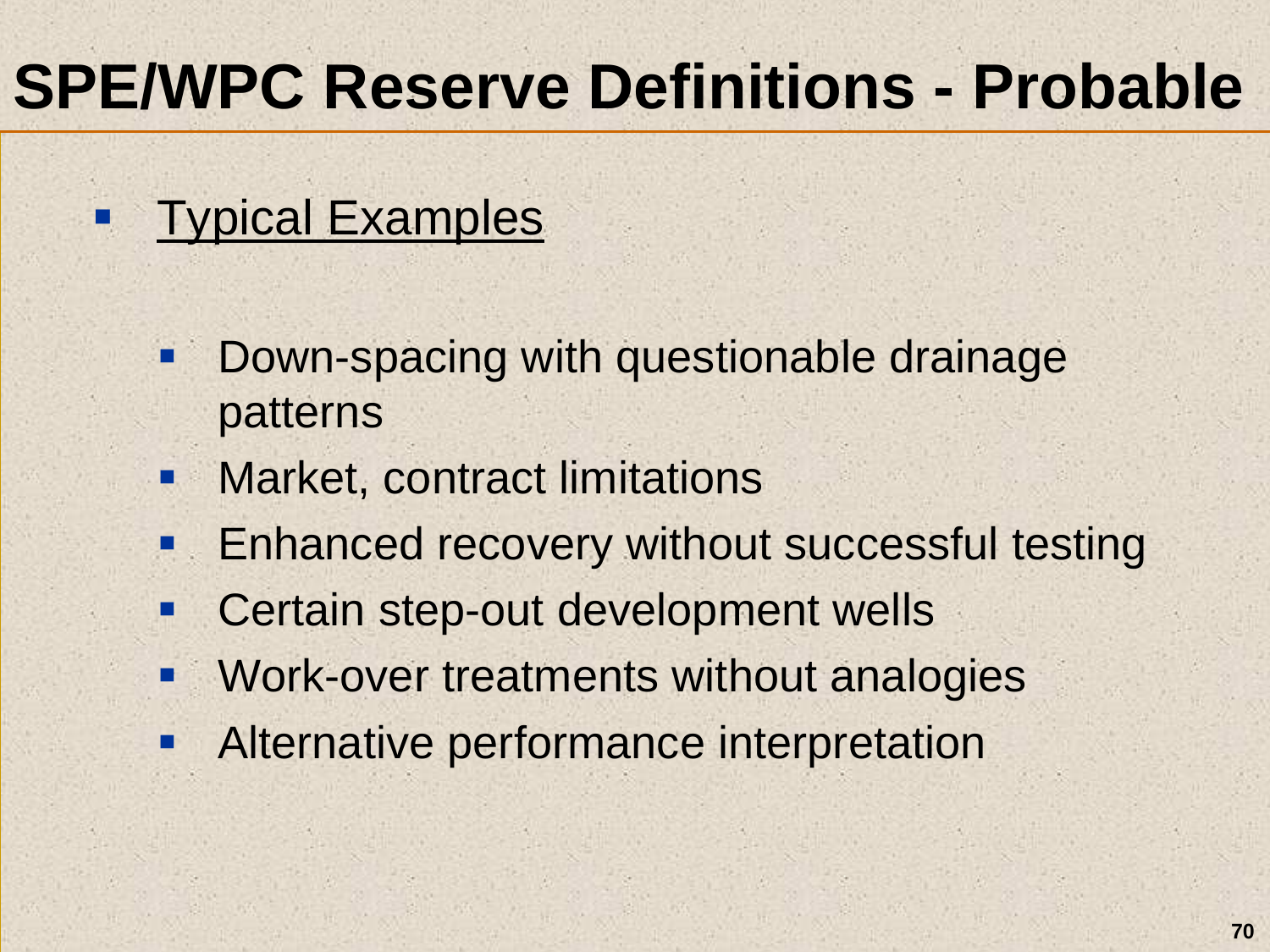### **SPE/WPC Probable Example**

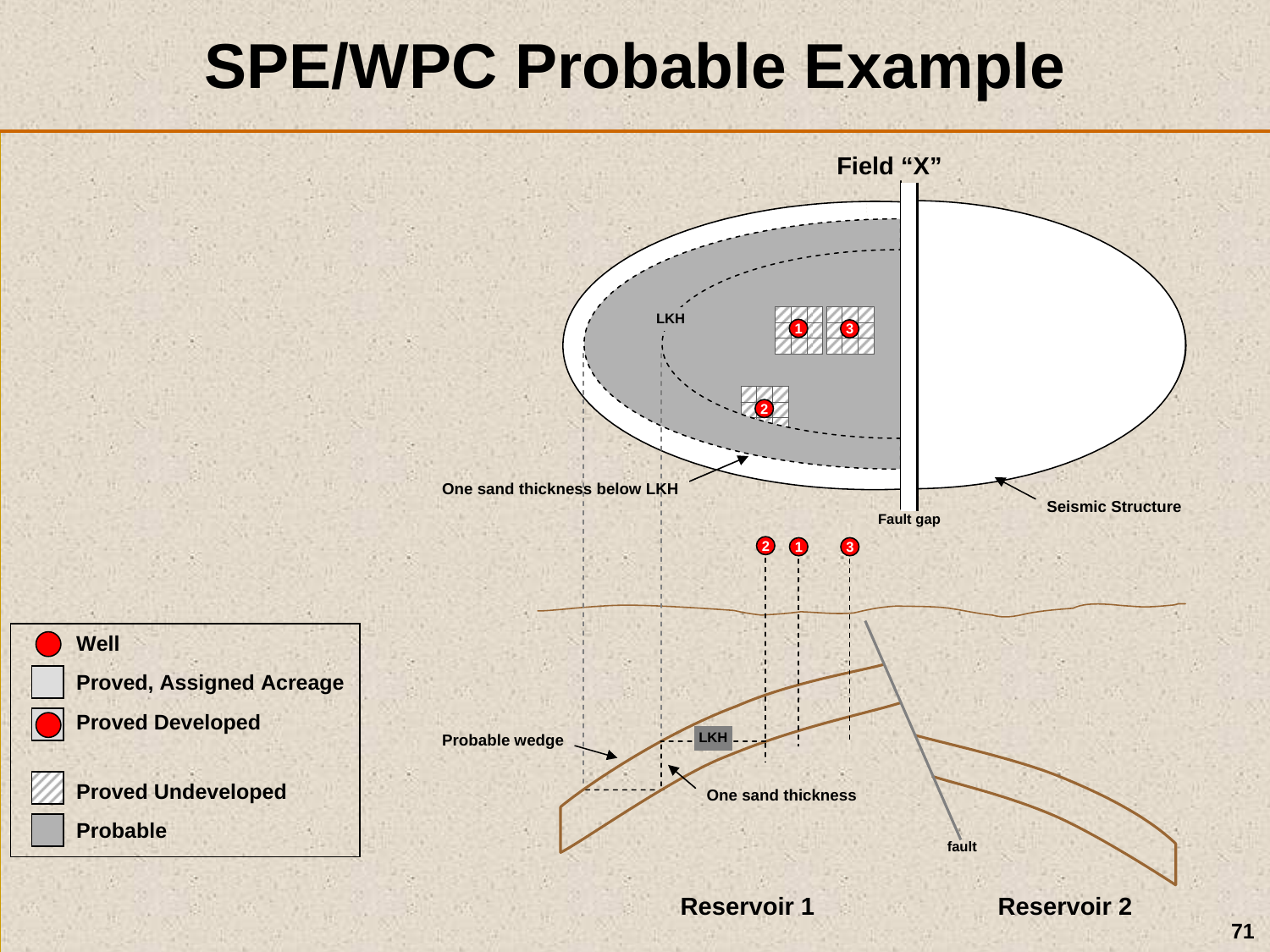### **SPE/WPC Possible Example**

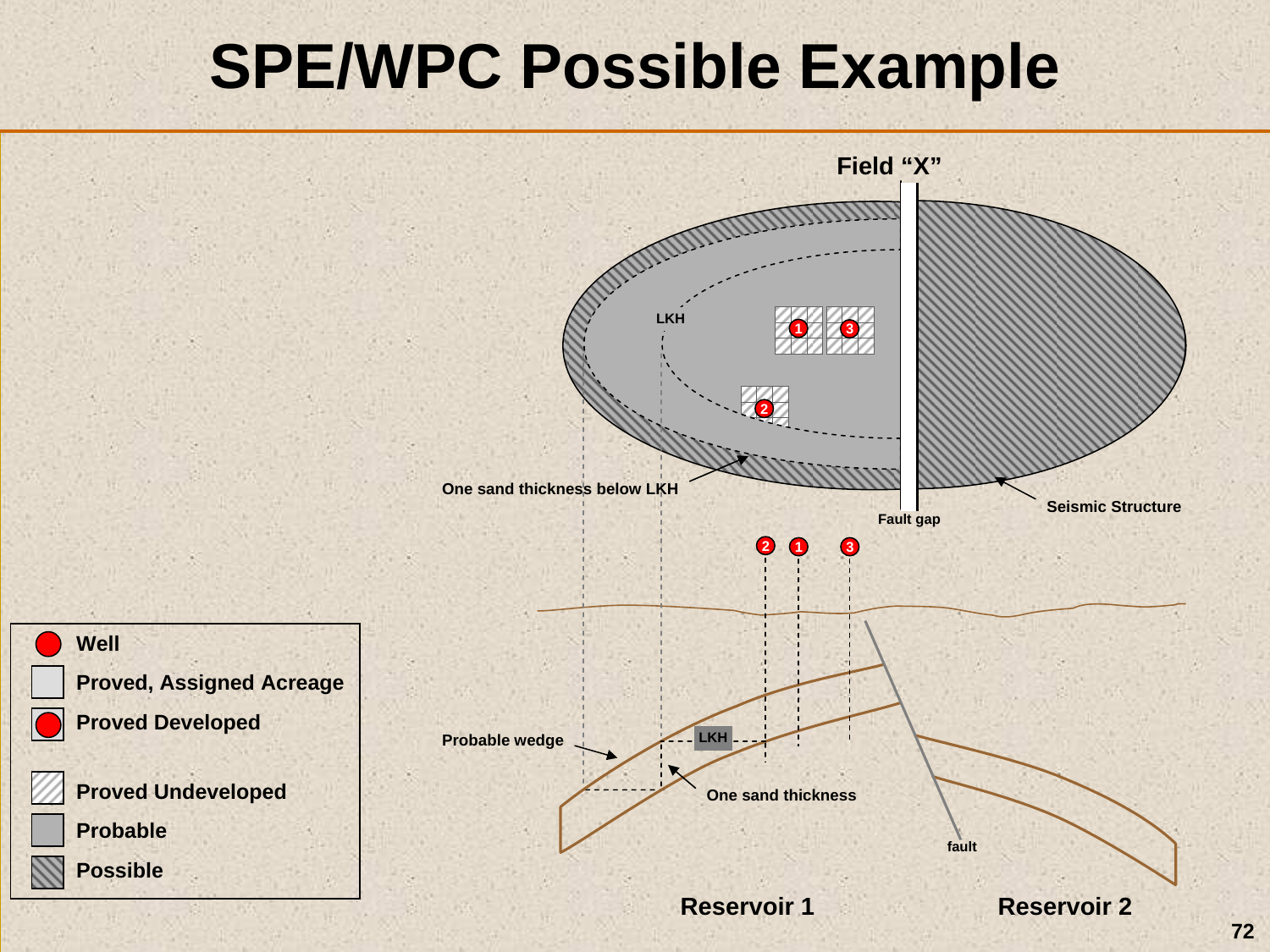# Agenda

1. Introduction

- 2. Types of Reserve Estimates
- 3. SEC Proved Reserve Definitions
- 4. SPE/WPC Probable Definitions
- **5. SEC vs. SPE/WPC Reserve Definitions**
- 6. SEC Hot-Button Topics
- 7. SEC Red Flag Items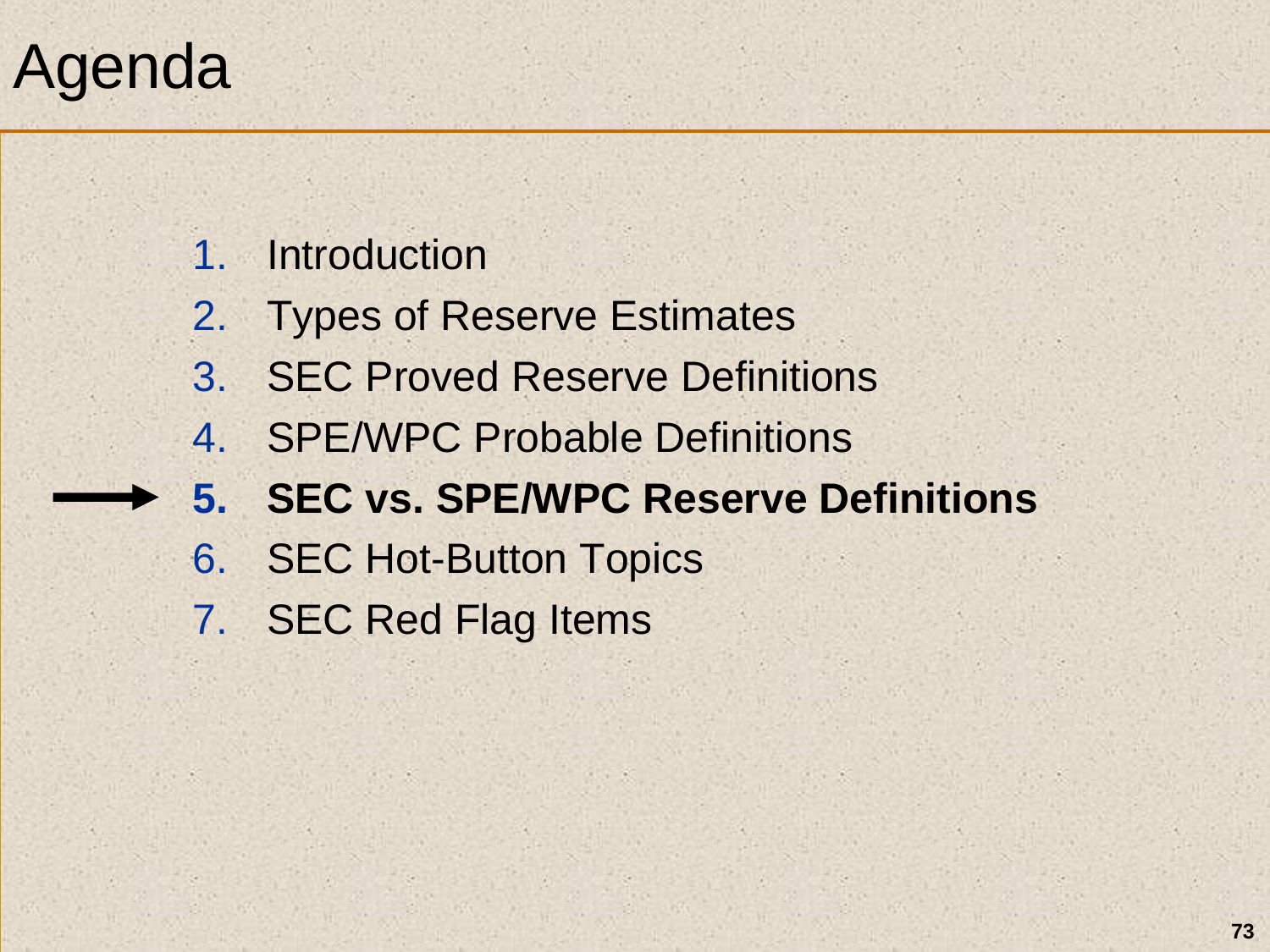# **SEC vs. SPE/WPC Reserve Definitions**

**In 1997 SPE and the WPC proposed their definitions as the worldwide, technical standard for reserves and classifications.**

**Countries and organizations including the SEC were encouraged to adopt as much as possible from this standard for regulatory and other purposes.**

"*Do not expect SEC to merge or accept SPE definitions "*

SEC – Jim Murphy October 2003, SPEE Houston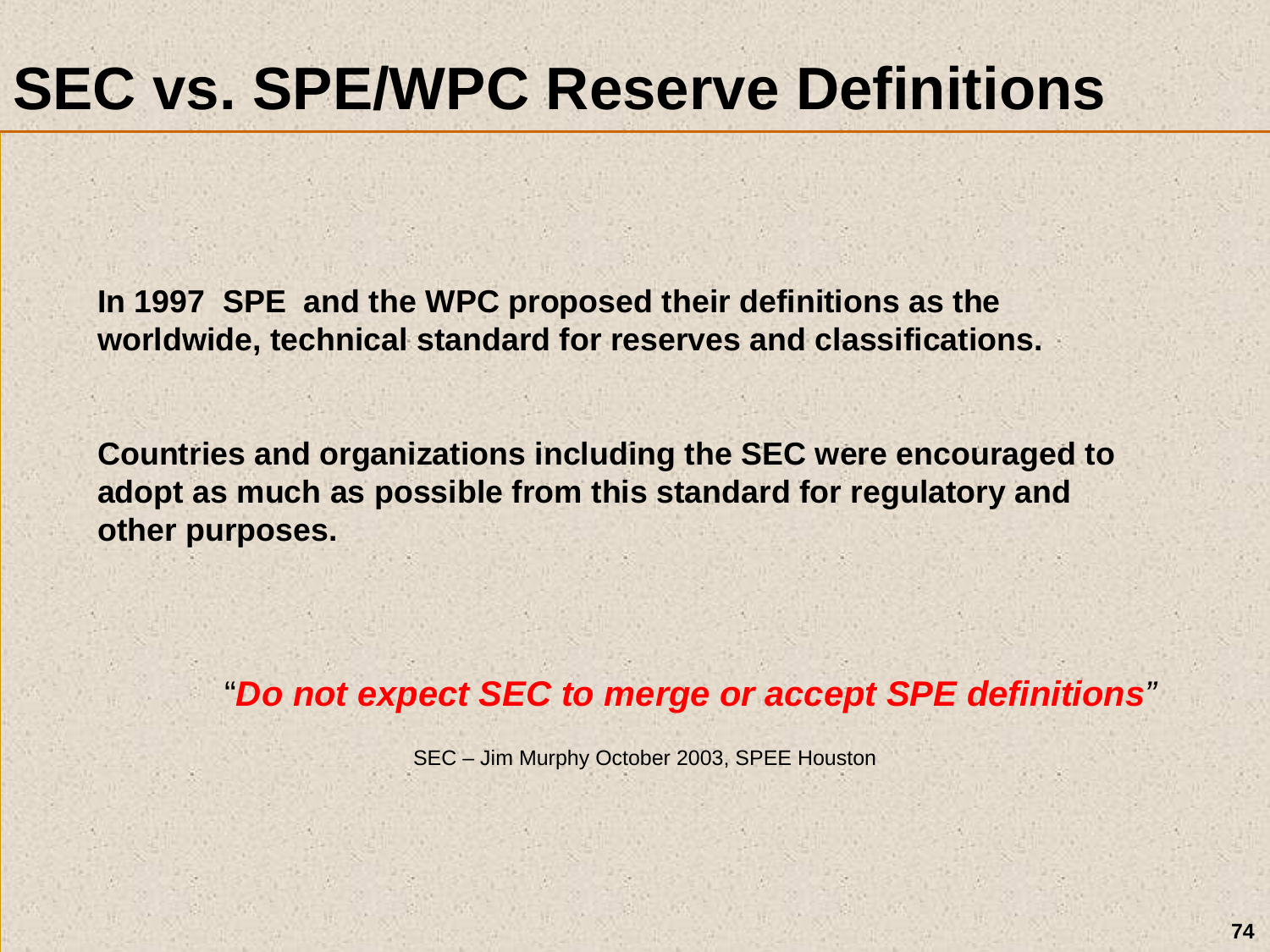# **SEC vs. SPE/WPC – economic conditions**

### **SEC 1978**

- П under **existing economic and operating conditions**, i.e., **prices and cost as of the date the estimate is made.**
- **Prices include consideration of changes in existing prices provided** only by contractual arrangements, but not on escalation based upon future conditions. Hedges are **NOT** allowed unless they are field or lease specific.

### **SPE/WPC 1997**

Ç

I. Establishment of current economic conditions should include relevant **historical petroleum prices and associated costs and may involve an averaging period** that is consistent with the purpose of the reserve estimate.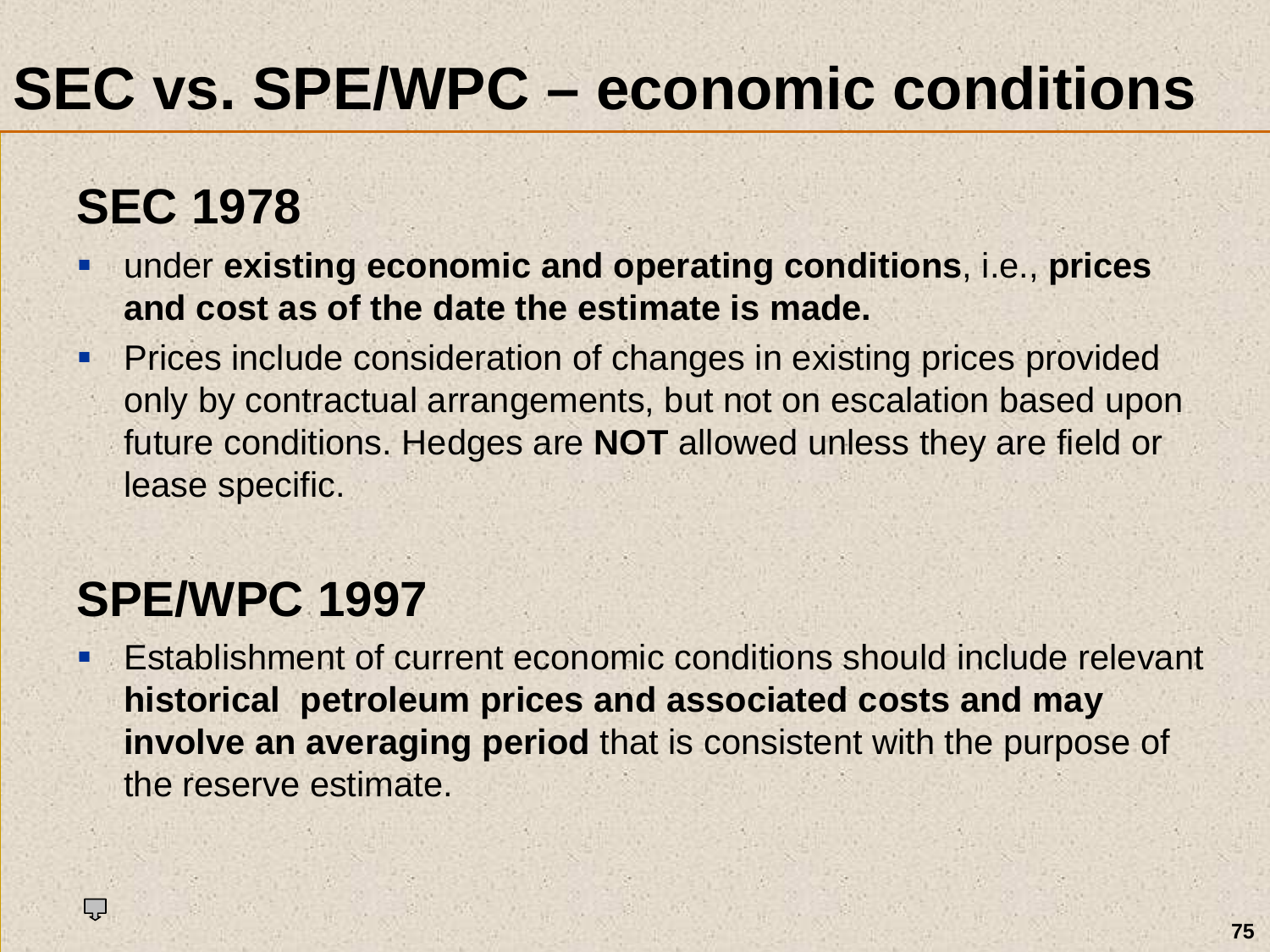# **SEC vs. SPE/WPC – economic conditions**

**1.Existing economic and operating conditions include current** 

- **- product prices,**
- **- operating costs,**
- **- production methods,**
- **- recovery techniques,**
- **- transportation and marketing arrangements,**
- **- royalty relief**
- **- production tax relief**
- **- ownership and/or entitlement terms and**
- **- regulatory requirements**
- **2.An anticipated change must be reasonably certain to occur.**
- **3. Includes duration of current licenses and permits.**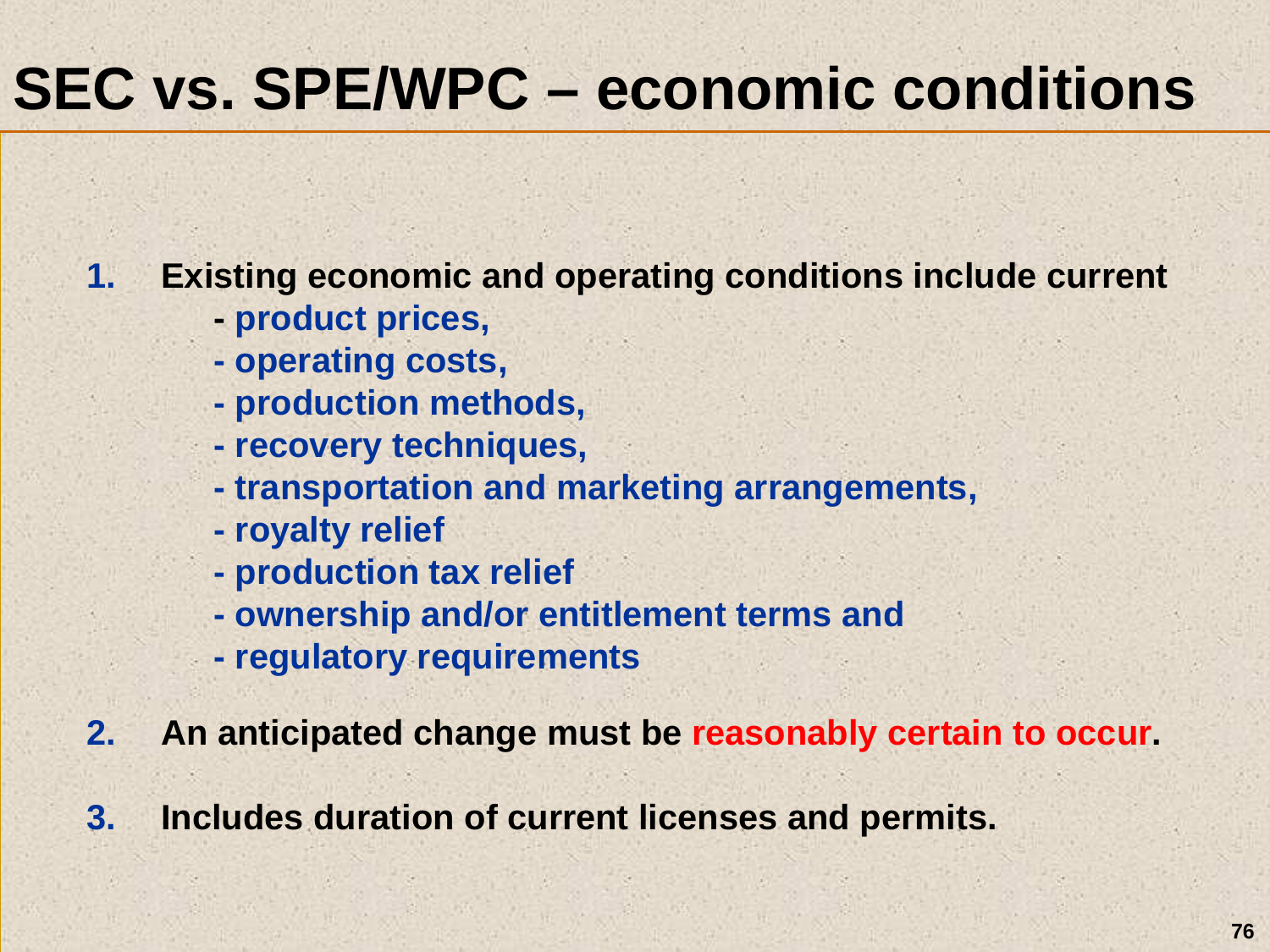## **SEC vs. SPE/WPC – "reasonable certainty"**

**SEC 1978 Not defined** 

### **SPE/WPC 1997**

- **If deterministic methods are used, the term reasonable** certainty is intended to express a **high degree of confidence** that the quantities will be recovered.
- **If probabilistic methods are used, there should be at least** <sup>a</sup>**90% probability** that the quantities actually recovered will **equal or exceed the estimate**.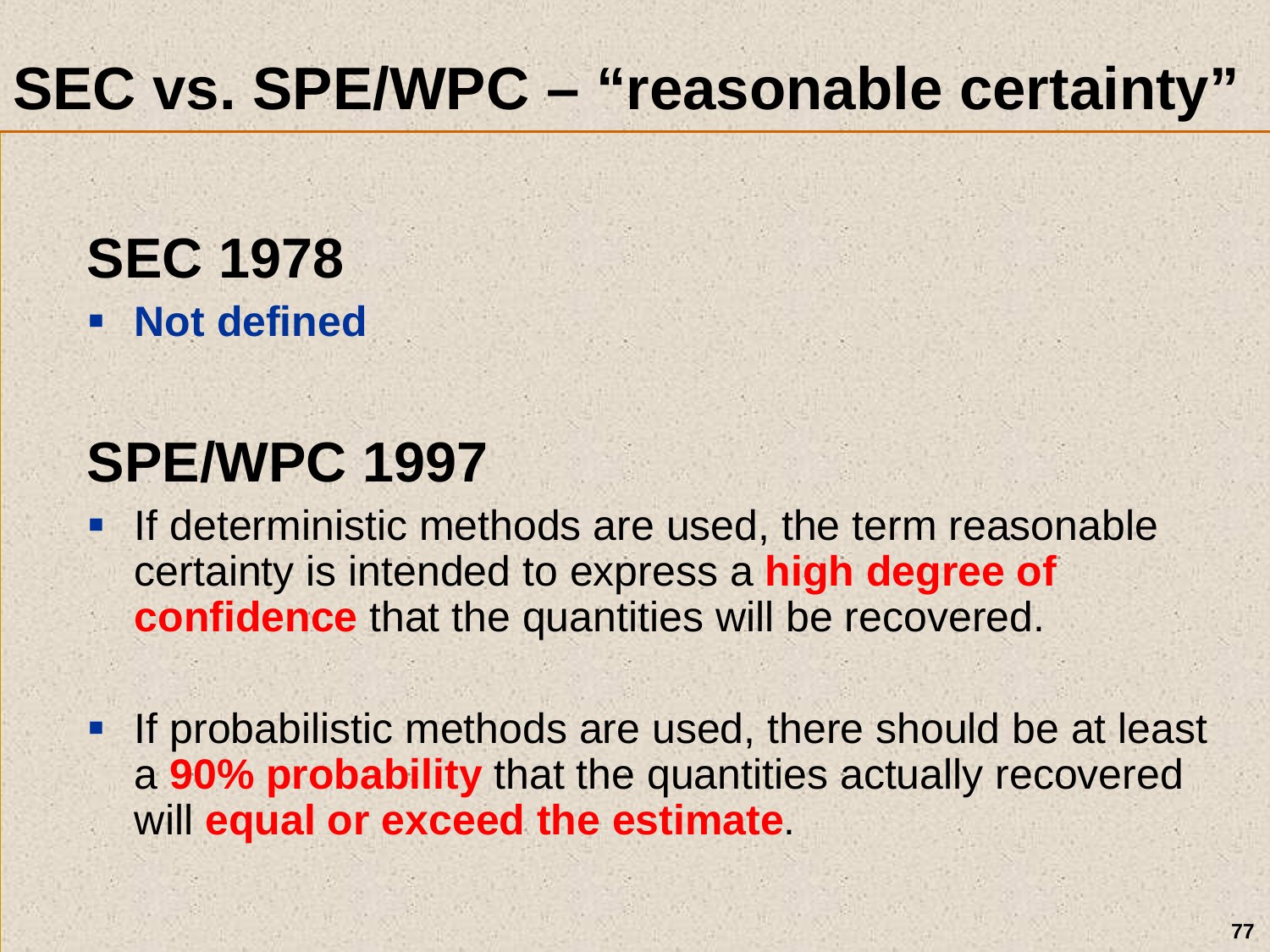## **SEC – "reasonable certainty"**

#### I. **Ron Winfrey – May 2000**

- ٠ "If a revision is needed in the future, and it always is, it will be much more likely to be an upward revision than a downward one."
- ٠ "There is no distinction between the reasonable certainty needed for developed versus undeveloped reserves."
- ш "All reserve estimates are interpretations of data. The more data you have the more certain you are of your estimate. Likewise, the less data you have, the less certain you are of your estimate."
- П "Therefore, to meet the requirement of reasonable certainty in situations with less data, such as PUDs, your estimate should be conservative to ensure any future revision will be positive rather than negative."
- . "Reasonable certainty is more than just the technical considerations that oil and gas is recoverable. It also includes resolution of how other barriers such as financial, environmental, marketing, legal and political will be overcome."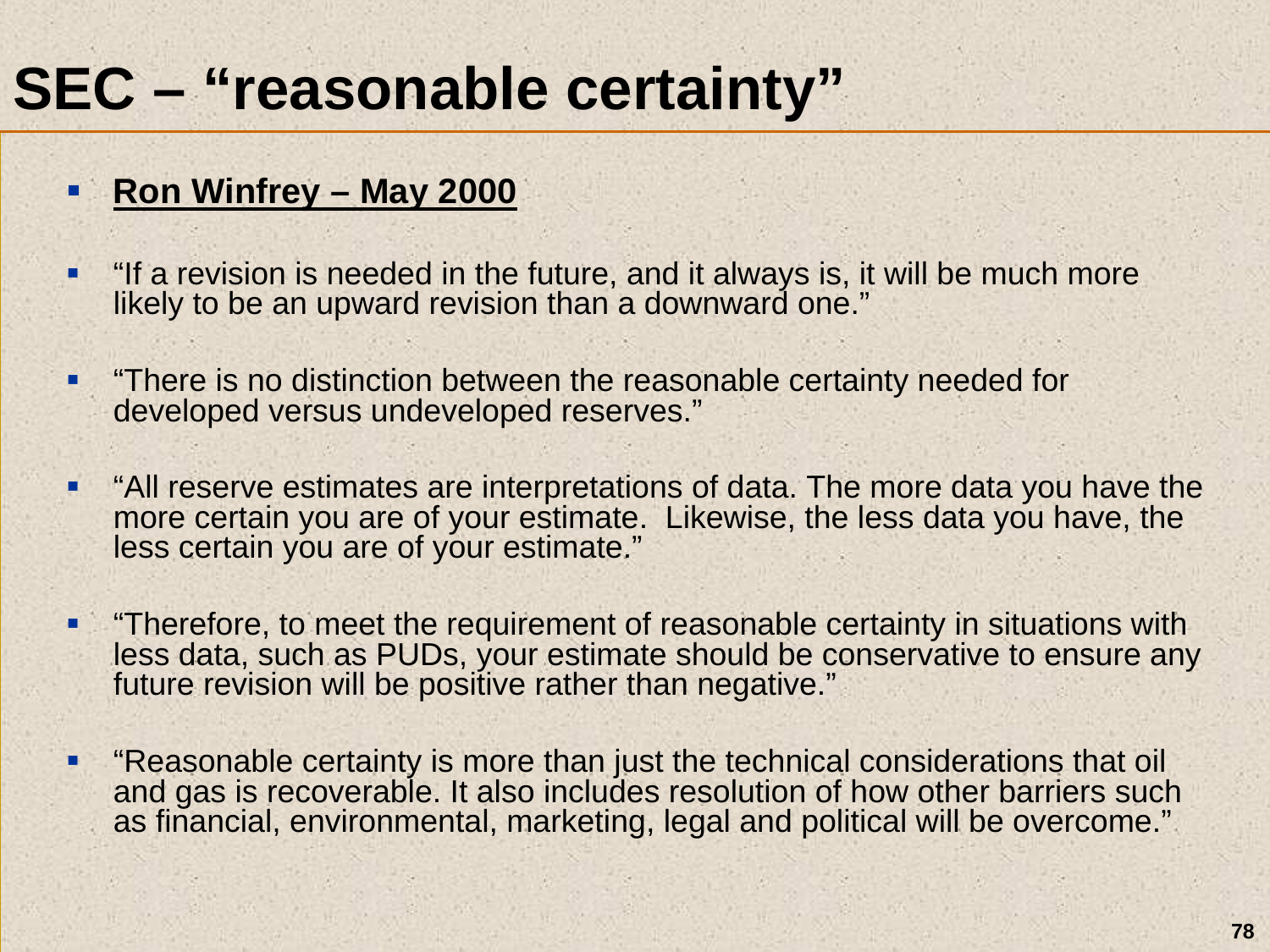## **"Reasonable Certainty"**

#### **Substantial Divergence of opinion in interpretation**

- •API-AGA 1946 – "every reasonable probability they will produce when drilled"
- •API-AGA 1960 – "beyond reasonable doubt"
- •API-AGA 1964 – "reasonable certainty"
- •SPE/WPC 1997 – "90% probability reserves will exceed estimate"
- •API-AGA 1966 – "can be reasonably judged as economically productive"
- •US DOE/EIA 1979 – Same as API-AGA

ĻĻ

•SEC – Currently – "high certainty that reserves will increase rather than decrease"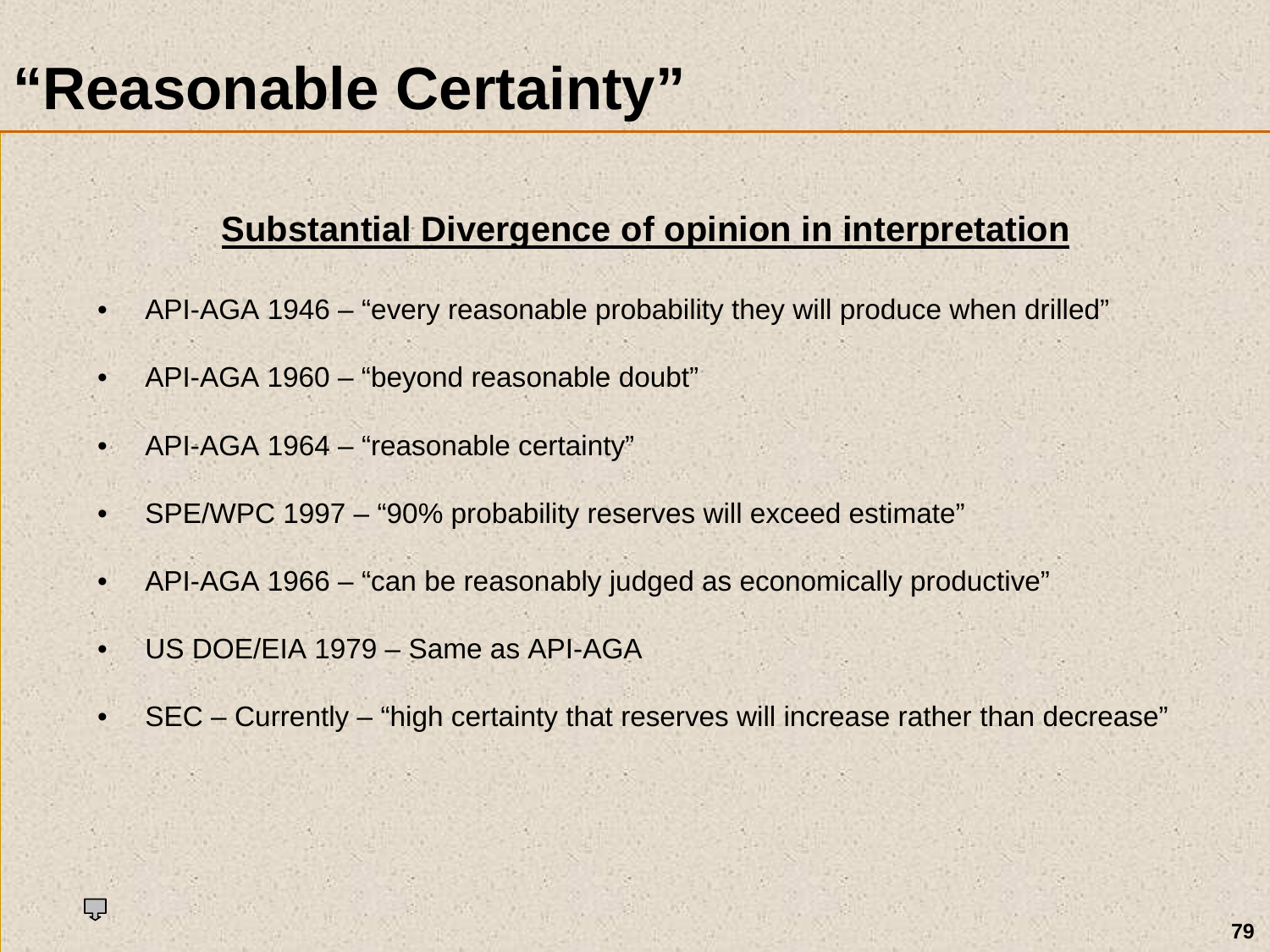## **SEC – "reasonable certainty"**

#### **Reasonable Certainty Requirements for SEC Defense**

- **1. Generated by supporting geological and engineering data.**
- **2. Validation of assumptions are necessary.**

Ç

- **3. Where supporting data is scarce and validation difficult, a conservative approach must be used until this data is available.**
- **4. Concept - with validation, reserves should increase rather than decrease.**
- **5. Analogy – Criteria for analogies should be equal to or better than referenced reservoirs used as analogies.**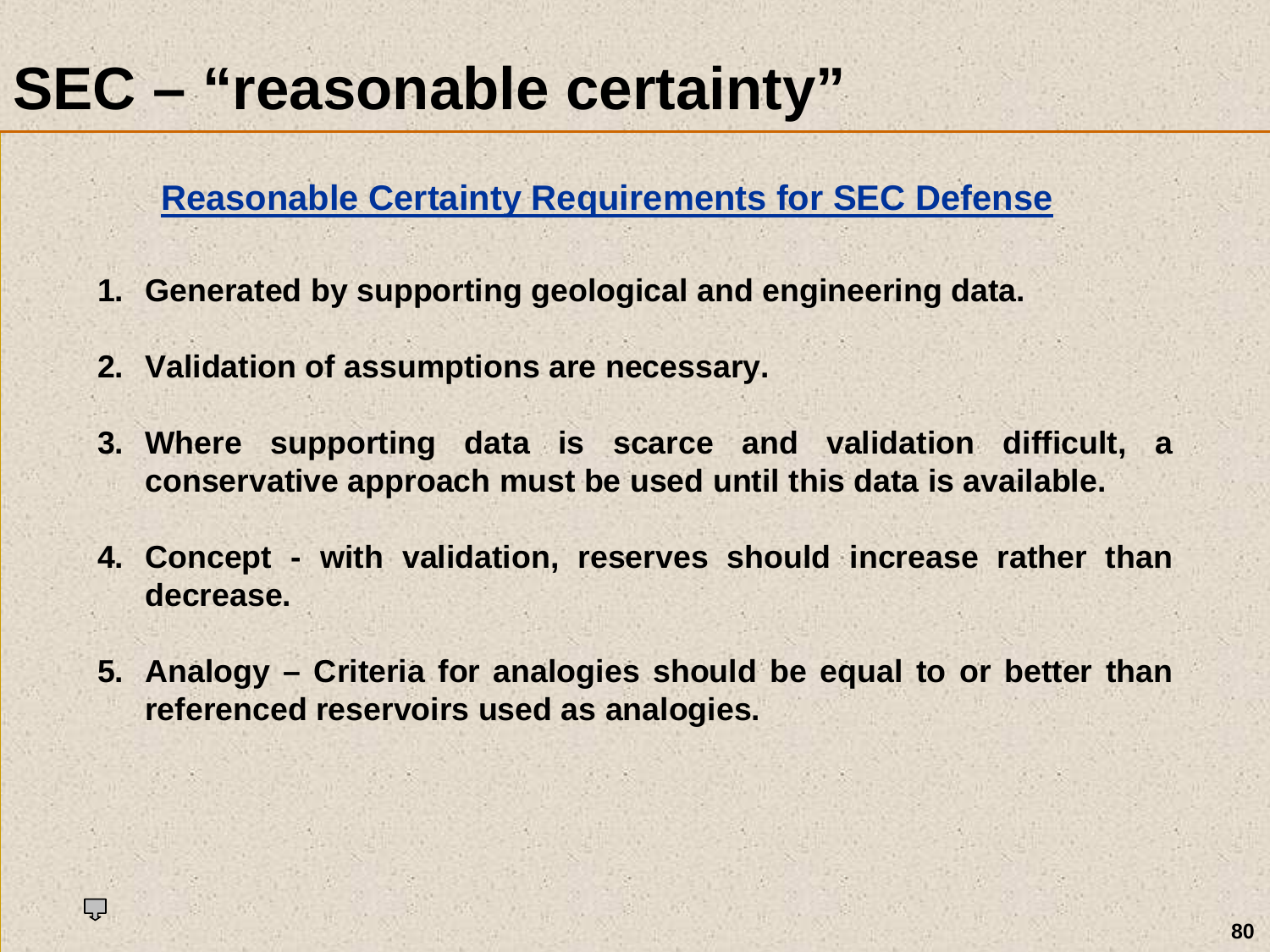# **SEC vs. SPE/WPC – "producibility"**

### **SEC 1996**

L<br>1

П In certain instances, proved reserves may be assigned to reservoirs on the basis of a *combination* of electrical or other type logs *and* core analysis which indicate the reservoirs are analogous to similar reservoirs *in the same field* which are producing or have demonstrated the ability to produce on a formation test.

### **SPE/WPC 1997**

П In certain cases, proved reserves may be assigned on the basis of well logs **and/or** core analysis that indicate the subject reservoir is hydrocarbon bearing and is analogous to reservoirs *in the same area* that are producing or have demonstrated the ability to produce on formation tests.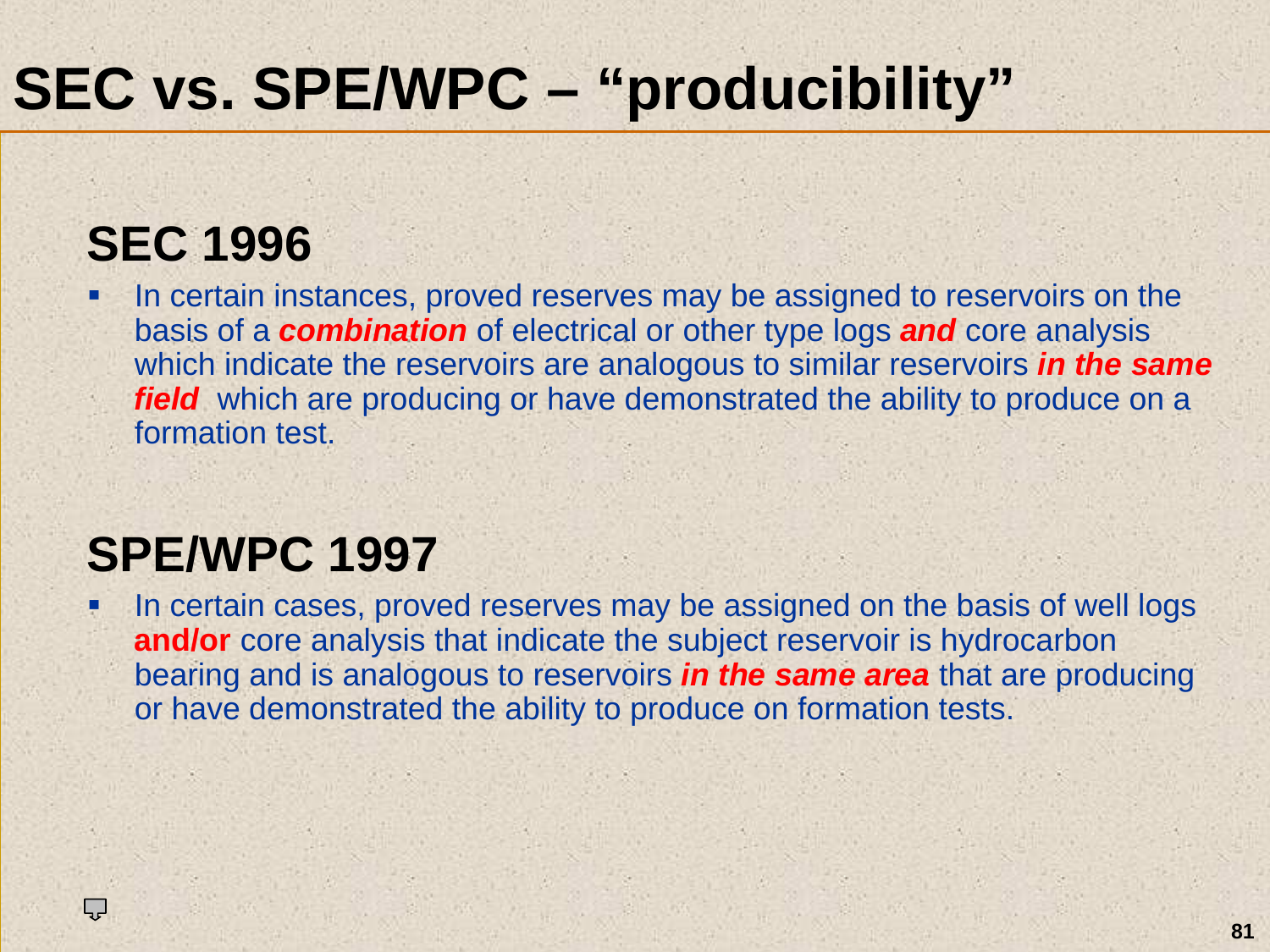### **SEC 1978**

- Г The area of a reservoir considered proved includes:
	- (A) *that portion* delineated by drilling and defined by *gas-oil and/or oil-water* contacts, if any, and
	- (B) the *immediately adjoining* portions *not yet drilled*, but *which* can be reasonably judged as economically productive on the basis of available geological and engineering data.

#### **SPE/WPC 1997**

- п The area of the reservoir considered as proved includes:
	- (1) *the area* delineated by drilling and defined by *fluid* contacts, if any, and
	- в. (2) the *undrilled* portions *of the reservoir that* can reasonably be judged as commercially productive on the basis of available geological and engineering data.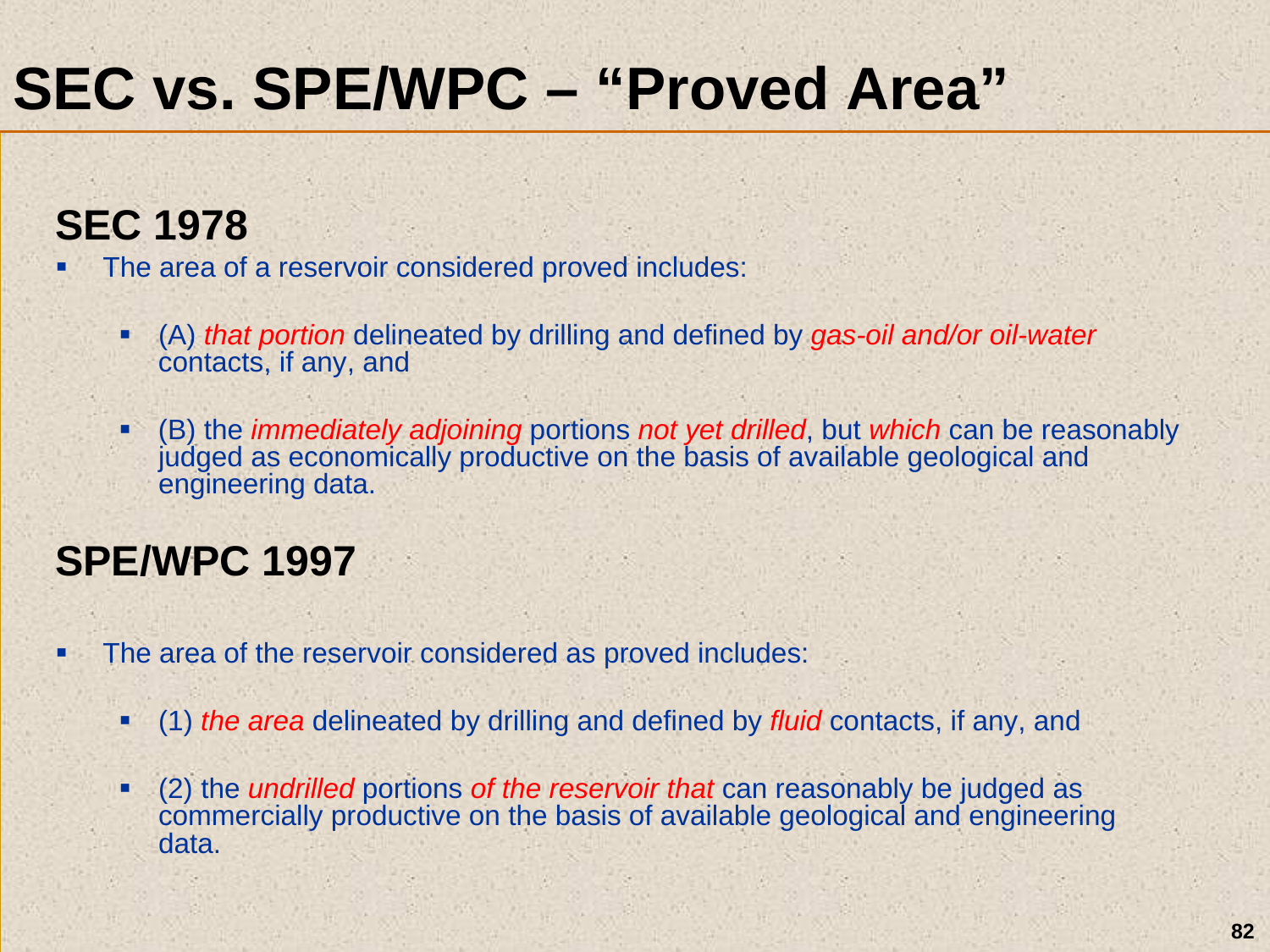### **SEC 1978 - log**

٠ In the absence of *information* on fluid contacts, the lowest known *structural* occurrence of hydrocarbons controls the *lower* proved limit *of the reservoir.*

### **SPE/WPC 1997 – combination of data**

٠ In the absence of *data* on fluid contacts, the lowest known occurrence of hydrocarbons controls the proved limit *unless otherwise indicated by definitive geological, engineering and performance data.*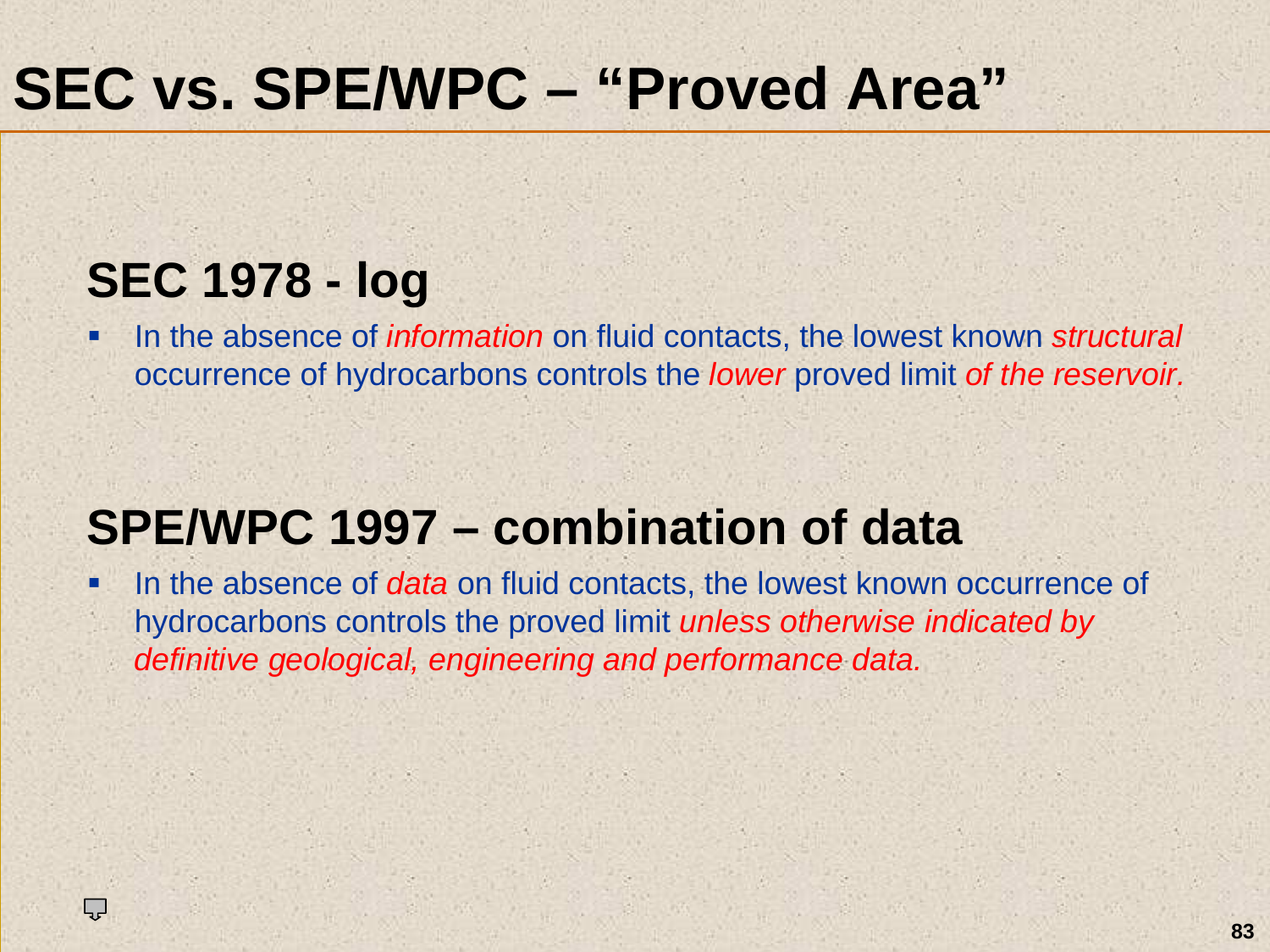#### **SIGNIFICANT DIFFERENCES IN SEC AND SPE / WPC RESERVES DEFINITIONS**

#### **Determination of Lowest-Known Hydrocarbons**

Ç



Formation Pressures

**Wireline test data established**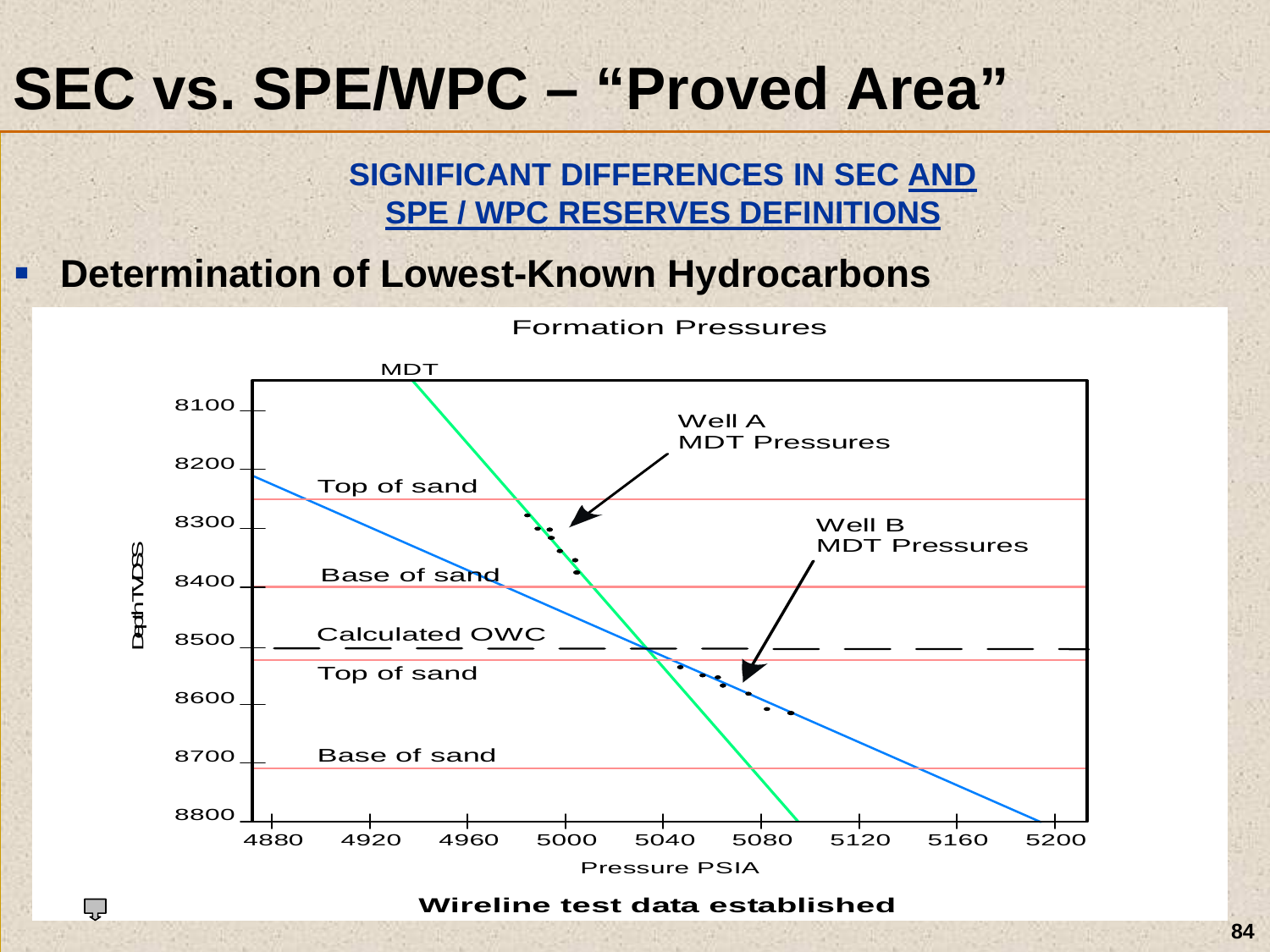**SIGNIFICANT DIFFERENCES IN SEC ANDSPE / WPC RESERVES DEFINITIONS**

■ **Determination of Lowest-Known Hydrocarbons**

Ļ,

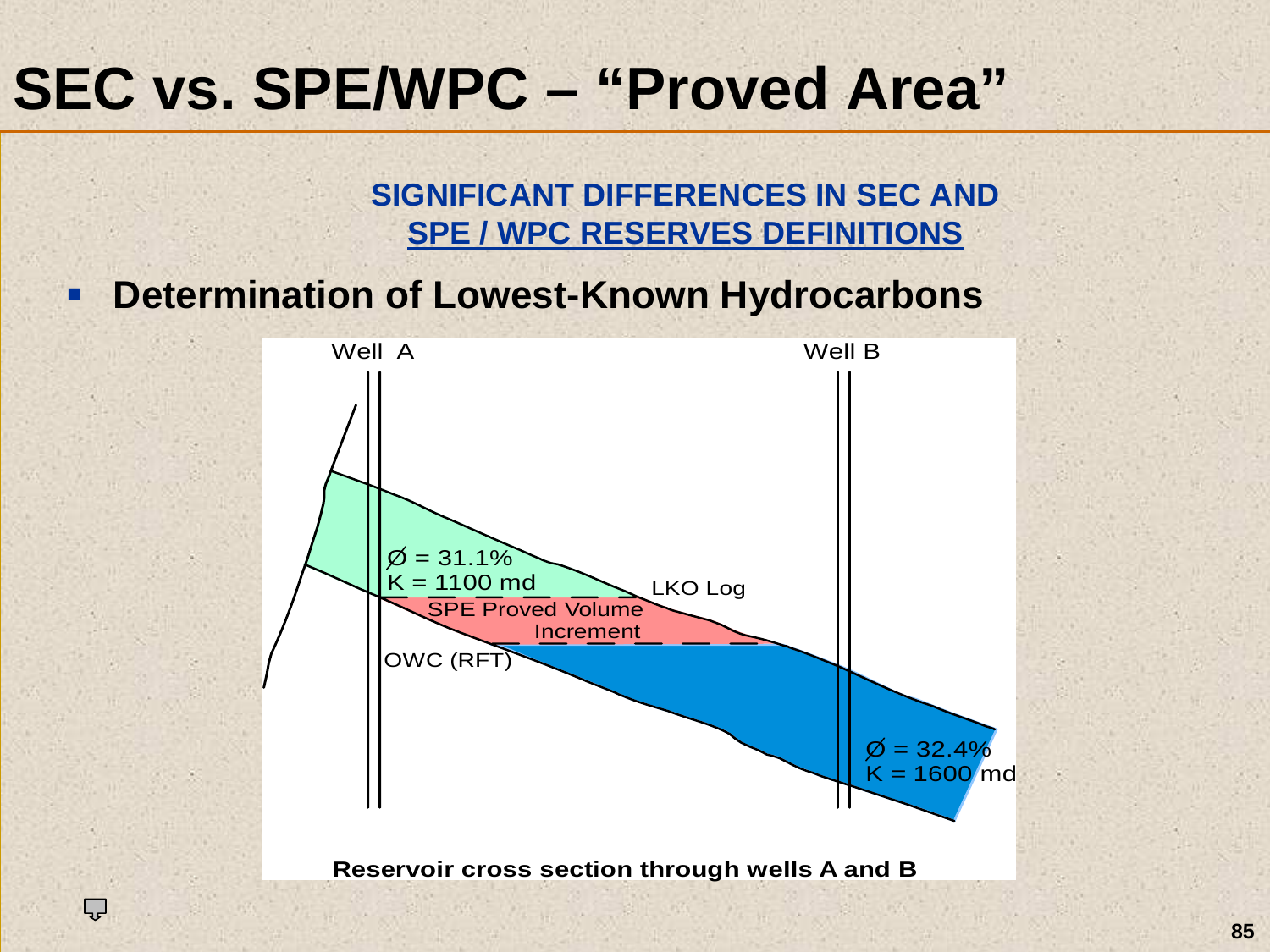#### **SIGNIFICANT DIFFERENCES IN SEC ANDSPE / WPC RESERVES DEFINITIONS**

#### Ξ **Determination of Lowest-Known Hydrocarbons**



ĻĻ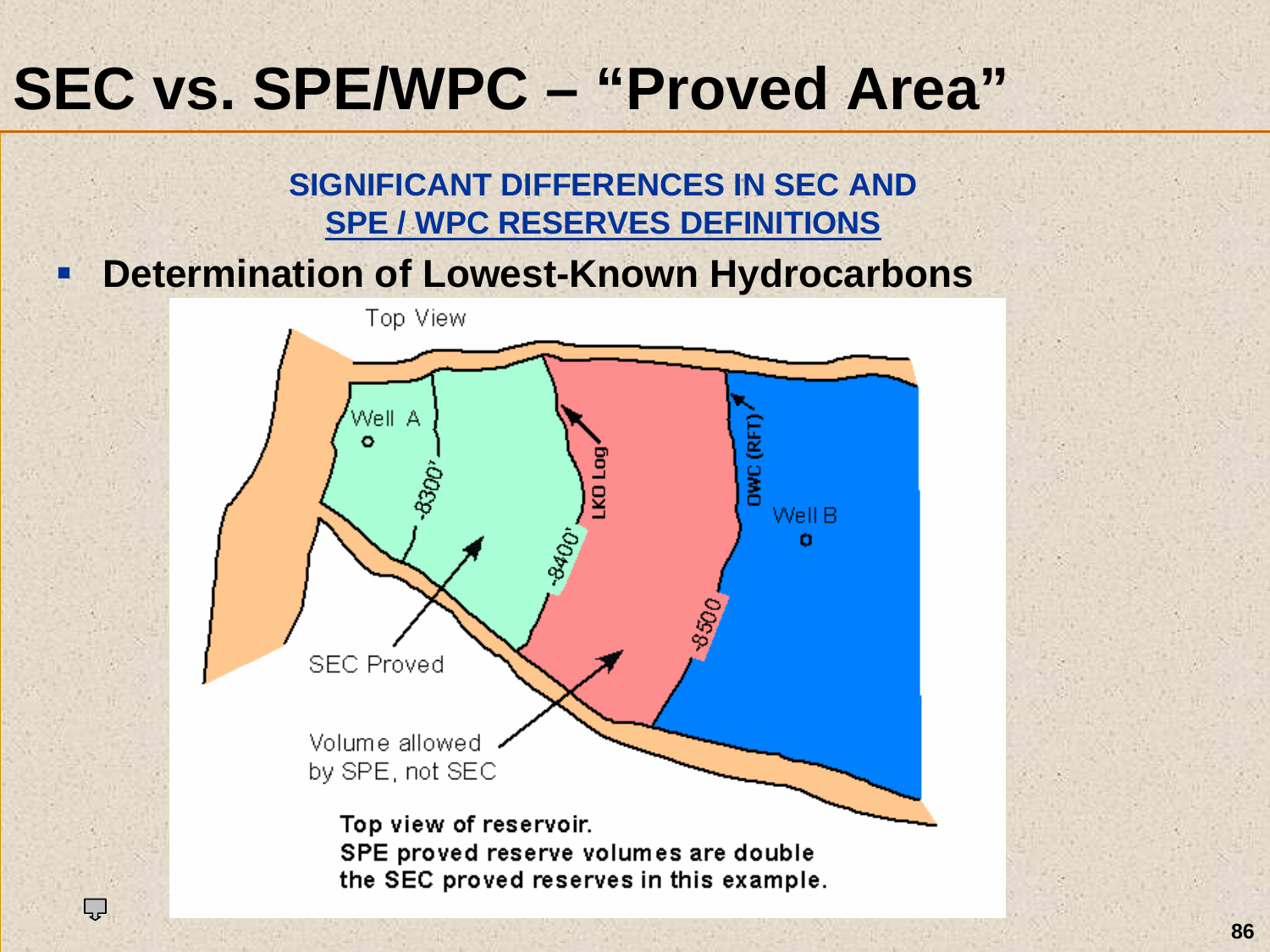# Agenda

1. Introduction

- 2. Types of Reserve Estimates
- 3. SEC Proved Reserve Definitions
- 4. SPE/WPC Probable Definitions
- 5. SEC vs. SPE/WPC Reserve Definitions
- **6. SEC Hot-Button Topics** 
	- 7. SEC Red Flag Items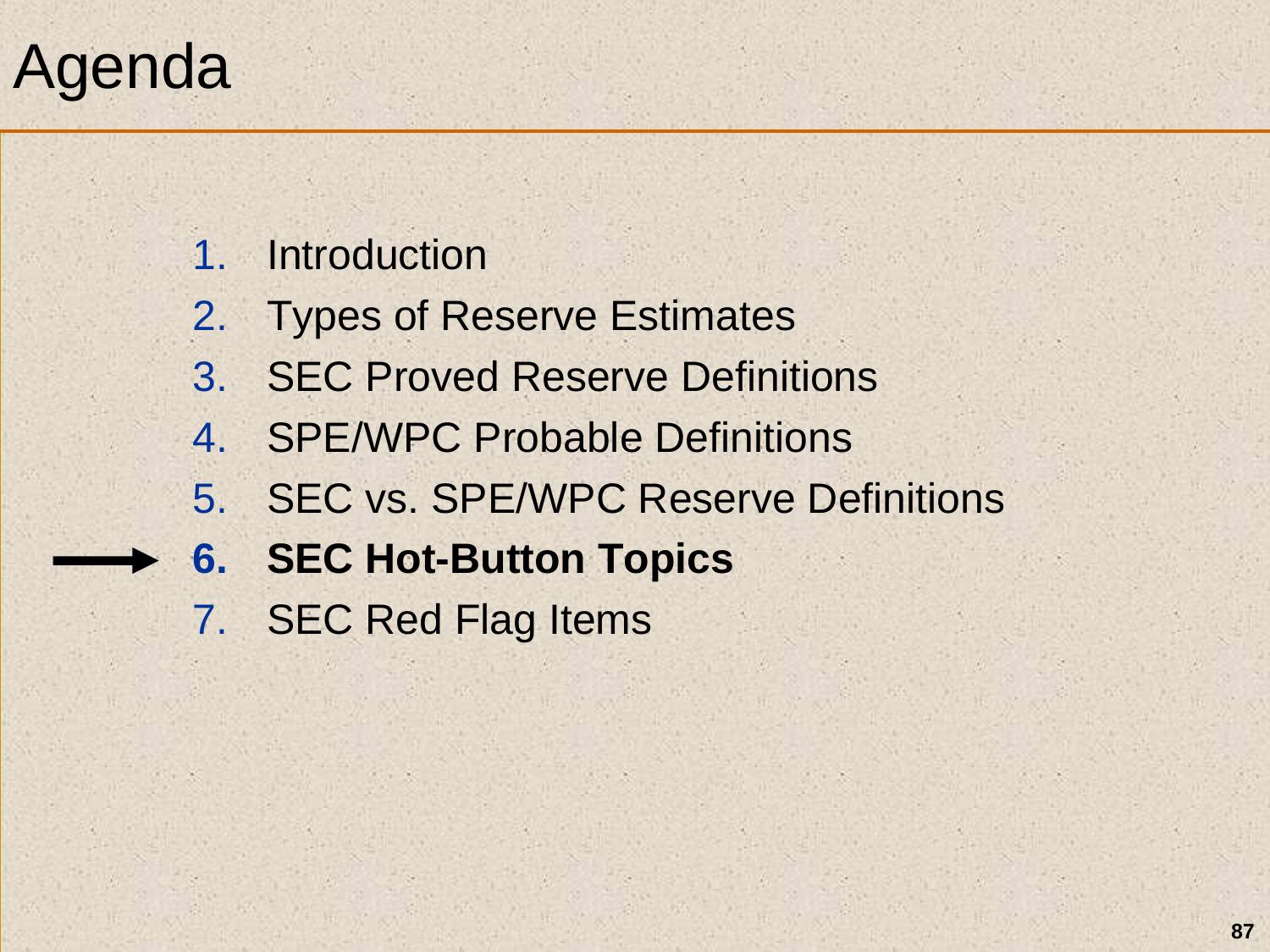# **SEC Hot-Button Topics**

- **A.PUDs**
- **B.Appropriate Reserve Calculation Methods**
- **C. Recovery factors**
- **D.Proper Use of Analogies**
- **E.Reliance upon Seismic**
- **F.Determination of LKH**
- **G. Thickness**
- **H. Areal Extent of Reserves**
- **I. Reservoir Simulation**
- **J. Flow Test Requirements**
- **K.Prices**
- **L.Revenue from Sale of Non-Hydrocarbons**
- **M.Cased and Capped wells**
- **N.Market Assurance**
- **O. Plants**
- **P.Ownership**
- **Q. Net Profits Interest**
- **R. Economic Limit**
- **S. OPEX**

Ç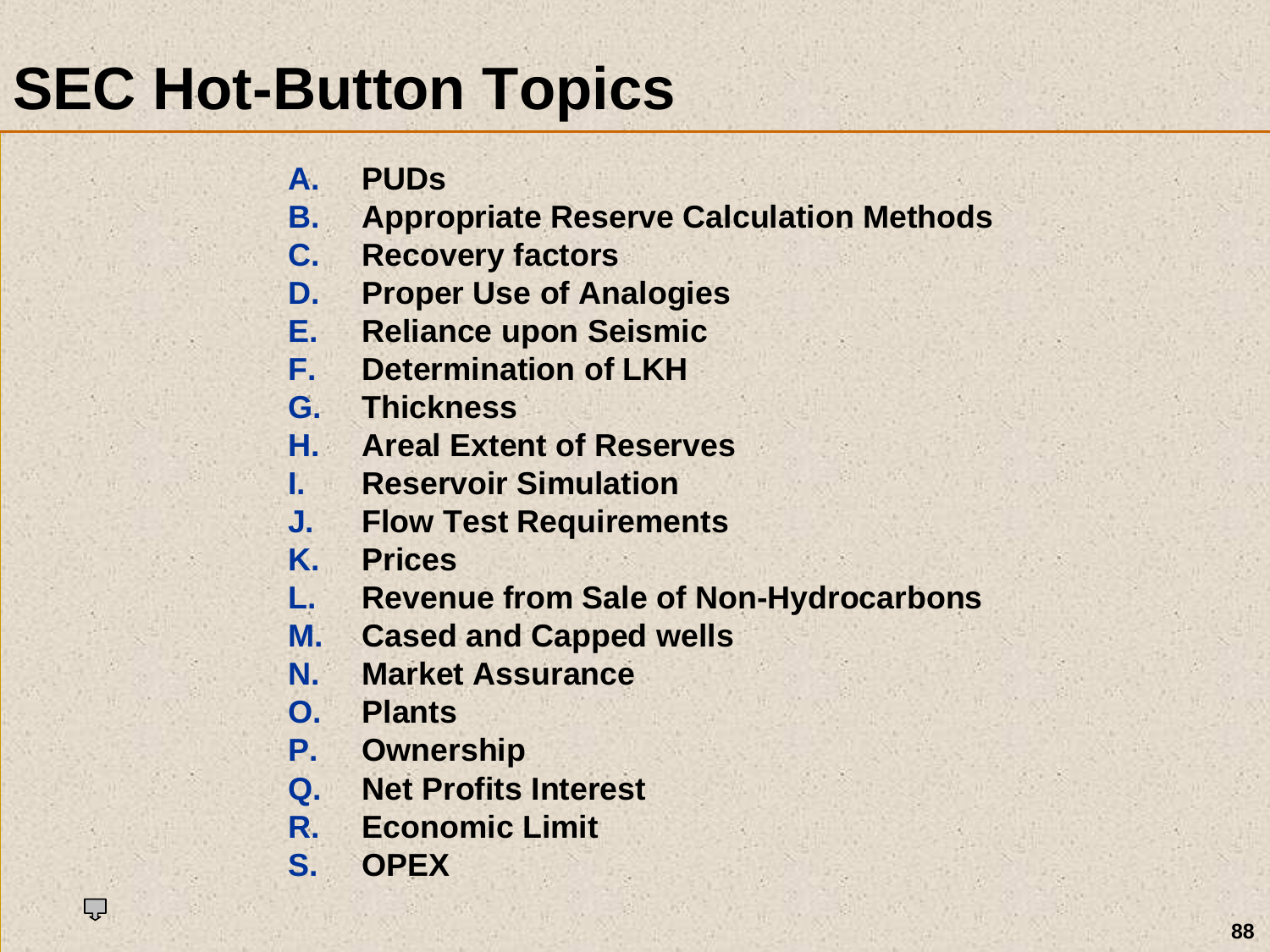I.

#### **SEC TREND**(Ron Harrell – Internal Memo 9-22-2003)

- **" The SEC position about PUD's is unchanged. They seldom approve "offsets beyond one legal location" away from a commercial well and will not without convincing evidence about "certainty of production".**
- **This is a tough standard that should not be contested without excellent reservoir data."**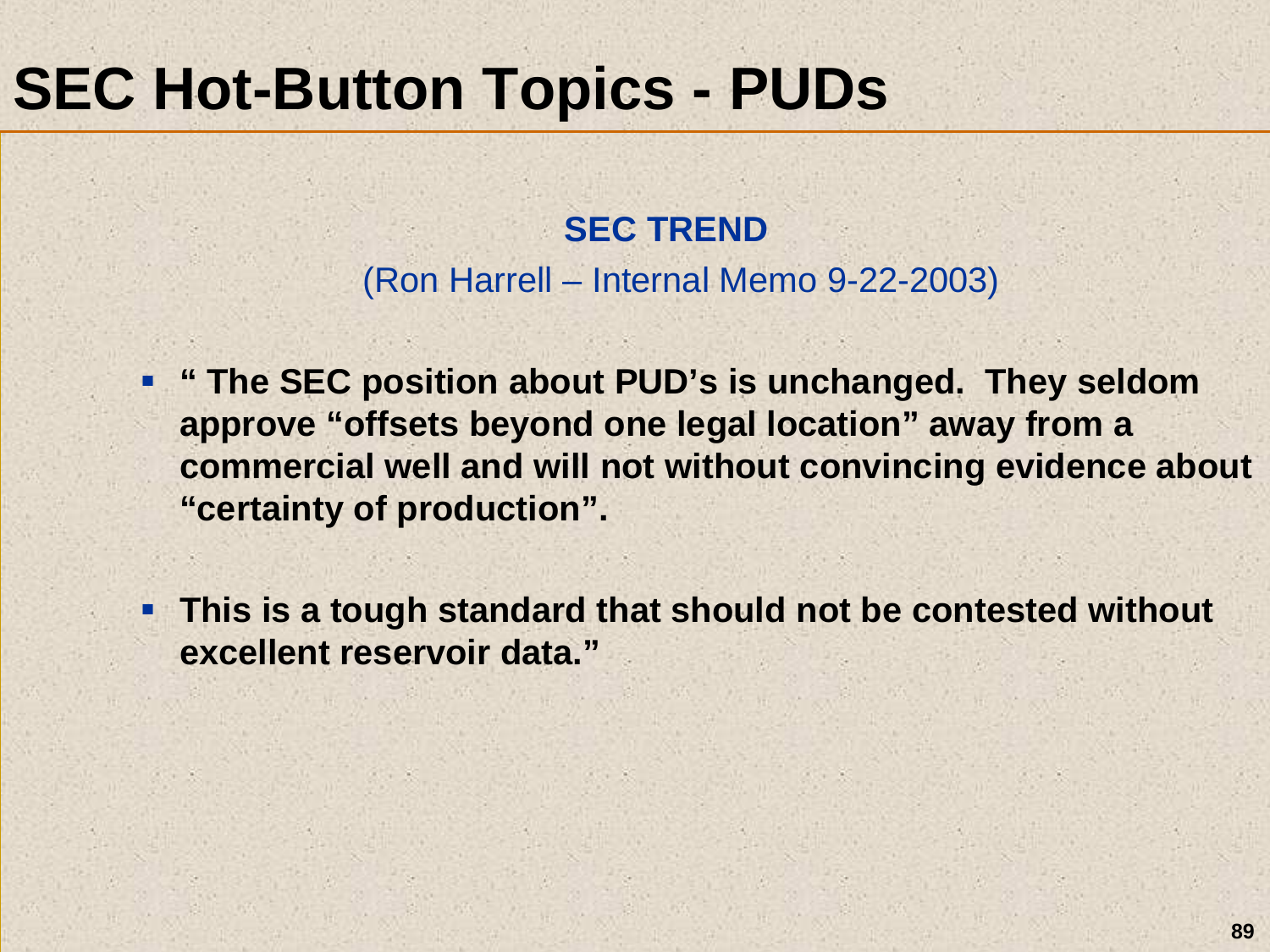#### **Questions to SEC, June 23, 2000**

- . **PUD in an upthrown fault block (undrilled) adjacent to a producing well, can you book proved reserves?**
	- Ans: Winfrey **Not as proved**
- **SEC definition of proved reserves states that the area of a reservoir considered proved includes "the immediately adjoining portions not yet drilled…" Does this statement mean only one location away?**
	- . Ans: Winfrey – **Yes, and only if you can show reservoir continuity.**
- Г **If a small company books a PUD, does the SEC care if they have never done anything that large before or may not be able to get the capital?**
	- ٠ Ans: Winfrey – **Yes!** We occasionally see a practice of delaying the production from a PUD 10 years in the future. It is hard to have anything reasonably certain 10 years from now. **You should be able to schedule development for it to be considered a PUD.**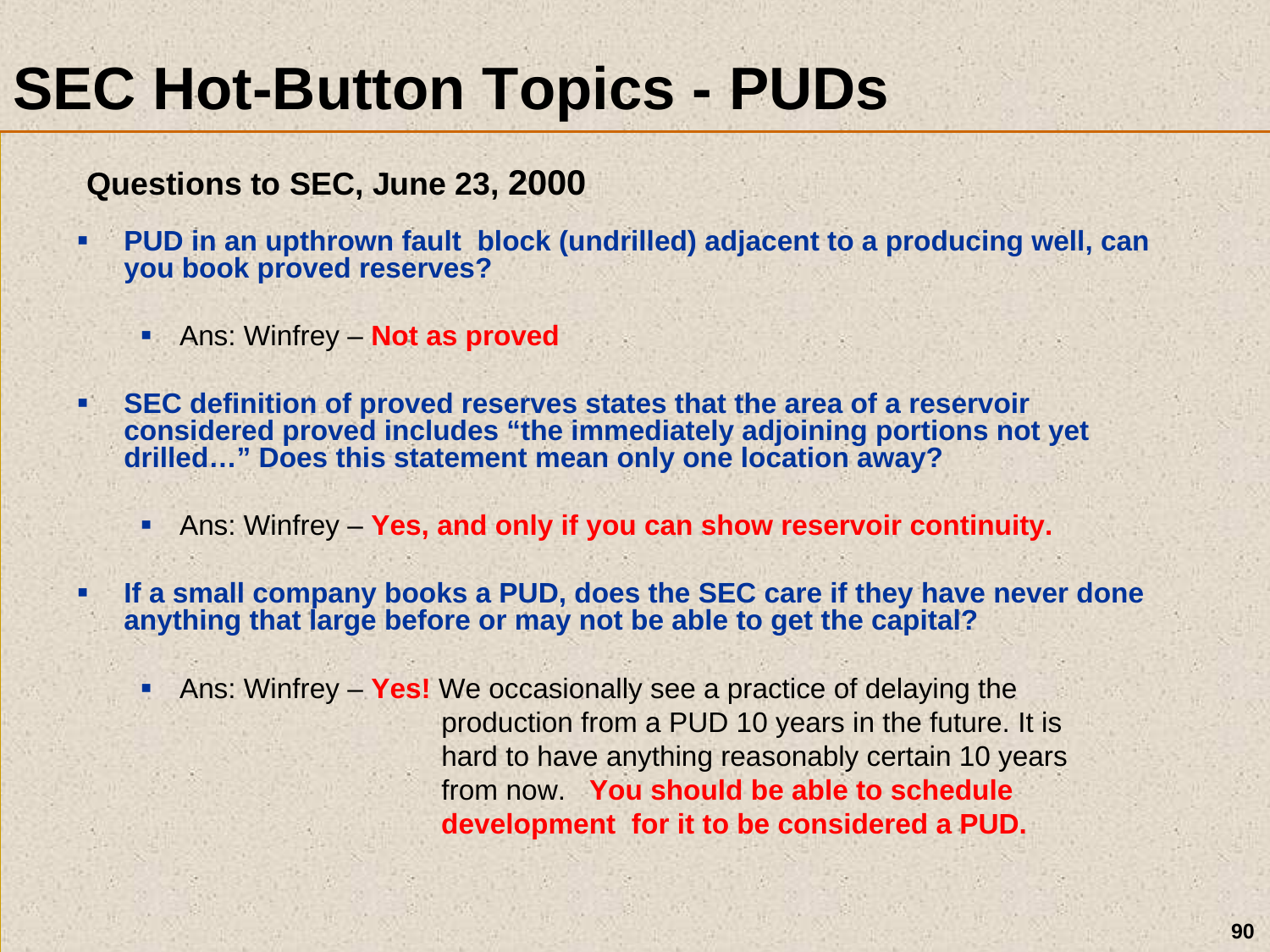**More Questions to SEC, June 23, 2000**

- . Why does the SEC only allow one location offsets to be considered<br>proved when there are numerous situations where the correlative zone is proven by production several locations away? Can reservoir performance<br>be used to prove a larger reservoir than a spacing unit plus one offset?
	- Ans: Winfrey **"In general, "No!"**

Ç

- П **How should we determine what distance and size represents a location or spacing unit in offshore areas like the GOM? What size does the SEC accept for a PUD location in a foreign field operated under a PSC?**
	- Ans: Winfrey "**the technically justified drainage area would be the size of the next adjacent location."**

**(Note: Offset rule applies to most recently approved spacing.)**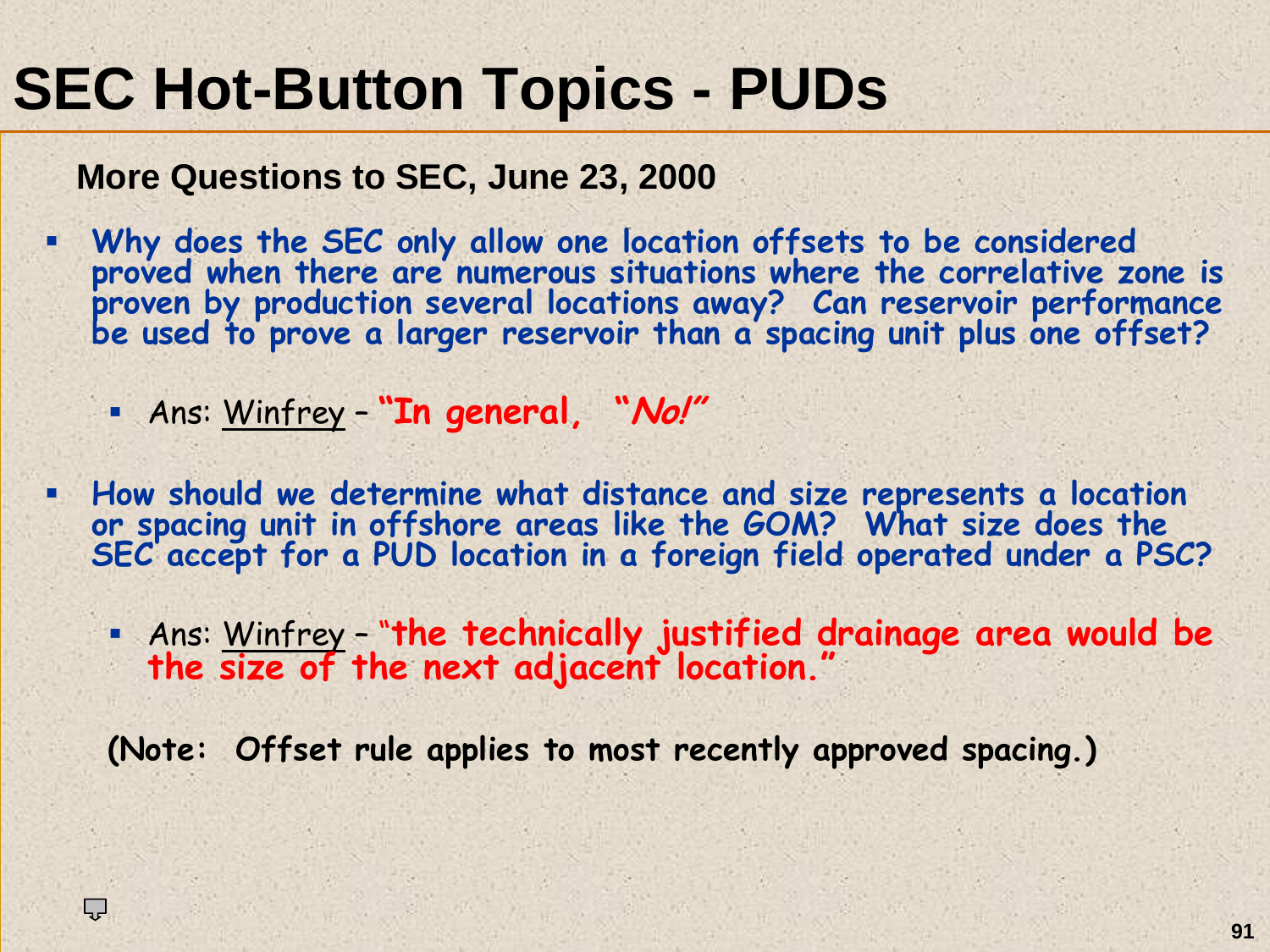### **PUDS REVIEW**

- **-** One offset "rule" (regulatory spacing)
- I. Appropriate drainage area
- I. Significant capital
- $\blacksquare$ Must have a definitive plan to develop
- ш No adjacent fault blocks without at least one productive well
- Will not accept similar seismic event
- п Must have infrastructure in place or authorized & funded
- п Must have a market
- Secondary recovery

Ļ,

- Must have either successful pilot in field and reservoir, or
- With proper documentation, analogy flood, with "similar" parameters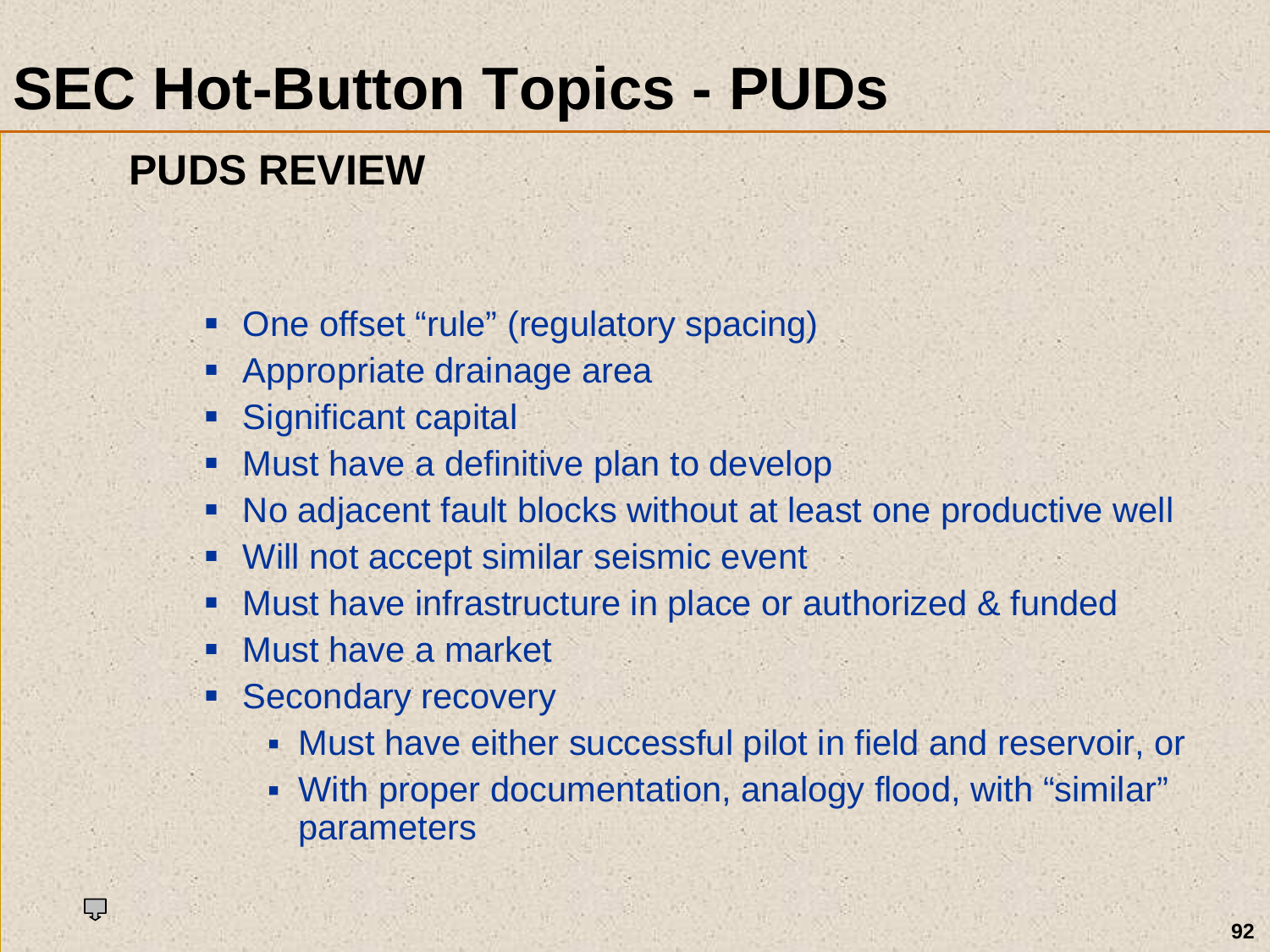# **SEC Hot-Button Topics**

- $A<sub>1</sub>$ PUDs
- **B.Appropriate Reserve Calculation Methods**
- C. Recovery factors
- D.Proper Use of Analogies
- E.Reliance upon Seismic
- F.Determination of LKH
- G. Thickness
- H. Areal Extent of Reserves
- I. Reservoir Simulation
- J. Flow Test Requirements
- K.Prices
- L.Revenue from Sale of Non-Hydrocarbons
- M.Cased and Capped wells
- N.Market Assurance
- O. Plants
- P.**Ownership**
- Q. Net Profits Interest
- R. Economic Limit
- S. OPEX

Ç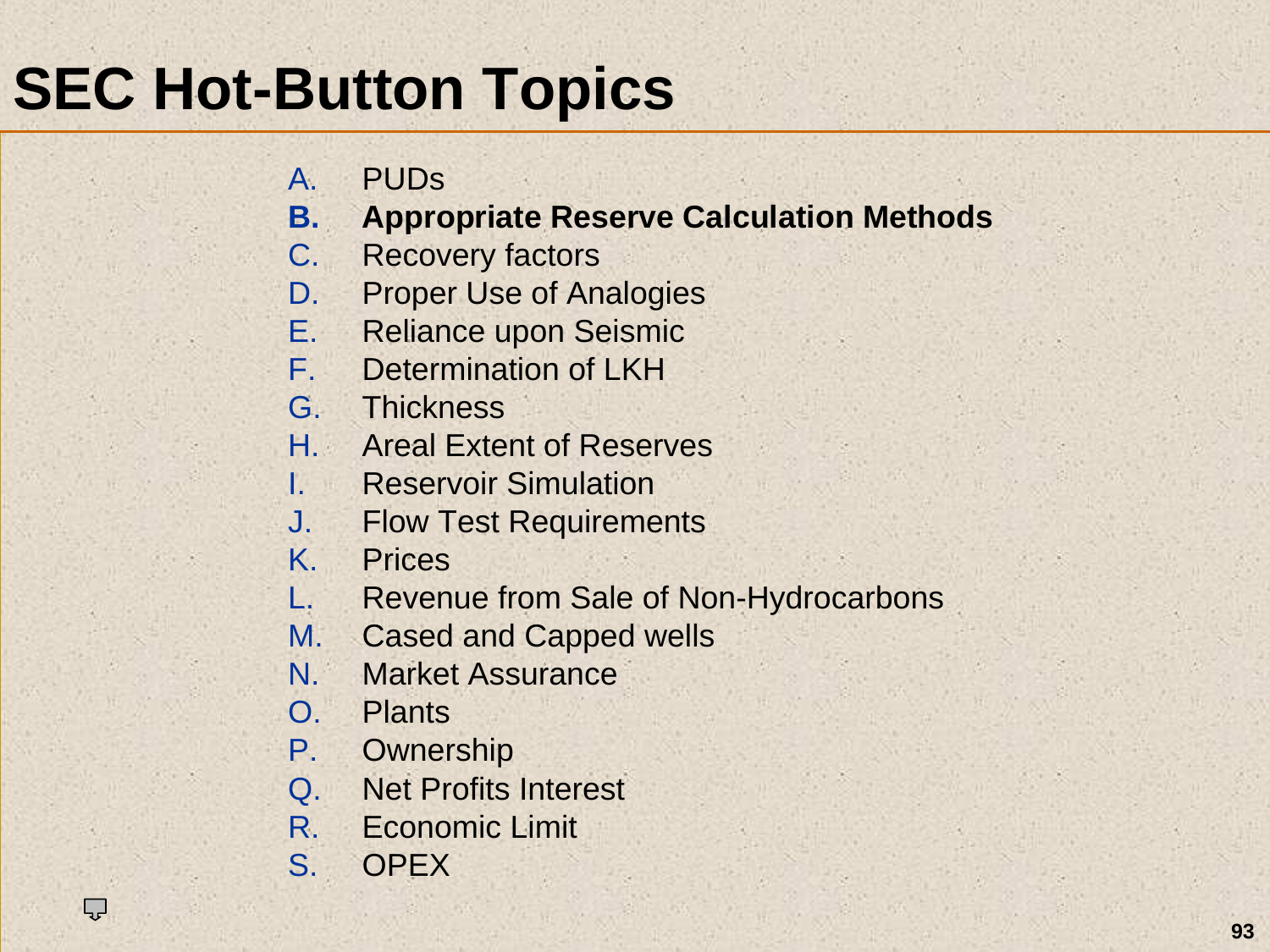### **SEC Hot-Button Topics – Reserve Calculations**

#### **Volumetrics**

**Can be the best tool before any production occurs and if** defined with enough control should not be ignored at any stage of depletion.

#### **PECLINE Curve Analysis**

Works in as short a time as 6 months production but best with long production history (several years). Definitely best in final stages of depletion.

#### **Material Balance**

Works best between 10% depletion and 70% depletion. Care should be exercised in late stages of depletion.

#### **<u>Analogy</u>**

- **Best in Blanket Sands**
- Basis for infill statistical models
- Works Best before any production and where Volumetrics do not work.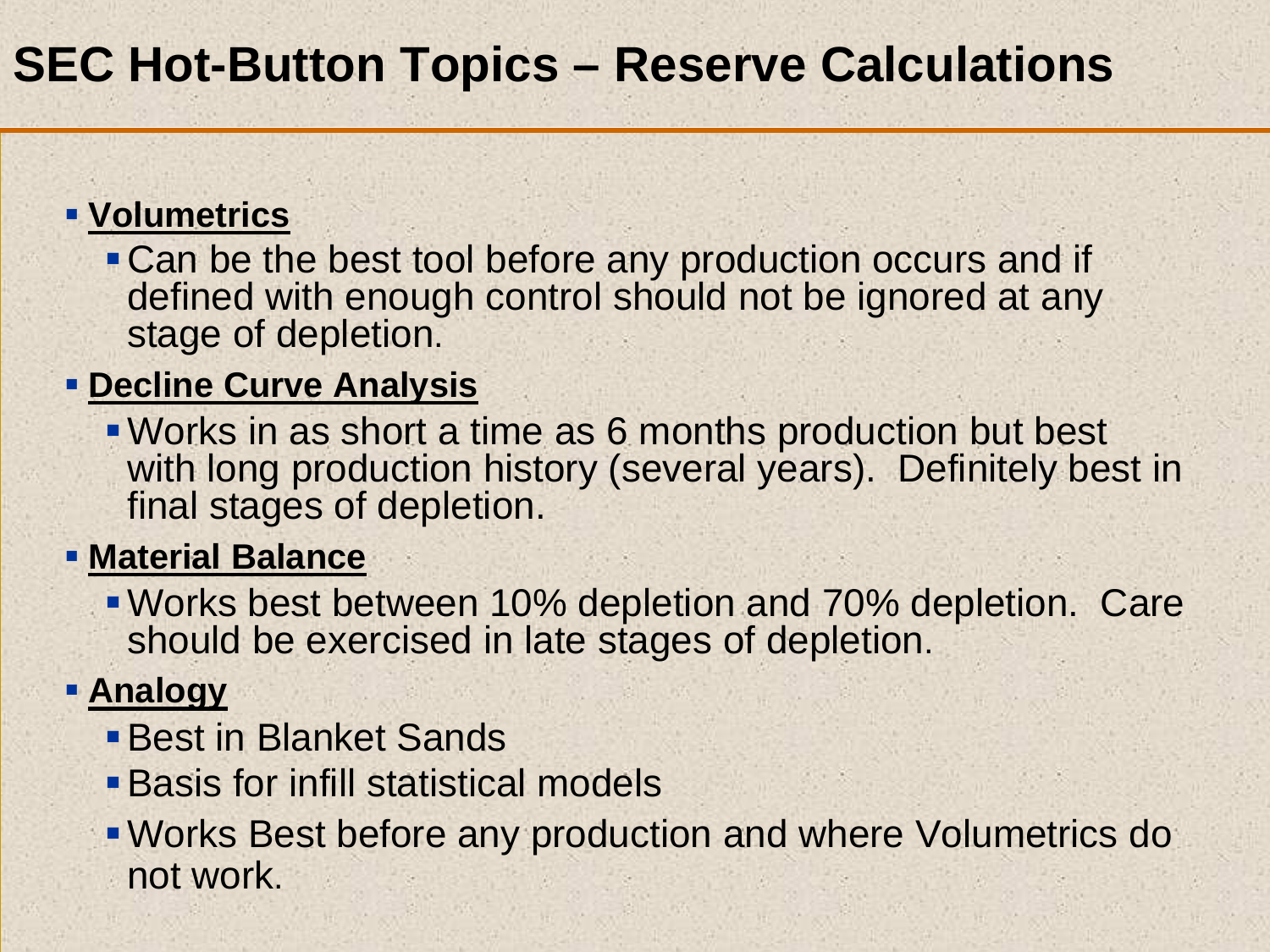### **SEC Hot-Button Topics – Reserve Calculations – Material Balance**

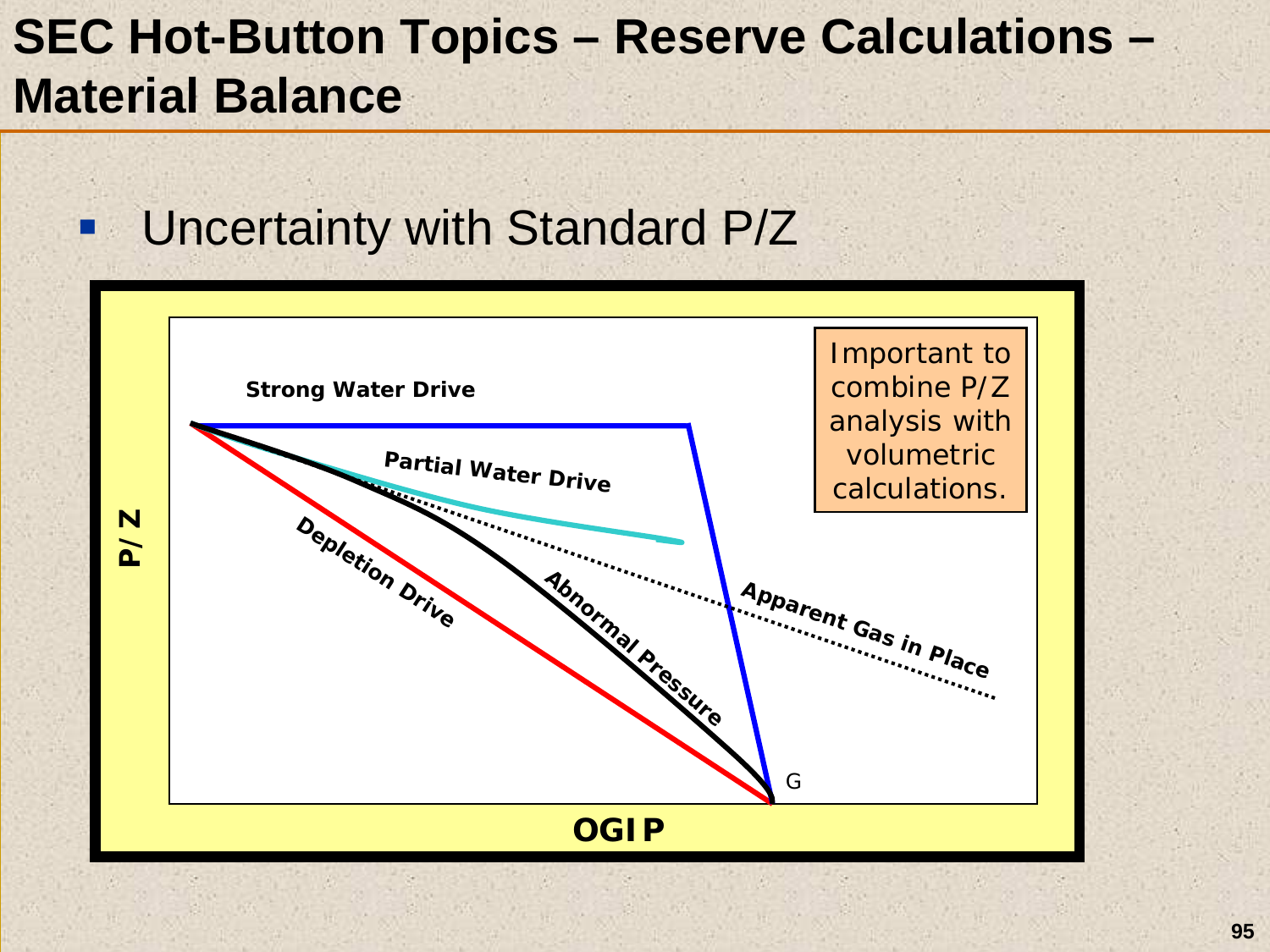# **SEC Hot-Button Topics – Reserve Calculations**

- $\blacksquare$  Overestimation by P/Z in Waterdrives or Abnormal BHP
- **Overestimation by Decline Curves in** strong water drives
- **Overestimation using field level plots** rather than well or reservoir
- **Overestimation by Outdated Analogy in** Infill Drilling
- **Underestimation by Volumetrics with** LKH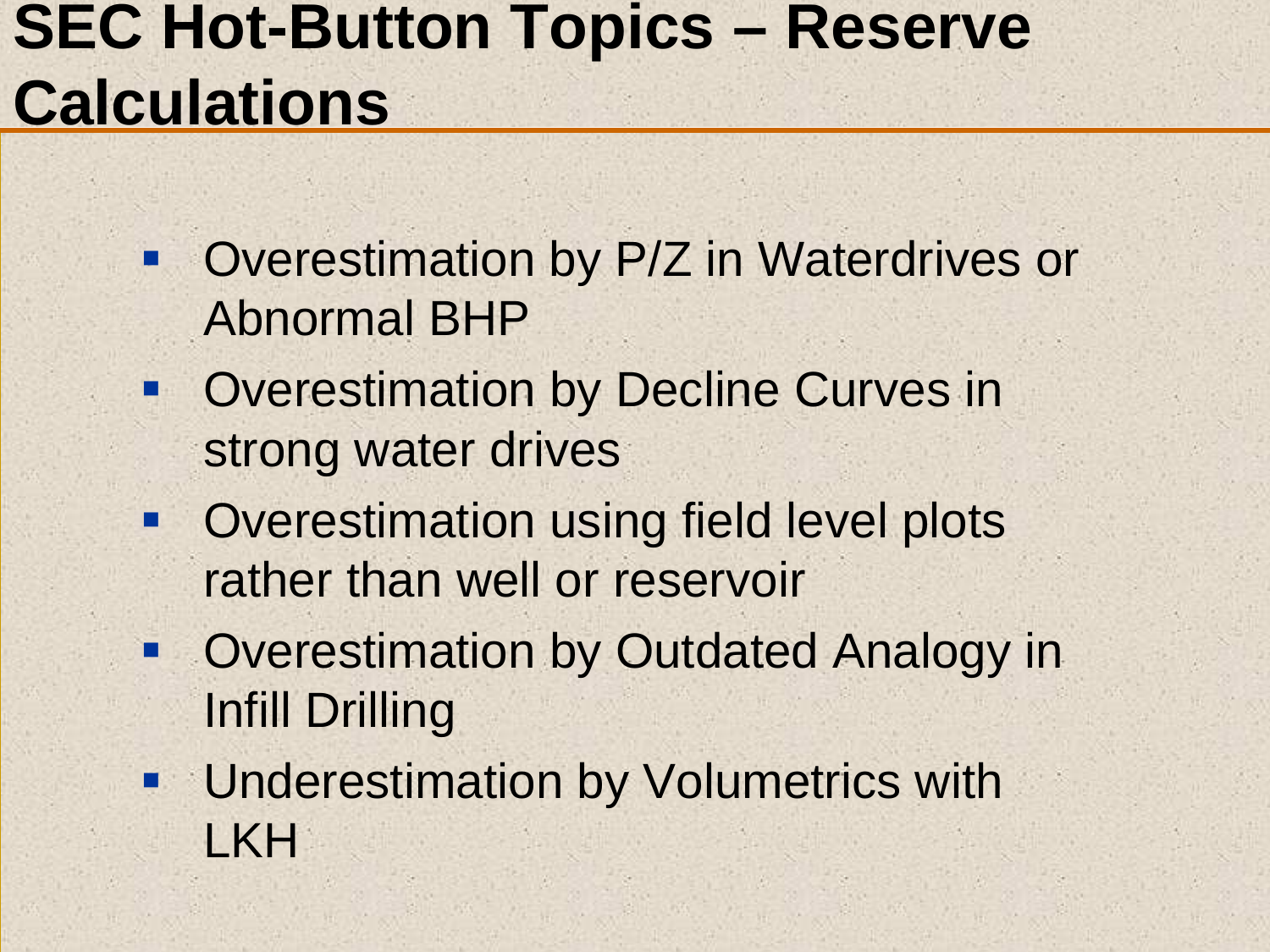# **SEC Hot-Button Topics**

- $A<sub>1</sub>$ PUDs
- B.Appropriate Reserve Calculation Methods
- **C. Recovery factors**
- D.Proper Use of Analogies
- E.Reliance upon Seismic
- F.Determination of LKH
- G. Thickness
- H. Areal Extent of Reserves
- I. Reservoir Simulation
- J. Flow Test Requirements
- K.Prices
- L.Revenue from Sale of Non-Hydrocarbons
- M.Cased and Capped wells
- N.Market Assurance
- O. Plants
- P.**Ownership**
- Q. Net Profits Interest
- R. Economic Limit
- S. OPEX

Ç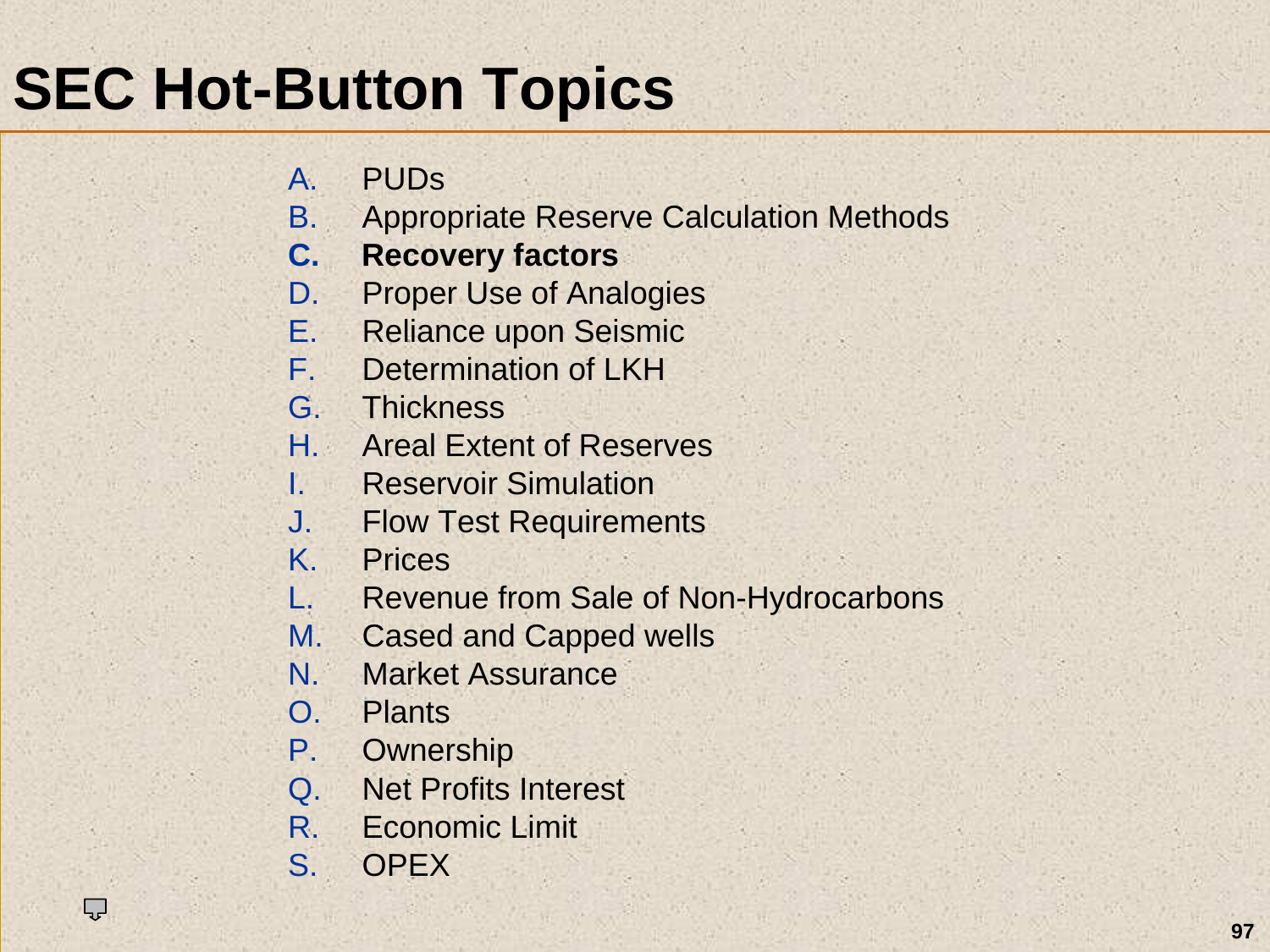# **SEC Hot-Button Topics – Recovery Factors**

**Recovery Factors – SEC Trend (Ron Harrell – Internal Memo 9-22-2003)**

- ٠ "**We are becoming aware of increased scrutiny by the SEC of recovery factors applied to volumetric reserves. Their position is that an evaluator should use a recovery efficiency for both oil and gas associated with the most unfavorable drive mechanism** *unless* **there is information to the contrary".**
- ٠ **"Such information may be available through analogs, information about aquifer size or other calculations incorporating rock and fluid properties".**
- ٠ **"Our estimates of recovery factors should, as always, be thoroughly documented in our work papers**
- ۰ **Staff pressing for hard evidence for r.f.'s higher than low-side of range**
- **SEC may ask for supporting documentation of assumptions**
	- **Examples:**

Ç

- **water drive for oil**
- **absence of water drive for gas**
- **EXAMPLE DOCUMENT YOUR ASSUMPTIONS**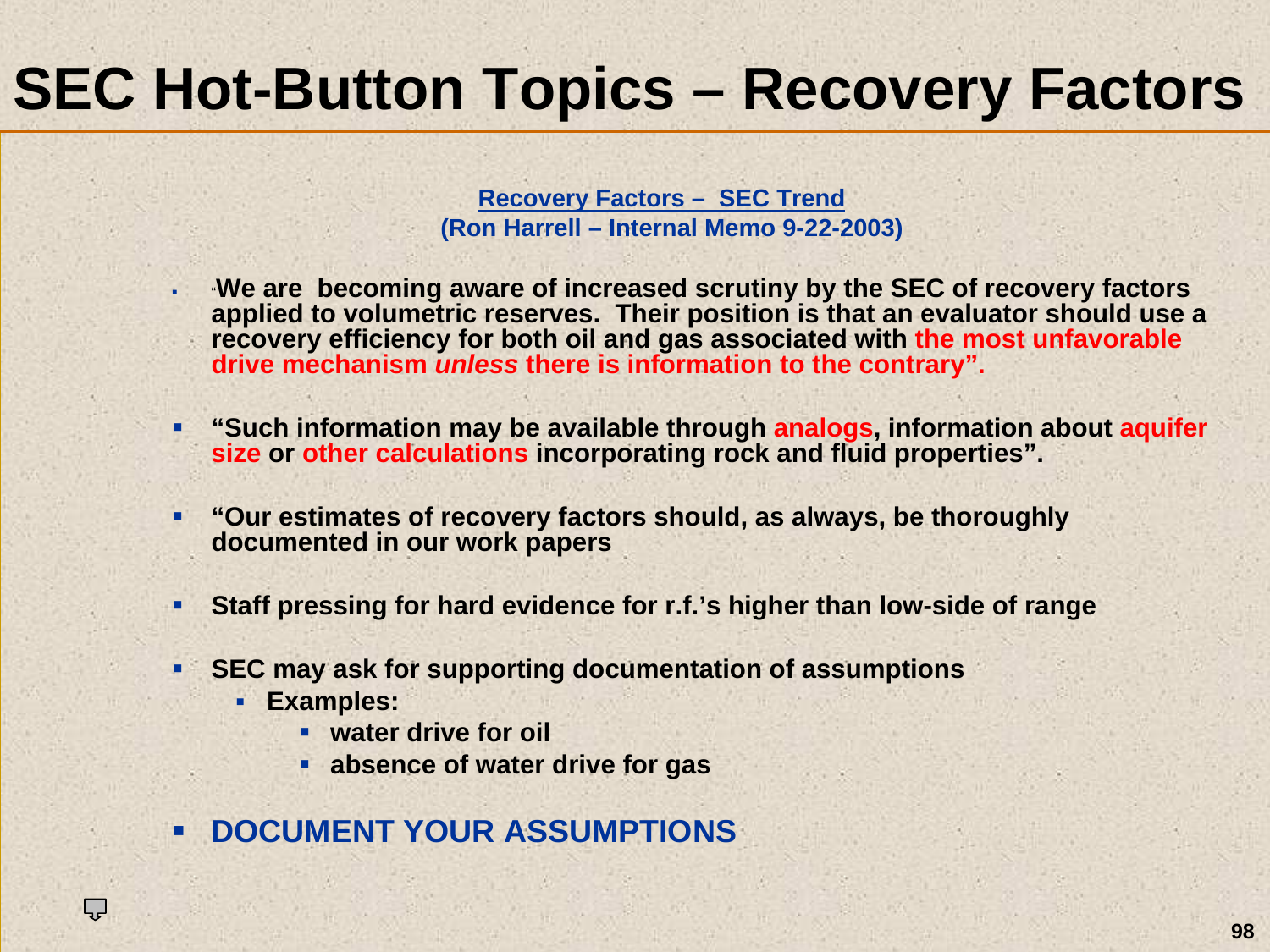# **SEC Hot-Button Topics – Recovery Factors**

- П **Based on expected drive mechanism – support expected**
- $\blacksquare$ **Analogies of comparable production**
- $\blacksquare$ Reasonable assumptions for S<sub>or</sub>, S<sub>rg</sub>, sweep, P<sub>abn</sub>
- п **Based on simulation only if good pressure and performance history match exits.**
- п **Model "in-place volumes" limited by SEC**
	- **LKH limitations**

Ļ,

- **Flow test requirements**
- **SEC recognizes models often represent expected case**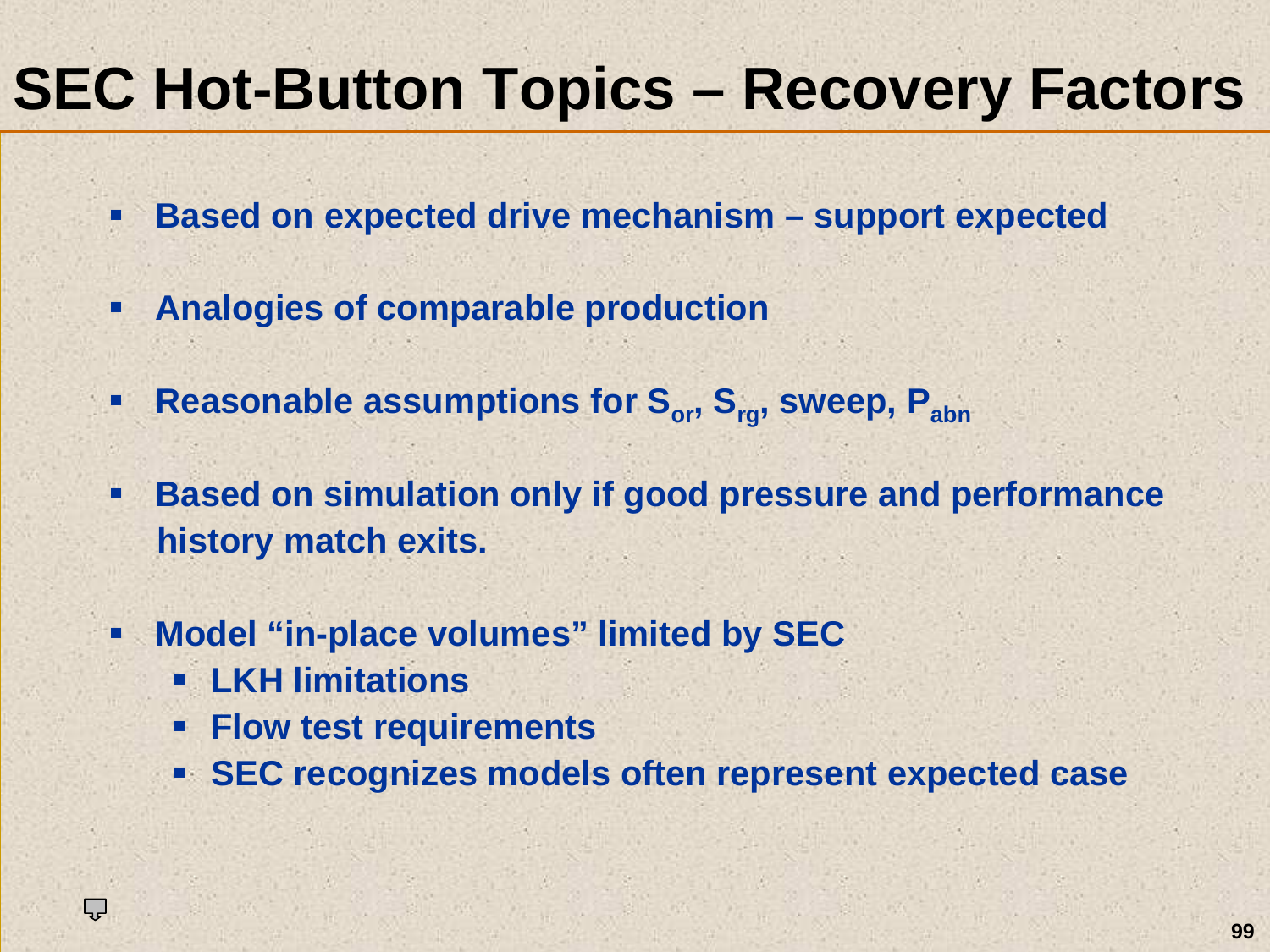# **SEC Hot-Button Topics**

- $A<sub>1</sub>$ PUDs
- B.Appropriate Reserve Calculation Methods
- C. Recovery factors
- **D.Proper Use of Analogies**
- E.Reliance upon Seismic
- F.Determination of LKH
- G. Thickness
- H. Areal Extent of Reserves
- I. Reservoir Simulation
- J. Flow Test Requirements
- K.Prices
- L.Revenue from Sale of Non-Hydrocarbons
- M.Cased and Capped wells
- N.Market Assurance
- O. Plants
- P.**Ownership**
- Q. Net Profits Interest
- R. Economic Limit
- S. OPEX

Ç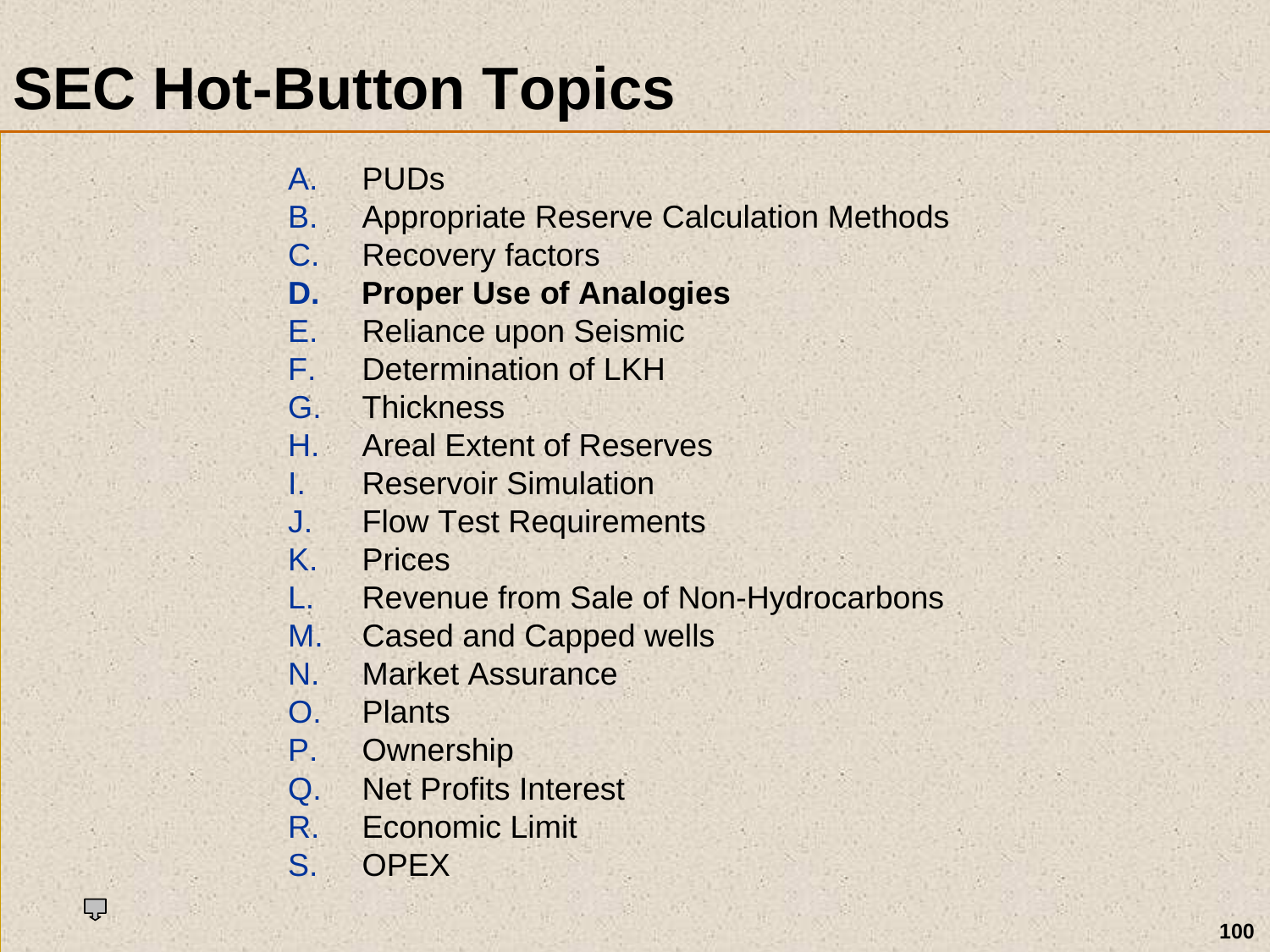### **SEC Hot-Button Topics - Analogies**

Ξ

Ξ

- **Apply knowledge gained from analogous and mature reservoir or recovery process to estimate the performance in target reservoir**
	- **Mostly relied on early during the field life when little definitive performance and/or geologic data is available**
- **D Also important when new recovery mechanism or enhancements are introduced to a field (e.g. waterflood, well stimulation)**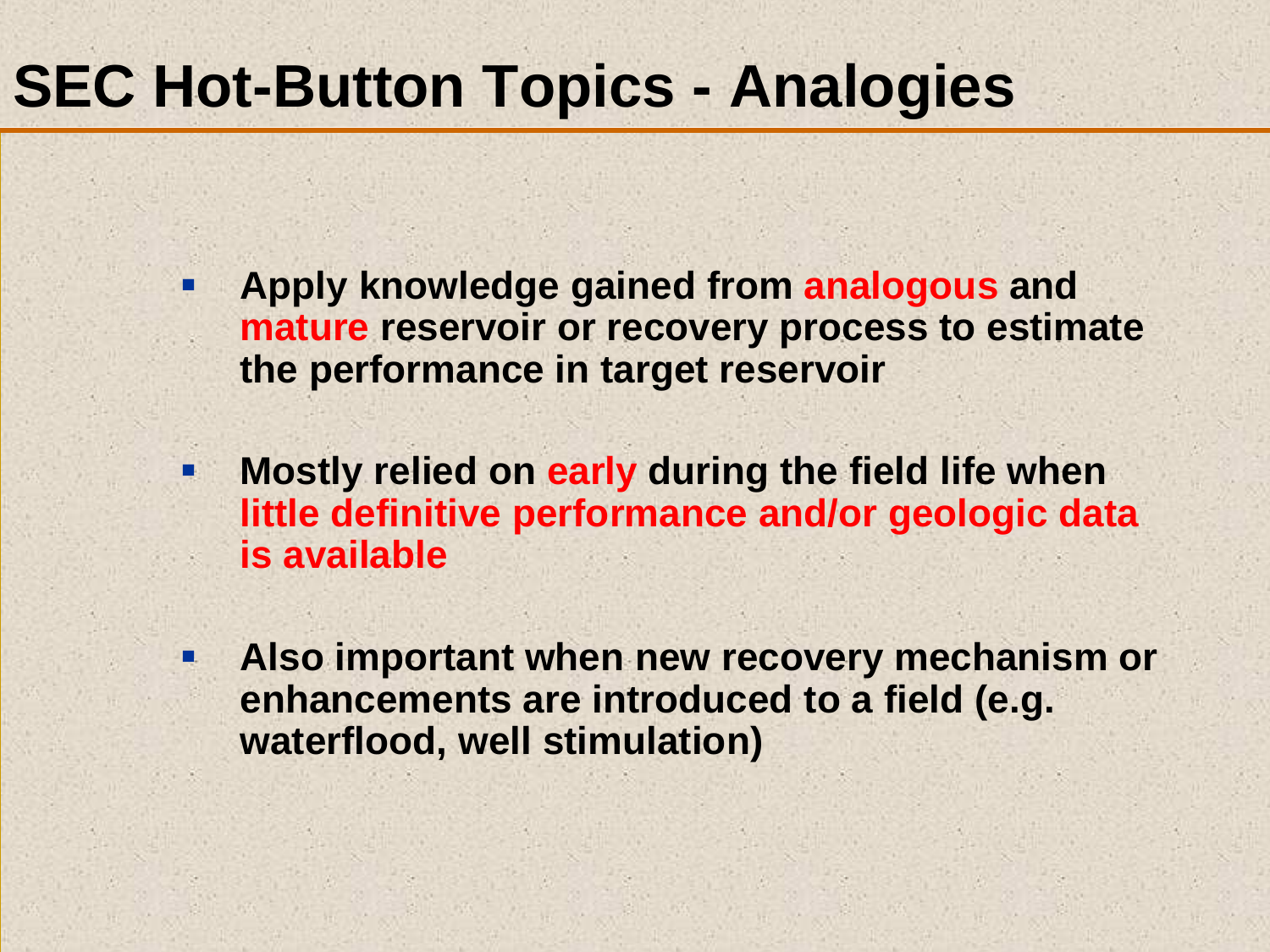# **SEC Hot-Button Topics - Analogies**

- **Performance of analogous wells or** reservoirs used to determine:
	- п Ultimate recovery per well
	- $\blacksquare$ D**min**
	- $\blacksquare$ P**abn**
	- $\blacksquare$ GORs, Yield, Fluid Properties
	- $\blacksquare$ Drainage & Well spacing
	- $\blacksquare$ Expected Drive Mechanism
	- $\blacksquare$  Recovery for a given drive mechanism:
		- per well
		- **Per acre-foot (RF)**
		- **Exampled injection volume**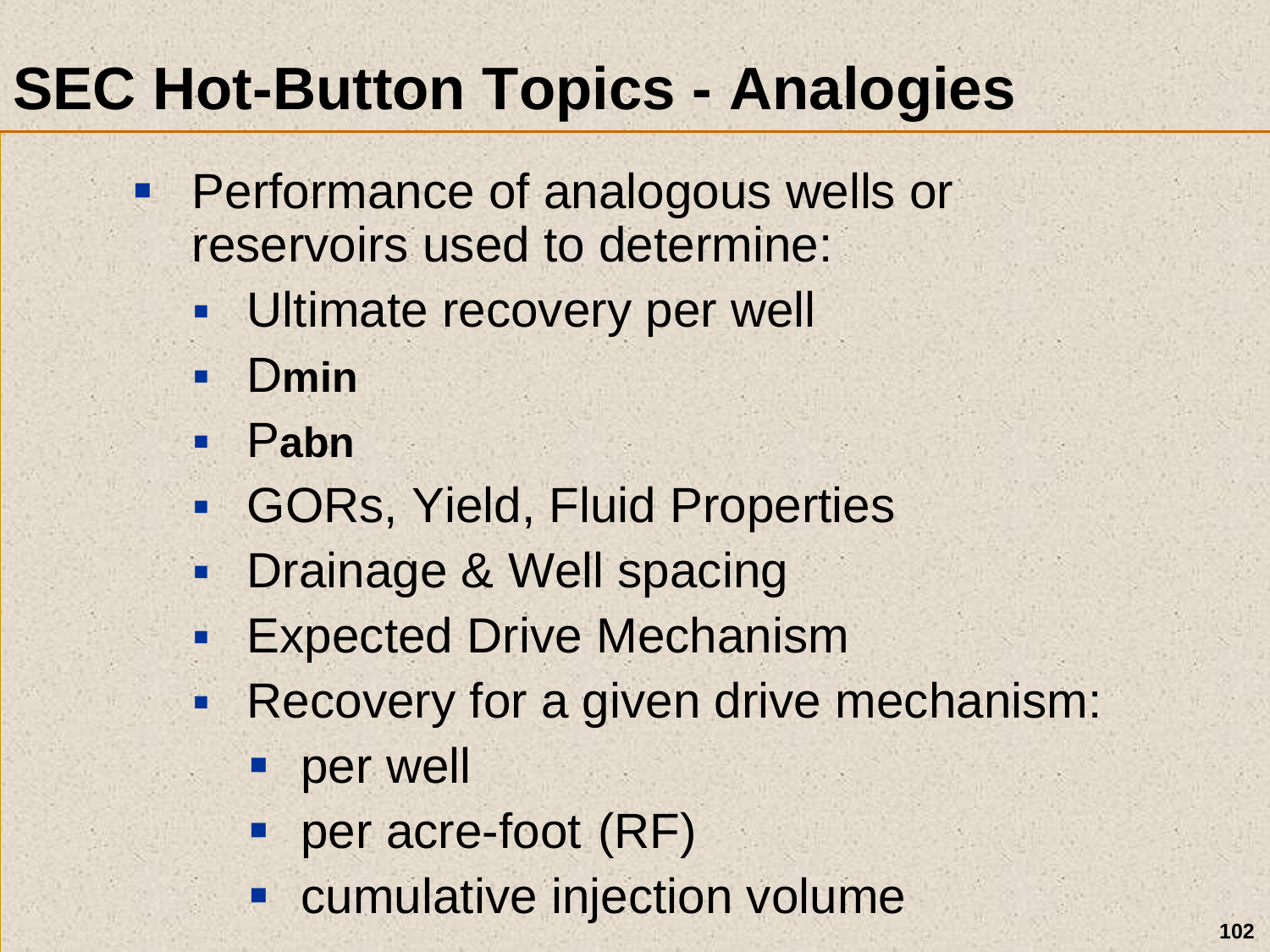### **SEC Hot-Button Topics – Analogies Dmin**

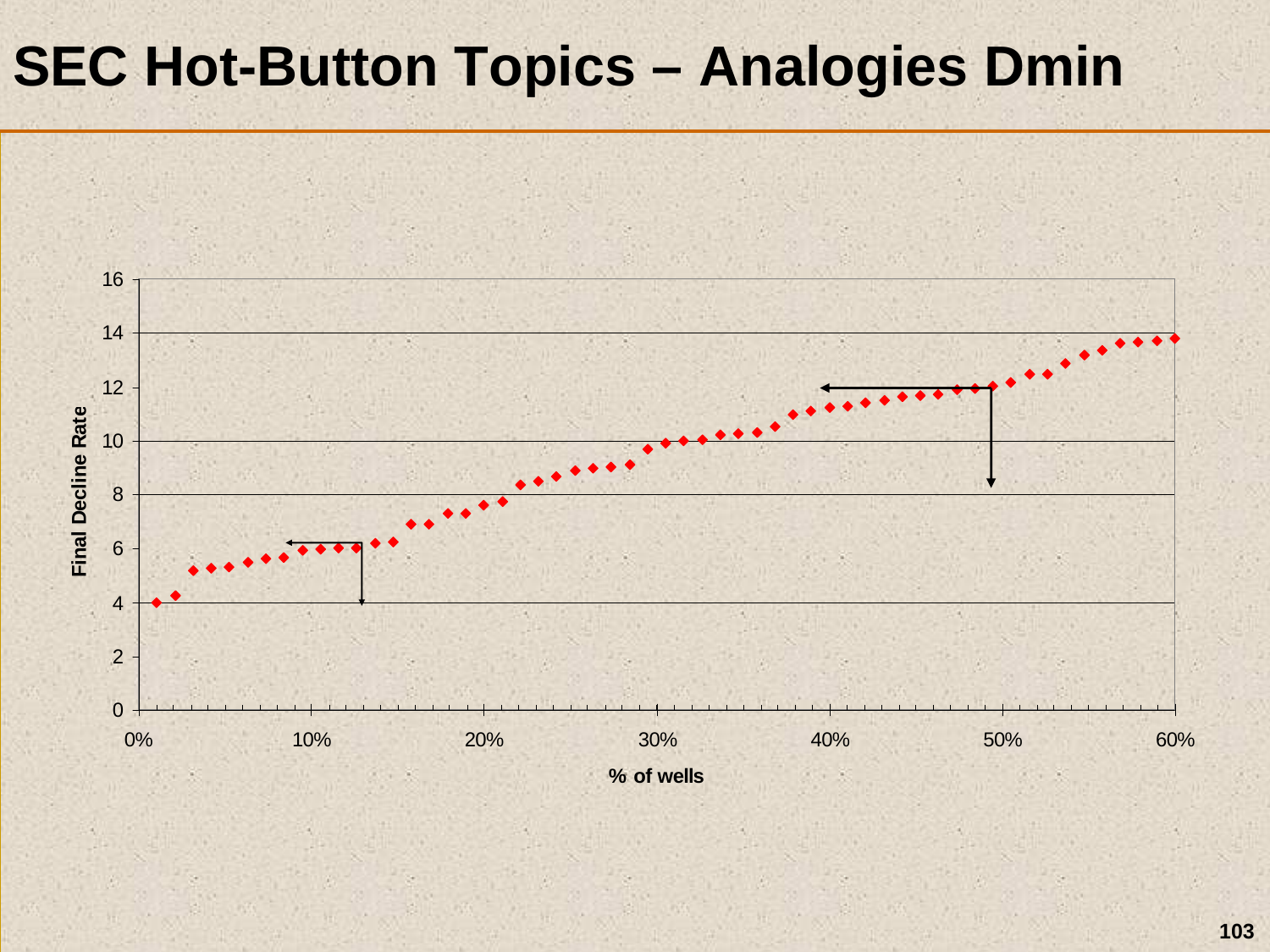#### **Ultimate Recovery Analogy**

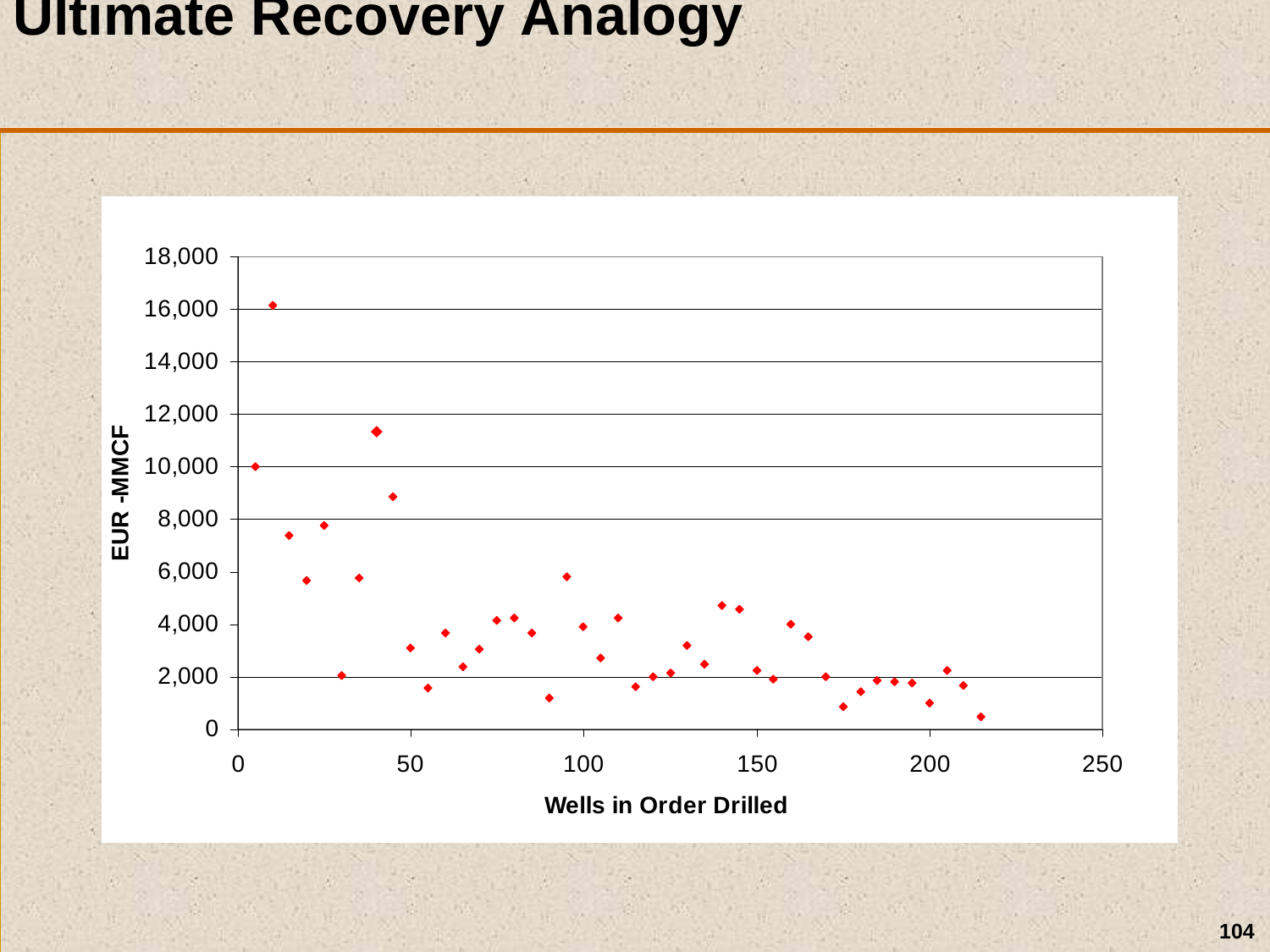## **SEC Hot-Button Topics - Analogies**

**Proof of analogy** 

 $\blacksquare$ 

**Establish proof that new reservoir is** analogous to other more mature reservoirs

 Rock and fluid properties of the target reservoir need to be equal or more favorable than the analogous reservoir in order to qualify for proven reserves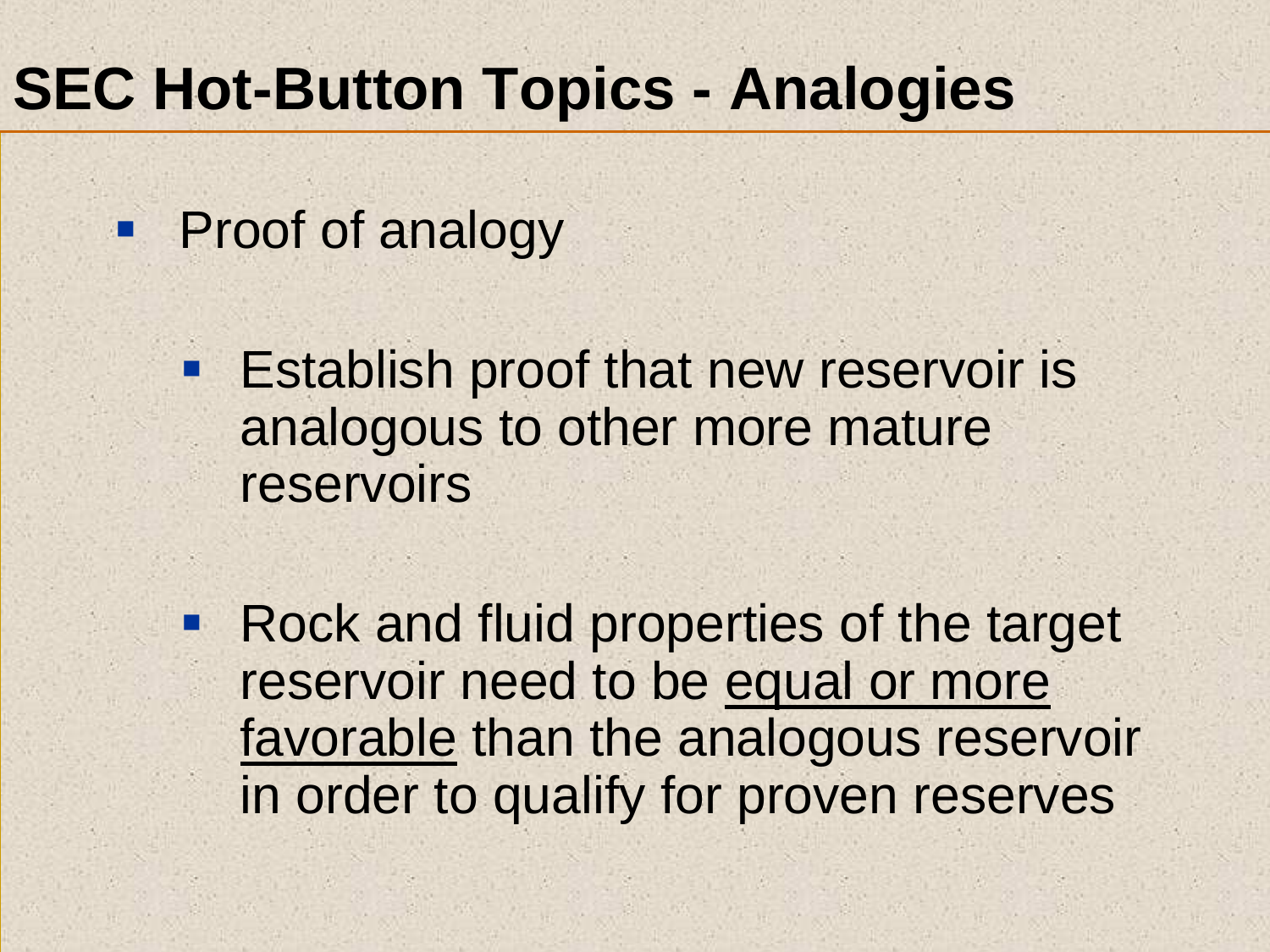## **SEC Hot-Button Topics - Analogies**

**Example 13 Fig. 2** List of critical parameters for comprehensive review

| <b>Geoscience</b>                | <b>Engineering</b>        | <b>Operational</b>              |
|----------------------------------|---------------------------|---------------------------------|
| <b>Structural configuration</b>  | Pressure and temperature  | Well spacing                    |
| Lithology and stratigraphy       | <b>Fluid properties</b>   | <b>Artificial lift methods</b>  |
| <b>Principal heterogeneities</b> | <b>Recovery mechanism</b> | Pattern type and spacing        |
| <b>Reservoir continuity</b>      | <b>Fluid mobilities</b>   | Injector to producer ratio      |
| Average net thickness            | <b>Fluid distribution</b> | <b>Annual injection volumes</b> |
| <b>Water saturation</b>          | <b>Reservoir maturity</b> | <b>Fluid handling capacity</b>  |
| Permeability                     | Well productivity         | <b>Stimulation design</b>       |
| Porosity                         | <b>EOR</b> specifications | Areal proximity                 |
| <b>Areal proximity</b>           | Areal proximity           |                                 |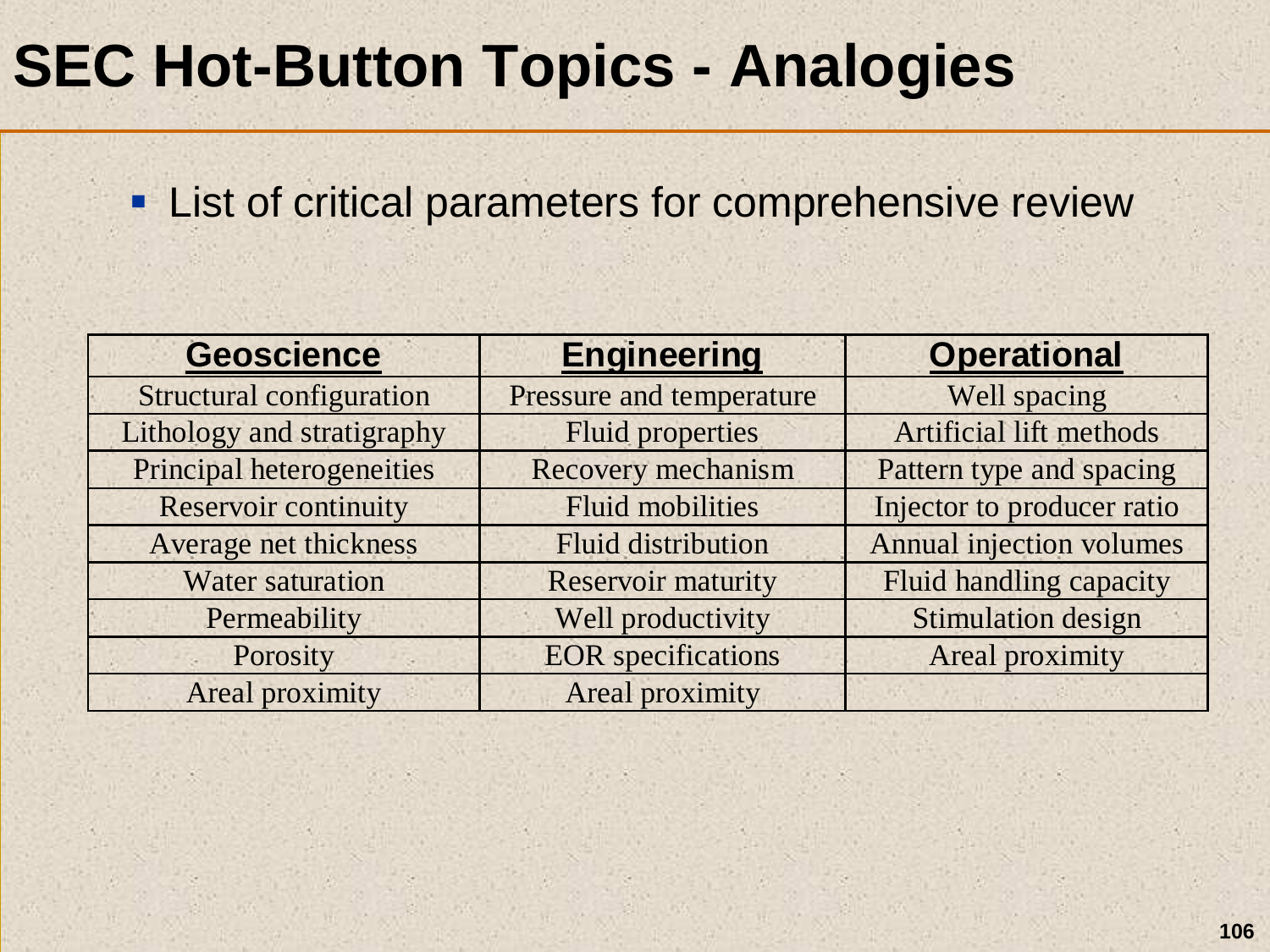# **SEC Hot-Button Topics**

- $A<sub>1</sub>$ PUDs
- B.Appropriate Reserve Calculation Methods
- C. Recovery factors
- D.Proper Use of Analogies
- **E.Reliance upon Seismic**
- F.Determination of LKH
- G. Thickness
- H. Areal Extent of Reserves
- I. Reservoir Simulation
- J. Flow Test Requirements
- K.Prices
- L.Revenue from Sale of Non-Hydrocarbons
- M.Cased and Capped wells
- N.Market Assurance
- O. Plants
- P.**Ownership**
- Q. Net Profits Interest
- R. Economic Limit
- S. OPEX

Ç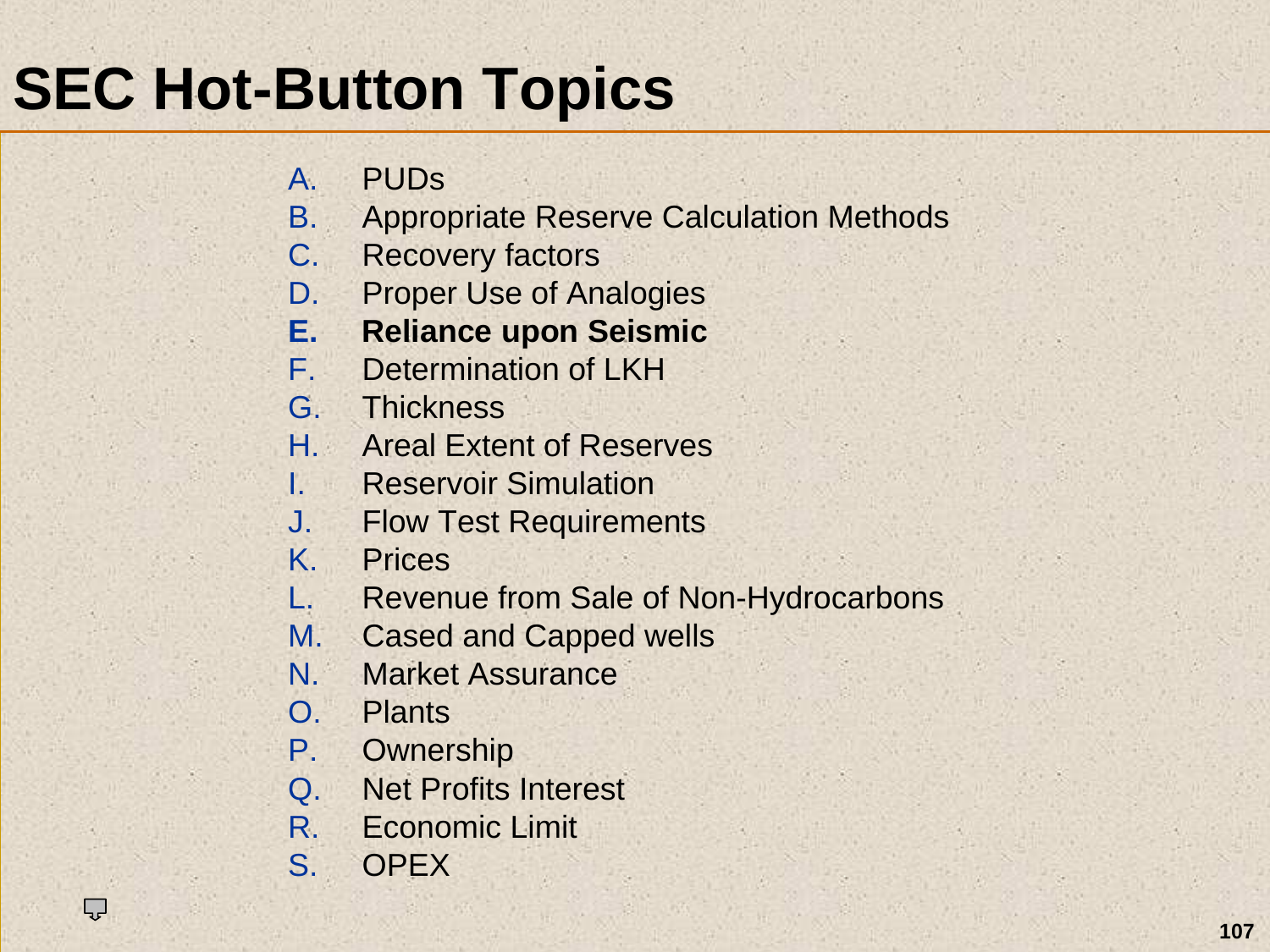## **SEC Hot-Button Topics – Reliance on Seismic**

#### **Questions posed to Ron Winfrey - SPEE Forum 2000**

- $\blacksquare$  Historically SEC has dismissed seismic alone as too uncertain for **proved** reserves classifications
- $\blacksquare$  Extension below lowest known hydrocarbons? **No**!
- L Proving up nearby untested analog structures? **No**!
- $\blacksquare$  Proving up extensions within anomaly areas?
	- **No, unless supported by performance.**
- ٠ Use Seismic for increasing thicknesses beyond well control?
	- н **No, too speculative**
- ٠ Classify Similar Undrilled Seismic Events as PUD?

ĻĻ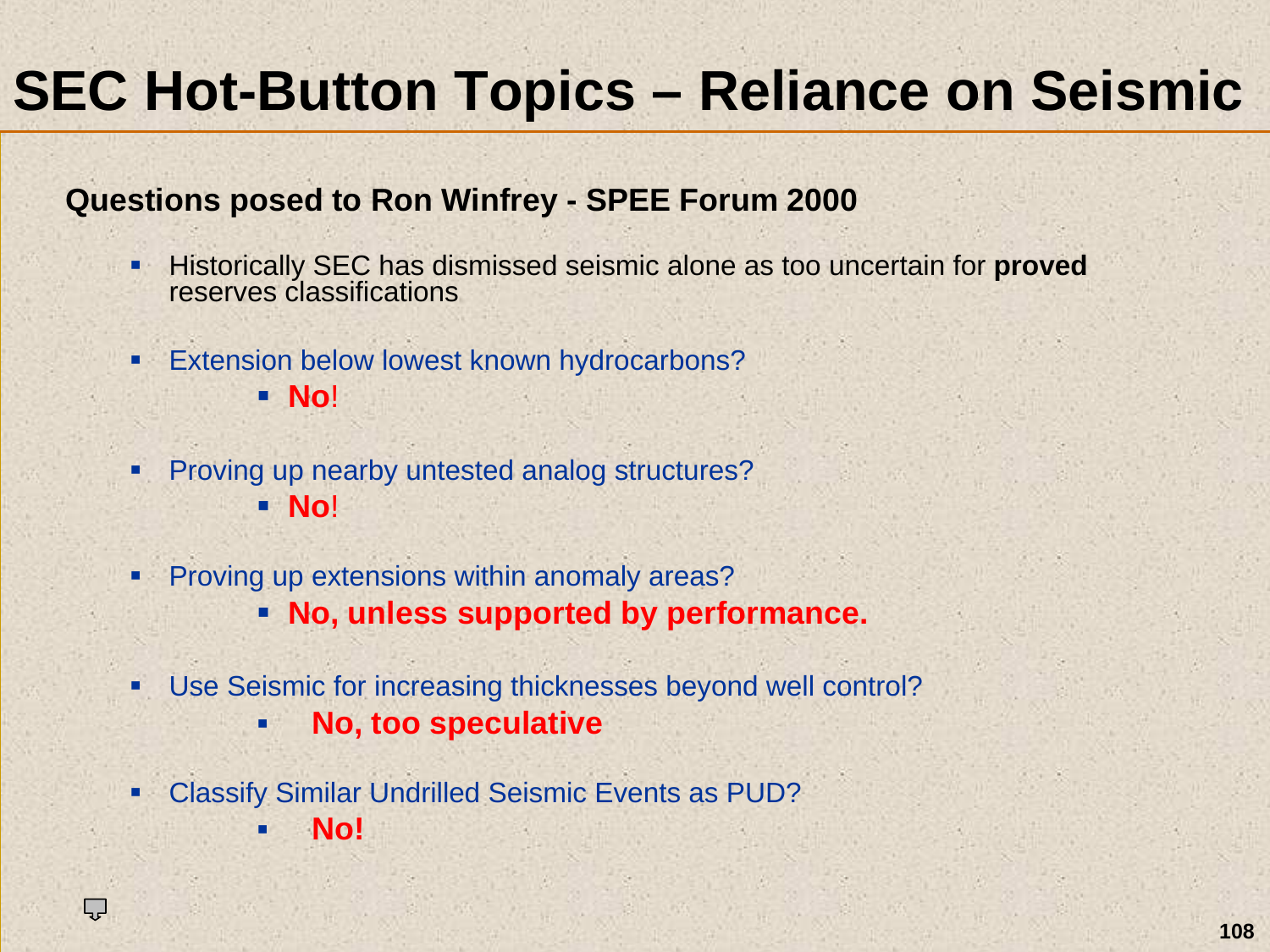### **SEC Hot-Button Topics – Reliance on Seismic**

#### **When can we use seismic to increase proved reserves?**

- **Performance history and other supporting engineering data** would be necessary such that a combination of seismic and engineering data would support the expanded down-dip limit of the reservoir
- **Such evidence would have to be compelling for acceptance by** the SEC
- Seismic data is not an indicator of continuity of production and, therefore, cannot be the sole indicator of additional proved reserves beyond the LKH established by a well penetration.
- The use of high-quality, well calibrated seismic data can improve reservoir description for performing volumetrics.
- Seismic can be used to show lateral extent of the reservoir above the LKH

ĻĻ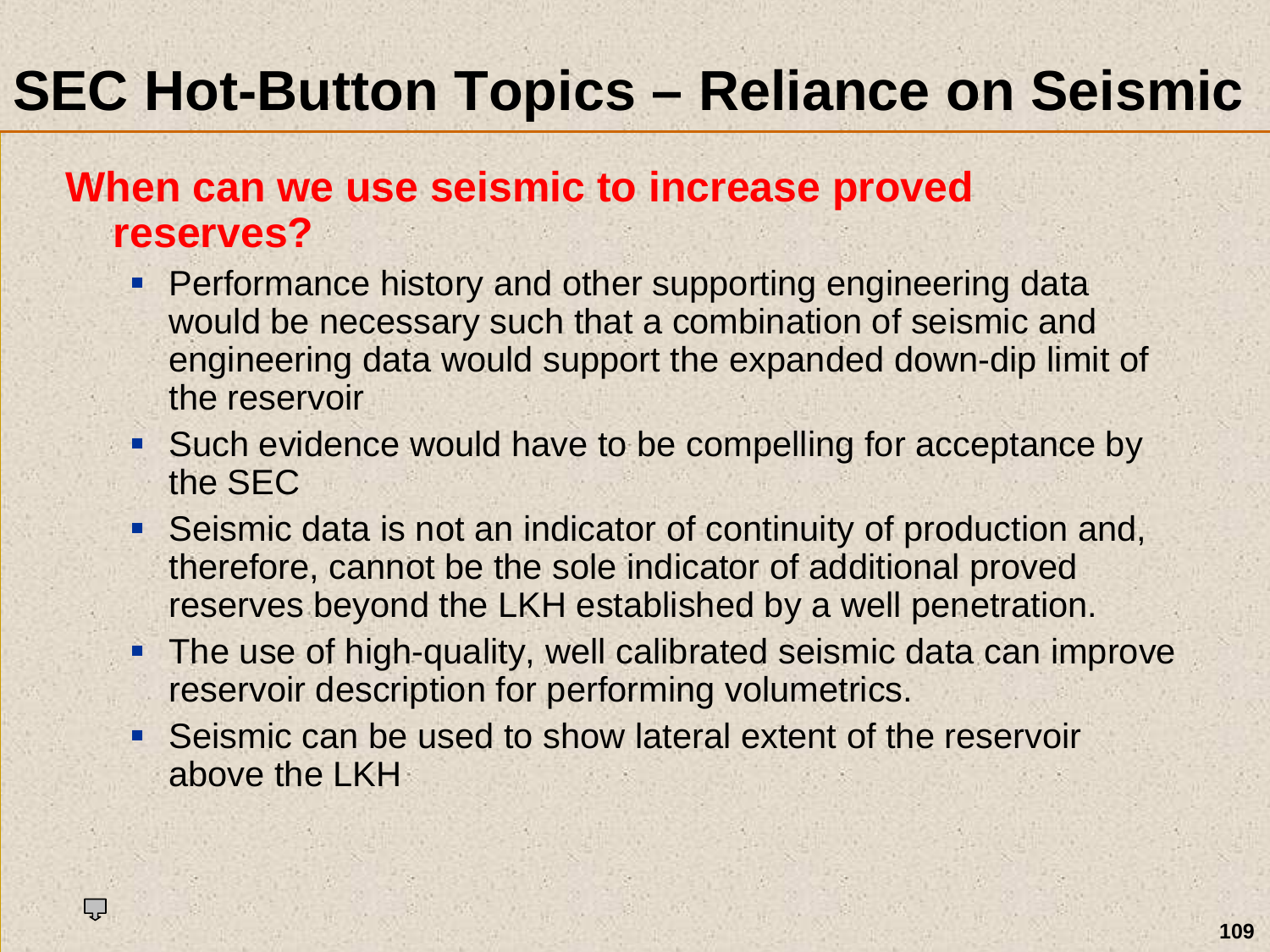#### **SEC Hot-Button Topics – Reliance on Seismic**

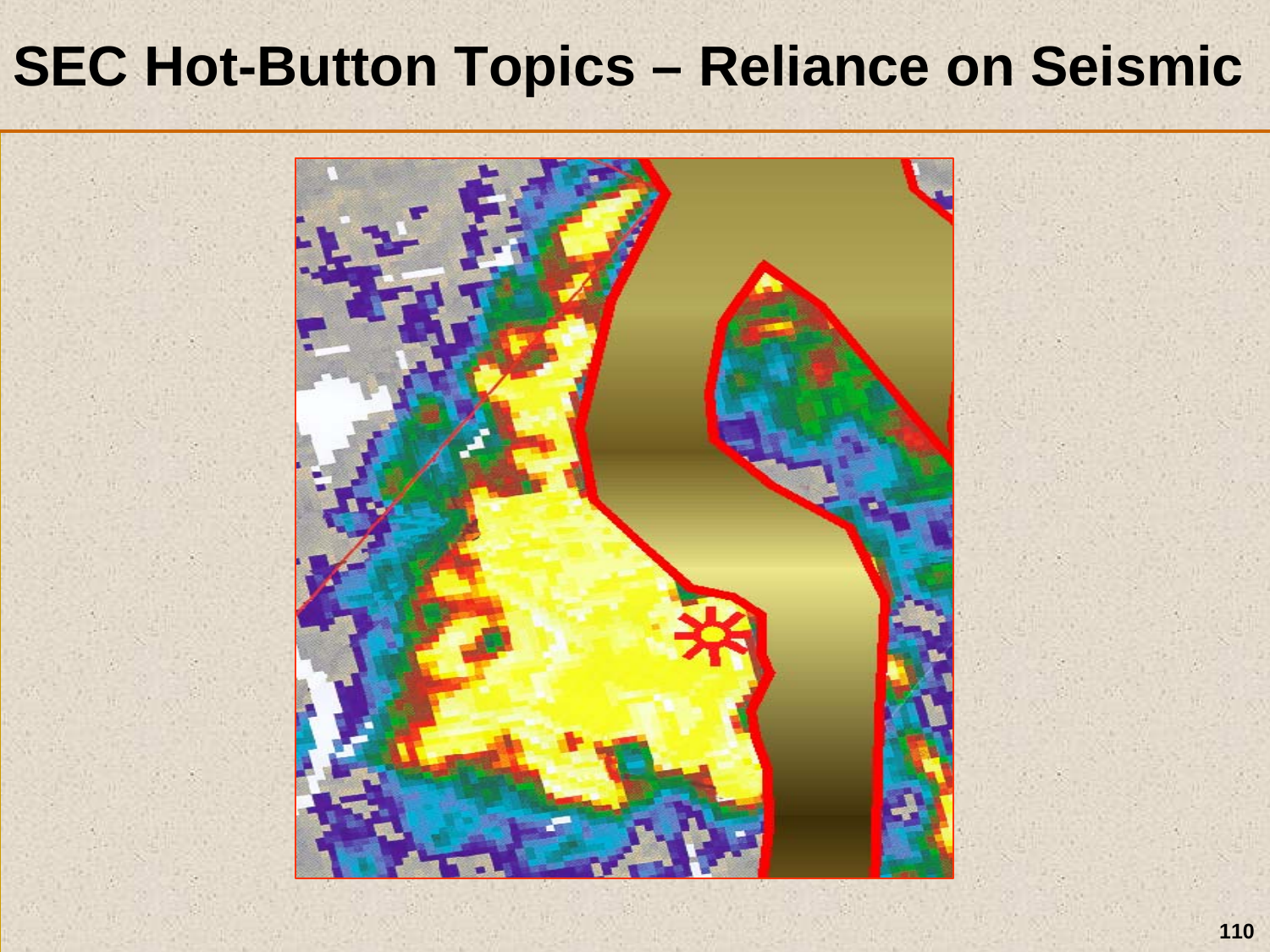- $A<sub>1</sub>$ PUDs
- B.Appropriate Reserve Calculation Methods
- C. Recovery factors
- D.Proper Use of Analogies
- E.Reliance upon Seismic
- **F.Determination of LKH**
- G. Thickness
- H. Areal Extent of Reserves
- I. Reservoir Simulation
- J. Flow Test Requirements
- K.Prices
- L.Revenue from Sale of Non-Hydrocarbons
- M.Cased and Capped wells
- N.Market Assurance
- O. Plants
- P.**Ownership**
- Q. Net Profits Interest
- R. Economic Limit
- S. OPEX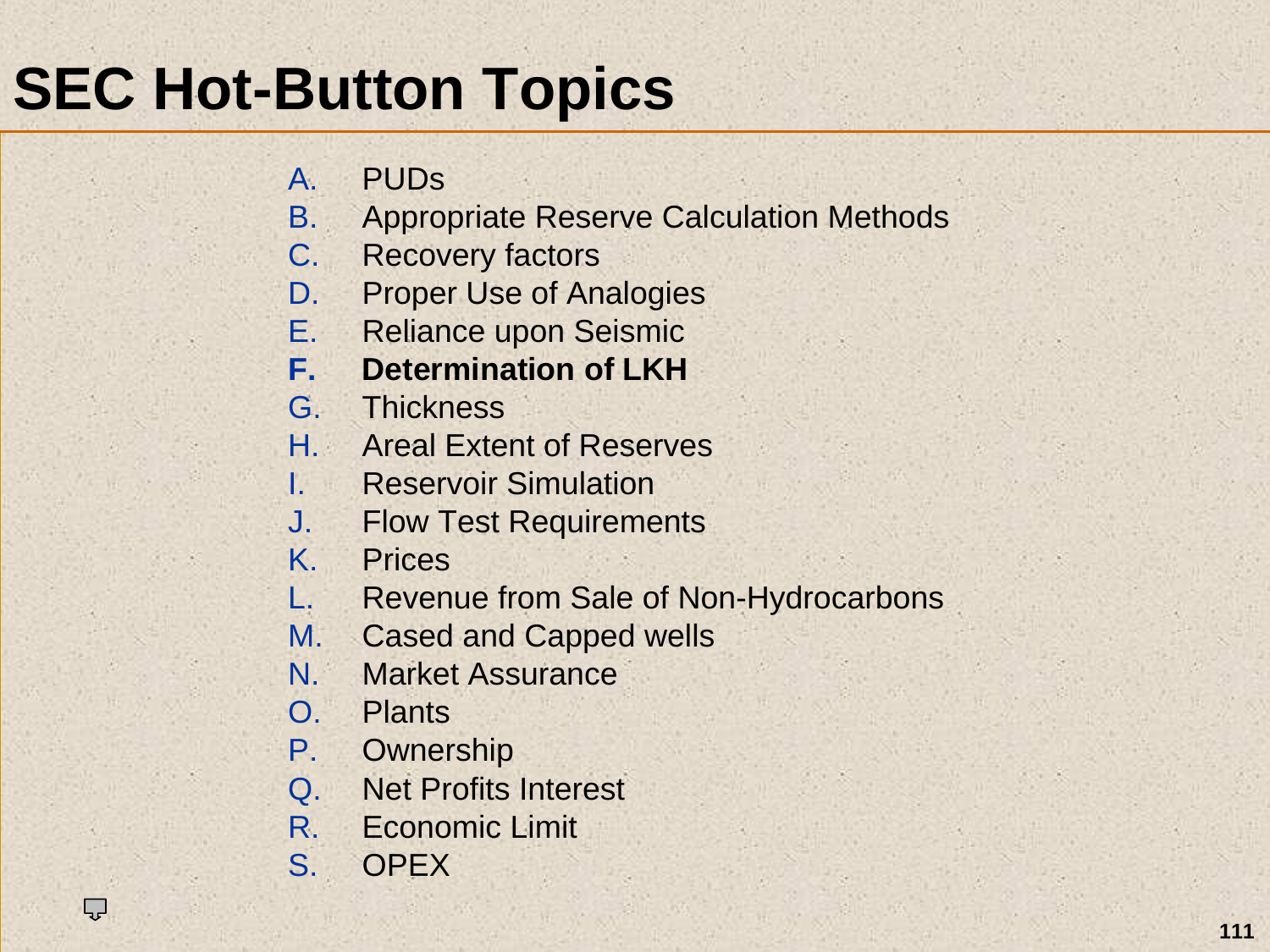### **SEC Hot-Button Topics - LKH**

**SEC - well logs only**

Ļ,

 **SEC conservative position can lead to significant differences relative to SPE/WPC reserves as was shown earlier.**

 **Reversal of 2000 SPEE forum position – "compelling case"**

 **"There are obviously probabilistic estimates which would attribute reserves below LKH- they would say there is a finite probability of it, but we would not accept that."** *(Ron Winfrey-Sep. 2000)*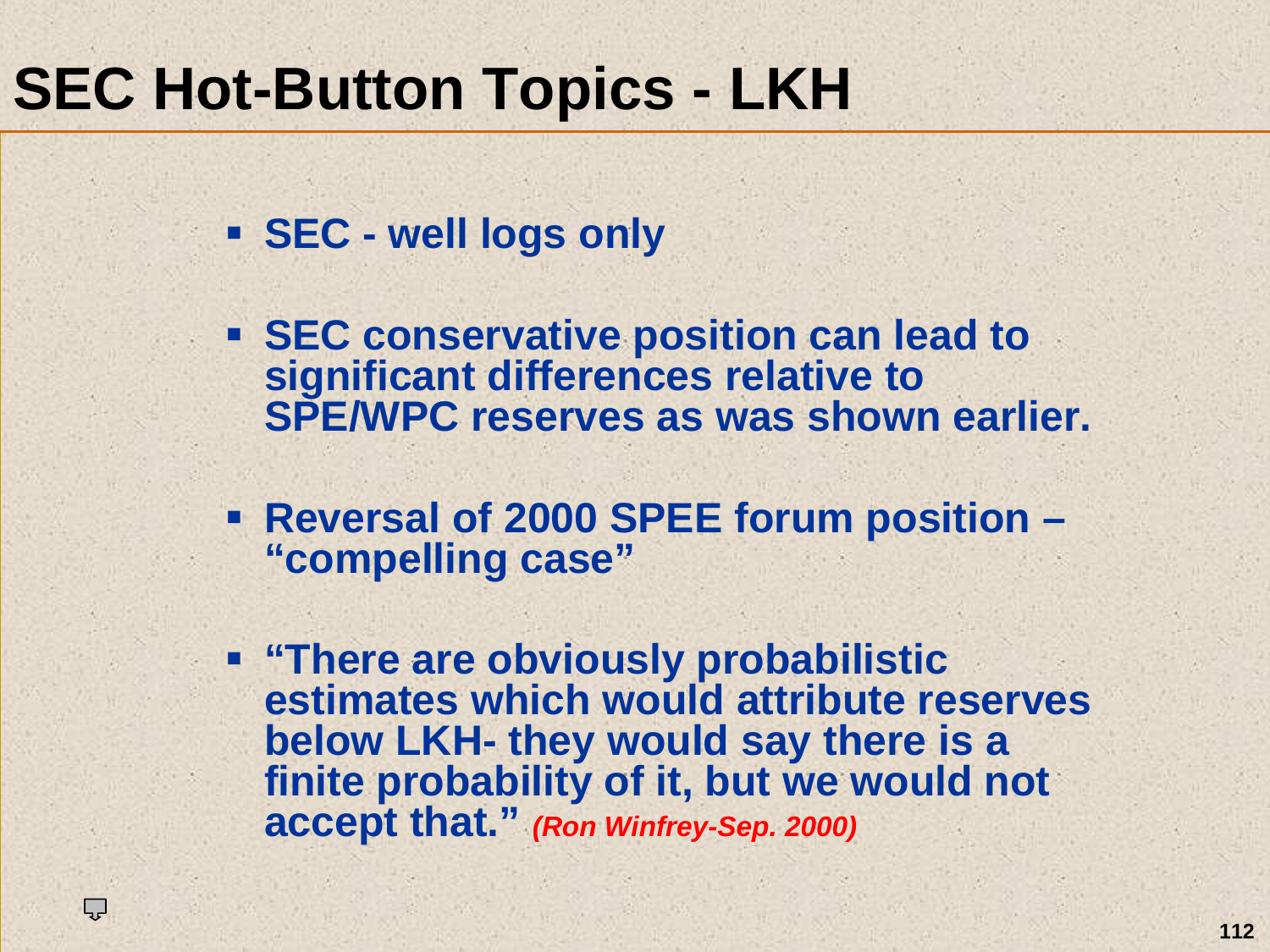- $A<sub>1</sub>$ PUDs
- B.Appropriate Reserve Calculation Methods
- C. Recovery factors
- D.Proper Use of Analogies
- E.Reliance upon Seismic
- F.Determination of LKH
- **G. Thickness**
- H. Areal Extent of Reserves
- I. Reservoir Simulation
- J. Flow Test Requirements
- K.Prices
- L.Revenue from Sale of Non-Hydrocarbons
- M.Cased and Capped wells
- N.Market Assurance
- O. Plants
- P.**Ownership**
- Q. Net Profits Interest
- R. Economic Limit
- S. OPEX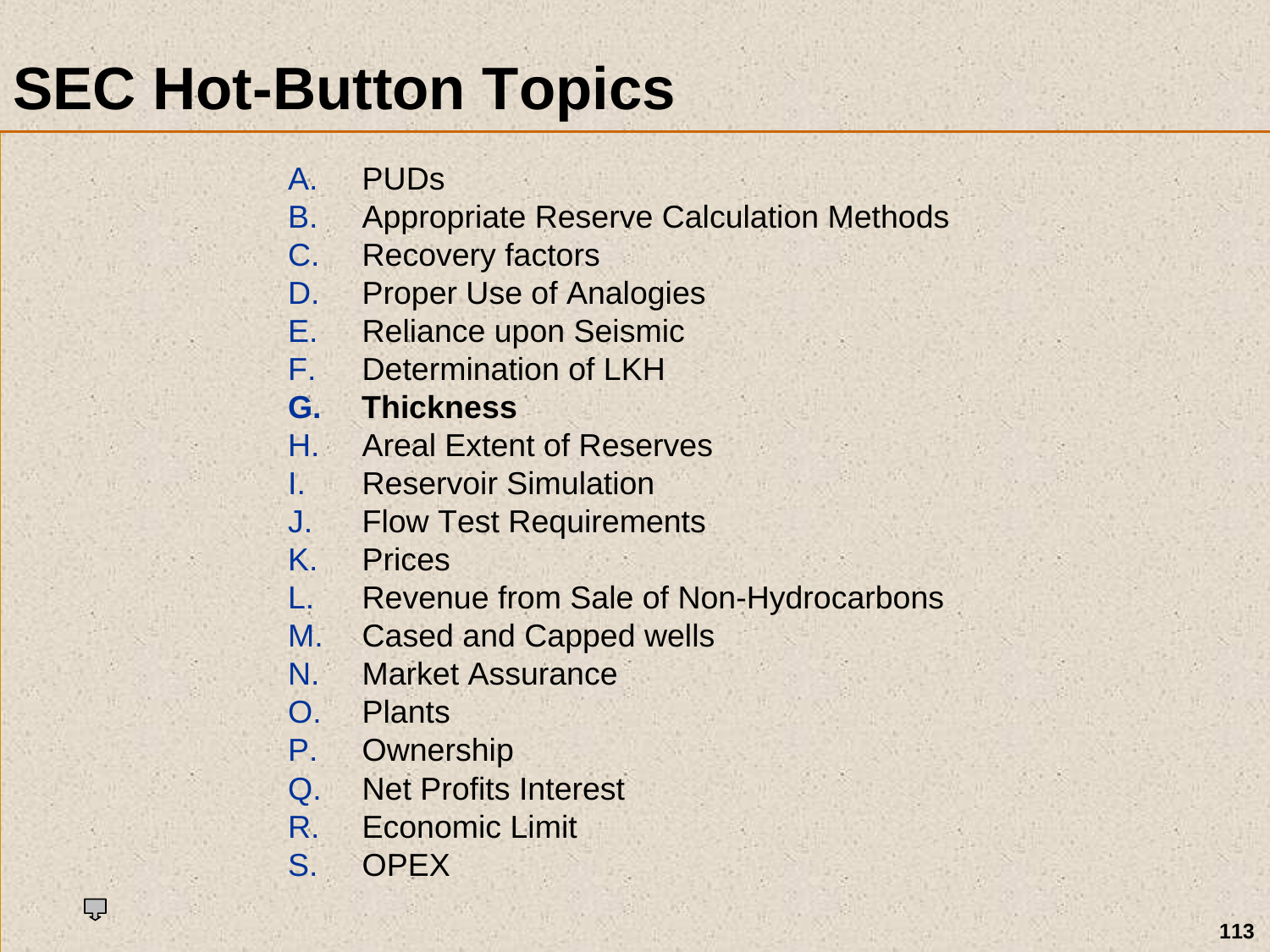## **SEC Hot-Button Topics - Thickness**

- п **Increased thickness based on Seismic?No!**
- **Decreased thickness based on Seismic?YES ! Honor the Data**

- ٠ **Limit maximum thickness to gross interval seen in actual penetrations**
- ٠ **Must have proof of structural gain to fill wet sand with hydrocarbons**
- ۰. **Properly walk the sand out of water from GWC or OWC**
- ٠ **Must also apply wedge to LKG or LKO if pay to base. Conservative**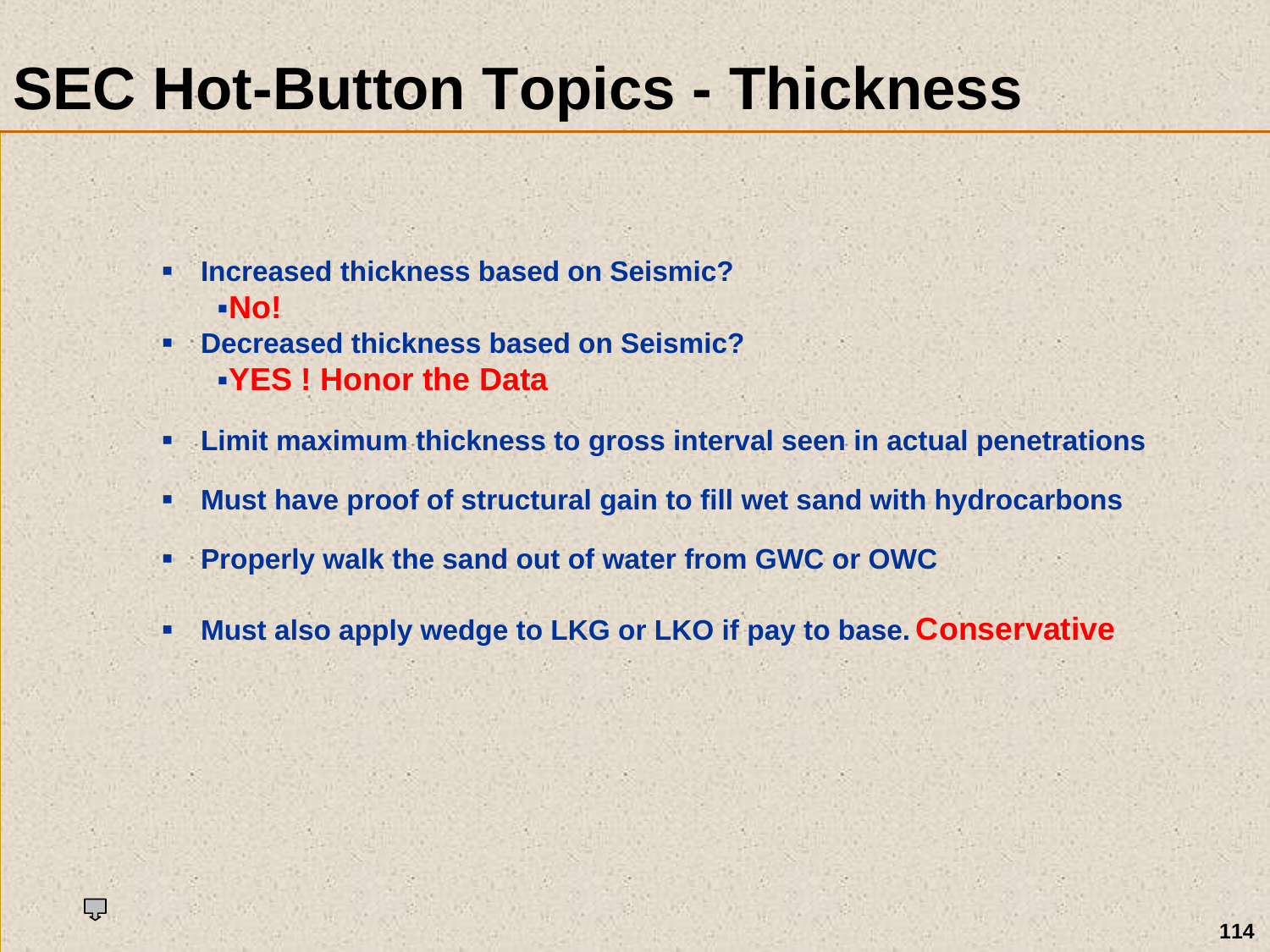- $A<sub>1</sub>$ PUDs
- B.Appropriate Reserve Calculation Methods
- C. Recovery factors
- D.Proper Use of Analogies
- E.Reliance upon Seismic
- F.Determination of LKH
- G. Thickness
- **H. Areal Extent of Reserves**
- I. Reservoir Simulation
- J. Flow Test Requirements
- K.Prices
- L.Revenue from Sale of Non-Hydrocarbons
- M.Cased and Capped wells
- N.Market Assurance
- O. Plants
- P.**Ownership**
- Q. Net Profits Interest
- R. Economic Limit
- S. OPEX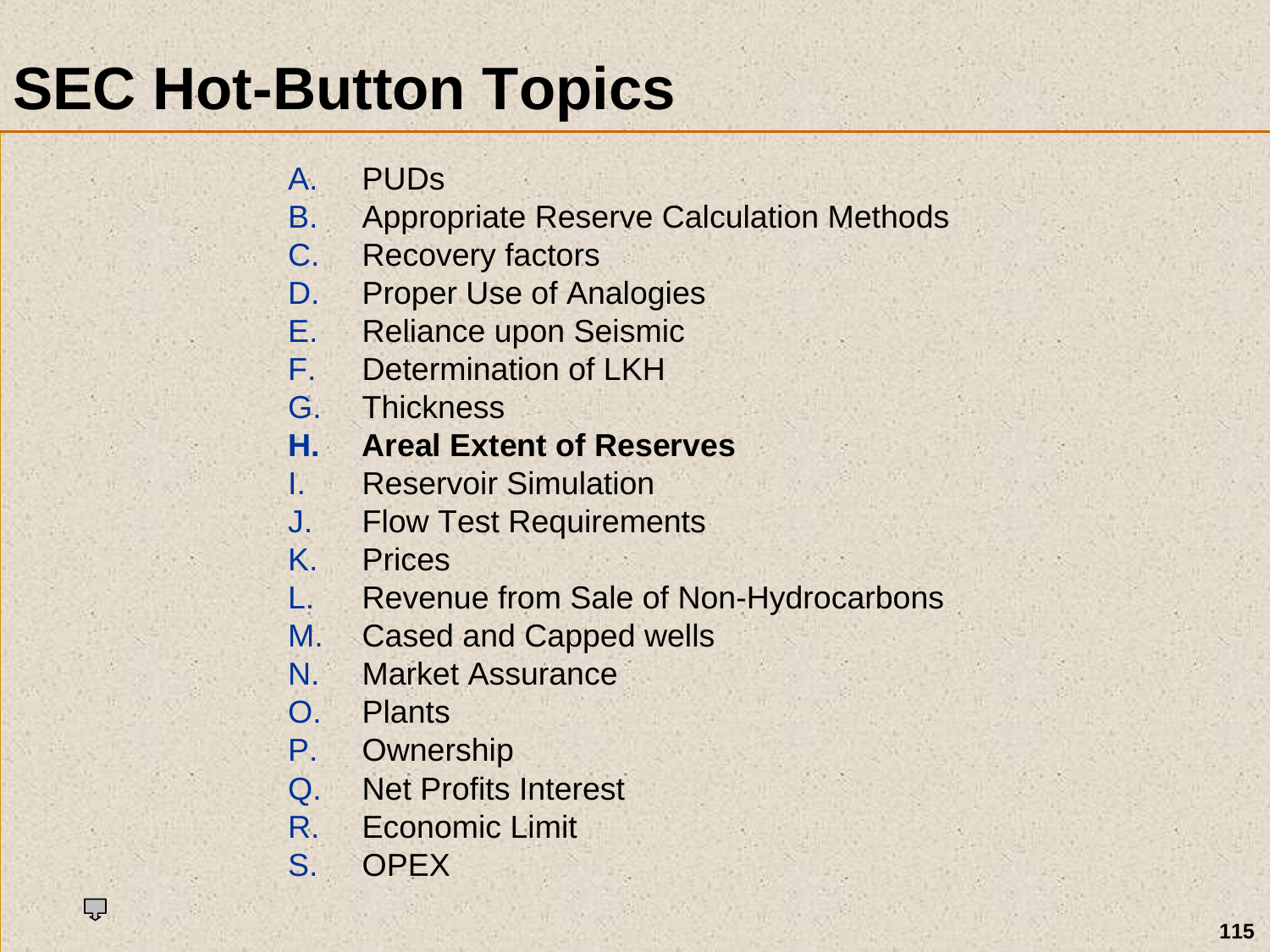### **SEC Hot-Button Topics – Areal Extent**

**Use the most technically supportable area above the LKH that can be drained with the existing penetrations or defendable offset locations.** 

**Demonstrate the ability to effectively drain the given drainage areas based on** 

> **Analogy to other wells, Radius of Investigation tests, or Reservoir models**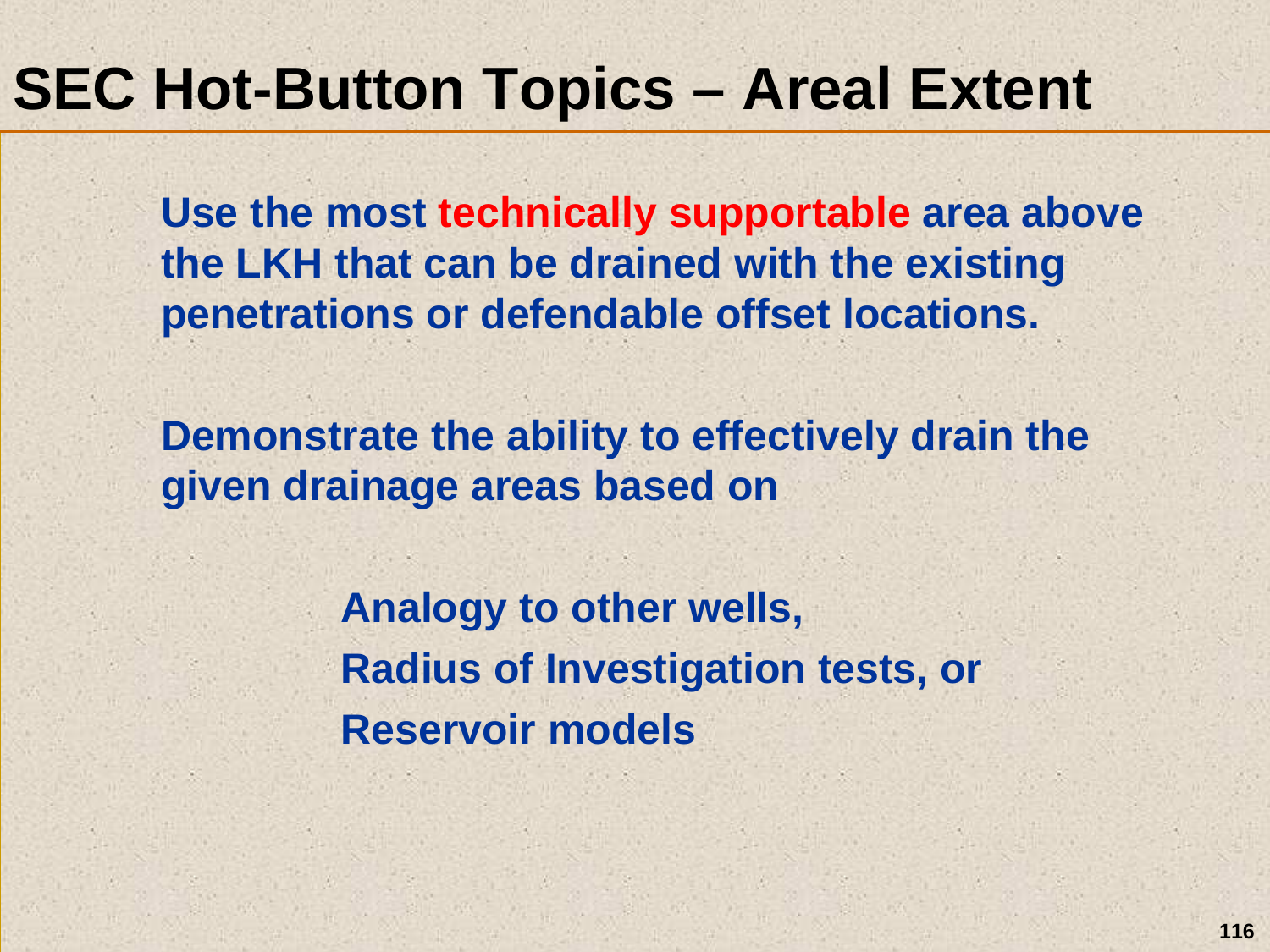#### **SEC Hot-Button Topics – Areal Extent**

**In some cases technically defendable drainage area may be more or less than regulatory spacing area.** 

**If the reservoir is developed on a regulatory spacing pattern, book the lesser of the regulatory area or the technically defendable drainable area.**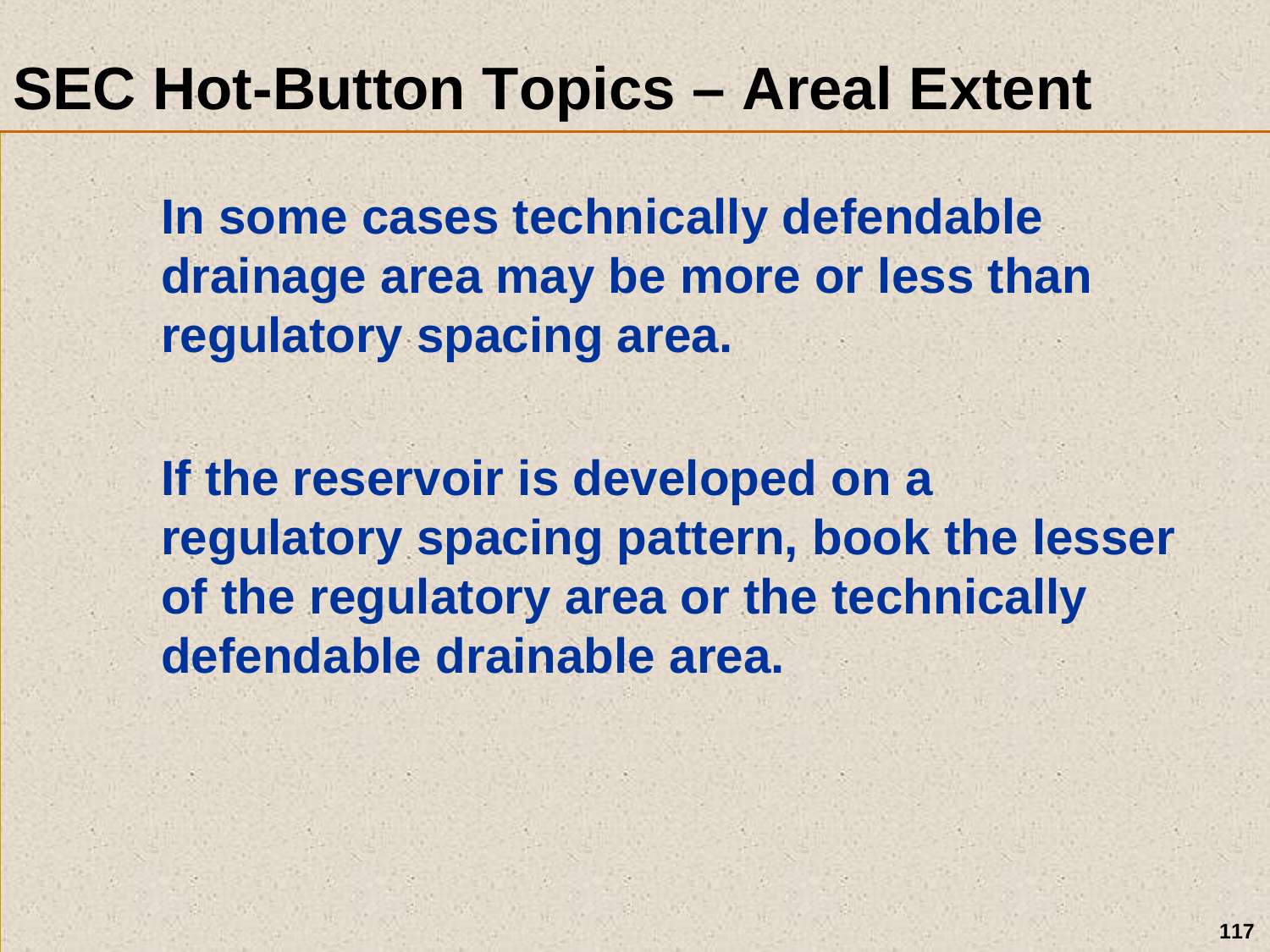### **SEC Hot-Button Topics – Areal Extent**

**If the area to LKH is unreasonably small, and other data indicates a larger reservoir, you can make larger acreage assignments in some cases. This should be supported by seismic, analogy, MDT data, RLI, and must be well documented. Be prepared to defend your work. This is not an SEC policy but they often do not object if well documented.**

> **SEC comfort level 40 acres for oil 160 acres for gas**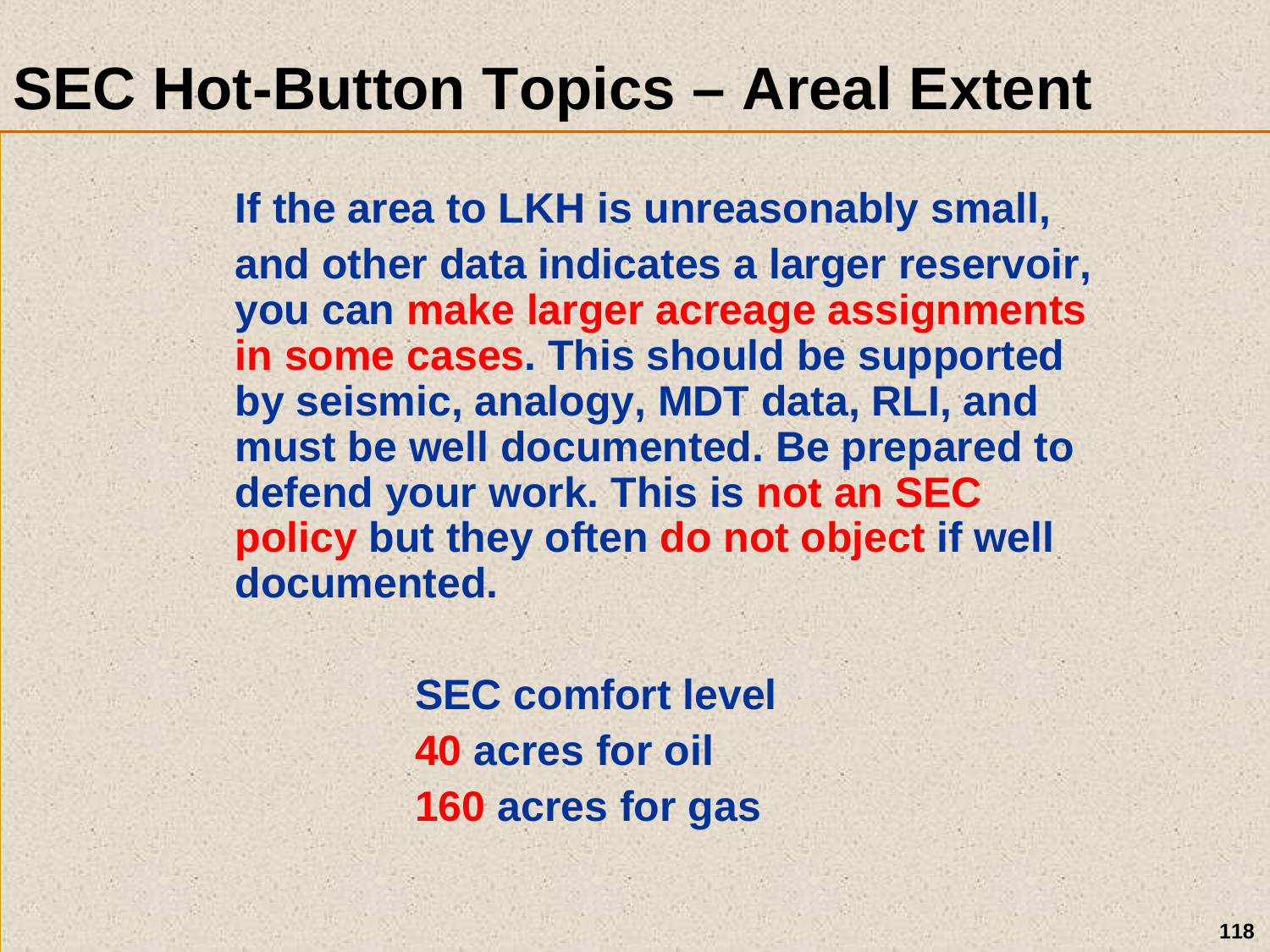- $A<sub>1</sub>$ PUDs
- B.Appropriate Reserve Calculation Methods
- C. Recovery factors
- D.Proper Use of Analogies
- E.Reliance upon Seismic
- F.Determination of LKH
- G. Thickness
- H. Areal Extent of Reserves
- **I. Reservoir Simulation**
- J. Flow Test Requirements
- K.Prices
- L.Revenue from Sale of Non-Hydrocarbons
- M.Cased and Capped wells
- N.Market Assurance
- O. Plants
- P.**Ownership**
- Q. Net Profits Interest
- R. Economic Limit
- S. OPEX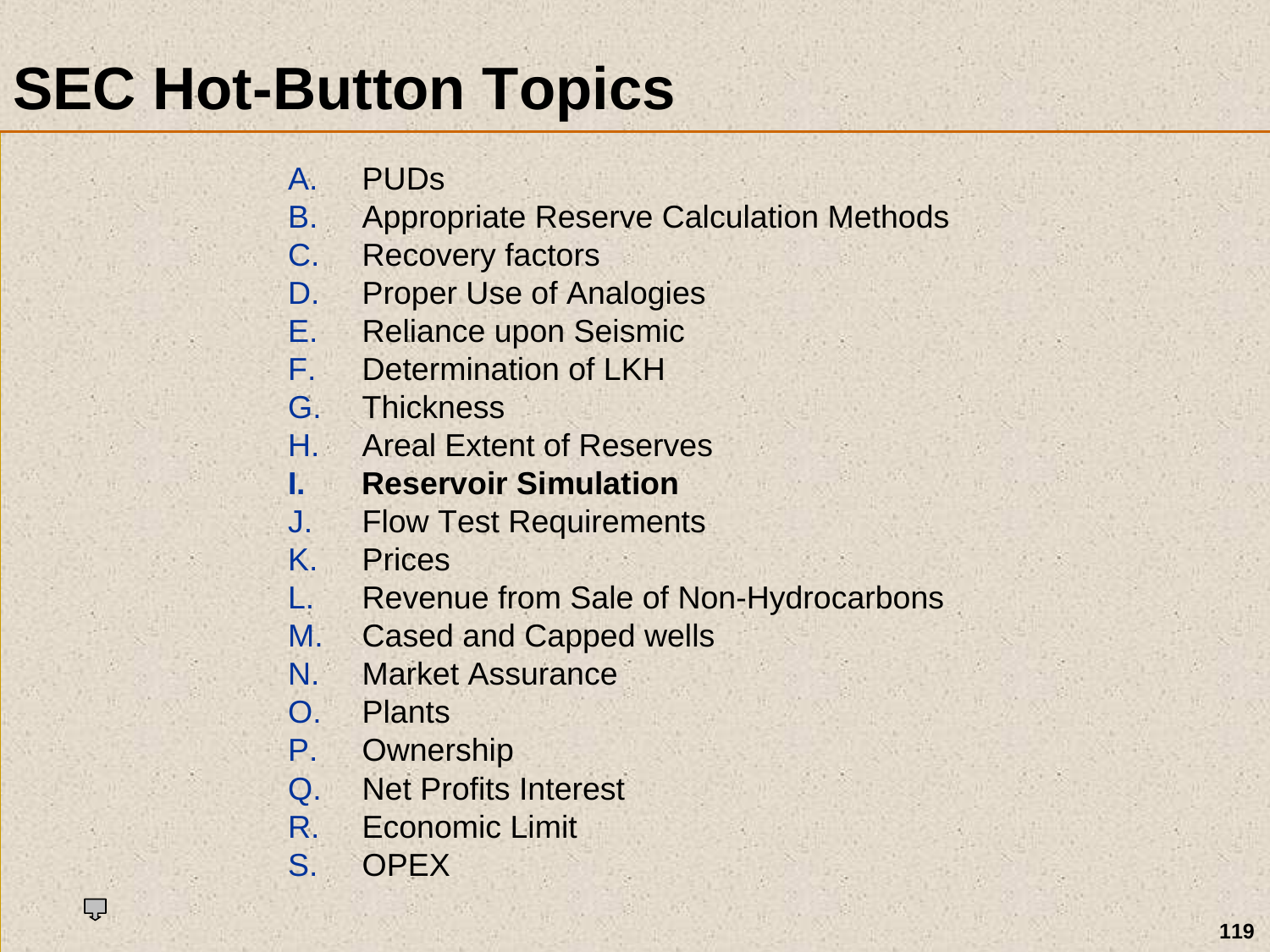## **SEC Hot-Button Topics - Simulation**

 **SEC Recognizes Models Often Represent Expected Case (PV+PB) or P50**

**In-Place Proved Volumes Limited by SEC**

- **LKH limitations**
- **Thickness limitations**
- **Flow test requirements**

 **SEC requires "Good History Match" with sufficient history to book proved reserves**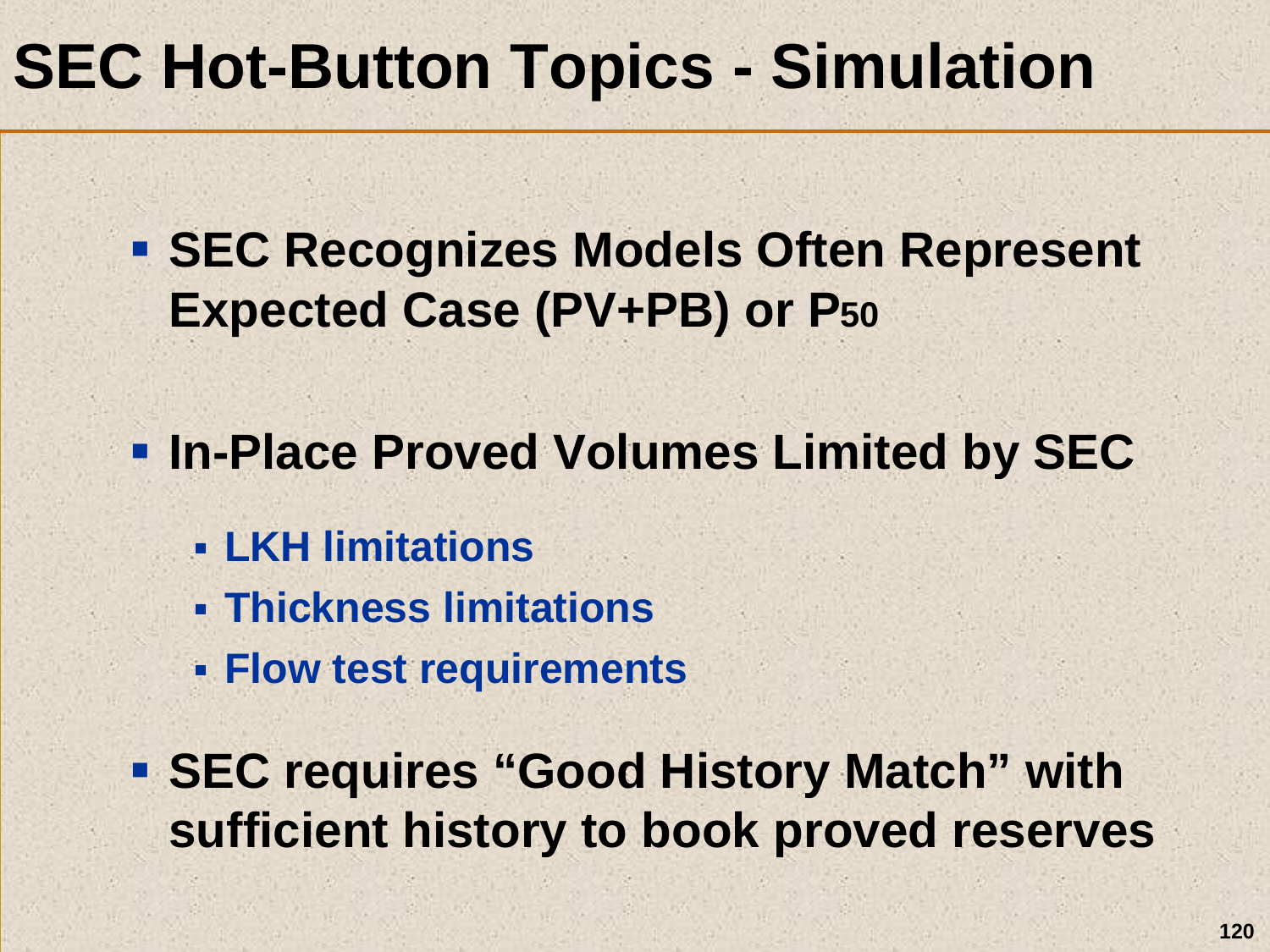## **SEC Hot-Button Topics - Simulation**

**What constitutes a "Good History Match"?**

- **Model and Actual Field Data show matches inBHP and FTP data**
- **Producing fluids match by well**
- **Good match of material balance OGIP or OOIP to volumetric model**
- **Producing Ratios match**
- **The forecasted results are reasonable**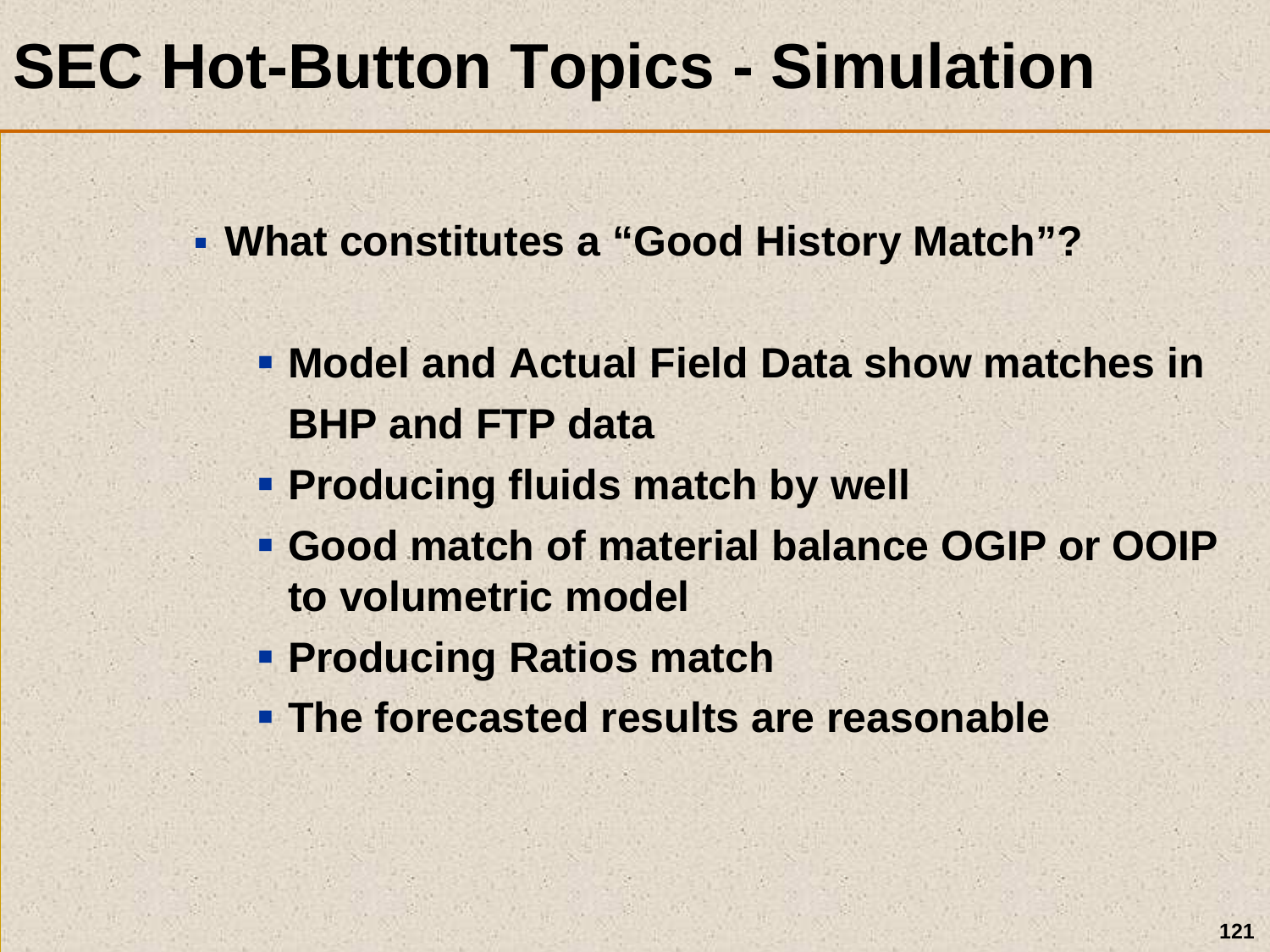## **SEC Hot-Button Topics - Simulation**

- **Recovery Factors from expected model may be applied to proved volumetric in place estimates.**
- **Models may be used to support drainage area estimates**
- **Models may be used in combination with other estimates**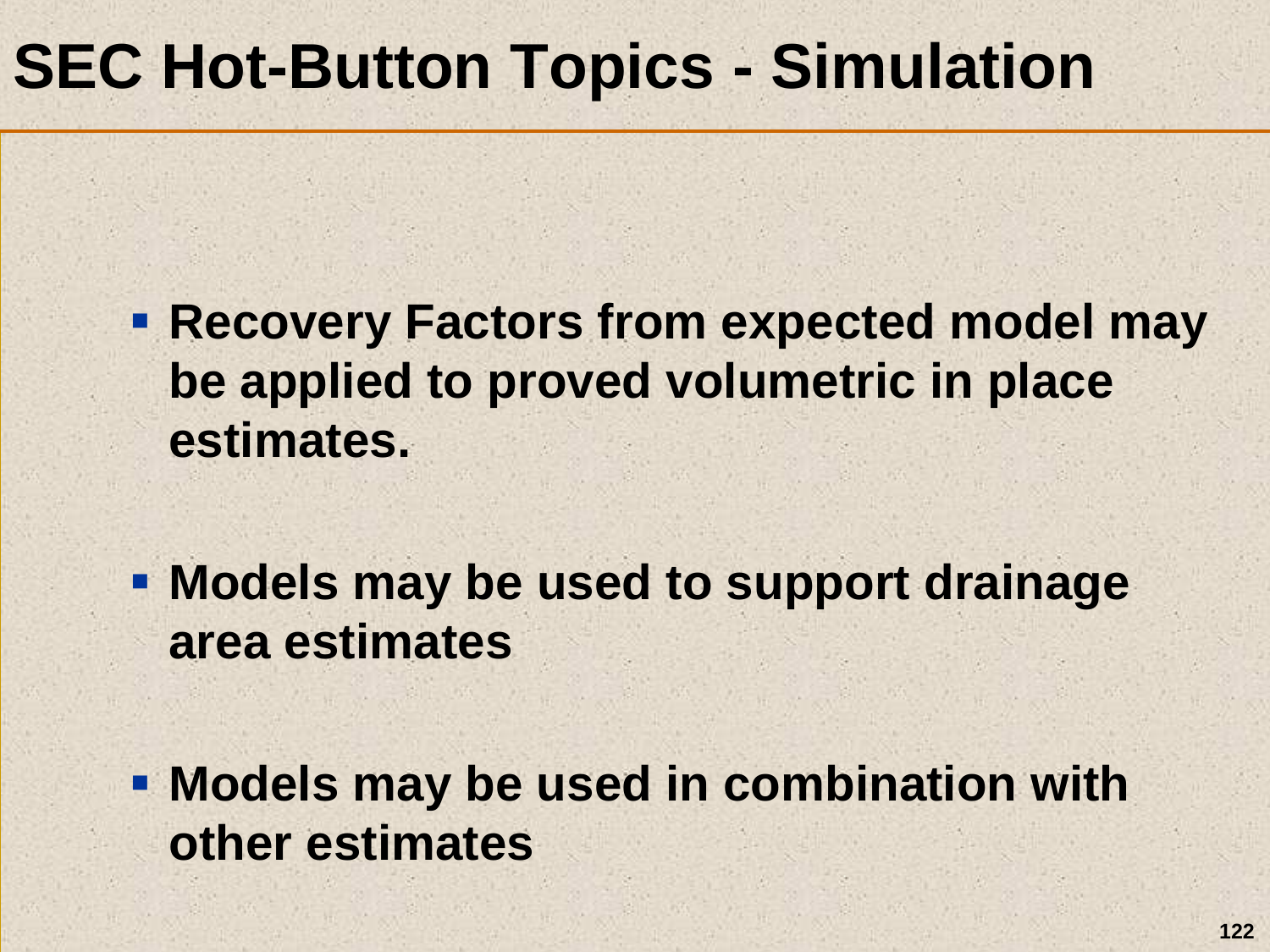- $A<sub>1</sub>$ PUDs
- B.Appropriate Reserve Calculation Methods
- C. Recovery factors
- D.Proper Use of Analogies
- E.Reliance upon Seismic
- F.Determination of LKH
- G. Thickness
- H. Areal Extent of Reserves
- I. Reservoir Simulation
- **J. Flow Test Requirements**
- K.Prices
- L.Revenue from Sale of Non-Hydrocarbons
- M.Cased and Capped wells
- N.Market Assurance
- O. Plants
- P.**Ownership**
- Q. Net Profits Interest
- R. Economic Limit
- S. OPEX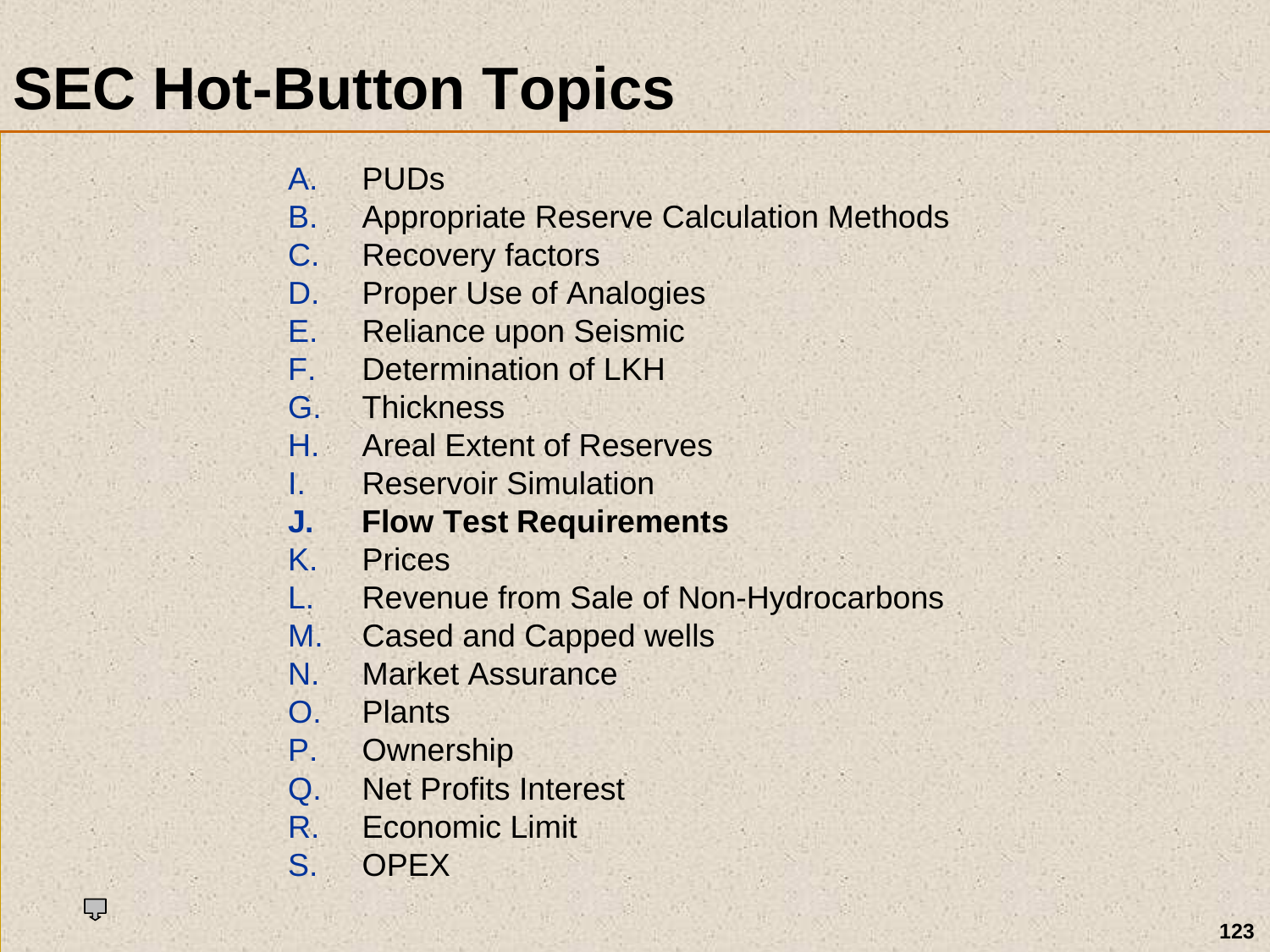## **SEC Hot-Button Topics – Flow Test**

**Significant Unresolved Issue – SEC Definition of** "*conclusive formation test*" outside of the GOM

- In certain areas not seen as necessary or feasible
- Producers reasons for no flow test in deepwater GOM
	- **Data often sufficient without flow test**
	- **Redundancy to calculated test rates**
	- Costs often exceed \$25MM (Up to \$100MM)
	- **Delays of up to two years**
	- **Environmental concerns and permitting requirements**
	- **Test Equipment may not exist for certain conditions.**
	- **Unnecessary in many cases**

Ç

**Data from MDT often more usefull**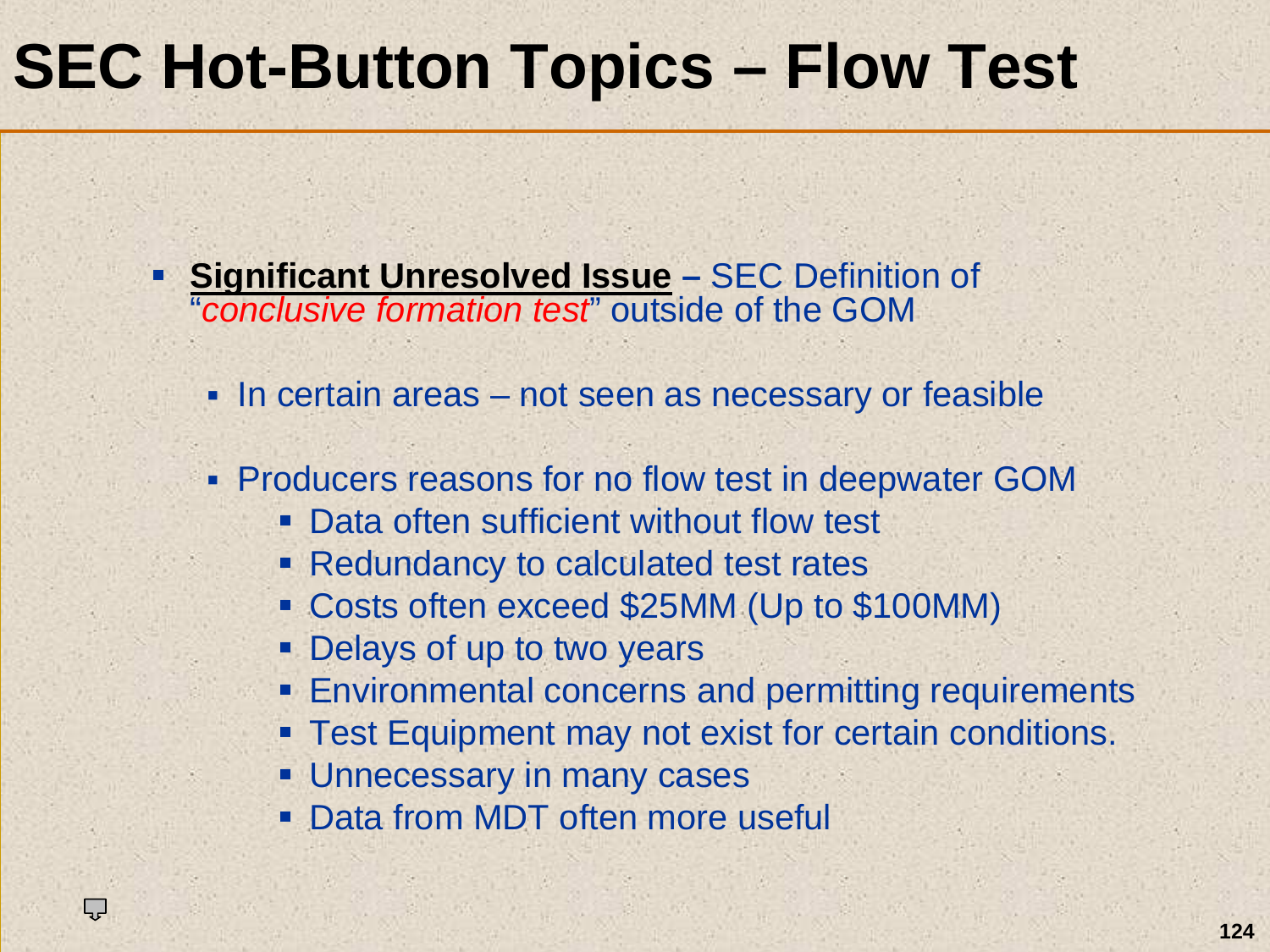- $A<sub>1</sub>$ PUDs
- B.Appropriate Reserve Calculation Methods
- C. Recovery factors
- D.Proper Use of Analogies
- E.Reliance upon Seismic
- F.Determination of LKH
- G. Thickness
- H. Areal Extent of Reserves
- I. Reservoir Simulation
- J. Flow Test Requirements
- **K.Prices**
- L.Revenue from Sale of Non-Hydrocarbons
- M.Cased and Capped wells
- N.Market Assurance
- O. Plants
- P.**Ownership**
- Q. Net Profits Interest
- R. Economic Limit
- S. OPEX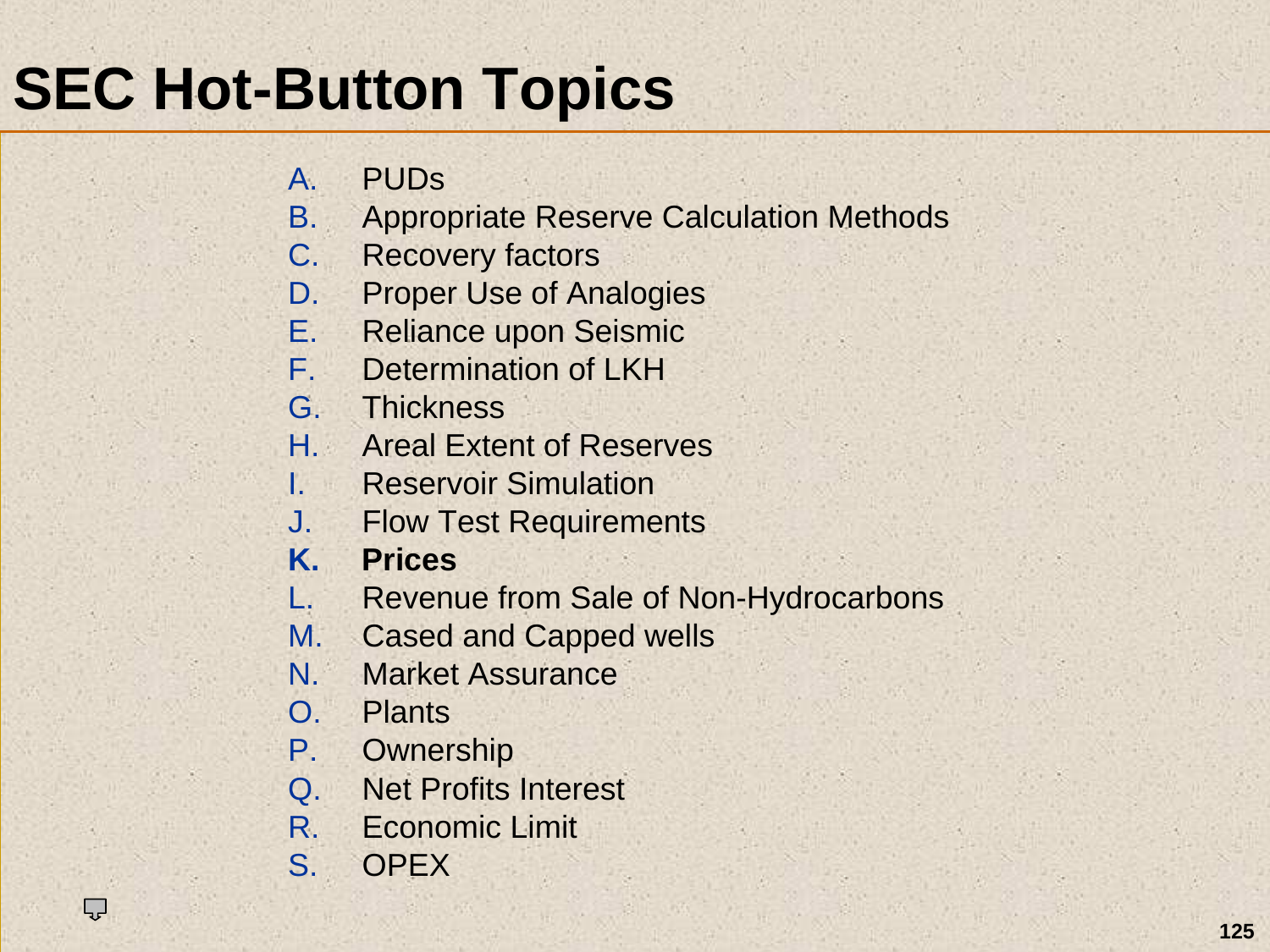# **SEC Hot-Button Topics - Prices**

- **SEC pricing rules:** 
	- $\blacksquare$ If contract, use until contract terminates
	- OB Hedging, unless property specific, is ignored
	- **ENG**  In case of absent spot market, must have signed sales contract
	- **All prices need to be adjusted for quality** and transportation
	- **Prices at point of sales**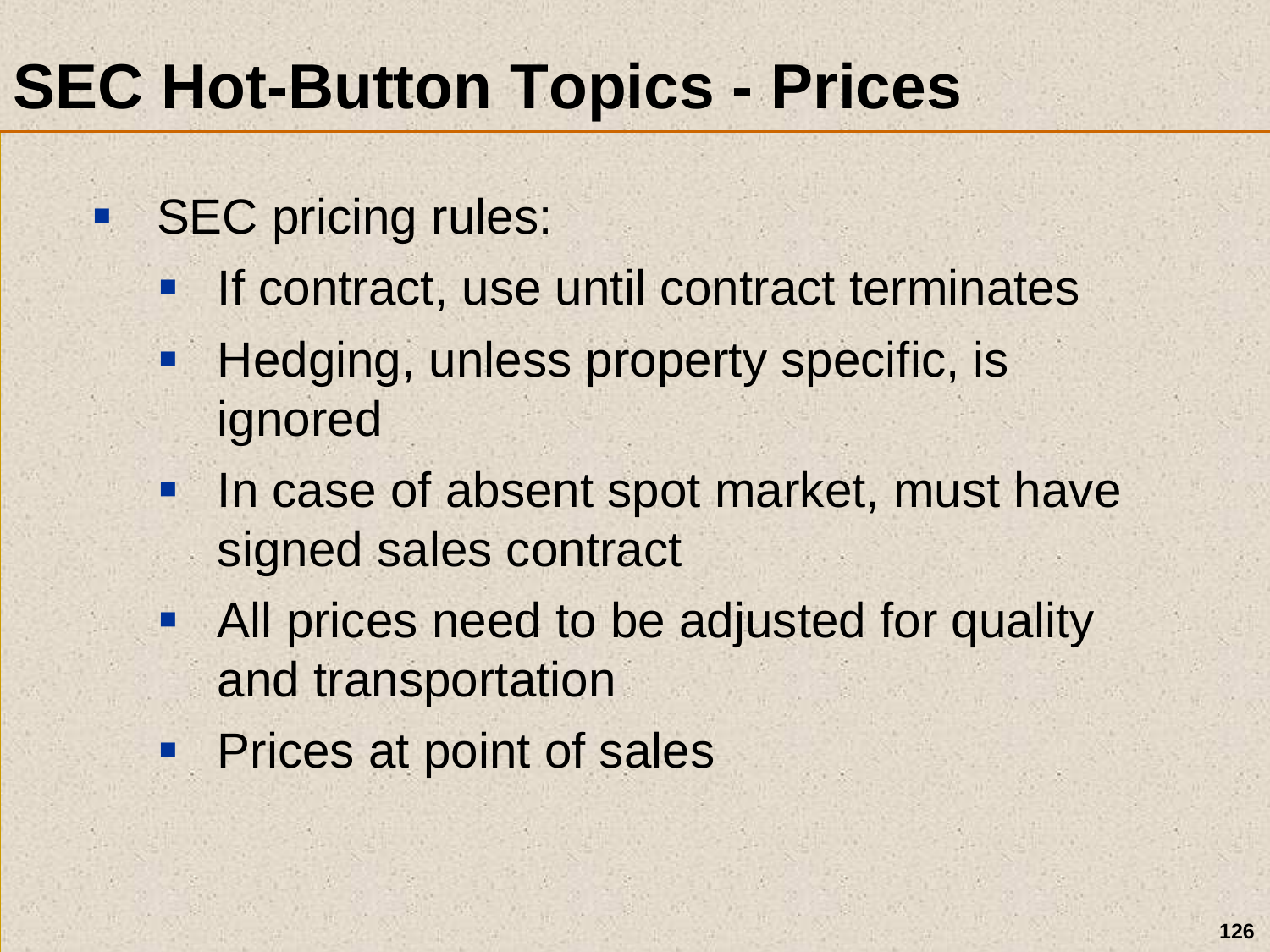### **SEC Hot-Button Topics - Prices**

■

#### **SPE/WPC – allows some latitude, average period OK**

 $\mathcal{L}_{\mathcal{A}}$  **SEC – non-interpretative. Must use price on effective date**

 $\mathcal{L}_{\mathcal{A}}$  **Can lead to abnormally high (or low) economic well lives – Reserves yo-yo**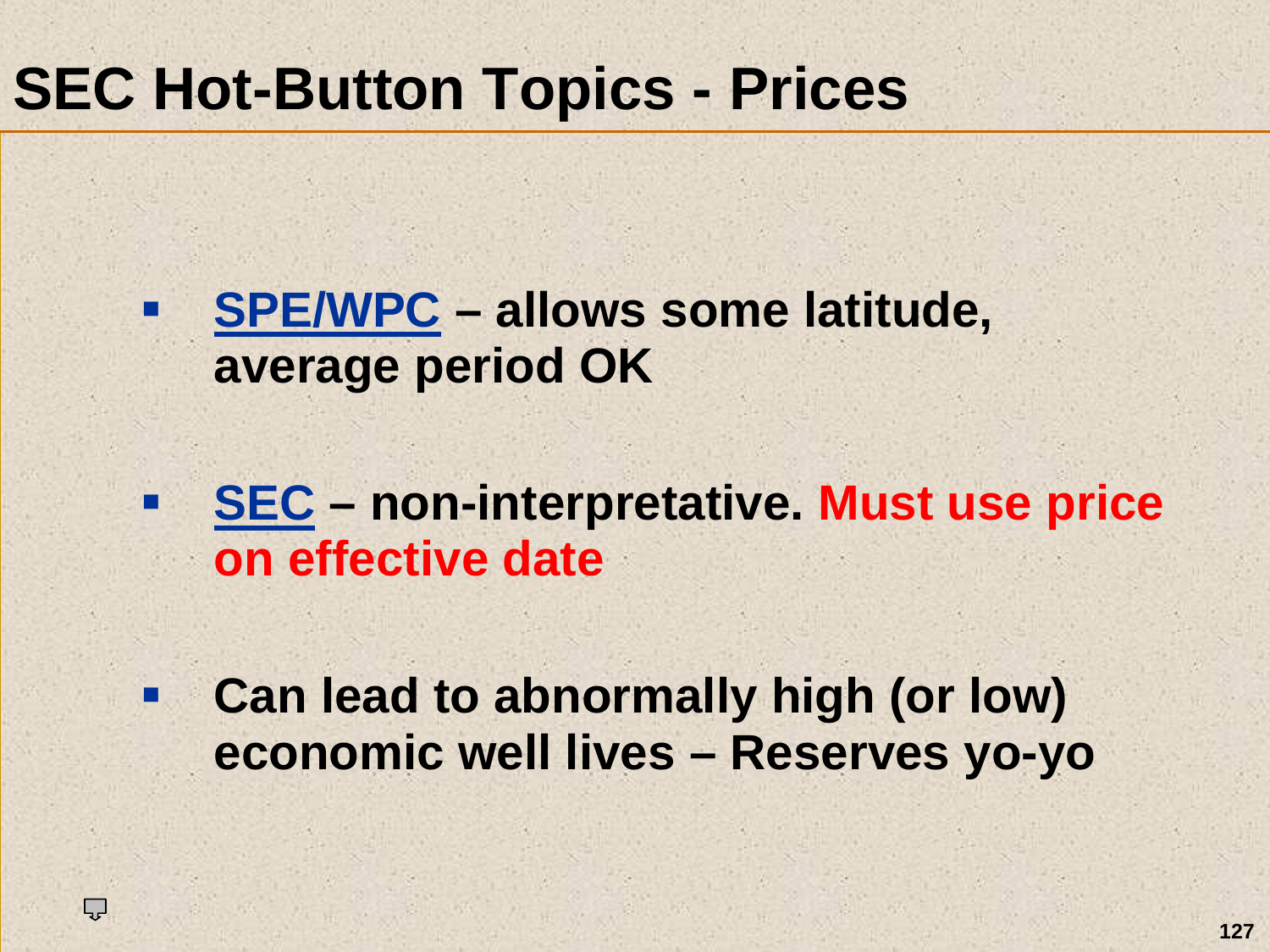#### **SEC Hot Button Topics - Prices**

ᇦ

**WTI OIL PRICES COMPARISON OF YEAREND PRICE TO ANNUAL AVERAGE PRICE**

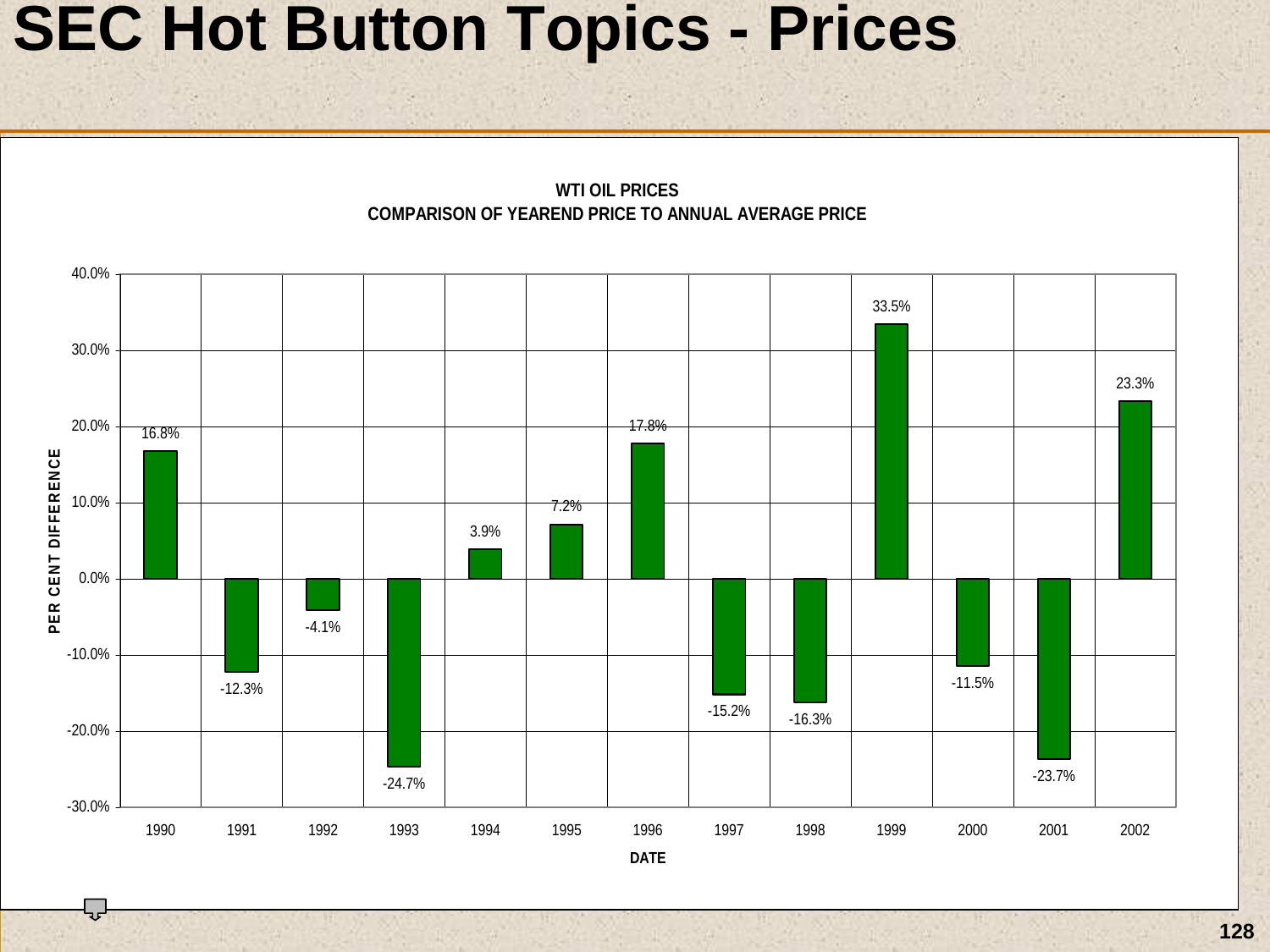#### **SEC Hot Button Topics - Prices**

**HENRY HUB GAS PRICECOMPARISON OF YEAREND PRICE TO ANNUAL AVERAGE PRICE**

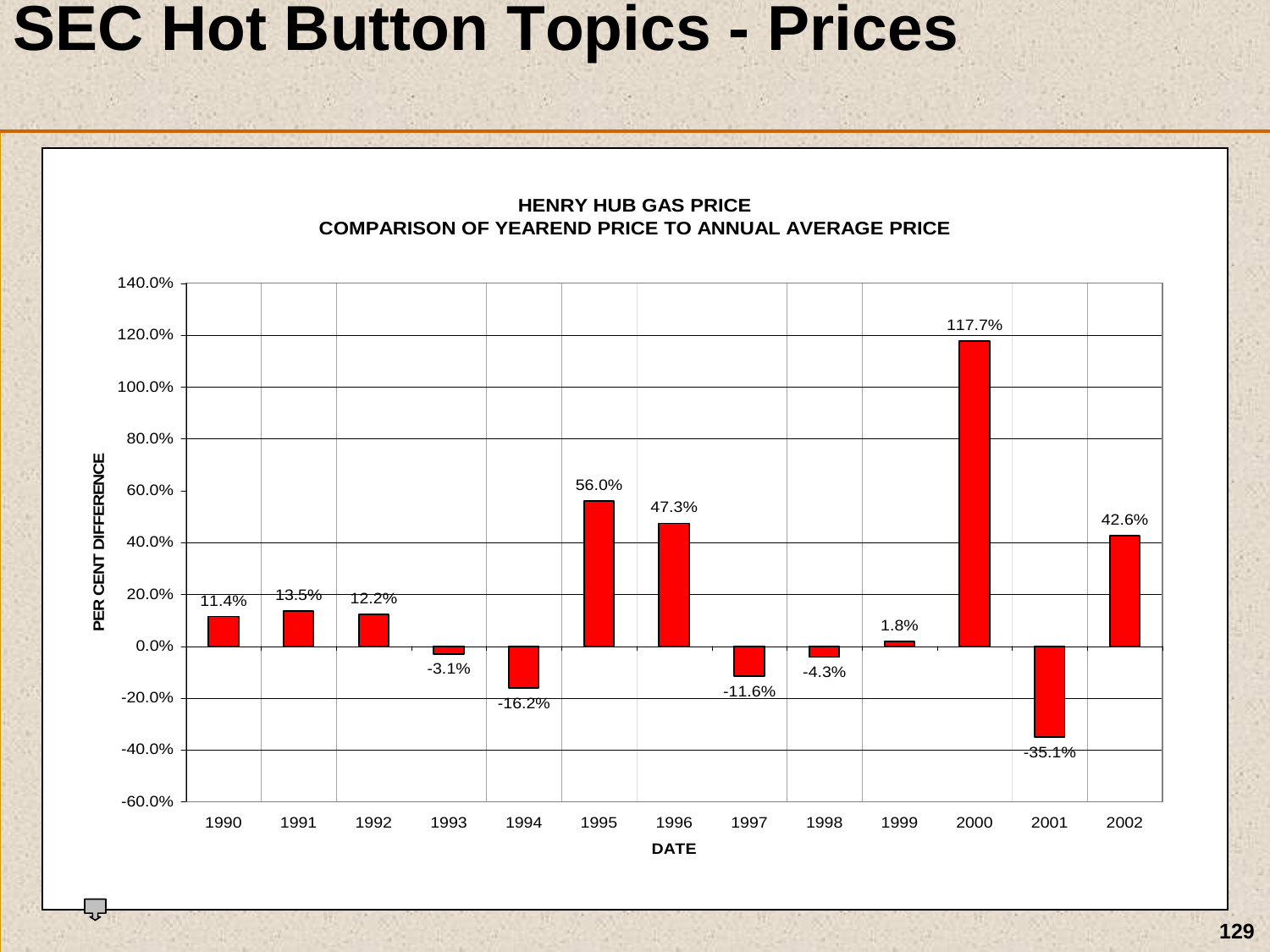- $A<sub>1</sub>$ PUDs
- B.Appropriate Reserve Calculation Methods
- C. Recovery factors
- D.Proper Use of Analogies
- E.Reliance upon Seismic
- F.Determination of LKH
- G. Thickness
- H. Areal Extent of Reserves
- I. Reservoir Simulation
- J. Flow Test Requirements
- K.Prices
- **L.Revenue from Sale of Non-Hydrocarbons**
- M.Cased and Capped wells
- N.Market Assurance
- O. Plants
- P.**Ownership**
- Q. Net Profits Interest
- R. Economic Limit
- S. OPEX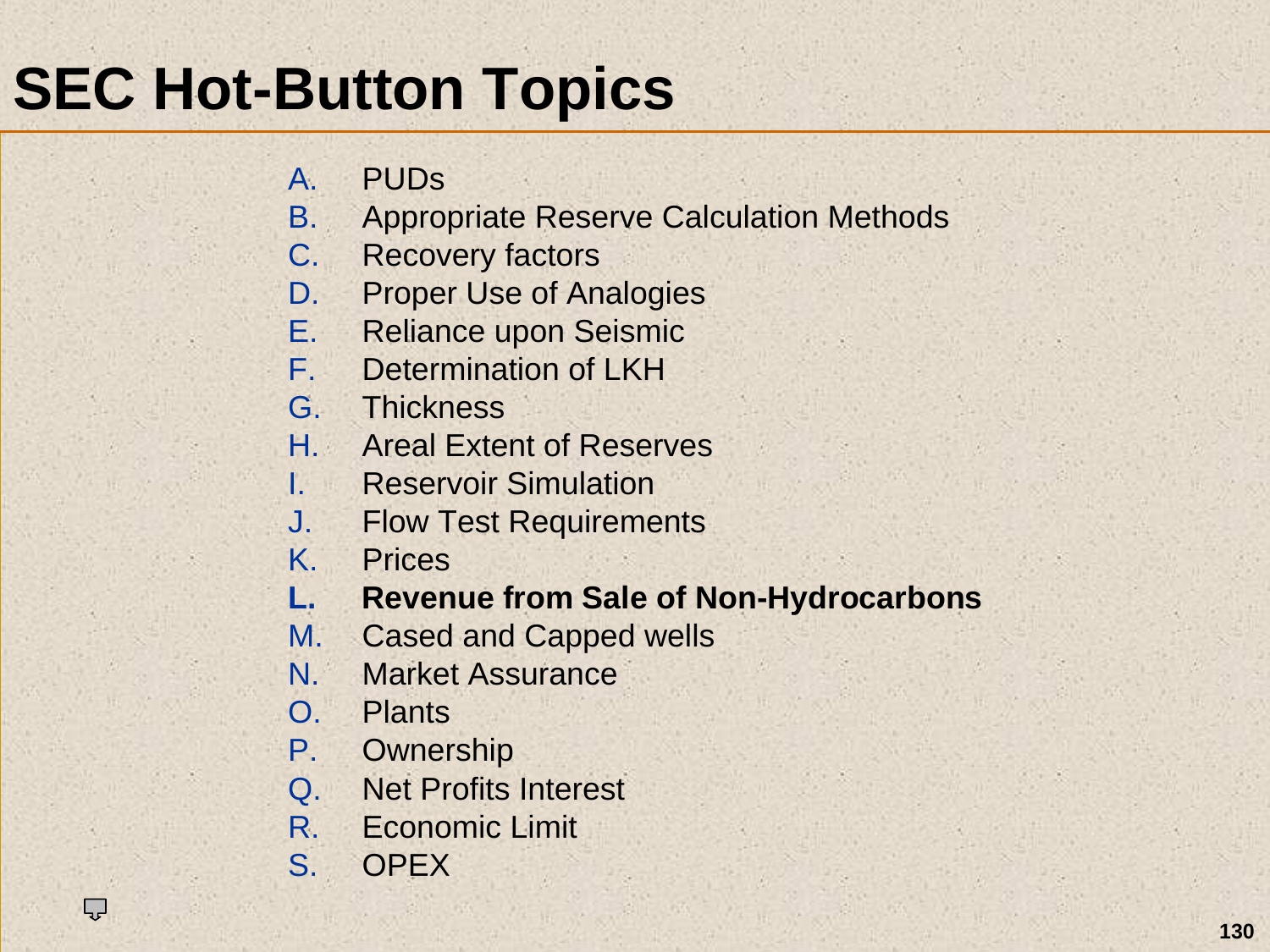L<br>1

#### **Revenue from Sale of Non-Hydrocarbons**

#### **SEC Trend**

(Ron Harrell – Internal Memo 9-22-2003)

П "The SEC staffs demonstrates an unwavering stance on not reporting revenues from anything other than the sale of hydrocarbons and not using such "extraneous" revenues to offset operating costs."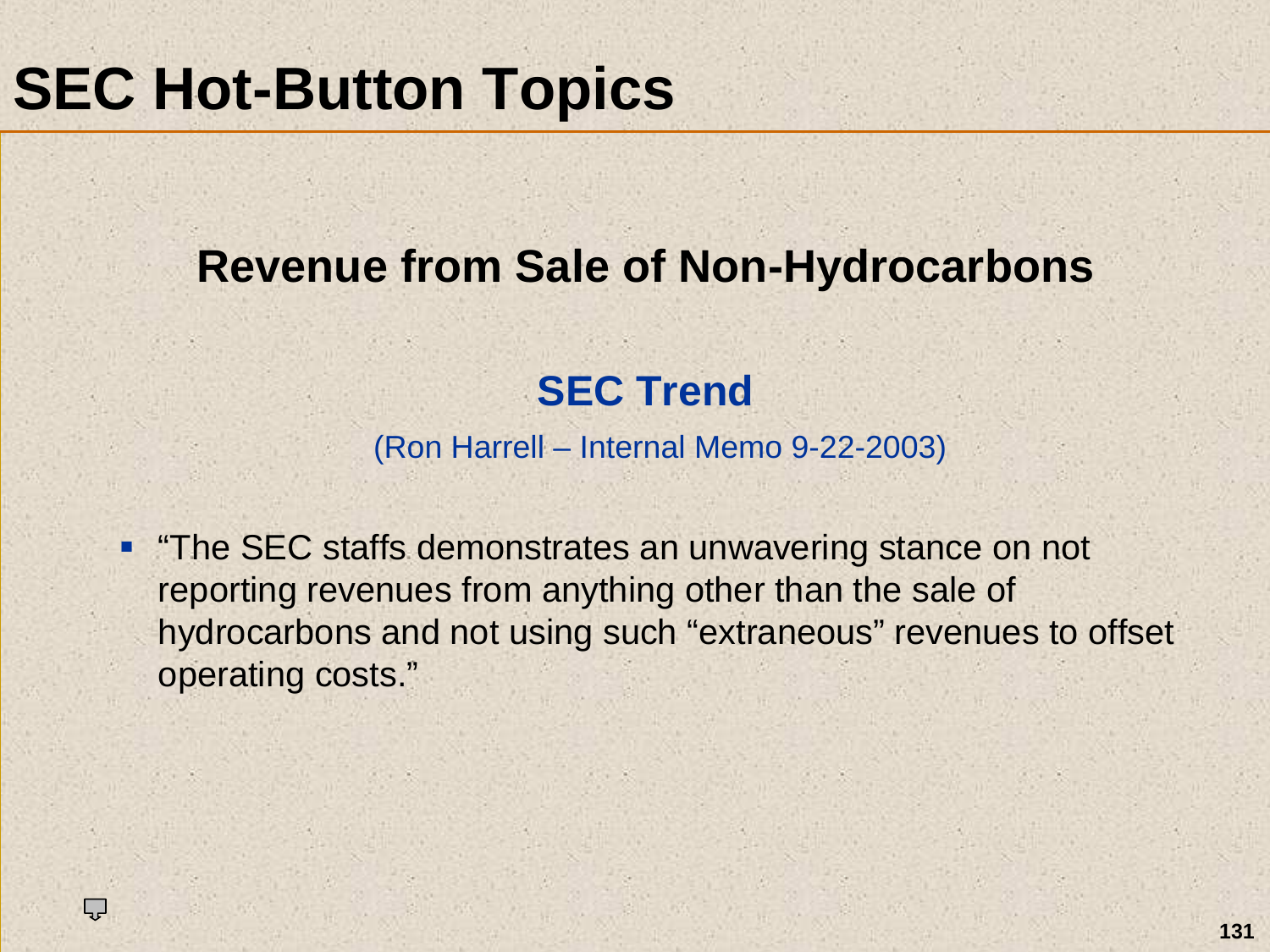ĻĻ

**Revenue from Sale of Non-Hydrocarbons**

- **SEC Prohibits All Non-Hydrocarbon Reserves (including Sulphur, CO<sub>2</sub>, and Helium)**
- **3-5% non-hydrocarbon gas OK (immaterial)**
- $\blacksquare$ **Third Party Processing Revenue excluded**
- ٠ **Cannot use processing income to offset or reduce operating costs**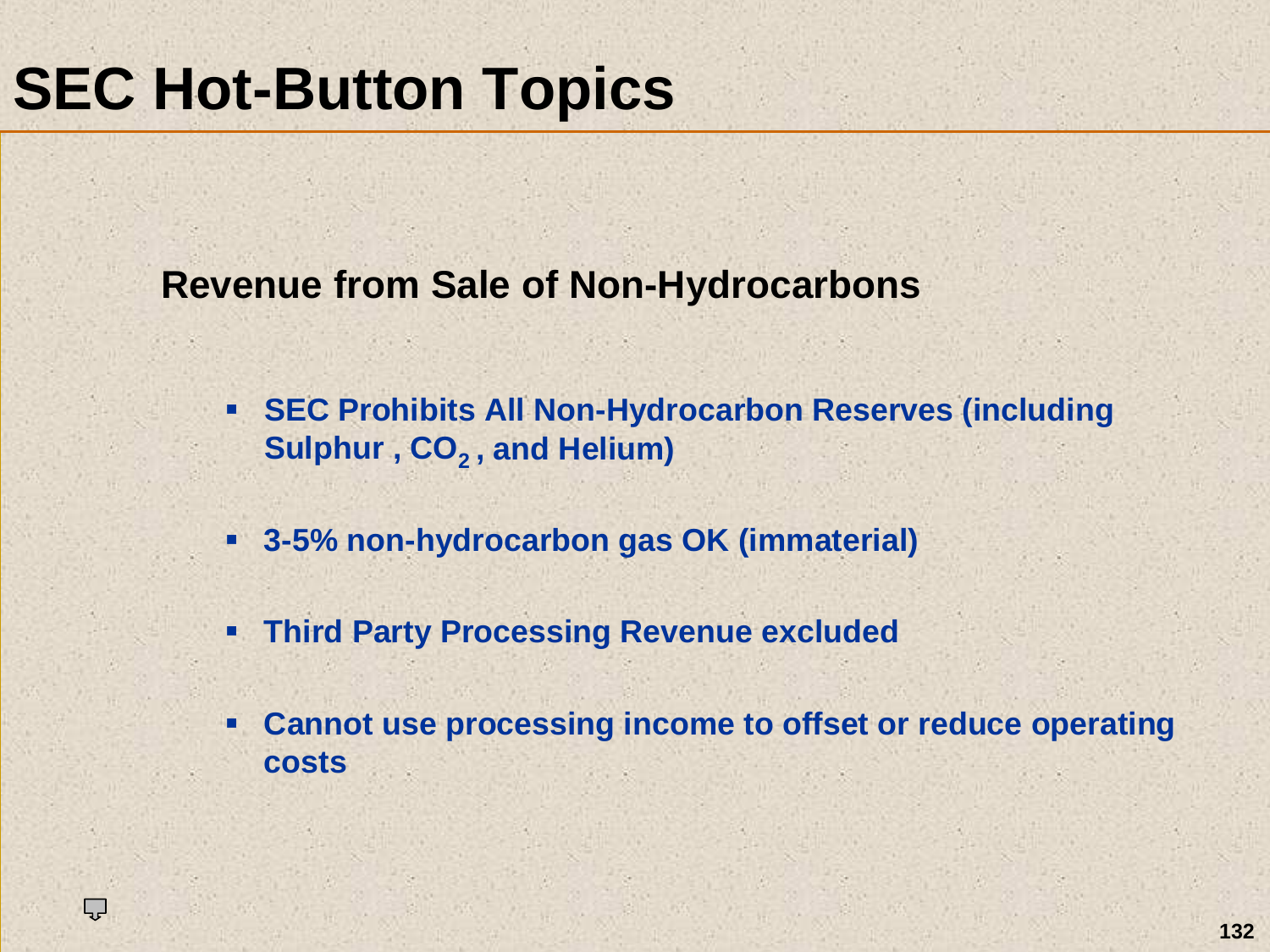- $A<sub>1</sub>$ PUDs
- B.Appropriate Reserve Calculation Methods
- C. Recovery factors
- D.Proper Use of Analogies
- E.Reliance upon Seismic
- F.Determination of LKH
- G. Thickness
- H. Areal Extent of Reserves
- I. Reservoir Simulation
- J. Flow Test Requirements
- K.Prices
- L.Revenue from Sale of Non-Hydrocarbons
- **M.Cased and Capped wells**
- N.Market Assurance
- O. Plants
- P.**Ownership**
- Q. Net Profits Interest
- R. Economic Limit
- S. OPEX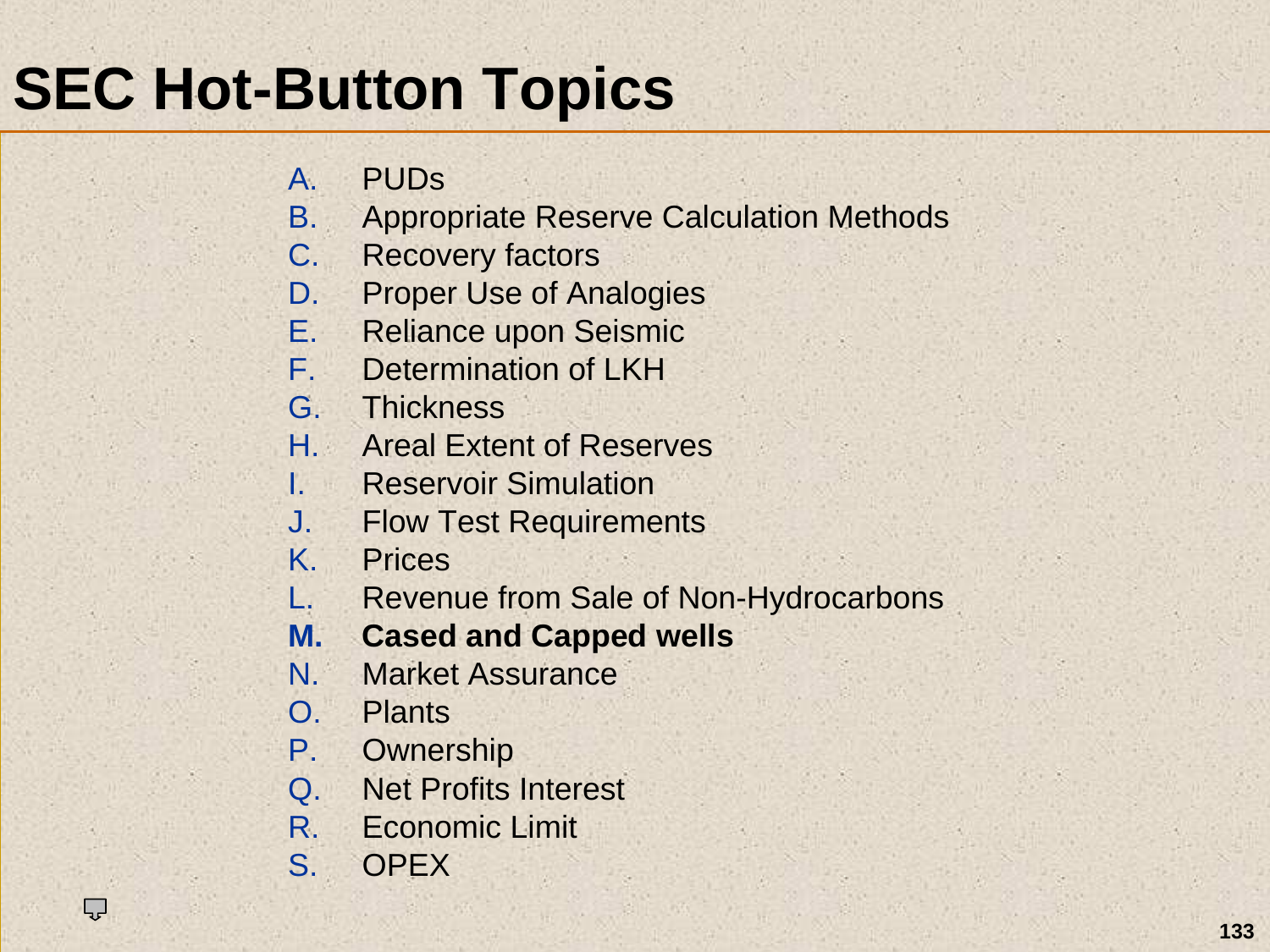#### **Cased and Capped Wells**

**If wells are drilled and left cased and capped, bookings are allowed if:**

**a. Market is availableb. Development plan included in budget plan c. Meets SEC proved criteria.**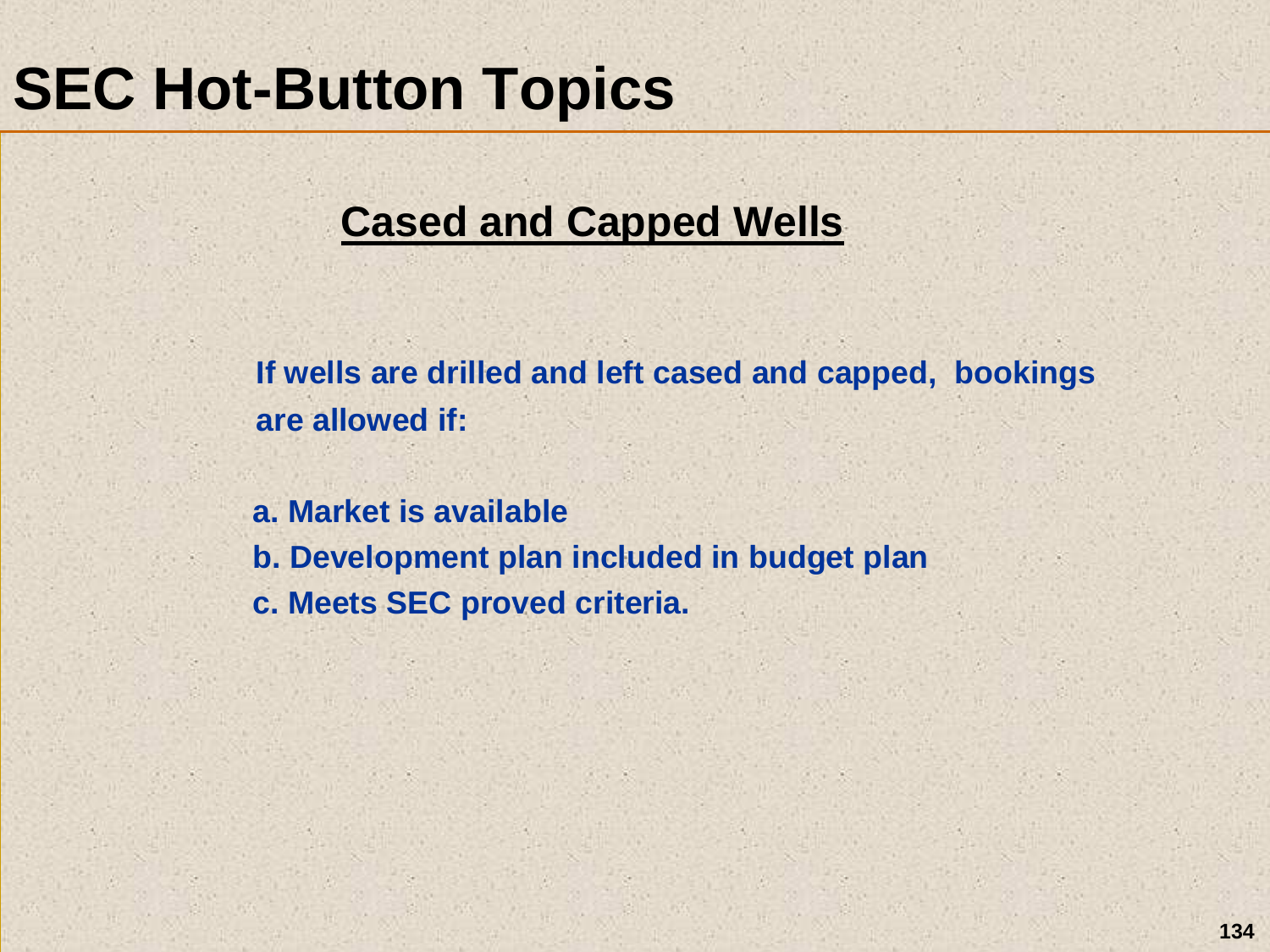- $A<sub>1</sub>$ PUDs
- B.Appropriate Reserve Calculation Methods
- C. Recovery factors
- D.Proper Use of Analogies
- E.Reliance upon Seismic
- F.Determination of LKH
- G. Thickness
- H. Areal Extent of Reserves
- I. Reservoir Simulation
- J. Flow Test Requirements
- K.Prices
- L.Revenue from Sale of Non-Hydrocarbons
- M.Cased and Capped wells
- **N.Market Assurance**
- O. Plants
- P.**Ownership**
- Q. Net Profits Interest
- R. Economic Limit
- S. OPEX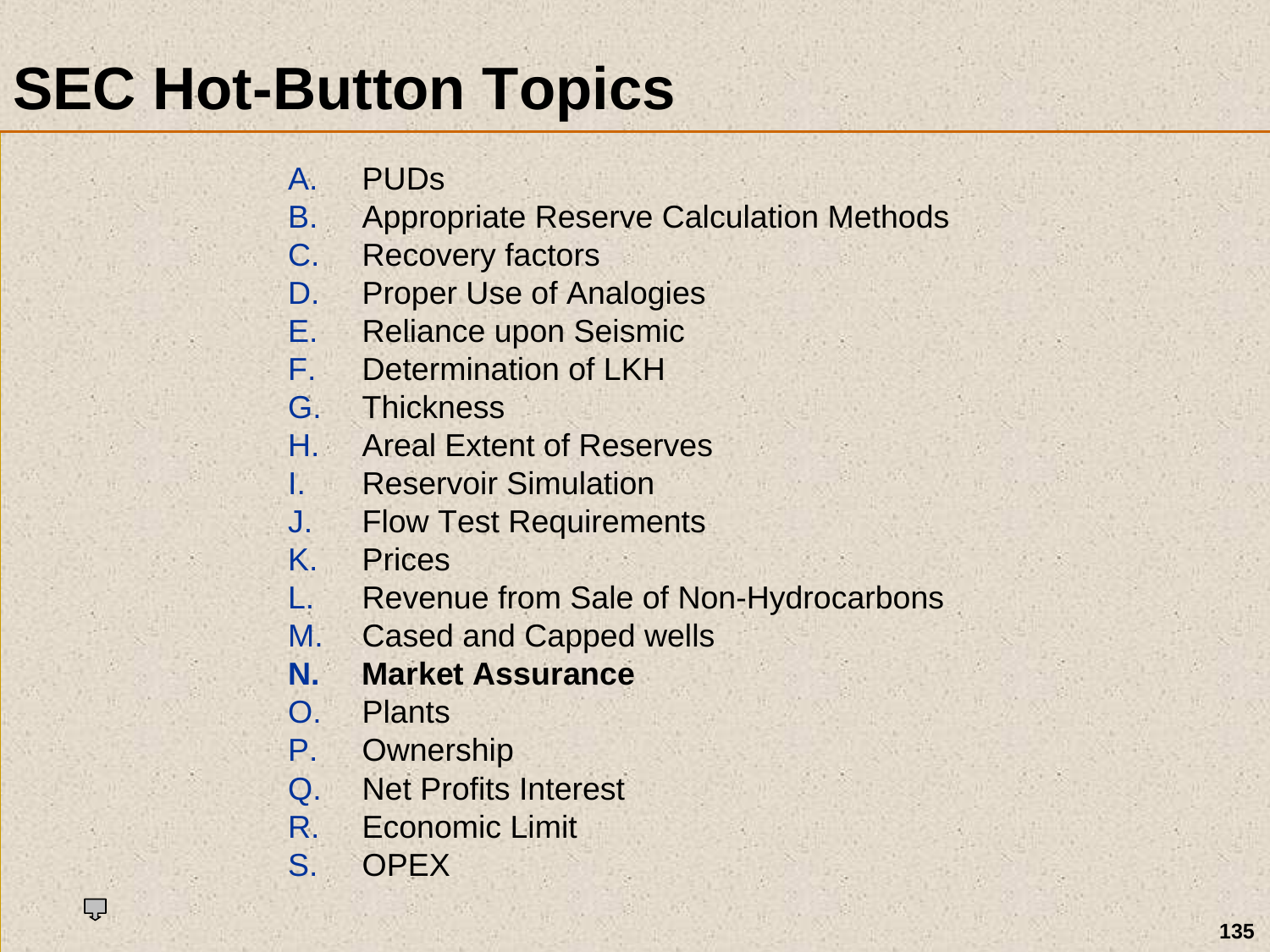#### **SEC Hot-Button Topics – Market Assurance**

- I. Reserves which are economically producible under existing operating and economic conditions should be recorded as proved if in the foreseeable future a market will exist, as evidenced by negotiations with or announced plans by a transporter.
- П If the market is intermittent, or if sales to the market are not continuous, only those portions of produced gas that can be reasonably certain of actual sales should be booked as proved reserves.
- П Market must be established – Especially in frontier areas

ĻĻ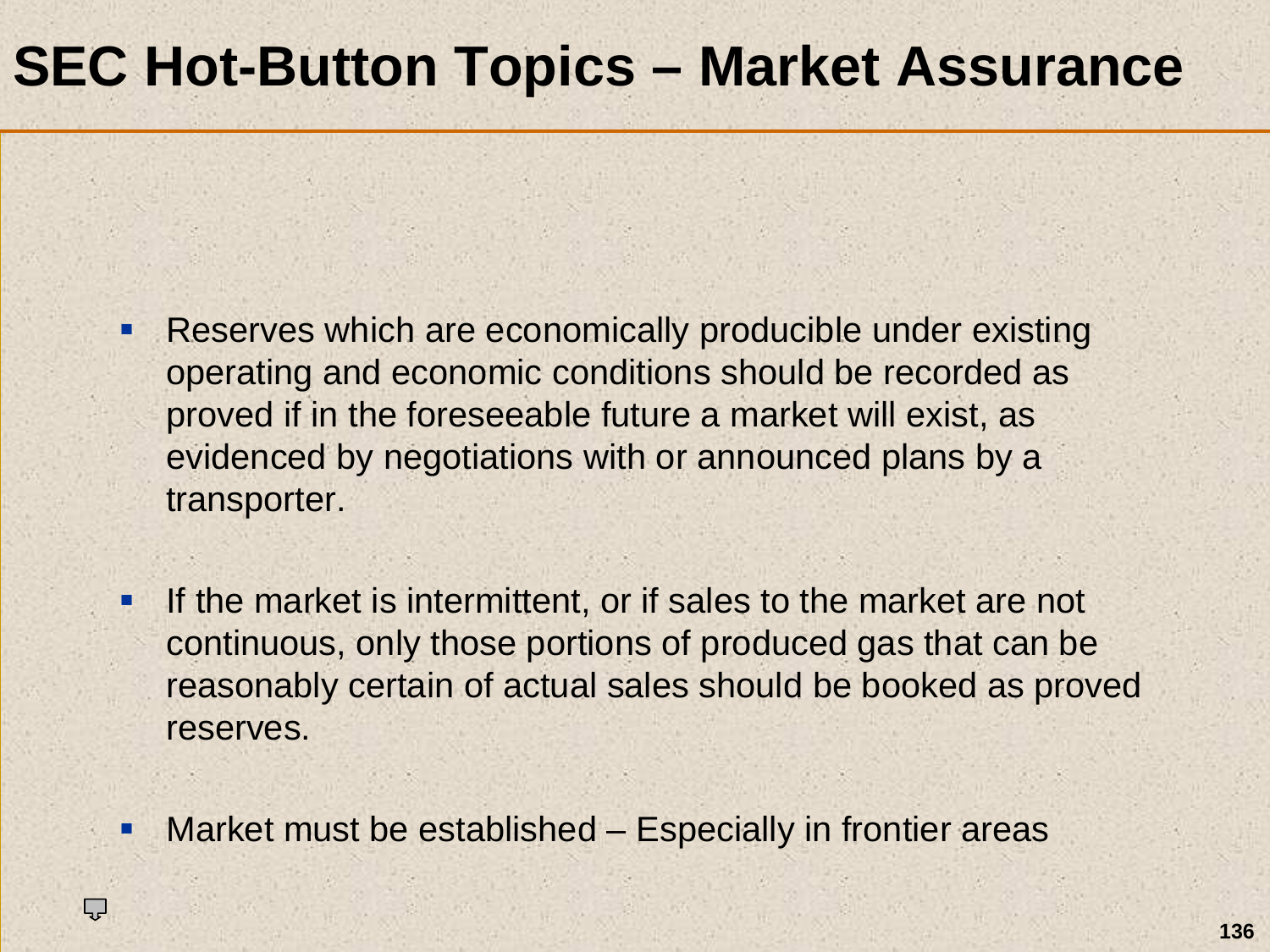- $A<sub>1</sub>$ PUDs
- B.Appropriate Reserve Calculation Methods
- C. Recovery factors
- D.Proper Use of Analogies
- E.Reliance upon Seismic
- F.Determination of LKH
- G. Thickness
- H. Areal Extent of Reserves
- I. Reservoir Simulation
- J. Flow Test Requirements
- K.Prices
- L.Revenue from Sale of Non-Hydrocarbons
- M.Cased and Capped wells
- N.Market Assurance
- **O. Plants**
- P.**Ownership**
- Q. Net Profits Interest
- R. Economic Limit
- S. OPEX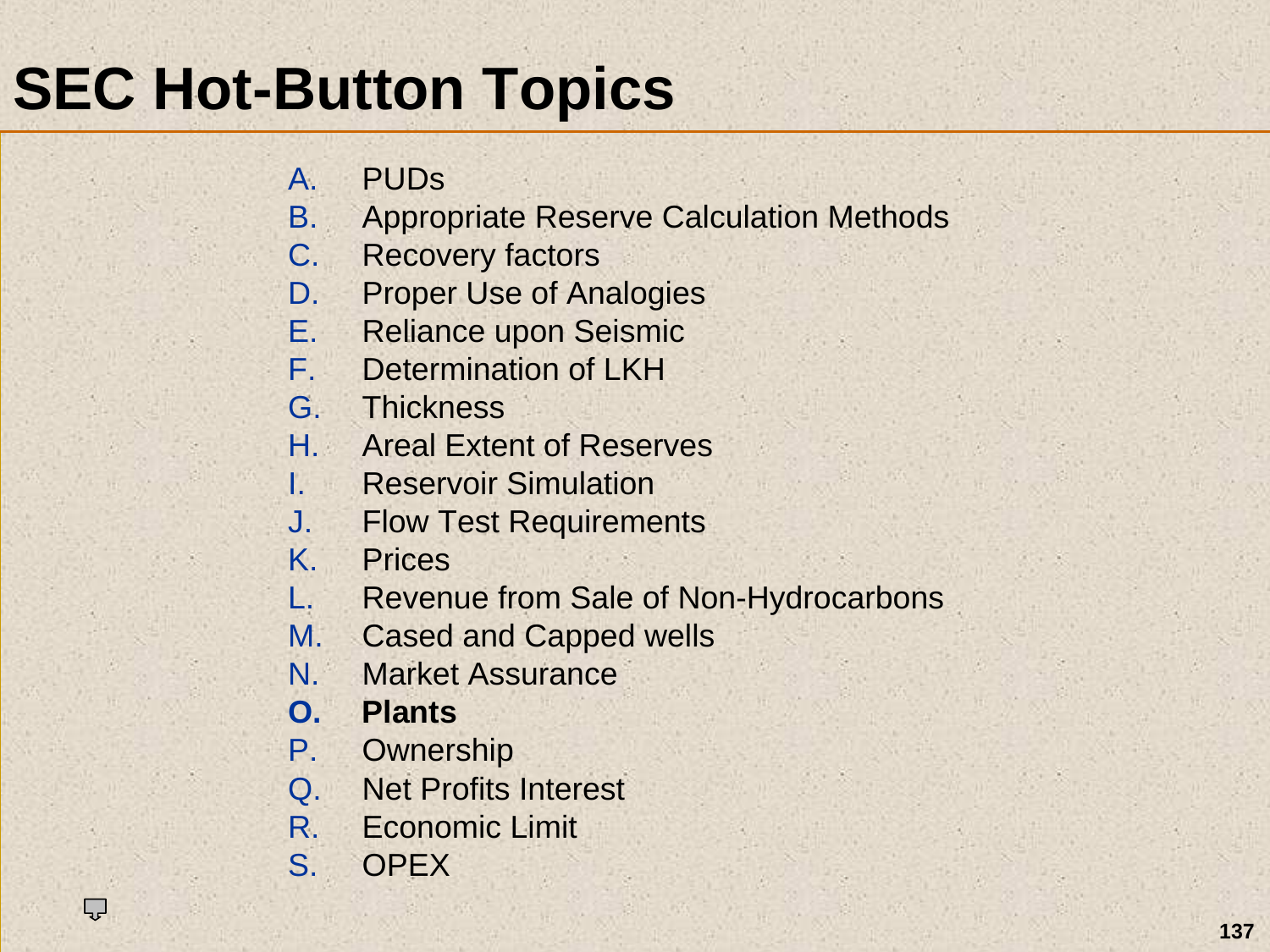## **SEC Hot-Button Topics - Plants**

Ç

There is no ownership of NGL reserves that are the result of plant ownership

The ownership of NGL reserves must be taken back to the lease level for booking

If a plant keeps a percentage of the product in lieu of processing fees, that NGL reserve is neither owned by the plant nor the lease

A company may book "plant reserves" if they actually belong to the parent lease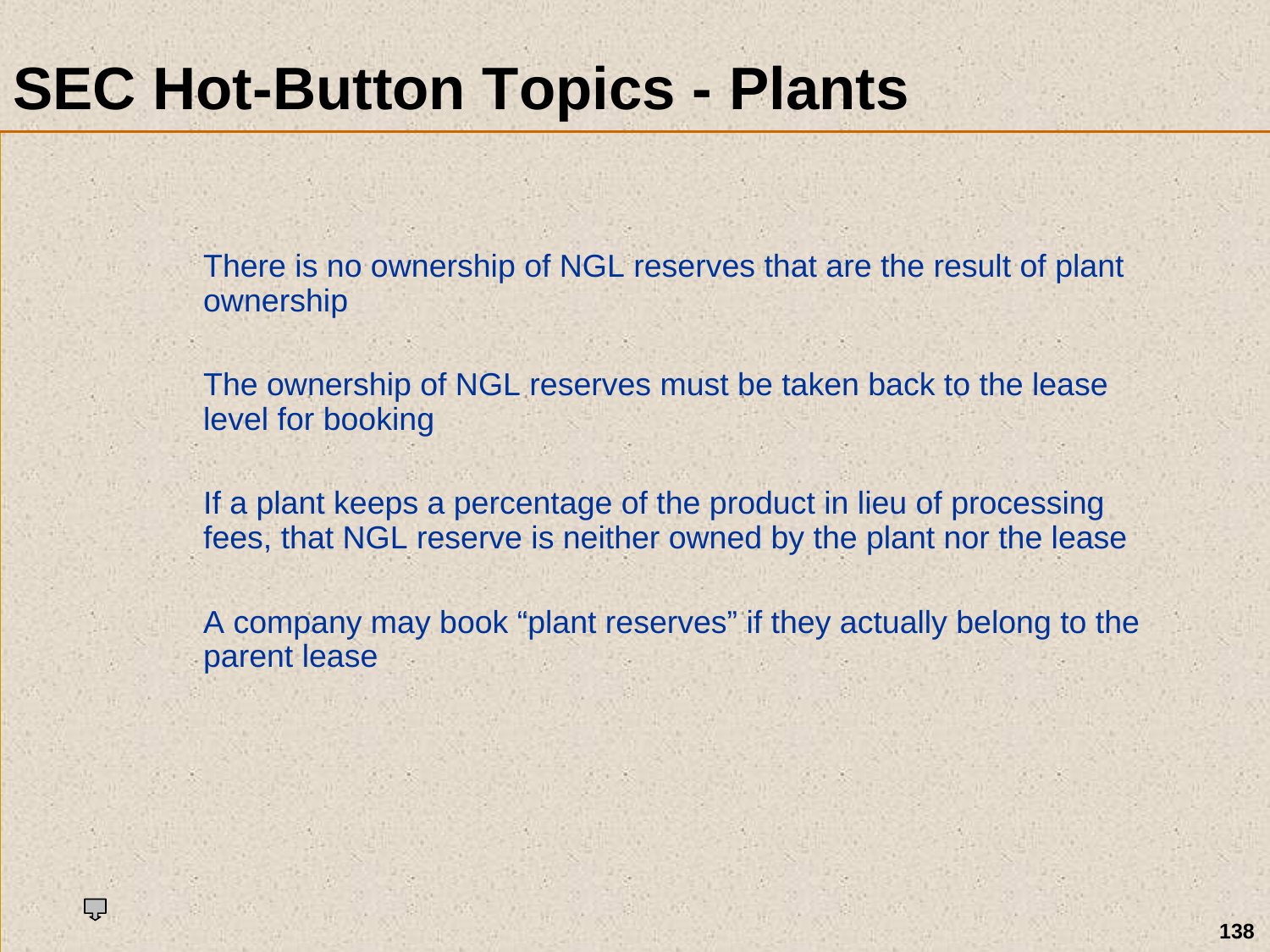- $A<sub>1</sub>$ PUDs
- B.Appropriate Reserve Calculation Methods
- C. Recovery factors
- D.Proper Use of Analogies
- E.Reliance upon Seismic
- F.Determination of LKH
- G. Thickness
- H. Areal Extent of Reserves
- I. Reservoir Simulation
- J. Flow Test Requirements
- K.Prices
- L.Revenue from Sale of Non-Hydrocarbons
- M.Cased and Capped wells
- N.Market Assurance
- O. Plants
- **P.Ownership**
- Q. Net Profits Interest
- R. Economic Limit
- S. OPEX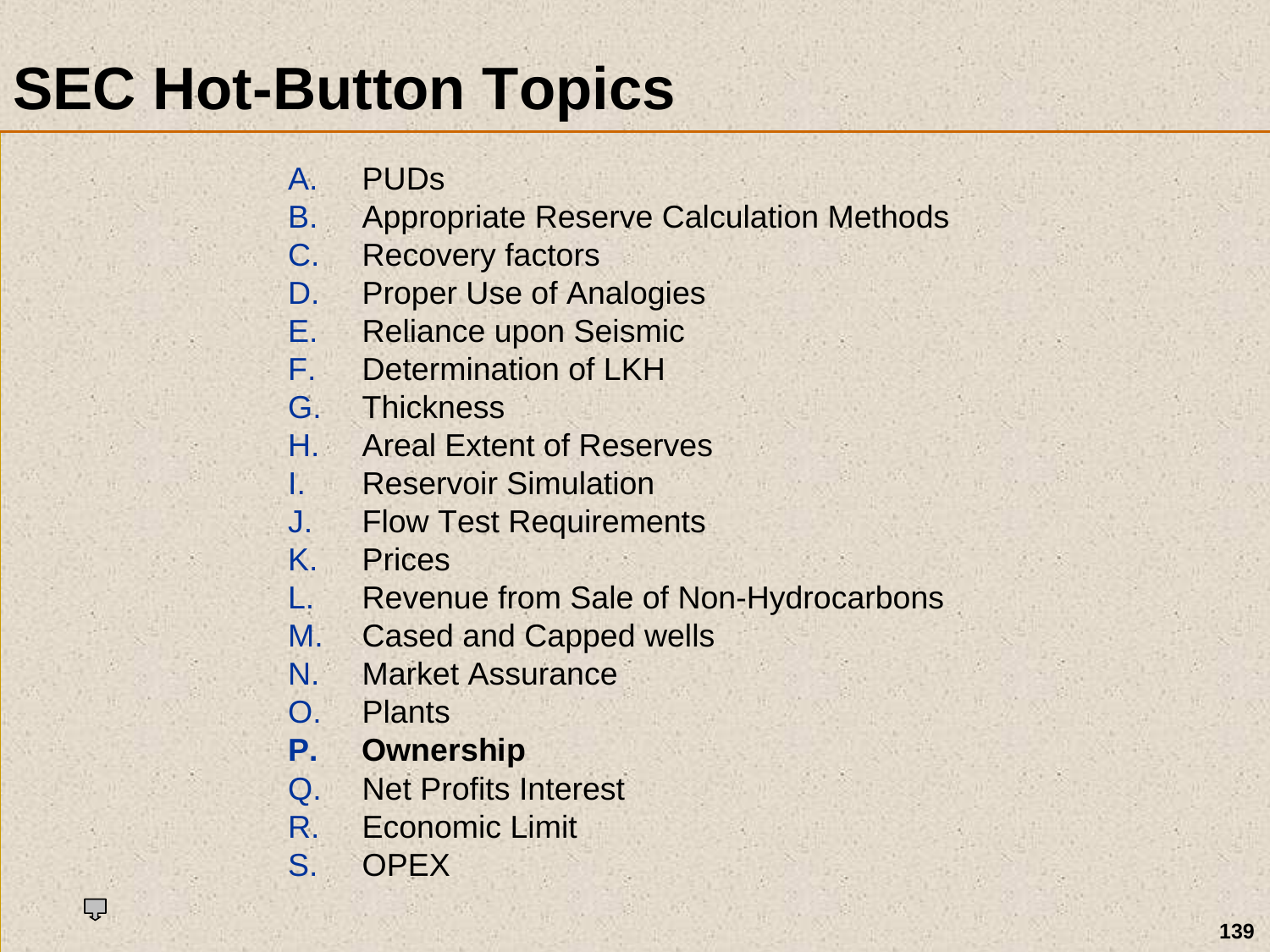## **SEC Hot-Button Topics - Ownership**

**A. Net Profits InterestsB. Production Payments C. Plant NGL ownership D. Gas Balancing E. Stand-Out Penalties F. Production Sharing G. Processing H. International – Contract Period**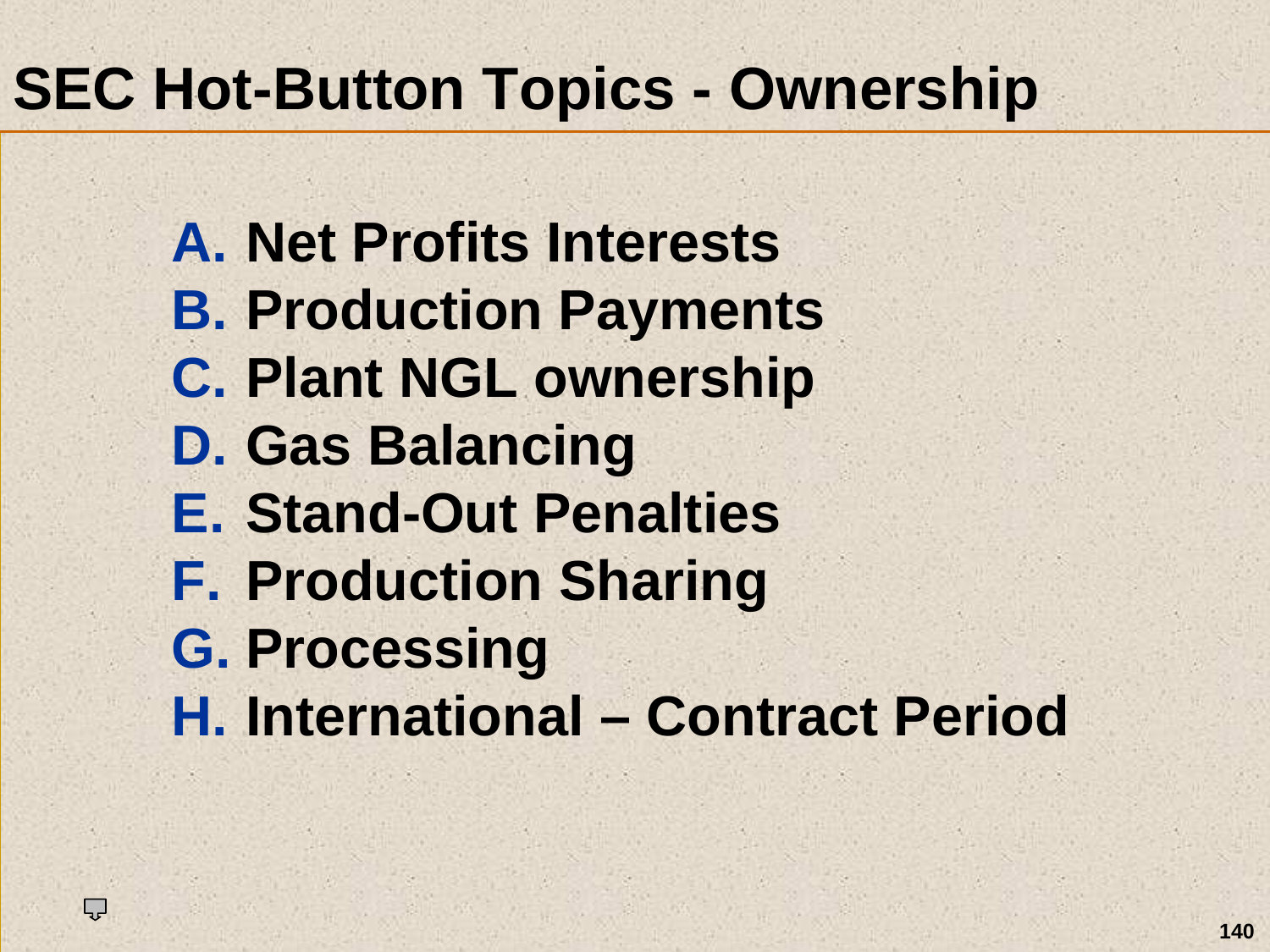## **SEC Hot-Button Topics - Ownership**

#### Contract License Terms

- **Should not project reserves beyond** remaining term of a contract or license unless the issuing body (country) has established a track record of doing so
- **Project Sanctioning must be approved**
- **Internal / External approved plan of** development.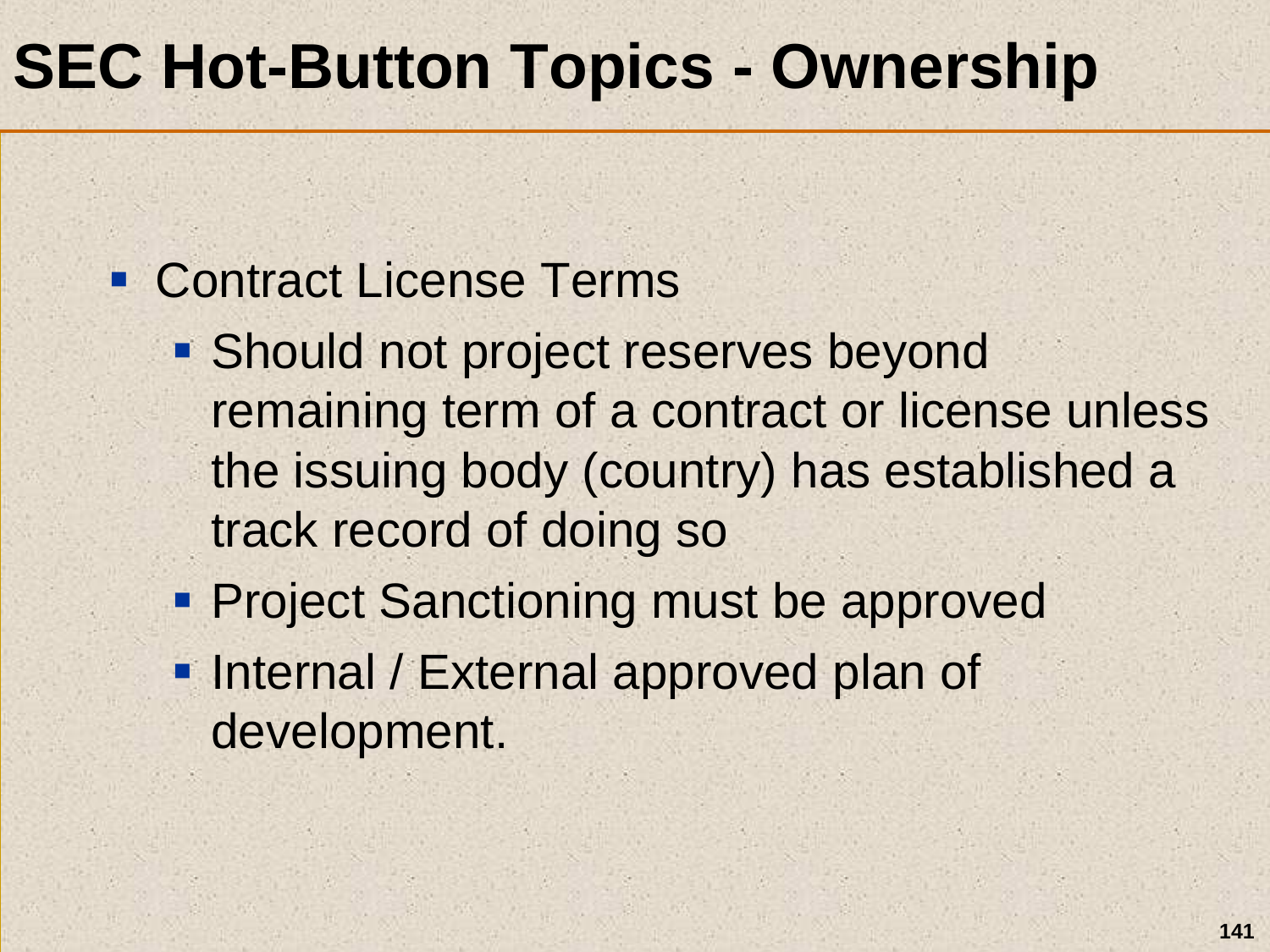- $A<sub>1</sub>$ PUDs
- B.Appropriate Reserve Calculation Methods
- C. Recovery factors
- D.Proper Use of Analogies
- E.Reliance upon Seismic
- F.Determination of LKH
- G. Thickness
- H. Areal Extent of Reserves
- I. Reservoir Simulation
- J. Flow Test Requirements
- K.Prices
- L.Revenue from Sale of Non-Hydrocarbons
- M.Cased and Capped wells
- N.Market Assurance
- O. Plants
- P.**Ownership**
- **Q. Net Profits Interest**
- R. Economic Limit
- S. OPEX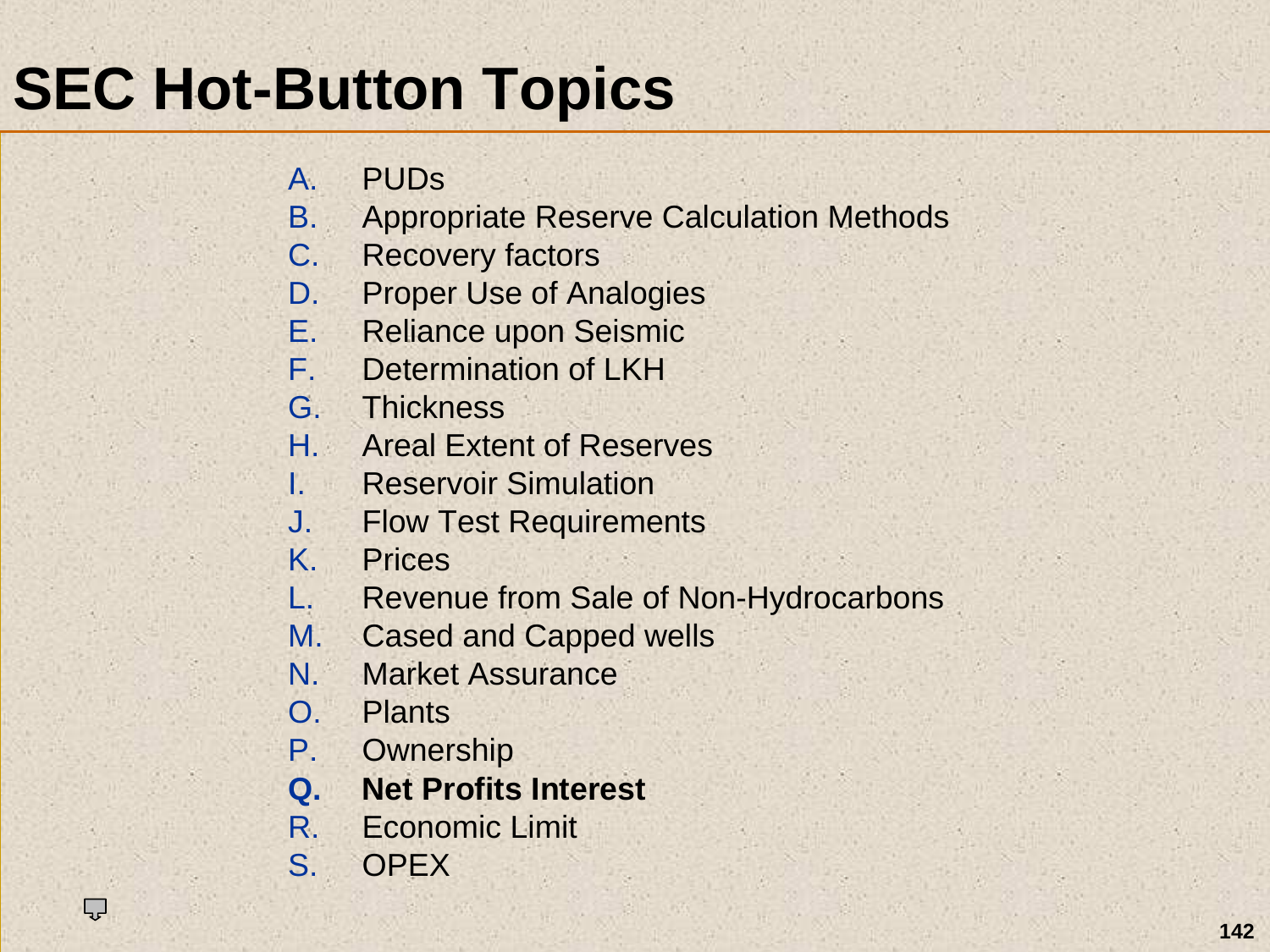## **SEC Hot-Button Topics - NPI**

- **For properties subject to payment of net profits,** SEC requires property owner to deduct NPI "reserves" from owned reserves when filing SEC 10K.
- **Recently, SEC has allowed receiving party to book** NPI reserves
- SPE/WPC definitions silent, but tradition considers NPI's to be **financial** transaction without reserves ownership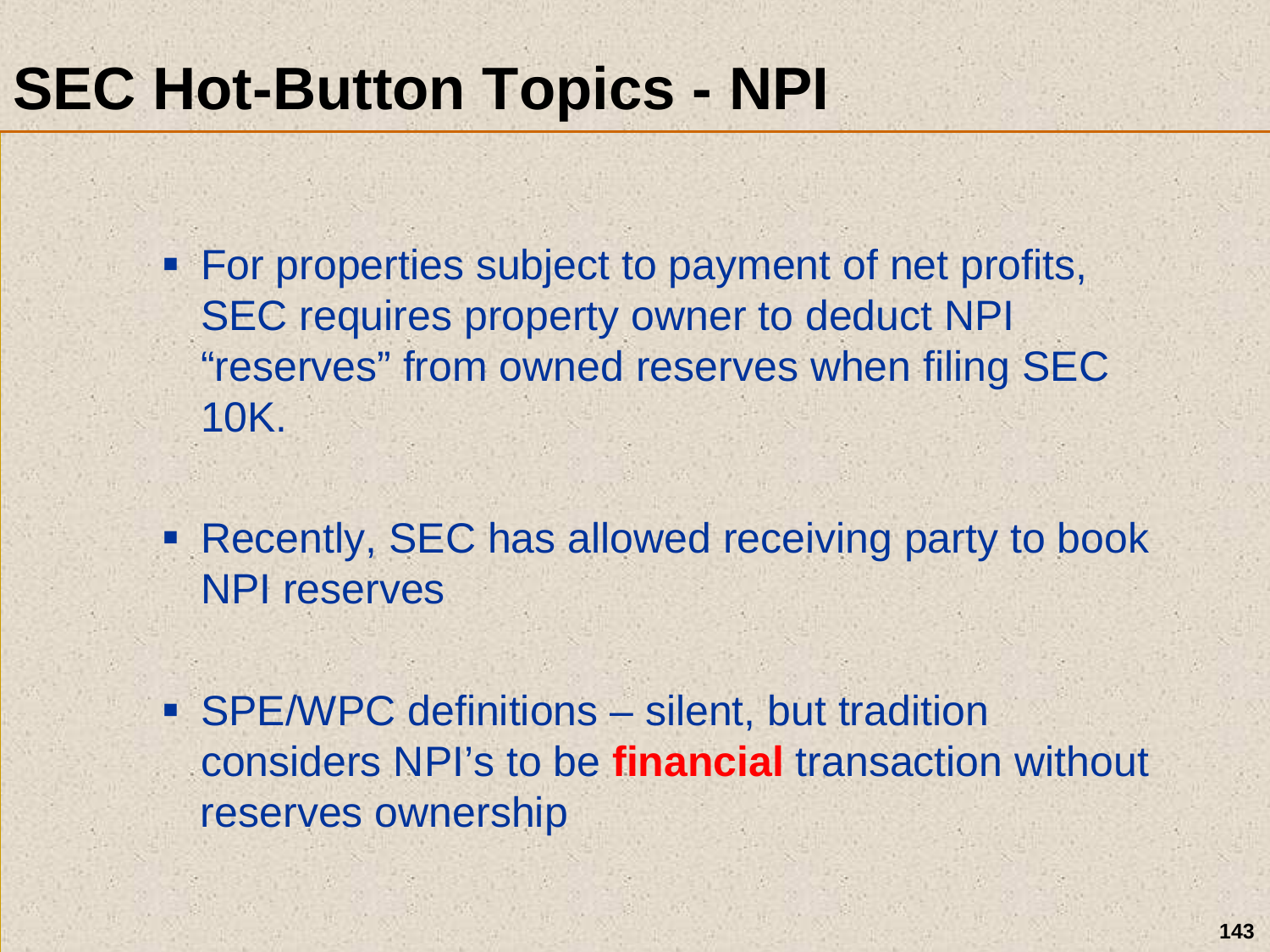- $A<sub>1</sub>$ PUDs
- B.Appropriate Reserve Calculation Methods
- C. Recovery factors
- D.Proper Use of Analogies
- E.Reliance upon Seismic
- F.Determination of LKH
- G. Thickness
- H. Areal Extent of Reserves
- I. Reservoir Simulation
- J. Flow Test Requirements
- K.Prices
- L.Revenue from Sale of Non-Hydrocarbons
- M.Cased and Capped wells
- N.Market Assurance
- O. Plants
- P.**Ownership**
- Q. Net Profits Interest
- **R.Economic Limit**
- S. OPEX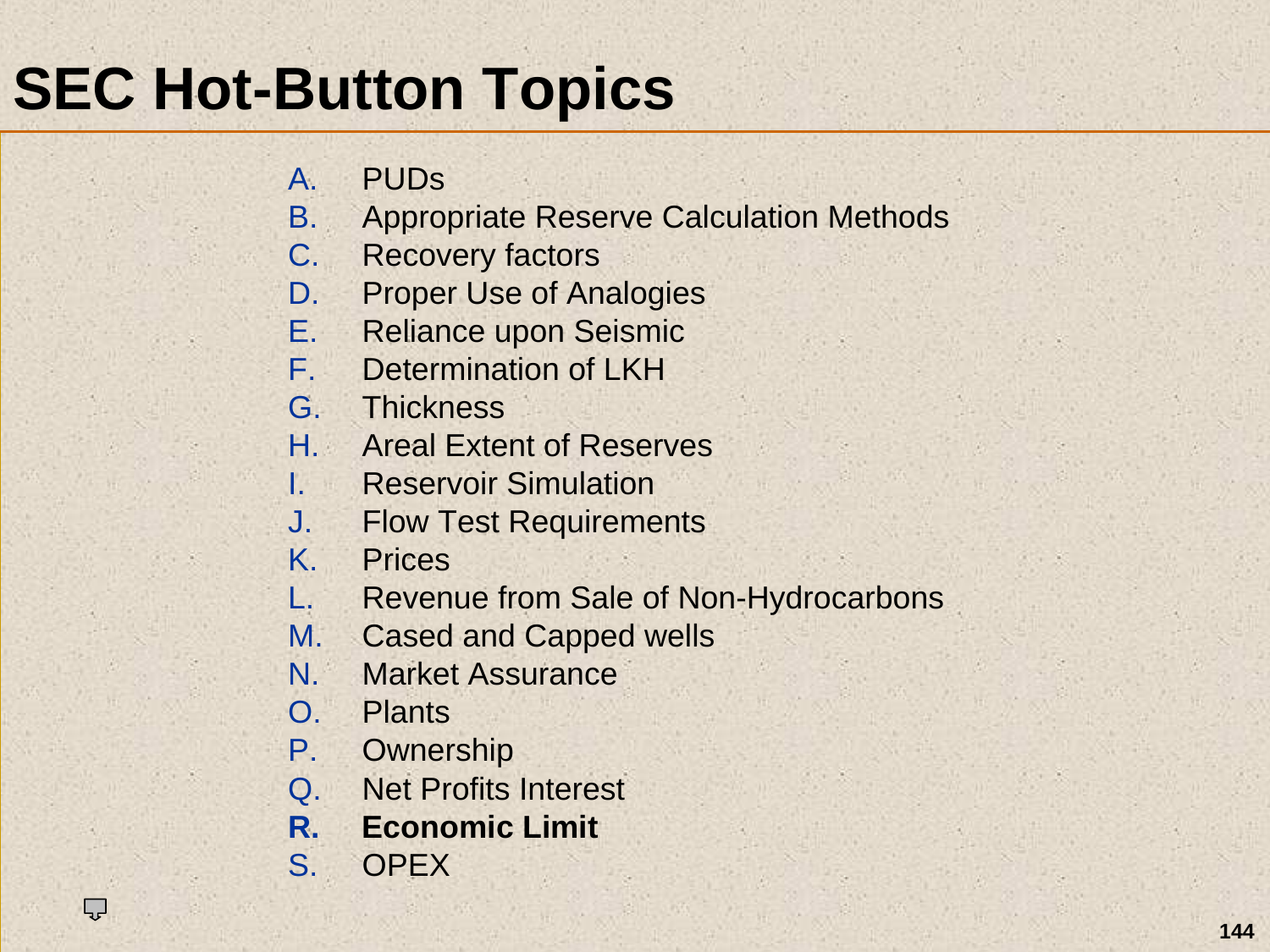## **SEC Hot-Button Topics – Economic Limit**

**Reserves do not exist when the annual cash flow for a given well, lease, or field, goes negative and stays negative.** 

**A new well, BP zone, or project can only be booked if the cost forward economics are at least + \$1.00 undiscounted, including any new abandonment obligations.**

**Some projects may start negative and then turn positive but still show a profit for the entire project. (Waterfloods,Platforms,etc.)**

**An existing entry can be negative if the negative is caused by abandonment costs.**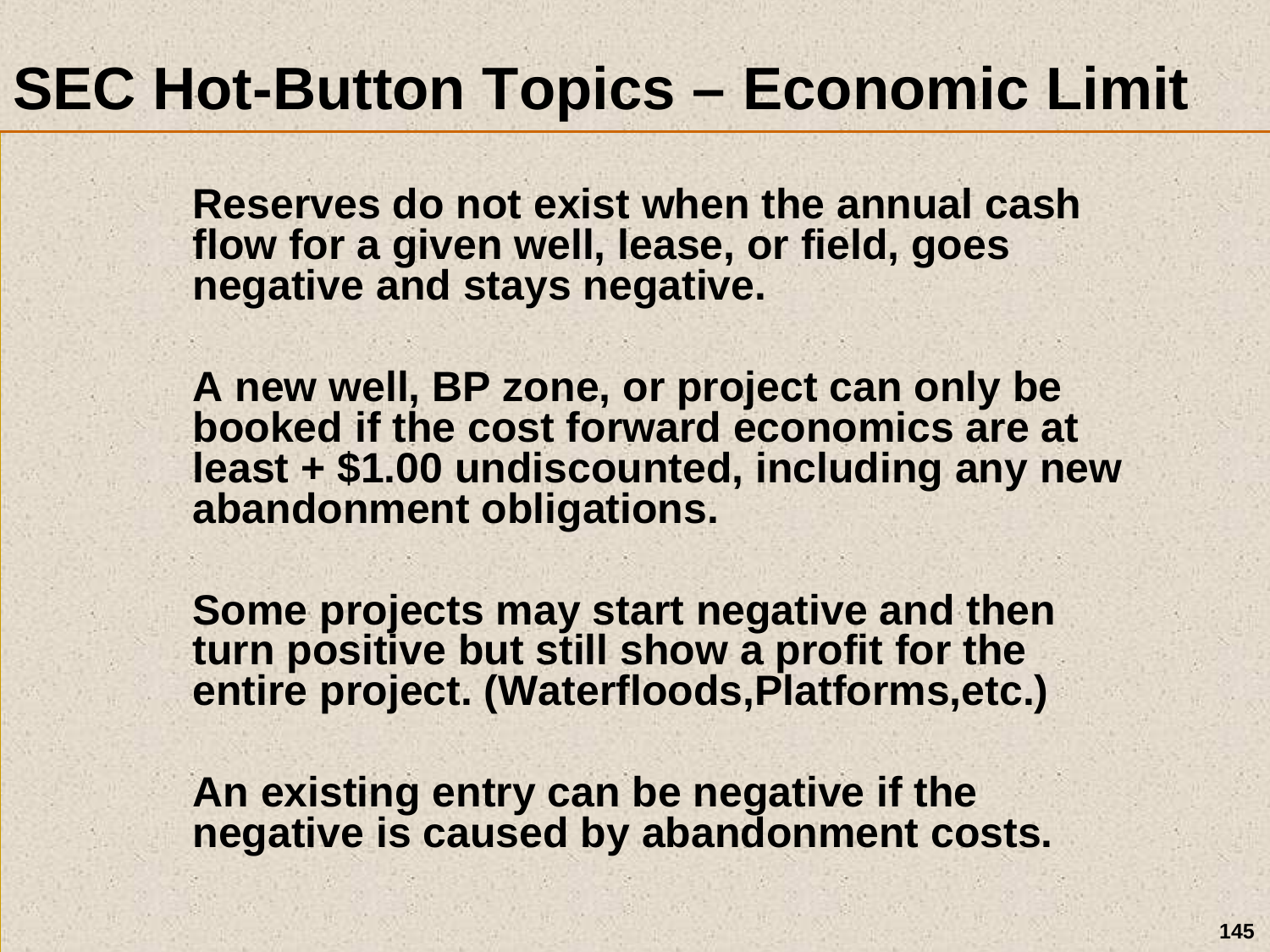# **SEC Hot-Button Topics**

- $A<sub>1</sub>$ PUDs
- B.Appropriate Reserve Calculation Methods
- C. Recovery factors
- D.Proper Use of Analogies
- E.Reliance upon Seismic
- F.Determination of LKH
- G. Thickness
- H. Areal Extent of Reserves
- I. Reservoir Simulation
- J. Flow Test Requirements
- K.Prices
- L.Revenue from Sale of Non-Hydrocarbons
- M.Cased and Capped wells
- N.Market Assurance
- O. Plants
- P.**Ownership**
- Q. Net Profits Interest
- R. Economic Limit
- **S. OPEX**

Ç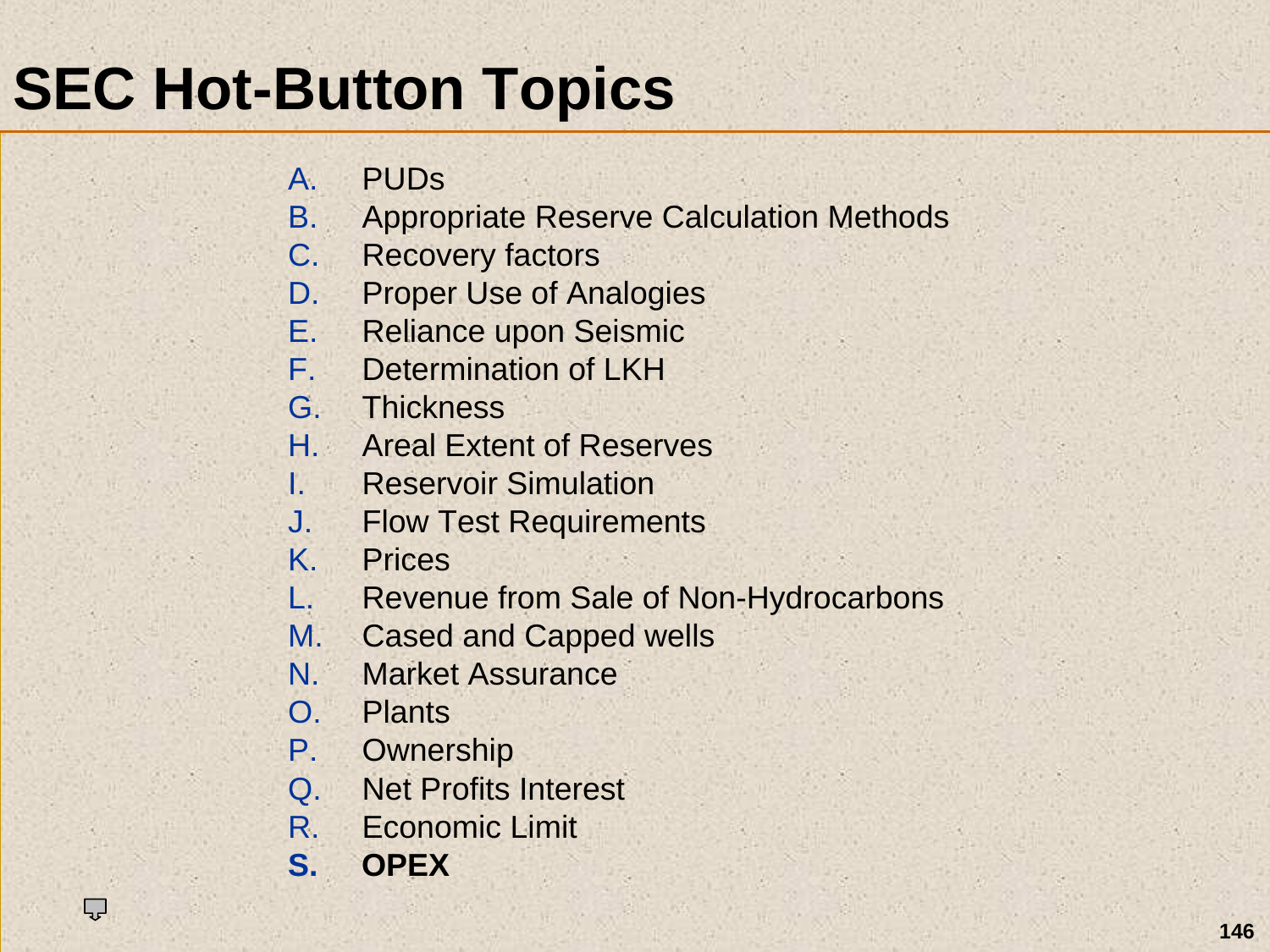# **SEC Hot-Button Topics - OPEX**

- п Not defined by statute but must make reasonable attempt to capture all costs related to production.
- F Generally the average of past actual costs
- п Fixed & Variable Components are OK
- п Known reductions may be taken into account
- п May exclude *real* non-recurring charges
- п Non-operators must include COPAS as cost,
- F Operators cannot include COPAS as revenue or offset to OPEX.
- $\blacksquare$ Must include appropriate overhead charges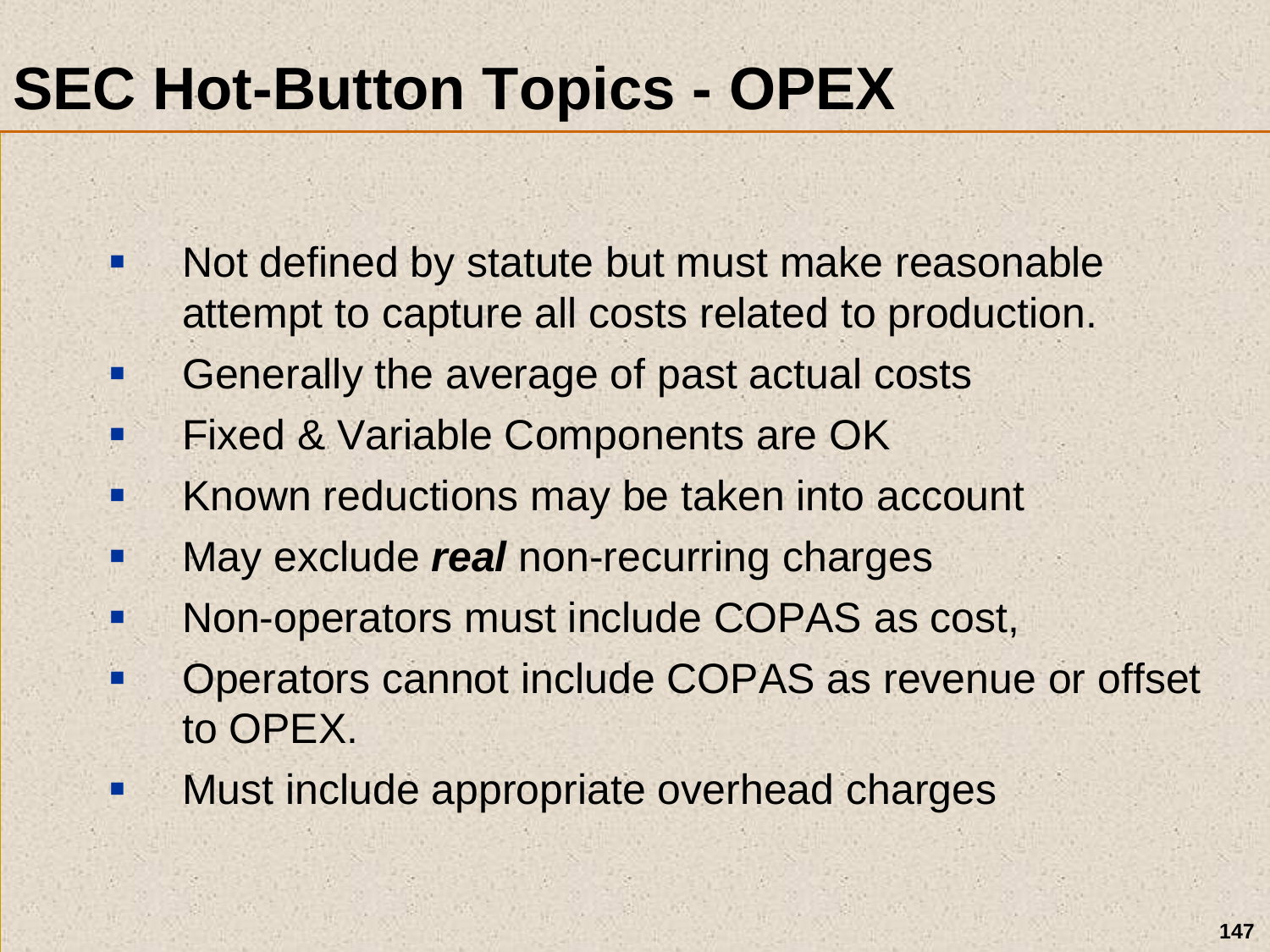# Agenda

1. Introduction

- 2. Types of Reserve Estimates
- 3. SEC Proved Reserve Definitions
- 4. SPE/WPC Probable Definitions
- 5. SEC vs. SPE/WPC Reserve Definitions
- 6. SEC Hot-Button Topics
- **7. SEC Red Flag Items**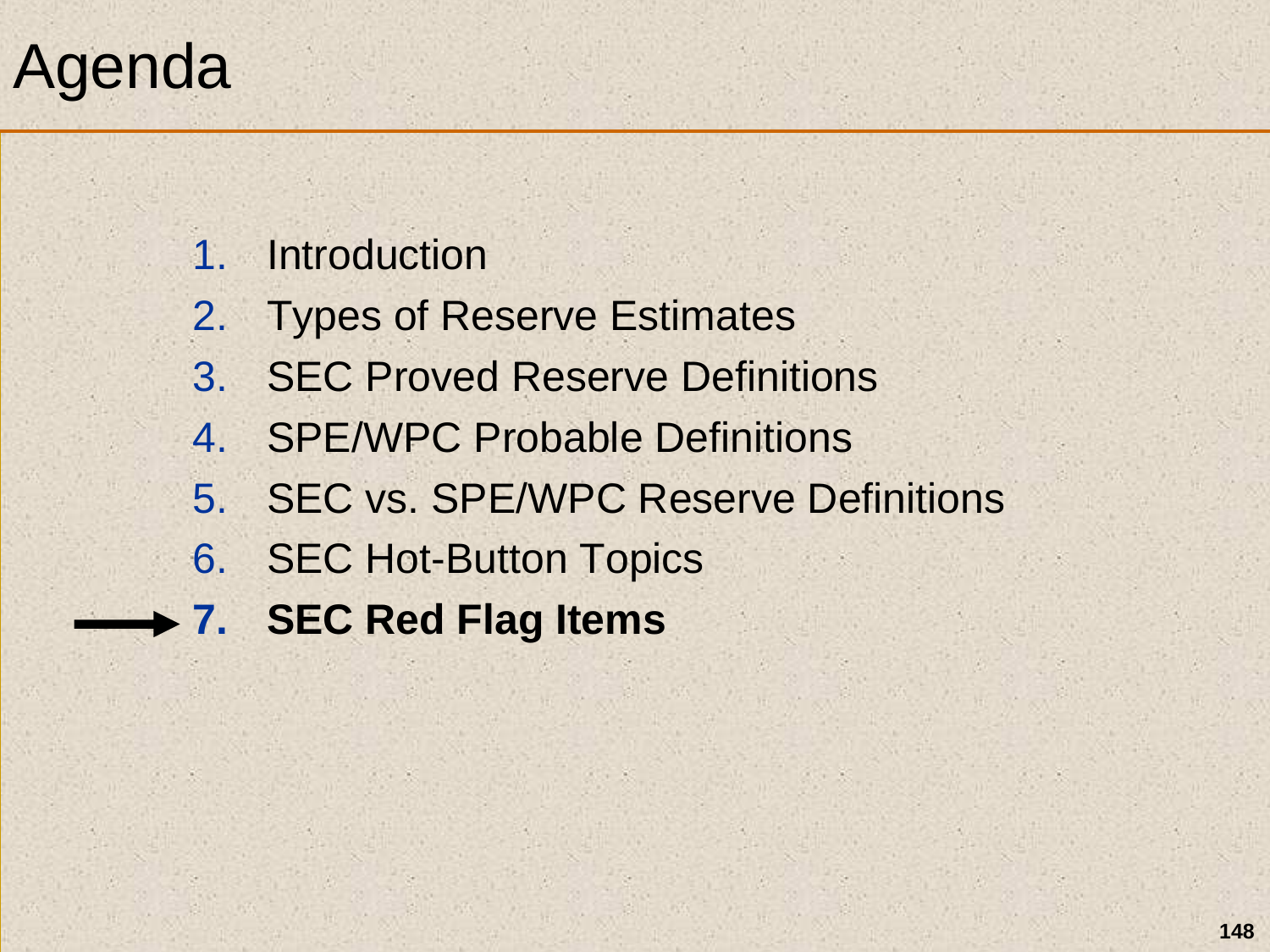#### **SEC Red Flag Items - PUDs**

Ļ,

 Large Percentage of PUDs "Stale" PUDs PUDs Remain Undrilled Analogy for PUD no longer valid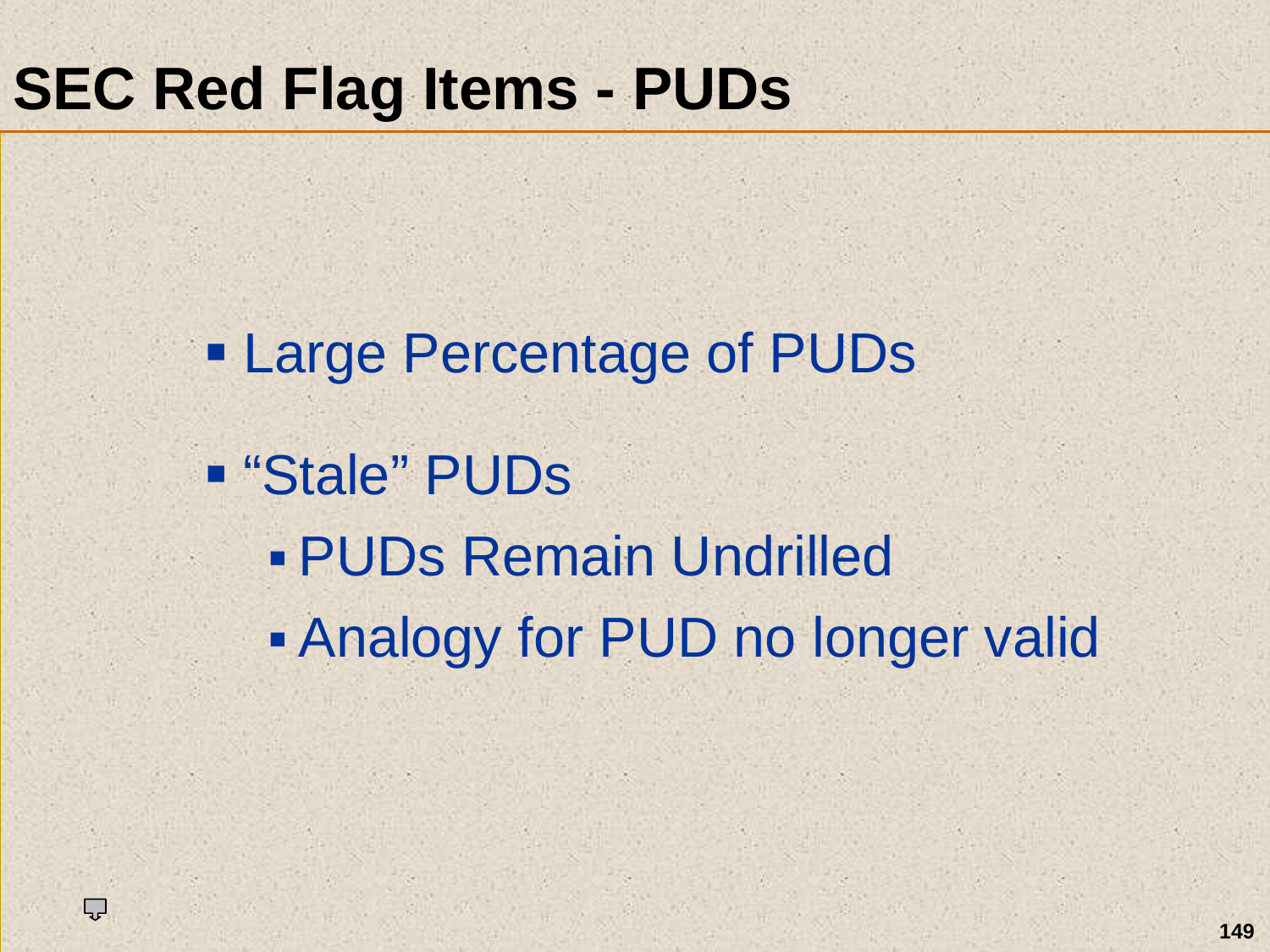#### **SEC Red Flag Items**

- **Reserves audits by SEC may be triggered by:** 
	- **History of downward reductions**
	- **By press releases**
	- **Response to Comment Letter**
	- **Annual reports that don't conform to press releases**
	- **Partner Activity, press releases, or revisions**
	- **A history of SEC infractions**
	- **Negative publicity**
	- **The Calendar – Every 3 years**
	- **Unusual Stock Volume or Movement**
	- **"Whistle blowers" or**
	- **for several other reasons.**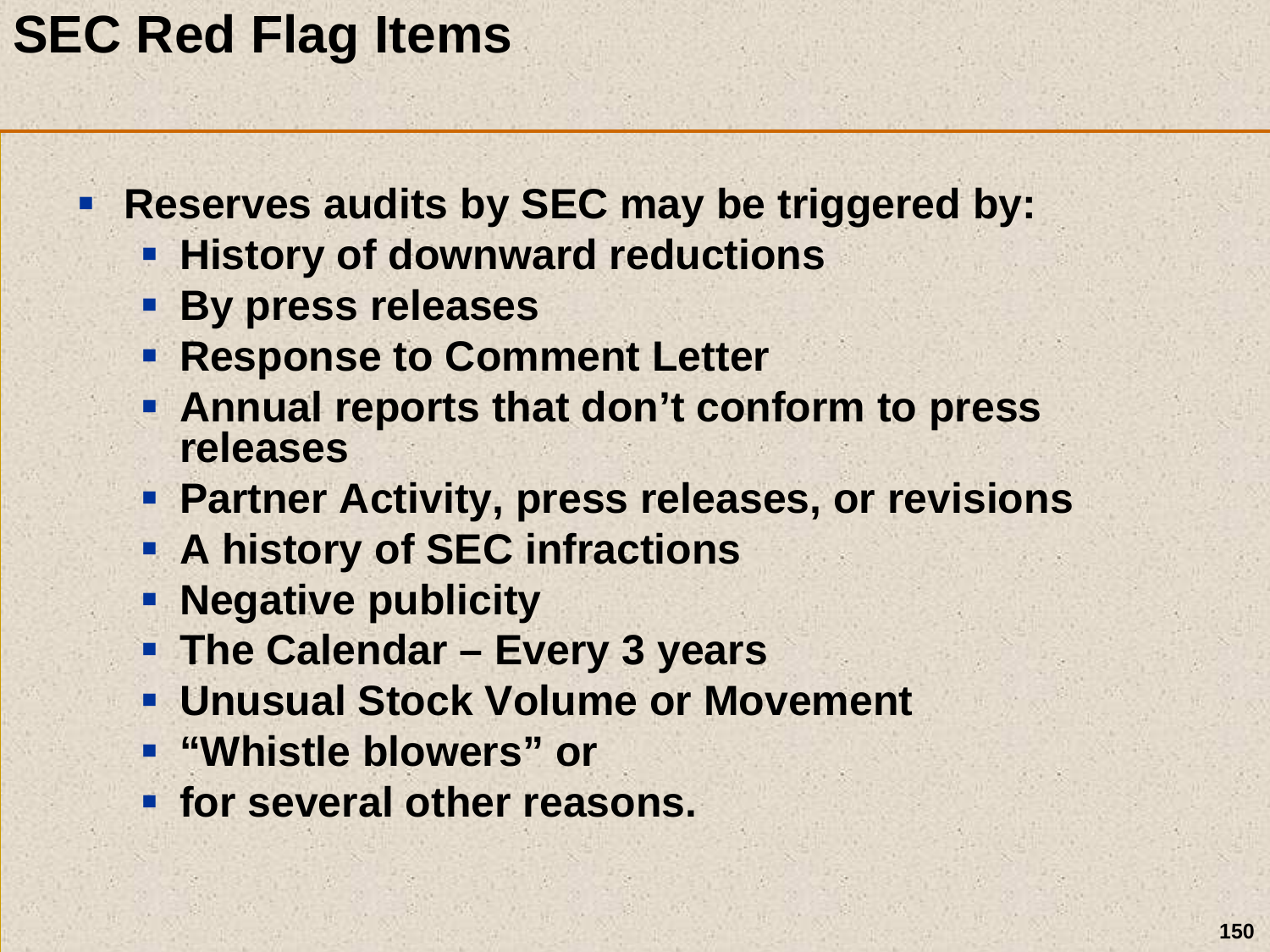### **What happens if I break the Rules?**

#### *REWARD*

A certificate of appreciation in a appreciation in a handsome plastic frame

*RISK* Public humiliation, loss of millions for shareholders, civil penalties, and possible time in a federal gated community community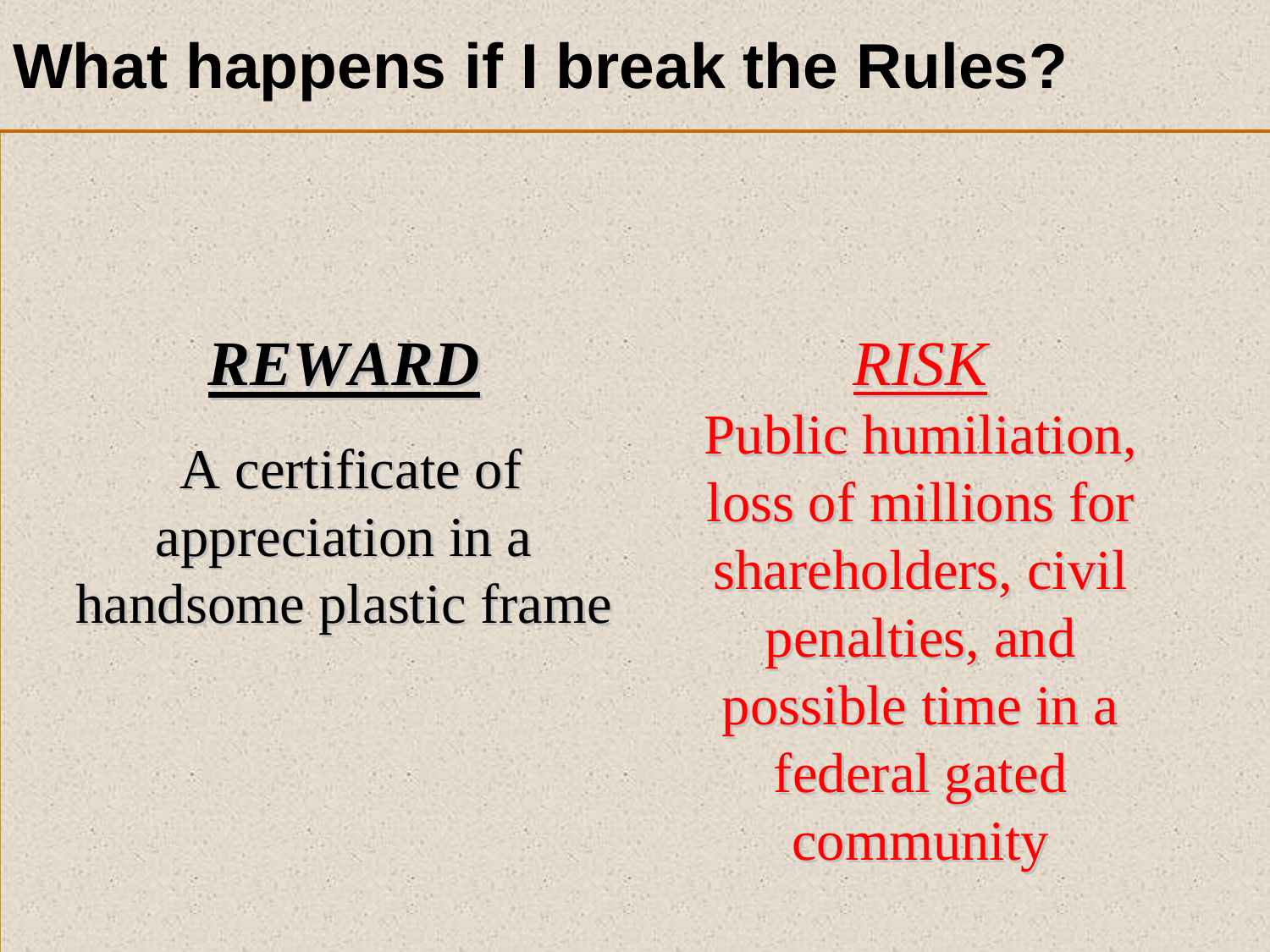# **SEC RESERVE BOOKING PRINCIPLES**



#### **NOW YOU KNOW THE REST OF THE STORY**